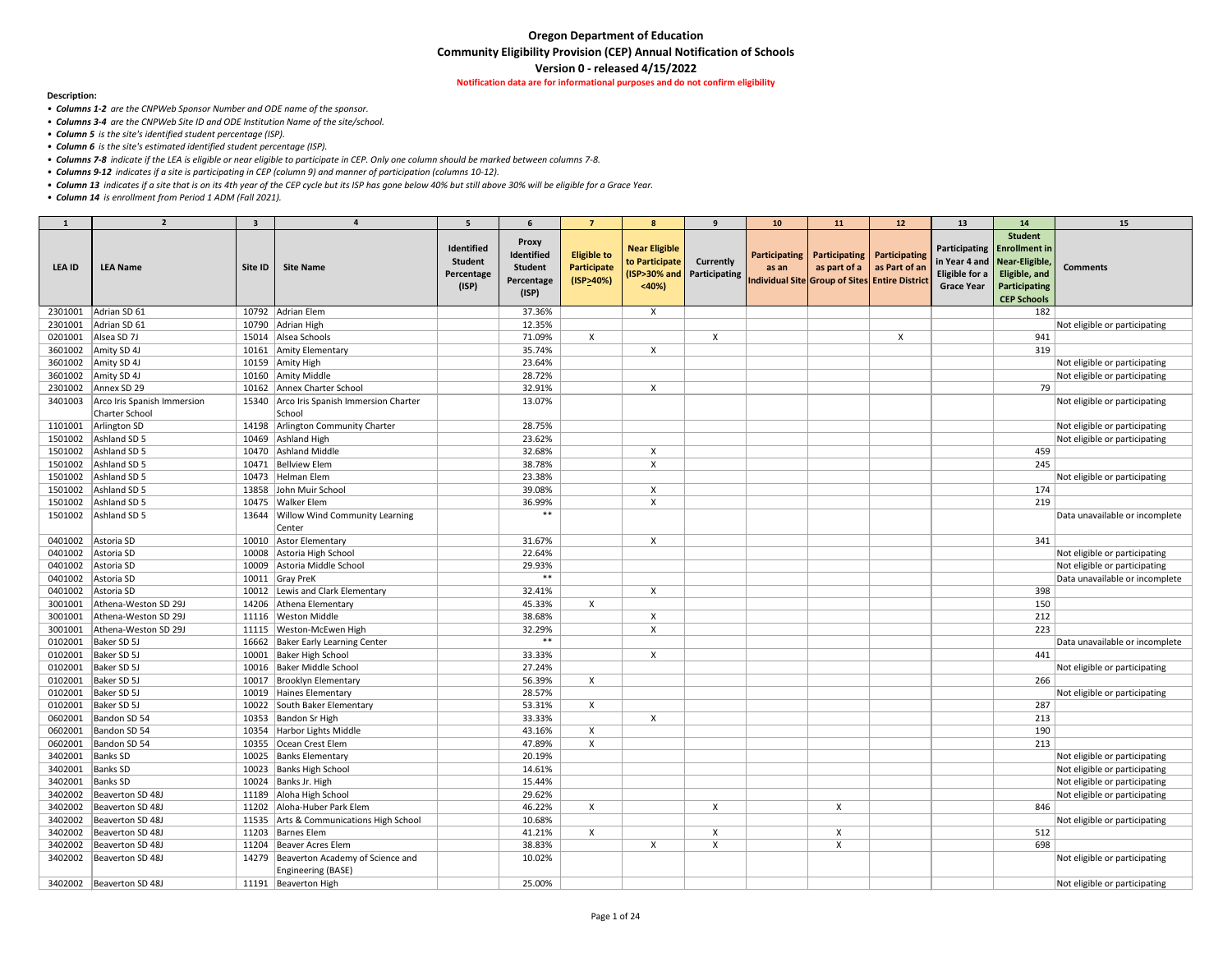|         | $\overline{2}$             | $\overline{\mathbf{3}}$ |                                          | 5.                                                  |                                                                     |                                                       | 8                                               | $\mathbf{q}$                                     | 10 <sup>1</sup>          | 11                            | 12                                                                               | 13                                                                    | 14 <sup>14</sup>                                                                                        | 15                             |
|---------|----------------------------|-------------------------|------------------------------------------|-----------------------------------------------------|---------------------------------------------------------------------|-------------------------------------------------------|-------------------------------------------------|--------------------------------------------------|--------------------------|-------------------------------|----------------------------------------------------------------------------------|-----------------------------------------------------------------------|---------------------------------------------------------------------------------------------------------|--------------------------------|
| LEA ID  | <b>LEA Name</b>            | Site ID                 | <b>Site Name</b>                         | Identified<br><b>Student</b><br>Percentage<br>(ISP) | <b>Proxy</b><br>Identified<br><b>Student</b><br>Percentage<br>(ISP) | <b>Eligible to</b><br><b>Participate</b><br>(ISP>40%) | <b>Near Eligible</b><br>to Participate<br>< 40% | <b>Currently</b><br>(ISP>30% and   Participating | Participating  <br>as an | Participating   Participating | as part of a $ $ as Part of an<br>Individual Site Group of Sites Entire District | in Year 4 and   Near-Eligible,<br>Eligible for a<br><b>Grace Year</b> | <b>Student</b><br>Participating   Enrollment in<br>Eligible, and<br>Participating<br><b>CEP Schools</b> | <b>Comments</b>                |
| 3402002 | Beaverton SD 48J           |                         | 11205 Bethany Elem                       |                                                     | 12.53%                                                              |                                                       |                                                 |                                                  |                          |                               |                                                                                  |                                                                       |                                                                                                         | Not eligible or participating  |
| 3402002 | Beaverton SD 48J           |                         | 14276 Bonny Slope Elementary             |                                                     | 9.54%                                                               |                                                       |                                                 |                                                  |                          |                               |                                                                                  |                                                                       |                                                                                                         | Not eligible or participating  |
| 3402002 | Beaverton SD 48J           |                         | 11206 Cedar Mill Elem                    |                                                     | 9.33%                                                               |                                                       |                                                 |                                                  |                          |                               |                                                                                  |                                                                       |                                                                                                         | Not eligible or participating  |
| 3402002 | Beaverton SD 48J           |                         | 11195 Cedar Park Middle                  |                                                     | 22.75%                                                              |                                                       |                                                 |                                                  |                          |                               |                                                                                  |                                                                       |                                                                                                         | Not eligible or participating  |
| 3402002 | Beaverton SD 48J           |                         | 11207 Chehalem Elem                      |                                                     | 38.95%                                                              |                                                       | X                                               |                                                  |                          |                               |                                                                                  |                                                                       | 380                                                                                                     |                                |
| 3402002 | Beaverton SD 48J           |                         | 11196 Conestoga Middle                   |                                                     | 17.18%                                                              |                                                       |                                                 |                                                  |                          |                               |                                                                                  |                                                                       |                                                                                                         | Not eligible or participating  |
| 3402002 | Beaverton SD 48J           |                         | 11208 Cooper Mountain Elem               |                                                     | 6.97%                                                               |                                                       |                                                 |                                                  |                          |                               |                                                                                  |                                                                       |                                                                                                         | Not eligible or participating  |
| 3402002 | Beaverton SD 48J           |                         | 11209 Elmonica Elem                      |                                                     | 26.16%                                                              |                                                       |                                                 |                                                  |                          |                               |                                                                                  |                                                                       |                                                                                                         | Not eligible or participating  |
| 3402002 | Beaverton SD 48J           |                         | 11210   Errol Hassell Elem               |                                                     | 21.99%                                                              |                                                       |                                                 |                                                  |                          |                               |                                                                                  |                                                                       |                                                                                                         | Not eligible or participating  |
| 3402002 | Beaverton SD 48J           |                         | 11211 Findley Elem                       |                                                     | 1.89%                                                               |                                                       |                                                 |                                                  |                          |                               |                                                                                  |                                                                       |                                                                                                         | Not eligible or participating  |
| 3402002 | Beaverton SD 48J           |                         | 11212 Fir Grove Elem                     |                                                     | 32.34%                                                              |                                                       |                                                 |                                                  |                          |                               |                                                                                  |                                                                       | 334                                                                                                     |                                |
| 3402002 | Beaverton SD 48J           |                         | 11197 Five Oaks Middle                   |                                                     | 30.96%                                                              |                                                       |                                                 |                                                  |                          |                               |                                                                                  |                                                                       | 759                                                                                                     |                                |
| 3402002 | Beaverton SD 48J           |                         | 11213 Greenway Elem                      |                                                     | 40.92%                                                              | X                                                     |                                                 | X                                                |                          |                               |                                                                                  |                                                                       | 303                                                                                                     |                                |
| 3402002 | Beaverton SD 48J           |                         | 11214 Hazeldale Elem                     |                                                     | 32.84%                                                              |                                                       |                                                 |                                                  |                          |                               |                                                                                  |                                                                       | 405                                                                                                     |                                |
| 3402002 | Beaverton SD 48J           |                         | 11198 Highland Park Middle               |                                                     | 16.43%                                                              |                                                       |                                                 |                                                  |                          |                               |                                                                                  |                                                                       |                                                                                                         | Not eligible or participating  |
| 3402002 | Beaverton SD 48J           |                         | 11215 Hiteon Elem                        |                                                     | 18.16%                                                              |                                                       |                                                 |                                                  |                          |                               |                                                                                  |                                                                       |                                                                                                         | Not eligible or participating  |
| 3402002 | Beaverton SD 48J           |                         | 13791  International School of Beaverton |                                                     | 6.42%                                                               |                                                       |                                                 |                                                  |                          |                               |                                                                                  |                                                                       |                                                                                                         | Not eligible or participating  |
| 3402002 | Beaverton SD 48J           |                         | 12776 Jacob Wismer Elementary            |                                                     | 6.30%                                                               |                                                       |                                                 |                                                  |                          |                               |                                                                                  |                                                                       |                                                                                                         | Not eligible or participating  |
| 3402002 | Beaverton SD 48J           |                         | 11216 Kinnaman Elem                      |                                                     | 38.31%                                                              |                                                       | $\boldsymbol{\mathsf{X}}$                       |                                                  |                          |                               |                                                                                  |                                                                       | 509                                                                                                     |                                |
| 3402002 | Beaverton SD 48J           |                         | 11217   McKay Elem                       |                                                     | 42.02%                                                              | X                                                     |                                                 |                                                  |                          |                               |                                                                                  |                                                                       | 257                                                                                                     |                                |
| 3402002 | Beaverton SD 48J           |                         | 11218   McKinley Elementary              |                                                     | 45.69%                                                              | X                                                     |                                                 |                                                  |                          |                               |                                                                                  |                                                                       | 580                                                                                                     |                                |
| 3402002 | Beaverton SD 48J           |                         | 11199 Meadow Park Middle                 |                                                     | 31.46%                                                              |                                                       | $\times$                                        |                                                  |                          |                               |                                                                                  |                                                                       | 693                                                                                                     |                                |
| 3402002 | Beaverton SD 48J           |                         | 11192   Merlo Station High               |                                                     | 71.26%                                                              | X                                                     |                                                 |                                                  |                          |                               |                                                                                  |                                                                       | 87                                                                                                      |                                |
| 3402002 | Beaverton SD 48J           |                         | 11219   Montclair Elem                   |                                                     | 20.22%                                                              |                                                       |                                                 |                                                  |                          |                               |                                                                                  |                                                                       |                                                                                                         | Not eligible or participating  |
|         | 3402002   Beaverton SD 48J |                         | 11200 Mountain View Middle               |                                                     | 34.05%                                                              |                                                       | X                                               |                                                  |                          |                               |                                                                                  |                                                                       | 887                                                                                                     |                                |
| 3402002 | Beaverton SD 48J           |                         | 15966 Mountainside High School           |                                                     | 8.67%                                                               |                                                       |                                                 |                                                  |                          |                               |                                                                                  |                                                                       |                                                                                                         | Not eligible or participating  |
| 3402002 | Beaverton SD 48J           |                         | 11220 Nancy Ryles Elem                   |                                                     | 21.49%                                                              |                                                       |                                                 |                                                  |                          |                               |                                                                                  |                                                                       |                                                                                                         | Not eligible or participating  |
| 3402002 | Beaverton SD 48J           |                         | 11221 Oak Hills Elem                     |                                                     | 10.79%                                                              |                                                       |                                                 |                                                  |                          |                               |                                                                                  |                                                                       |                                                                                                         | Not eligible or participating  |
| 3402002 | Beaverton SD 48J           |                         | 11222 Raleigh Hills Elem                 |                                                     | 28.13%                                                              |                                                       |                                                 |                                                  |                          |                               |                                                                                  |                                                                       |                                                                                                         | Not eligible or participating  |
| 3402002 | Beaverton SD 48J           |                         | 11223 Raleigh Park Elem                  |                                                     | 31.35%                                                              |                                                       | $\mathsf{X}$                                    |                                                  |                          |                               |                                                                                  |                                                                       | 319                                                                                                     |                                |
| 3402002 | Beaverton SD 48J           |                         | 11224 Ridgewood Elem                     |                                                     | 13.26%                                                              |                                                       |                                                 |                                                  |                          |                               |                                                                                  |                                                                       |                                                                                                         | Not eligible or participating  |
| 3402002 | Beaverton SD 48J           |                         | 11225 Rock Creek Elem                    |                                                     | 15.24%                                                              |                                                       |                                                 |                                                  |                          |                               |                                                                                  |                                                                       |                                                                                                         | Not eligible or participating  |
| 3402002 | Beaverton SD 48J           |                         | 15965 Sato Elementary                    |                                                     | 9.07%                                                               |                                                       |                                                 |                                                  |                          |                               |                                                                                  |                                                                       |                                                                                                         | Not eligible or participating  |
| 3402002 | Beaverton SD 48J           |                         | 11533 Scholls Heights                    |                                                     | 8.54%                                                               |                                                       |                                                 |                                                  |                          |                               |                                                                                  |                                                                       |                                                                                                         | Not eligible or participating  |
| 3402002 | Beaverton SD 48J           |                         | 11226 Sexton Mountain Elem               |                                                     | 12.37%                                                              |                                                       |                                                 |                                                  |                          |                               |                                                                                  |                                                                       |                                                                                                         | Not eligible or participating  |
| 3402002 | Beaverton SD 48J           |                         | 11536 Southridge                         |                                                     | 20.11%                                                              |                                                       |                                                 |                                                  |                          |                               |                                                                                  |                                                                       |                                                                                                         | Not eligible or participating  |
| 3402002 | Beaverton SD 48J           |                         | 14521 Springville K-8                    |                                                     | 8.11%                                                               |                                                       |                                                 |                                                  |                          |                               |                                                                                  |                                                                       |                                                                                                         | Not eligible or participating  |
| 3402002 | Beaverton SD 48J           |                         | 11534 Stoller Middle School              |                                                     | 5.87%                                                               |                                                       |                                                 |                                                  |                          |                               |                                                                                  |                                                                       |                                                                                                         | Not eligible or participating  |
| 3402002 | Beaverton SD 48J           |                         | 11193 Sunset High                        |                                                     | 5.94%                                                               |                                                       |                                                 |                                                  |                          |                               |                                                                                  |                                                                       |                                                                                                         | Not eligible or participating  |
| 3402002 | Beaverton SD 48J           |                         | 11227 Terra Linda Elem                   |                                                     | 22.22%                                                              |                                                       |                                                 |                                                  |                          |                               |                                                                                  |                                                                       |                                                                                                         | Not eligible or participating  |
| 3402002 | Beaverton SD 48J           |                         | 16713 Tumwater Middle School             |                                                     | $***$                                                               |                                                       |                                                 |                                                  |                          |                               |                                                                                  |                                                                       |                                                                                                         | Data unavailable or incomplete |
| 3402002 | Beaverton SD 48J           |                         | 11228 Vose Elem                          |                                                     | 36.78%                                                              |                                                       | X                                               | X                                                |                          | X                             |                                                                                  |                                                                       | 677                                                                                                     |                                |
| 3402002 | Beaverton SD 48J           | 11229                   | <b>West Tualatin View Elem</b>           |                                                     | 9.33%                                                               |                                                       |                                                 |                                                  |                          |                               |                                                                                  |                                                                       |                                                                                                         | Not eligible or participating  |
| 3402002 | Beaverton SD 48J           |                         | 11194   Westview High                    |                                                     | 13.56%                                                              |                                                       |                                                 |                                                  |                          |                               |                                                                                  |                                                                       |                                                                                                         | Not eligible or participating  |
| 3402002 | Beaverton SD 48J           | 11201                   | Whitford Middle                          |                                                     | 28.17%                                                              |                                                       |                                                 |                                                  |                          |                               |                                                                                  |                                                                       |                                                                                                         | Not eligible or participating  |
| 3402002 | Beaverton SD 48J           | 11230                   | William Walker Elem                      |                                                     | 42.54%                                                              | X                                                     |                                                 |                                                  |                          |                               |                                                                                  |                                                                       | 489                                                                                                     |                                |
| 0902004 | Bend International School  |                         | 15681 Bend International School          |                                                     | 17.51%                                                              |                                                       |                                                 |                                                  |                          |                               |                                                                                  |                                                                       |                                                                                                         | Not eligible or participating  |
| 0902001 | Bend/LaPine SD             |                         | 10045 Amity Creek Elementary             |                                                     | 10.71%                                                              |                                                       |                                                 |                                                  |                          |                               |                                                                                  |                                                                       |                                                                                                         | Not eligible or participating  |
| 0902001 | Bend/LaPine SD             |                         | 10036 Bear Creek Elementary              |                                                     | 34.70%                                                              |                                                       |                                                 |                                                  |                          | X                             |                                                                                  |                                                                       | 536                                                                                                     |                                |
| 0902001 | Bend/LaPine SD             |                         | 10027 Bend High School                   |                                                     | 13.73%                                                              |                                                       |                                                 |                                                  |                          |                               |                                                                                  |                                                                       |                                                                                                         | Not eligible or participating  |
| 0902001 | Bend/LaPine SD             | 10037                   | Buckingham Elementary                    |                                                     | 24.87%                                                              |                                                       |                                                 |                                                  |                          |                               |                                                                                  |                                                                       |                                                                                                         | Not eligible or participating  |
|         | 0902001  Bend/LaPine SD    |                         | 16714 Caldera High School                |                                                     | $***$                                                               |                                                       |                                                 |                                                  |                          |                               |                                                                                  |                                                                       |                                                                                                         | Data unavailable or incomplete |
| 0902001 | Bend/LaPine SD             |                         | 10031 Cascade Middle School              |                                                     | 13.00%                                                              |                                                       |                                                 |                                                  |                          |                               |                                                                                  |                                                                       |                                                                                                         | Not eligible or participating  |
| 0902001 | Bend/LaPine SD             |                         | 12278 Education Center                   |                                                     | $***$                                                               |                                                       |                                                 |                                                  |                          |                               |                                                                                  |                                                                       |                                                                                                         | ** Enrollment suppressed       |
|         | 0902001   Bend/LaPine SD   |                         | 10038 Elk Meadow Elementary              |                                                     | 24.16%                                                              |                                                       |                                                 |                                                  |                          |                               |                                                                                  |                                                                       |                                                                                                         | Not eligible or participating  |
|         | 0902001  Bend/LaPine SD    |                         | 13454 Ensworth Elementary                |                                                     | 51.22%                                                              | X                                                     |                                                 | X                                                |                          | X                             |                                                                                  |                                                                       | 164                                                                                                     |                                |
|         |                            |                         |                                          |                                                     |                                                                     |                                                       |                                                 |                                                  |                          |                               |                                                                                  |                                                                       |                                                                                                         |                                |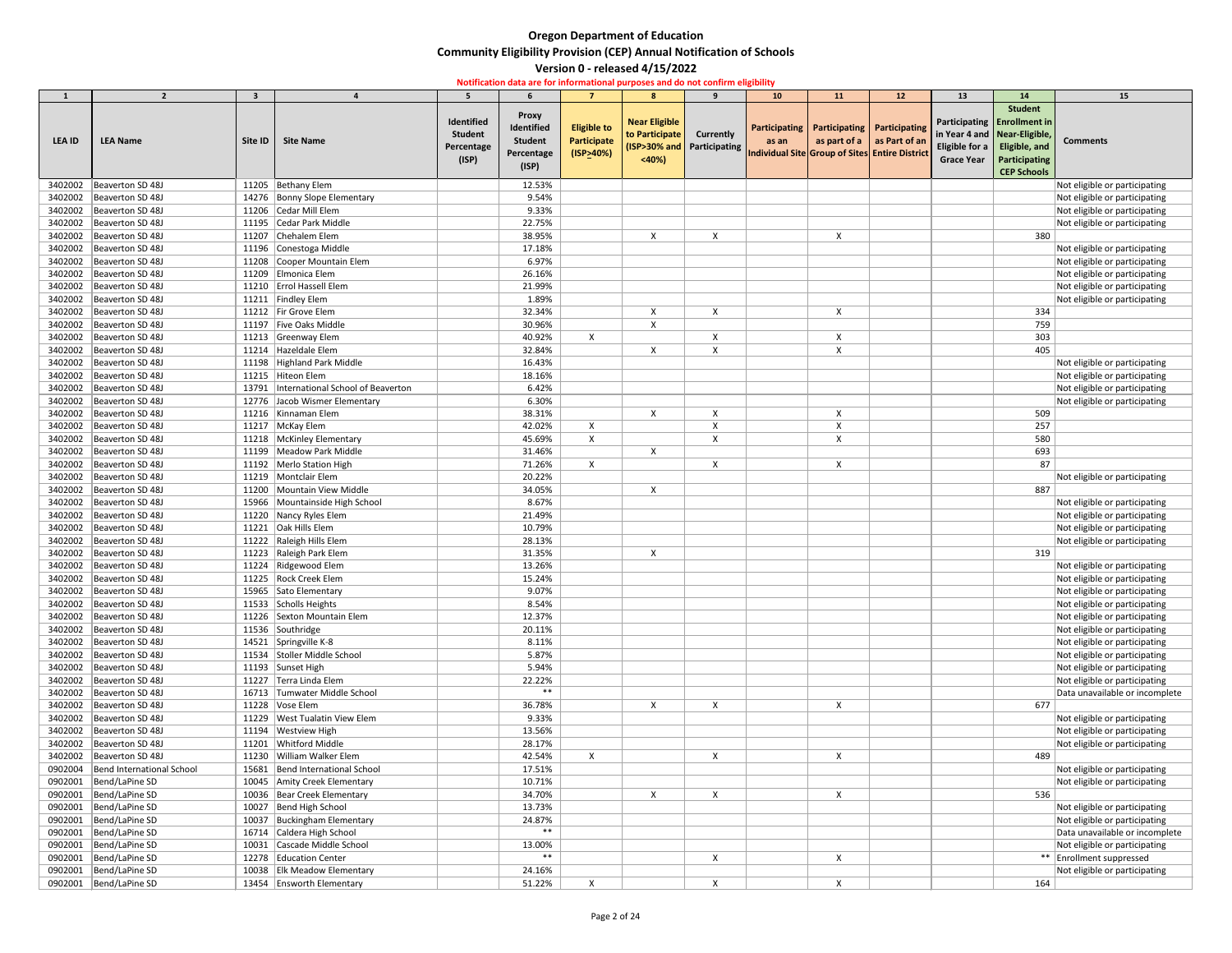|                    | $\overline{2}$                                   | $\overline{\mathbf{3}}$ |                                                   | 5.                                                  |                                                            | $\overline{7}$                                        | 8                                               | $\mathbf{q}$                                   | 10 <sub>1</sub> | 11 | 12                                                                                                                            | 13                                  | 14                                                                                                                         | 15                                                             |
|--------------------|--------------------------------------------------|-------------------------|---------------------------------------------------|-----------------------------------------------------|------------------------------------------------------------|-------------------------------------------------------|-------------------------------------------------|------------------------------------------------|-----------------|----|-------------------------------------------------------------------------------------------------------------------------------|-------------------------------------|----------------------------------------------------------------------------------------------------------------------------|----------------------------------------------------------------|
| <b>LEA ID</b>      | <b>LEA Name</b>                                  | Site ID                 | <b>Site Name</b>                                  | Identified<br><b>Student</b><br>Percentage<br>(ISP) | <b>Proxy</b><br>Identified<br><b>Student</b><br>Percentage | <b>Eligible to</b><br><b>Participate</b><br>(ISP>40%) | <b>Near Eligible</b><br>to Participate<br>< 40% | <b>Currently</b><br>(ISP>30% and Participating | as an           |    | Participating   Participating   Participating<br>as part of a as Part of an<br>Individual Site Group of Sites Entire District | Eligible for a<br><b>Grace Year</b> | <b>Student</b><br>Participating   Enrollment in<br>in Year 4 and   Near-Eligible,<br>Eligible, and<br><b>Participating</b> | <b>Comments</b>                                                |
|                    |                                                  |                         |                                                   |                                                     | (ISP)                                                      |                                                       |                                                 |                                                |                 |    |                                                                                                                               |                                     | <b>CEP Schools</b>                                                                                                         |                                                                |
| 0902001            | Bend/LaPine SD                                   |                         | 10032 High Desert Middle School                   |                                                     | 22.11%                                                     |                                                       |                                                 |                                                |                 |    |                                                                                                                               |                                     |                                                                                                                            | Not eligible or participating                                  |
| 0902001            | Bend/LaPine SD                                   |                         | 12304 High Lakes Elementary                       |                                                     | 5.60%                                                      |                                                       |                                                 |                                                |                 |    |                                                                                                                               |                                     |                                                                                                                            | Not eligible or participating                                  |
| 0902001            | Bend/LaPine SD                                   |                         | 10040 Highland Elementary                         |                                                     | 4.08%                                                      |                                                       |                                                 |                                                |                 |    |                                                                                                                               |                                     |                                                                                                                            | Not eligible or participating                                  |
| 0902001            | Bend/LaPine SD                                   |                         | 10039 Juniper Elementary                          |                                                     | 39.07%                                                     |                                                       |                                                 |                                                |                 |    |                                                                                                                               |                                     | 407                                                                                                                        |                                                                |
| 0902001            | Bend/LaPine SD                                   |                         | 10042 LaPine Elementary                           |                                                     | 52.40%                                                     | X                                                     |                                                 | X                                              |                 |    |                                                                                                                               |                                     | 334                                                                                                                        |                                                                |
| 0902001            | Bend/LaPine SD                                   |                         | 10028 LaPine High School                          |                                                     | 41.94%                                                     | X                                                     |                                                 |                                                |                 |    |                                                                                                                               |                                     | 403                                                                                                                        |                                                                |
| 0902001            | Bend/LaPine SD                                   | 10033                   | LaPine Middle School                              |                                                     | 41.61%                                                     | X                                                     |                                                 |                                                |                 |    |                                                                                                                               |                                     | 298                                                                                                                        |                                                                |
| 0902001            | Bend/LaPine SD                                   | 10043                   | Lava Ridge Elementary                             |                                                     | 13.17%                                                     |                                                       |                                                 |                                                |                 |    |                                                                                                                               |                                     |                                                                                                                            | Not eligible or participating                                  |
| 0902001            | Bend/LaPine SD                                   |                         | 10029   Marshall High School                      |                                                     | 34.92%                                                     |                                                       |                                                 |                                                |                 |    |                                                                                                                               |                                     | 126                                                                                                                        |                                                                |
| 0902001            | Bend/LaPine SD                                   | 10030                   | Mountain View High School                         |                                                     | 18.23%                                                     |                                                       |                                                 |                                                |                 |    |                                                                                                                               |                                     |                                                                                                                            | Not eligible or participating                                  |
| 0902001            | Bend/LaPine SD                                   |                         | 16252 North Star Elementary                       |                                                     | 17.77%                                                     |                                                       |                                                 |                                                |                 |    |                                                                                                                               |                                     |                                                                                                                            | Not eligible or participating                                  |
| 0902001            | Bend/LaPine SD                                   |                         | 15662 Pacific Crest Middle School                 |                                                     | 5.12%                                                      |                                                       |                                                 |                                                |                 |    |                                                                                                                               |                                     |                                                                                                                            | Not eligible or participating                                  |
| 0902001            | Bend/LaPine SD                                   | 10034                   | Pilot Butte Middle School                         |                                                     | 33.49%                                                     |                                                       |                                                 |                                                |                 |    |                                                                                                                               |                                     | 645                                                                                                                        |                                                                |
| 0902001            | Bend/LaPine SD                                   |                         | 13175   Pine Ridge Elem                           |                                                     | 18.63%                                                     |                                                       |                                                 |                                                |                 |    |                                                                                                                               |                                     |                                                                                                                            | Not eligible or participating                                  |
| 0902001            | Bend/LaPine SD                                   |                         | 14227 Ponderosa Elementary                        |                                                     | 22.81%                                                     |                                                       |                                                 |                                                |                 |    |                                                                                                                               |                                     |                                                                                                                            | Not eligible or participating                                  |
| 0902001<br>0902001 | Bend/LaPine SD<br>Bend/LaPine SD                 |                         | 12318 R E Jewell Elementary                       |                                                     | 22.09%<br>20.62%                                           |                                                       |                                                 |                                                |                 |    |                                                                                                                               |                                     |                                                                                                                            | Not eligible or participating                                  |
| 0902001            | Bend/LaPine SD                                   | 15664                   | 16077 Realms High School<br>Realms Middle School  |                                                     | 9.72%                                                      |                                                       |                                                 |                                                |                 |    |                                                                                                                               |                                     |                                                                                                                            | Not eligible or participating<br>Not eligible or participating |
| 0902001            | Bend/LaPine SD                                   | 14788                   | Rosland Elementary                                |                                                     | 53.25%                                                     | X                                                     |                                                 |                                                |                 |    |                                                                                                                               |                                     | 231                                                                                                                        |                                                                |
| 0902001            | Bend/LaPine SD                                   | 15661                   | Silver Rail Elementary                            |                                                     | 22.95%                                                     |                                                       |                                                 |                                                |                 |    |                                                                                                                               |                                     |                                                                                                                            | Not eligible or participating                                  |
| 0902001            | Bend/LaPine SD                                   |                         | 12303 Sky View Middle School                      |                                                     | 15.15%                                                     |                                                       |                                                 |                                                |                 |    |                                                                                                                               |                                     |                                                                                                                            | Not eligible or participating                                  |
| 0902001            | Bend/LaPine SD                                   |                         | 12774 Summit High School                          |                                                     | 4.78%                                                      |                                                       |                                                 |                                                |                 |    |                                                                                                                               |                                     |                                                                                                                            | Not eligible or participating                                  |
| 0902001            | Bend/LaPine SD                                   |                         | 10046 Three Rivers Elementary                     |                                                     | 27.14%                                                     |                                                       |                                                 |                                                |                 |    |                                                                                                                               |                                     | 409                                                                                                                        |                                                                |
| 0902001            | Bend/LaPine SD                                   |                         | 14475   W.E. Miller Elementary                    |                                                     | 6.56%                                                      |                                                       |                                                 |                                                |                 |    |                                                                                                                               |                                     |                                                                                                                            | Not eligible or participating                                  |
|                    | 0902001   Bend/LaPine SD                         |                         | 10041   Westside Village School                   |                                                     | 25.65%                                                     |                                                       |                                                 |                                                |                 |    |                                                                                                                               |                                     |                                                                                                                            | Not eligible or participating                                  |
| 2002002            | Bethel SD 52                                     |                         | 10581 Cascade Middle                              |                                                     | 48.98%                                                     |                                                       |                                                 |                                                |                 |    |                                                                                                                               |                                     | 392                                                                                                                        |                                                                |
| 2002002            | Bethel SD 52                                     |                         | 10583 Clear Lake Elem                             |                                                     | 47.37%                                                     |                                                       |                                                 |                                                |                 |    |                                                                                                                               |                                     | 285                                                                                                                        |                                                                |
|                    | 2002002   Bethel SD 52                           |                         | 10584 Danebo Elem                                 |                                                     | 50.18%                                                     |                                                       |                                                 |                                                |                 |    |                                                                                                                               |                                     | 275                                                                                                                        |                                                                |
| 2002002            | Bethel SD 52                                     |                         | 10585 Fairfield Elem                              |                                                     | 58.08%                                                     | $\boldsymbol{\mathsf{X}}$                             |                                                 |                                                |                 |    |                                                                                                                               |                                     | 365                                                                                                                        |                                                                |
| 2002002            | Bethel SD 52                                     |                         | 10586   Irving Elem                               |                                                     | 30.29%                                                     |                                                       |                                                 |                                                |                 |    |                                                                                                                               |                                     | 274                                                                                                                        |                                                                |
|                    | 2002002   Bethel SD 52                           |                         | 12985 Kalapuya High School                        |                                                     | 68.18%                                                     | $\mathsf{X}$                                          |                                                 |                                                | X               |    |                                                                                                                               |                                     | 88                                                                                                                         |                                                                |
| 2002002            | Bethel SD 52                                     |                         | 10587 Malabon Elem                                |                                                     | 49.86%                                                     | X                                                     |                                                 |                                                |                 |    |                                                                                                                               |                                     | 367                                                                                                                        |                                                                |
| 2002002            | Bethel SD 52                                     |                         | 10588   Meadow View School                        |                                                     | 26.38%                                                     |                                                       |                                                 |                                                |                 |    |                                                                                                                               |                                     | 652                                                                                                                        |                                                                |
|                    | 2002002   Bethel SD 52                           |                         | 12984 Prairie Mountain School                     |                                                     | 37.82%                                                     |                                                       | X                                               |                                                |                 |    |                                                                                                                               |                                     | 579                                                                                                                        |                                                                |
| 2002002            | Bethel SD 52                                     |                         | 10582 Shasta Middle                               |                                                     | 40.00%                                                     | X                                                     |                                                 |                                                |                 |    |                                                                                                                               |                                     | 380                                                                                                                        |                                                                |
|                    | 2002002   Bethel SD 52                           |                         | 10580 Willamette High                             |                                                     | 29.58%                                                     |                                                       |                                                 |                                                |                 |    |                                                                                                                               |                                     |                                                                                                                            | Not eligible or participating                                  |
|                    | 2002003 Blachly SD 90                            |                         | 10590 Triangle Lake School                        |                                                     | 26.16%                                                     |                                                       |                                                 |                                                |                 |    |                                                                                                                               |                                     |                                                                                                                            | Not eligible or participating                                  |
| 0802001            | 0802001  Brookings-Harbor SD 17                  |                         | 10389 Azalea Middle<br>10388 Brooking-Harbor High |                                                     | 39.48%<br>34.30%                                           |                                                       |                                                 |                                                |                 |    |                                                                                                                               |                                     | 347<br>481                                                                                                                 |                                                                |
| 0802001            | Brookings-Harbor SD 17<br>Brookings-Harbor SD 17 |                         | 10390 Kalmiopsis Elem                             |                                                     | 49.15%                                                     | X                                                     |                                                 |                                                |                 |    |                                                                                                                               |                                     | 590                                                                                                                        |                                                                |
|                    | 0102002 Burnt River SD                           |                         | 10048 Burnt River Public School                   |                                                     | 60.87%                                                     | $\boldsymbol{\mathsf{X}}$                             |                                                 |                                                |                 |    |                                                                                                                               |                                     | 23                                                                                                                         |                                                                |
| 1502001            | Butte Falls SD 91                                |                         | 14200 Butte Falls Charter School                  |                                                     | 48.66%                                                     | X                                                     |                                                 | $\mathsf{X}$                                   |                 |    |                                                                                                                               |                                     | 187                                                                                                                        |                                                                |
| 1003001            | Camas Valley SD 21J                              |                         | 10406 Camas Valley School                         |                                                     | 34.22%                                                     |                                                       |                                                 |                                                |                 |    |                                                                                                                               |                                     | 225                                                                                                                        |                                                                |
|                    | 0303003 Canby SD 86                              |                         | 10200 Ackerman Center                             |                                                     | $***$                                                      |                                                       |                                                 |                                                |                 |    |                                                                                                                               |                                     |                                                                                                                            | Data unavailable or incomplete                                 |
| 0303003            | Canby SD 86                                      |                         | 13754 Baker Prairie Middle School                 |                                                     | 22.32%                                                     |                                                       |                                                 |                                                |                 |    |                                                                                                                               |                                     |                                                                                                                            | Not eligible or participating                                  |
| 0303003            | Canby SD 86                                      |                         | 10199 Canby High                                  |                                                     | 19.97%                                                     |                                                       |                                                 |                                                |                 |    |                                                                                                                               |                                     |                                                                                                                            | Not eligible or participating                                  |
| 0303003            | Canby SD 86                                      |                         | 10201 Carus School                                |                                                     | 38.26%                                                     |                                                       | X                                               |                                                |                 |    |                                                                                                                               |                                     | 379                                                                                                                        |                                                                |
| 0303003            | Canby SD 86                                      |                         | 10202 Eccles Elem                                 |                                                     | 25.61%                                                     |                                                       |                                                 |                                                |                 |    |                                                                                                                               |                                     |                                                                                                                            | Not eligible or participating                                  |
| 0303003            | Canby SD 86                                      |                         | 10203 Knight Elem                                 |                                                     | 36.01%                                                     |                                                       |                                                 |                                                |                 |    |                                                                                                                               |                                     | 311                                                                                                                        |                                                                |
| 0303003            | Canby SD 86                                      |                         | 13753 Lee Elementary                              |                                                     | 30.30%                                                     |                                                       |                                                 |                                                |                 |    |                                                                                                                               |                                     | 330                                                                                                                        |                                                                |
| 0303003            | Canby SD 86                                      |                         | 10205 Ninety-One School                           |                                                     | 18.93%                                                     |                                                       |                                                 |                                                |                 |    |                                                                                                                               |                                     |                                                                                                                            | Not eligible or participating                                  |
| 0303003            | Canby SD 86                                      |                         | 10204 Trost Elem                                  |                                                     | 25.18%                                                     |                                                       |                                                 |                                                |                 |    |                                                                                                                               |                                     |                                                                                                                            | Not eligible or participating                                  |
| 2403005            | Cascade SD 005                                   |                         | 10814   Aumsville Elem                            |                                                     | 44.99%                                                     | $\mathsf{X}$                                          |                                                 |                                                |                 |    |                                                                                                                               |                                     | 549                                                                                                                        |                                                                |
| 2403005            | Cascade SD 005                                   |                         | 10813 Cascade Jr High                             |                                                     | 28.77%                                                     |                                                       |                                                 |                                                |                 |    |                                                                                                                               |                                     |                                                                                                                            | Not eligible or participating                                  |
| 2403005            | Cascade SD 005                                   |                         | 16024 Cascade Opportunity Center                  |                                                     | 65.00%                                                     | X                                                     |                                                 |                                                |                 |    |                                                                                                                               |                                     | 100                                                                                                                        |                                                                |
| 2403005            | Cascade SD 005                                   |                         | 10812 Cascade Sr High                             |                                                     | 19.29%                                                     |                                                       |                                                 |                                                |                 |    |                                                                                                                               |                                     |                                                                                                                            | Not eligible or participating                                  |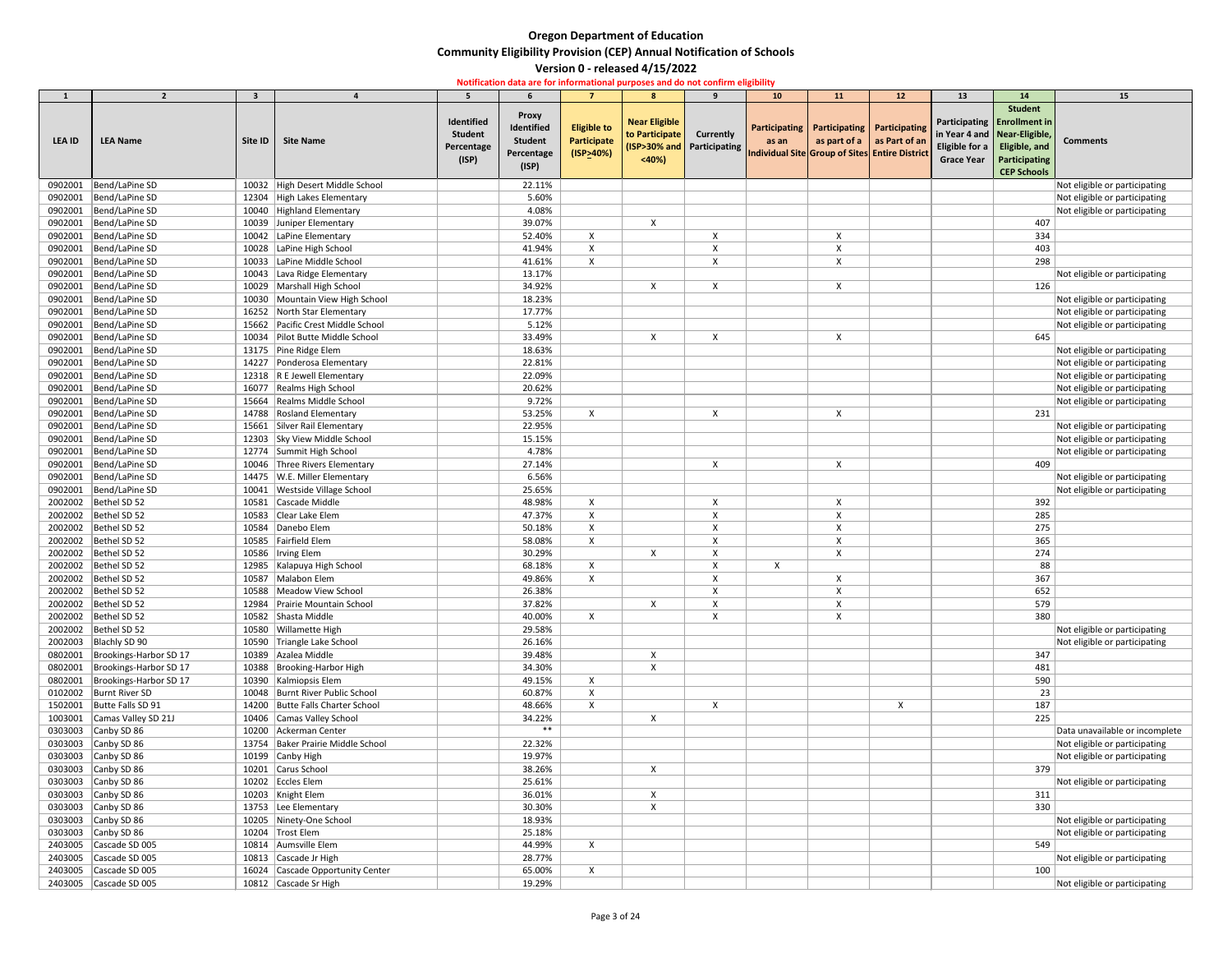| $\mathbf{1}$  | $\overline{2}$                   | $\overline{\mathbf{3}}$ |                                        |                                                     |                                                                     |                                                | $\mathbf{R}$                                    | $\mathbf{q}$                                     | 10    | <b>11</b>                                     | 12 <sup>7</sup>                                                                      | 13                | 14                                                                                                                                                             | <b>15</b>                      |
|---------------|----------------------------------|-------------------------|----------------------------------------|-----------------------------------------------------|---------------------------------------------------------------------|------------------------------------------------|-------------------------------------------------|--------------------------------------------------|-------|-----------------------------------------------|--------------------------------------------------------------------------------------|-------------------|----------------------------------------------------------------------------------------------------------------------------------------------------------------|--------------------------------|
| <b>LEA ID</b> | <b>LEA Name</b>                  | Site ID                 | <b>Site Name</b>                       | Identified<br><b>Student</b><br>Percentage<br>(ISP) | <b>Proxy</b><br>Identified<br><b>Student</b><br>Percentage<br>(ISP) | <b>Eligible to</b><br>Participate<br>(ISP>40%) | <b>Near Eligible</b><br>to Participate<br>< 40% | <b>Currently</b><br>(ISP>30% and   Participating | as an | Participating   Participating   Participating | as part of a $\vert$ as Part of an<br>Individual Site Group of Sites Entire District | <b>Grace Year</b> | <b>Student</b><br>Participating   Enrollment in<br>in Year 4 and Near-Eligible,<br>Eligible for a <b>Eligible</b> , and<br>Participating<br><b>CEP Schools</b> | <b>Comments</b>                |
| 2403005       | Cascade SD 005                   |                         | 10815 Cloverdale Elem                  |                                                     | 30.30%                                                              |                                                | X                                               |                                                  |       |                                               |                                                                                      |                   | 165                                                                                                                                                            |                                |
| 2403005       | Cascade SD 005                   |                         | 10817 Turner Elem                      |                                                     | 24.94%                                                              |                                                |                                                 |                                                  |       |                                               |                                                                                      |                   |                                                                                                                                                                | Not eligible or participating  |
| 2603006       | Centennial SD 28J                |                         | 13132 Butler Creek Elem                |                                                     | 30.53%                                                              |                                                |                                                 |                                                  |       |                                               |                                                                                      |                   | 547                                                                                                                                                            |                                |
| 2603006       | Centennial SD 28J                |                         | 10922 Centennial High                  |                                                     | 38.41%                                                              |                                                |                                                 |                                                  |       |                                               |                                                                                      |                   | 1,700                                                                                                                                                          |                                |
| 2603006       | Centennial SD 28J                |                         | 10924 Centennial Middle                |                                                     | 44.05%                                                              | X                                              |                                                 |                                                  |       |                                               |                                                                                      |                   | 924                                                                                                                                                            |                                |
| 2603006       | Centennial SD 28J                |                         | 10929 Harold Oliver Elem               |                                                     | 62.17%                                                              | $\boldsymbol{\mathsf{X}}$                      |                                                 |                                                  |       |                                               |                                                                                      |                   | 267                                                                                                                                                            |                                |
| 2603006       | Centennial SD 28J                |                         | 10925   Meadows Elem                   |                                                     | 51.18%                                                              | X                                              |                                                 |                                                  |       |                                               |                                                                                      |                   | 340                                                                                                                                                            |                                |
| 2603006       | Centennial SD 28J                |                         | 10930 Parklane Elem                    |                                                     | 66.32%                                                              | X                                              |                                                 |                                                  |       |                                               |                                                                                      |                   | 386                                                                                                                                                            |                                |
| 2603006       | Centennial SD 28J                |                         | 10926 Patrick Lynch Elem               |                                                     | 60.46%                                                              | $\boldsymbol{\mathsf{X}}$                      |                                                 |                                                  |       |                                               |                                                                                      |                   | 392                                                                                                                                                            |                                |
| 2603006       | Centennial SD 28J                |                         | 10928 Pleasant Valley Elem             |                                                     | 33.33%                                                              |                                                | X                                               |                                                  |       |                                               |                                                                                      |                   | 366                                                                                                                                                            |                                |
| 2603006       | Centennial SD 28J                |                         | 10927 Powell Butte Elem                |                                                     | 65.52%                                                              | X                                              |                                                 |                                                  |       |                                               |                                                                                      |                   | 467                                                                                                                                                            |                                |
| 0803001       | Central Curry SD 1               |                         | 10081 Gold Beach High School           |                                                     | 36.15%                                                              |                                                |                                                 |                                                  |       |                                               |                                                                                      |                   | 130                                                                                                                                                            |                                |
| 0803001       | Central Curry SD 1               |                         | 10052 Riley Creek Elementary           |                                                     | 45.52%                                                              | X                                              |                                                 |                                                  |       |                                               |                                                                                      |                   | 290                                                                                                                                                            |                                |
| 2203003       | Central Linn SD 552              |                         | 11682 Central Linn Elementary          |                                                     | 38.71%                                                              |                                                |                                                 |                                                  |       |                                               |                                                                                      |                   | 248                                                                                                                                                            |                                |
| 2203003       | Central Linn SD 552              |                         | 10737 Central Linn High                |                                                     | 27.06%                                                              |                                                |                                                 |                                                  |       |                                               |                                                                                      |                   |                                                                                                                                                                | Not eligible or participating  |
| 1503002       | Central Point SD 6               |                         | 11626 Cent. Pt. Elementary             |                                                     | 46.45%                                                              | X                                              |                                                 | X                                                |       | X                                             |                                                                                      |                   | 493                                                                                                                                                            |                                |
| 1503002       | Central Point SD 6               | 13820                   | Crater Academy of Health and Public    |                                                     | 23.90%                                                              |                                                |                                                 |                                                  |       |                                               |                                                                                      |                   |                                                                                                                                                                | Not eligible or participating  |
|               |                                  |                         | Services                               |                                                     |                                                                     |                                                |                                                 |                                                  |       |                                               |                                                                                      |                   |                                                                                                                                                                |                                |
| 1503002       | Central Point SD 6               |                         | 13823 Crater Renaissance Academy       |                                                     | 36.99%                                                              |                                                | X                                               | X                                                |       | X                                             |                                                                                      |                   | 465                                                                                                                                                            |                                |
| 1503002       | Central Point SD 6               | 13821                   | Crater School of Business, Innovation, |                                                     | 23.47%                                                              |                                                |                                                 |                                                  |       |                                               |                                                                                      |                   |                                                                                                                                                                | Not eligible or participating  |
|               |                                  |                         | Science                                |                                                     |                                                                     |                                                |                                                 |                                                  |       |                                               |                                                                                      |                   |                                                                                                                                                                |                                |
| 1503002       | Central Point SD 6               |                         | 11629 Hanby Middle School              |                                                     | 40.24%                                                              | $\boldsymbol{\mathsf{X}}$                      |                                                 | $\boldsymbol{\mathsf{x}}$                        |       | X                                             |                                                                                      |                   | 338                                                                                                                                                            |                                |
| 1503002       | Central Point SD 6               |                         | 11627 Jewett Elementary                |                                                     | 40.54%                                                              | $\boldsymbol{\mathsf{X}}$                      |                                                 |                                                  |       |                                               |                                                                                      |                   | 597                                                                                                                                                            |                                |
| 1503002       | Central Point SD 6               |                         | 11630 Patrick Elementary               |                                                     | 58.05%                                                              | X                                              |                                                 |                                                  |       | X                                             |                                                                                      |                   | 236                                                                                                                                                            |                                |
|               | 1503002 Central Point SD 6       |                         | 11628 Richardson Elementary            |                                                     | 32.28%                                                              |                                                | X                                               |                                                  |       |                                               |                                                                                      |                   | 536                                                                                                                                                            |                                |
|               | 1503002 Central Point SD 6       |                         | 11631 Sams Valley Elementary           |                                                     | 41.35%                                                              |                                                |                                                 |                                                  |       |                                               |                                                                                      |                   | 237                                                                                                                                                            |                                |
|               | 1503002 Central Point SD 6       |                         | 11625 Scenic Middle                    |                                                     | 36.69%                                                              |                                                | X                                               |                                                  |       |                                               |                                                                                      |                   | 815                                                                                                                                                            |                                |
|               | 2703001 Central SD 13J           |                         | 12999 Ash Creek                        |                                                     | 45.00%                                                              | X                                              |                                                 | X                                                |       | X                                             |                                                                                      |                   | 500                                                                                                                                                            |                                |
| 2703001       | Central SD 13J                   |                         | 11089 Central High                     |                                                     | 38.25%                                                              |                                                | $\boldsymbol{\mathsf{X}}$                       |                                                  |       |                                               |                                                                                      |                   | 1,051                                                                                                                                                          |                                |
|               | 2703001 Central SD 13J           |                         | 11092   Independence Elem              |                                                     | 49.46%                                                              | X                                              |                                                 |                                                  |       |                                               |                                                                                      |                   | 368                                                                                                                                                            |                                |
| 2703001       | Central SD 13J                   |                         | 11093 Monmouth Elem                    |                                                     | 54.58%                                                              | X                                              |                                                 |                                                  |       |                                               |                                                                                      |                   | 480                                                                                                                                                            |                                |
| 2703001       | Central SD 13J                   |                         | 11090 Talmadge Middle                  |                                                     | 43.05%                                                              | $\boldsymbol{\mathsf{X}}$                      |                                                 |                                                  |       |                                               |                                                                                      |                   | 748                                                                                                                                                            |                                |
| 2703001       | Central SD 13J                   |                         | 16727 The Gate Youth Association       |                                                     | $***$                                                               |                                                |                                                 |                                                  |       |                                               |                                                                                      |                   |                                                                                                                                                                | Data unavailable or incomplete |
| 2403006       | Chemawa Indian School            |                         | 11379 Chemawa Indian School            |                                                     | $***$                                                               |                                                |                                                 |                                                  |       |                                               |                                                                                      |                   |                                                                                                                                                                | Data unavailable or incomplete |
|               | 3403005 City View Charter School |                         | 15670 City View Charter School         |                                                     | 18.92%                                                              |                                                |                                                 |                                                  |       |                                               |                                                                                      |                   |                                                                                                                                                                | Not eligible or participating  |
|               | 0503001 Clatskanie SD 6J         |                         | 10327 Clatskanie Elem                  |                                                     | 34.95%                                                              |                                                |                                                 |                                                  |       |                                               |                                                                                      |                   | 372                                                                                                                                                            |                                |
|               | 0503001 Clatskanie SD 6J         |                         | 10325 Clatskanie High                  |                                                     | 34.74%                                                              |                                                |                                                 |                                                  |       |                                               |                                                                                      |                   | 285                                                                                                                                                            |                                |
| 0303007       | Colton SD                        |                         | 10209 Colton Elem                      |                                                     | 38.25%                                                              |                                                |                                                 |                                                  |       |                                               |                                                                                      |                   | 183                                                                                                                                                            |                                |
| 0303007       | Colton SD                        |                         | 10207 Colton High                      |                                                     | 21.69%                                                              |                                                |                                                 |                                                  |       |                                               |                                                                                      |                   |                                                                                                                                                                | Not eligible or participating  |
| 0303007       | Colton SD                        |                         | 10208 Colton Middle                    |                                                     | 29.84%                                                              |                                                |                                                 |                                                  |       |                                               |                                                                                      |                   |                                                                                                                                                                | Not eligible or participating  |
| 2603012       | Community Transitional School    |                         | 11400 Community Transitional School    |                                                     | $***$                                                               |                                                |                                                 |                                                  |       |                                               |                                                                                      |                   |                                                                                                                                                                | ** Enrollment suppressed       |
|               | 1103001 Condon SD 25J            |                         | 14199 Condon Elementary School         |                                                     | 21.11%                                                              |                                                |                                                 |                                                  |       |                                               |                                                                                      |                   |                                                                                                                                                                | Not eligible or participating  |
| 1103001       | Condon SD 25J                    |                         | 10457 Condon High                      |                                                     | 33.33%                                                              |                                                |                                                 |                                                  |       |                                               |                                                                                      |                   | 39                                                                                                                                                             |                                |
| 0603004       | Coos Bay SD 009                  |                         | 10359 Eastside Elementary              |                                                     | 57.51%                                                              | $\mathsf{X}$                                   |                                                 |                                                  |       |                                               |                                                                                      |                   | 313                                                                                                                                                            |                                |
| 0603004       | Coos Bay SD 009                  |                         | 13503 Harding Building                 |                                                     | 100.00%                                                             | X                                              |                                                 |                                                  |       |                                               |                                                                                      |                   | 36                                                                                                                                                             |                                |
| 0603004       | Coos Bay SD 009                  |                         | 15885 Lighthouse Charter School        |                                                     | 20.87%                                                              |                                                |                                                 | $\boldsymbol{\mathsf{X}}$                        |       |                                               |                                                                                      |                   | 206                                                                                                                                                            |                                |
| 0603004       | Coos Bay SD 009                  |                         | 16516 Little Pirates Preschool         |                                                     | $***$                                                               |                                                |                                                 |                                                  |       |                                               |                                                                                      |                   |                                                                                                                                                                | Data unavailable or incomplete |
|               | 0603004 Coos Bay SD 009          |                         | 10363 Madison Elem                     |                                                     | 74.24%                                                              | X                                              |                                                 | X                                                |       |                                               |                                                                                      |                   | 264                                                                                                                                                            |                                |
|               | 0603004 Coos Bay SD 009          |                         | 16464   Marshfield Junior High School  |                                                     | 45.65%                                                              | X                                              |                                                 |                                                  |       |                                               |                                                                                      |                   | 414                                                                                                                                                            |                                |
| 0603004       | Coos Bay SD 009                  |                         | 10356 Marshfield Sr High               |                                                     | 38.09%                                                              |                                                |                                                 |                                                  |       |                                               |                                                                                      |                   | 827                                                                                                                                                            |                                |
| 0603004       | Coos Bay SD 009                  |                         | 10357 Millicoma Middle                 |                                                     | 42.38%                                                              | X                                              |                                                 |                                                  |       |                                               |                                                                                      |                   | 453                                                                                                                                                            |                                |
|               | 0603004 Coos Bay SD 009          |                         | 10358 Sunset Middle                    |                                                     | 68.28%                                                              | $\boldsymbol{\mathsf{X}}$                      |                                                 | $\boldsymbol{\mathsf{X}}$                        |       |                                               |                                                                                      |                   | 309                                                                                                                                                            |                                |
| 0603005       | Coquille SD                      |                         | 16300 Coquille Jr./Sr. High            |                                                     | 31.58%                                                              |                                                |                                                 |                                                  |       |                                               |                                                                                      |                   |                                                                                                                                                                | ** Enrollment suppressed       |
|               | 0603005 Coquille SD              |                         | 15501 Coquille Valley Elementary       |                                                     | 39.35%                                                              |                                                | X                                               | X                                                |       |                                               |                                                                                      |                   | 338                                                                                                                                                            |                                |
|               | 0603005 Coquille SD              |                         | 10057 Lincoln Elementary               |                                                     | 47.10%                                                              | $\boldsymbol{\mathsf{X}}$                      |                                                 |                                                  |       |                                               |                                                                                      |                   | 138                                                                                                                                                            |                                |
|               | 0603005 Coquille SD              |                         | 16017 Powers Elementary                |                                                     | 46.88%                                                              | X                                              |                                                 |                                                  |       |                                               |                                                                                      |                   | 64                                                                                                                                                             |                                |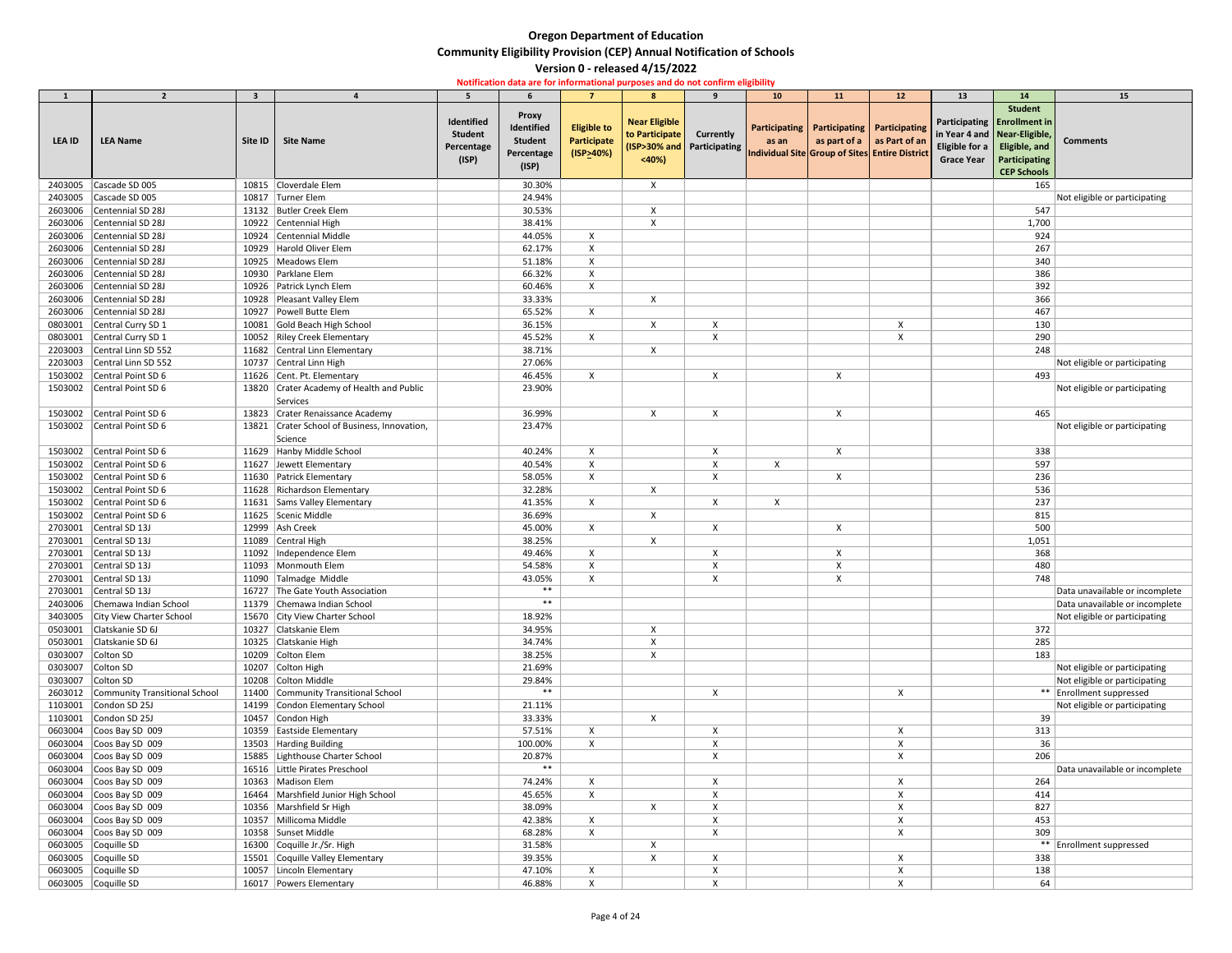| -1                | $\overline{2}$                      | 3       |                                            | 5.                                                  |                                                                     | $\overline{7}$                                        | $\mathbf{R}$                                    | $\mathbf{q}$                                   | 10 <sub>1</sub>                                                            | 11                            | 12                                 | 13                                          | 14                                                                                                                                               | 15                             |
|-------------------|-------------------------------------|---------|--------------------------------------------|-----------------------------------------------------|---------------------------------------------------------------------|-------------------------------------------------------|-------------------------------------------------|------------------------------------------------|----------------------------------------------------------------------------|-------------------------------|------------------------------------|---------------------------------------------|--------------------------------------------------------------------------------------------------------------------------------------------------|--------------------------------|
| <b>LEA ID</b>     | <b>LEA Name</b>                     | Site ID | <b>Site Name</b>                           | Identified<br><b>Student</b><br>Percentage<br>(ISP) | <b>Proxy</b><br>Identified<br><b>Student</b><br>Percentage<br>(ISP) | <b>Eligible to</b><br><b>Participate</b><br>(ISP>40%) | <b>Near Eligible</b><br>to Participate<br>< 40% | <b>Currently</b><br>(ISP>30% and Participating | Participating  <br>as an<br>Individual Site Group of Sites Entire District | Participating   Participating | as part of a $\vert$ as Part of an | Eligible for a $\vert$<br><b>Grace Year</b> | <b>Student</b><br>Participating   Enrollment in<br>in Year 4 and   Near-Eligible,<br>Eligible, and<br><b>Participating</b><br><b>CEP Schools</b> | <b>Comments</b>                |
| 0603005           | Coquille SD                         |         | 16016 Powers High School                   |                                                     | 42.37%                                                              | X                                                     |                                                 | X                                              |                                                                            |                               | X                                  |                                             | 59                                                                                                                                               |                                |
| 0603005           | Coquille SD                         |         | 16324 Winter Lakes Elementary              |                                                     | 75.23%                                                              | $\boldsymbol{\mathsf{X}}$                             |                                                 | X                                              |                                                                            |                               |                                    |                                             | 109                                                                                                                                              |                                |
| 0603005           | Coquille SD                         |         | 15023 Winter Lakes High School             |                                                     | 58.67%                                                              | X                                                     |                                                 |                                                |                                                                            |                               |                                    |                                             | 300                                                                                                                                              |                                |
| 2603013           | Corbett SD 39                       |         | 10932 Corbett School                       |                                                     | 17.57%                                                              |                                                       |                                                 |                                                |                                                                            |                               |                                    |                                             |                                                                                                                                                  | Not eligible or participating  |
| 2603013           | Corbett SD 39                       |         | 15282 Springdale School - CAPS             |                                                     | 17.57%                                                              |                                                       |                                                 |                                                |                                                                            |                               |                                    |                                             |                                                                                                                                                  | Not eligible or participating  |
| 0203003           | Corvallis SD 509J                   |         | 10175 Adams Elem                           |                                                     | 24.47%                                                              |                                                       |                                                 |                                                |                                                                            |                               |                                    |                                             |                                                                                                                                                  | Not eligible or participating  |
| 0203003           | Corvallis SD 509J                   |         | 10180 Bessie Coleman Elementary            |                                                     | 14.61%                                                              |                                                       |                                                 |                                                |                                                                            |                               |                                    |                                             |                                                                                                                                                  | Not eligible or participating  |
| 0203003           | Corvallis SD 509J                   |         | 10172 Cheldelin Middle                     |                                                     | 22.29%                                                              |                                                       |                                                 |                                                |                                                                            |                               |                                    |                                             |                                                                                                                                                  | Not eligible or participating  |
| 0203003           | Corvallis SD 509J                   |         | 10170 Corvallis High                       |                                                     | 17.51%                                                              |                                                       |                                                 |                                                |                                                                            |                               |                                    |                                             |                                                                                                                                                  | Not eligible or participating  |
| 0203003           | Corvallis SD 509J                   |         | 10171 Crescent Valley High                 |                                                     | 14.35%                                                              |                                                       |                                                 |                                                |                                                                            |                               |                                    |                                             |                                                                                                                                                  | Not eligible or participating  |
| 0203003           | Corvallis SD 509J                   |         | 10177 Franklin School                      |                                                     | 10.66%                                                              |                                                       |                                                 |                                                |                                                                            |                               |                                    |                                             |                                                                                                                                                  | Not eligible or participating  |
| 0203003           | Corvallis SD 509J                   |         | 10178 Garfield Elem                        |                                                     | 36.79%                                                              |                                                       |                                                 |                                                |                                                                            |                               |                                    |                                             | 386                                                                                                                                              |                                |
| 0203003           | Corvallis SD 509J                   |         | 10185   Kathryn Jones Harrison Elementary  |                                                     | 48.83%                                                              | X                                                     |                                                 |                                                |                                                                            |                               |                                    |                                             | 383                                                                                                                                              |                                |
| 0203003           | Corvallis SD 509J                   |         | 10182 Letitia Carson Elementary            |                                                     | 30.60%                                                              |                                                       | X                                               |                                                |                                                                            |                               |                                    |                                             | 268                                                                                                                                              |                                |
| 0203003           | Corvallis SD 509J                   |         | 10183 Lincoln Elem                         |                                                     | 29.27%                                                              |                                                       |                                                 |                                                |                                                                            |                               |                                    |                                             |                                                                                                                                                  | Not eligible or participating  |
| 0203003           | Corvallis SD 509J                   |         | 13491 Linus Pauling                        |                                                     | 27.81%                                                              |                                                       |                                                 |                                                |                                                                            |                               |                                    |                                             |                                                                                                                                                  | Not eligible or participating  |
| 0203003           | Corvallis SD 509J                   |         | 10184 Mt View Elem                         |                                                     | 39.92%                                                              |                                                       |                                                 |                                                |                                                                            |                               |                                    |                                             | 258                                                                                                                                              |                                |
| 3103003           | Cove SD 15                          |         | 11151 Cove School                          |                                                     | 22.84%                                                              |                                                       |                                                 |                                                |                                                                            |                               |                                    |                                             |                                                                                                                                                  | Not eligible or participating  |
| 1303001           | Crane Elem SD #4                    |         | 10466 Crane Elem                           |                                                     | 13.50%                                                              |                                                       |                                                 |                                                |                                                                            |                               |                                    |                                             |                                                                                                                                                  | Not eligible or participating  |
| 1303002           | Crane Union High School             |         | 10467 Crane Union High                     |                                                     | 24.10%                                                              |                                                       |                                                 |                                                |                                                                            |                               |                                    |                                             |                                                                                                                                                  | Not eligible or participating  |
| 2003008           | Creswell SD 40                      |         | 10594 Creslane Elem                        |                                                     | 47.02%                                                              | $\mathsf{X}$                                          |                                                 |                                                |                                                                            |                               |                                    |                                             | 453                                                                                                                                              |                                |
| 2003008           | Creswell SD 40                      |         | 10592 Creswell High                        |                                                     | 27.95%                                                              |                                                       |                                                 |                                                |                                                                            |                               |                                    |                                             |                                                                                                                                                  | Not eligible or participating  |
| 2003008           | Creswell SD 40                      |         | 10593 Creswell Middle                      |                                                     | 32.71%                                                              |                                                       |                                                 |                                                |                                                                            |                               |                                    |                                             | 269                                                                                                                                              |                                |
| 0703001           | Crook Co SD                         |         | 15675 Barnes Butte Elementary              |                                                     | 43.99%                                                              | X                                                     |                                                 |                                                |                                                                            |                               |                                    |                                             | 441                                                                                                                                              |                                |
|                   | 0703001 Crook Co SD                 |         | 10058 Crook Co High School                 |                                                     | 22.57%                                                              |                                                       |                                                 |                                                |                                                                            |                               |                                    |                                             |                                                                                                                                                  | Not eligible or participating  |
|                   | 0703001 Crook Co SD                 |         | 10059 Crook Co Middle School               |                                                     | 36.46%                                                              |                                                       |                                                 |                                                |                                                                            |                               |                                    |                                             | 650                                                                                                                                              |                                |
|                   | 0703001 Crook Co SD                 |         | 10061 Crooked River Elementary             |                                                     | 43.42%                                                              |                                                       |                                                 |                                                |                                                                            |                               |                                    |                                             | 486                                                                                                                                              |                                |
|                   | 0703001 Crook Co SD                 |         | 10063 Paulina Elementary                   |                                                     | 29.17%                                                              |                                                       |                                                 |                                                |                                                                            |                               |                                    |                                             |                                                                                                                                                  | Not eligible or participating  |
| 0703001           | Crook Co SD                         |         | 15101 Pioneer Alt Ed                       |                                                     | 82.76%                                                              | X                                                     |                                                 |                                                |                                                                            |                               |                                    |                                             | 87                                                                                                                                               |                                |
|                   | 0703001 Crook Co SD                 |         | 16709 Powell Butte Community Charter       |                                                     | $***$                                                               |                                                       |                                                 |                                                |                                                                            |                               |                                    |                                             |                                                                                                                                                  | Data unavailable or incomplete |
|                   |                                     |         | School                                     |                                                     |                                                                     |                                                       |                                                 |                                                |                                                                            |                               |                                    |                                             |                                                                                                                                                  |                                |
|                   | 2003009 Crow-Applegate-Lorane SD 66 |         | 10597 Applegate Elem                       |                                                     | 25.20%                                                              |                                                       |                                                 |                                                |                                                                            |                               |                                    |                                             |                                                                                                                                                  | Not eligible or participating  |
| 2003009           | Crow-Applegate-Lorane SD 66         |         | 10595 Crow Middle/High School              |                                                     | 31.25%                                                              |                                                       |                                                 |                                                |                                                                            |                               |                                    |                                             | 128                                                                                                                                              |                                |
| 1603003           | Culver SD                           |         | 14202 Culver Elementary School             |                                                     | 41.94%                                                              | X                                                     |                                                 |                                                |                                                                            |                               |                                    |                                             | 279                                                                                                                                              |                                |
| 1603003           | Culver SD                           |         | 10080 Culver High School                   |                                                     | 33.33%                                                              |                                                       |                                                 |                                                |                                                                            |                               |                                    |                                             | 228                                                                                                                                              |                                |
| 1603003 Culver SD |                                     |         | 14201 Culver Middle School                 |                                                     | 47.31%                                                              | X                                                     |                                                 |                                                |                                                                            |                               |                                    |                                             | 167                                                                                                                                              |                                |
| 2704001 Dallas SD |                                     |         | 11095   Dallas High (Morrison Campus)      |                                                     | $***$                                                               |                                                       |                                                 |                                                |                                                                            |                               |                                    |                                             |                                                                                                                                                  | Data unavailable or incomplete |
| 2704001 Dallas SD |                                     |         | 10079 Dallas High School                   |                                                     | 28.36%                                                              |                                                       |                                                 |                                                |                                                                            |                               |                                    |                                             |                                                                                                                                                  | Not eligible or participating  |
| 2704001 Dallas SD |                                     |         | 10066 LaCreole Middle School               |                                                     | 34.32%                                                              |                                                       |                                                 |                                                |                                                                            |                               |                                    |                                             | 574                                                                                                                                              |                                |
| 2704001           | Dallas SD                           |         | 10068 Lyle Elementary                      |                                                     | 46.32%                                                              |                                                       |                                                 |                                                |                                                                            |                               |                                    |                                             | 326                                                                                                                                              |                                |
| 2704001           | Dallas SD                           |         | 10069 Oakdale Heights Elementary           |                                                     | 46.51%                                                              |                                                       |                                                 |                                                |                                                                            |                               |                                    |                                             | 344                                                                                                                                              |                                |
| 2704001 Dallas SD |                                     |         | 13852 Polk Adolescent Day Treatment Center |                                                     | 46.67%                                                              | X                                                     |                                                 |                                                |                                                                            |                               |                                    |                                             | 15                                                                                                                                               |                                |
| 2704001 Dallas SD |                                     |         | 10072 Whitworth Elementary                 |                                                     | 41.74%                                                              |                                                       |                                                 |                                                |                                                                            |                               |                                    |                                             | 333                                                                                                                                              |                                |
|                   | 2604001 David Douglas SD 40         |         | 10937 Alice Ott Middle                     |                                                     | 52.36%                                                              |                                                       |                                                 |                                                |                                                                            | $\times$                      |                                    |                                             | 592                                                                                                                                              |                                |
|                   | 2604001 David Douglas SD 40         |         | 13847 Arthur Academy Charter School        |                                                     | 24.34%                                                              |                                                       |                                                 |                                                |                                                                            |                               |                                    |                                             |                                                                                                                                                  | Not eligible or participating  |
|                   | 2604001 David Douglas SD 40         |         | 10939 Cherry Park Elem                     |                                                     | 56.64%                                                              | X                                                     |                                                 |                                                |                                                                            |                               |                                    |                                             | 422                                                                                                                                              |                                |
|                   | 2604001 David Douglas SD 40         |         | 14626 Community Transition Program         |                                                     | $***$                                                               |                                                       |                                                 |                                                |                                                                            |                               |                                    |                                             |                                                                                                                                                  | Data unavailable or incomplete |
|                   | 2604001   David Douglas SD 40       |         | 10936 David Douglas High                   |                                                     | 42.80%                                                              |                                                       |                                                 |                                                |                                                                            |                               |                                    |                                             | 2,783                                                                                                                                            |                                |
|                   | 2604001 David Douglas SD 40         |         | 12494 Earl Boyles                          |                                                     | 53.71%                                                              |                                                       |                                                 |                                                |                                                                            |                               |                                    |                                             | 350                                                                                                                                              |                                |
|                   | 2604001 David Douglas SD 40         |         | 10935   Fir Ridge Campus                   |                                                     | **                                                                  |                                                       |                                                 |                                                |                                                                            |                               |                                    |                                             |                                                                                                                                                  | <b>Enrollment suppressed</b>   |
|                   | 2604001   David Douglas SD 40       |         | 10938 Floyd Light Middle                   |                                                     | 53.72%                                                              |                                                       |                                                 |                                                |                                                                            |                               |                                    |                                             | 646                                                                                                                                              |                                |
|                   | 2604001 David Douglas SD 40         |         | 10940 Gilbert Heights Elem                 |                                                     | 57.11%                                                              |                                                       |                                                 |                                                |                                                                            |                               |                                    |                                             | 457                                                                                                                                              |                                |
|                   | 2604001 David Douglas SD 40         |         | 10941 Gilbert Park Elem                    |                                                     | 63.15%                                                              |                                                       |                                                 |                                                |                                                                            |                               |                                    |                                             | 464                                                                                                                                              |                                |
|                   | 2604001 David Douglas SD 40         |         | 10942 Lincoln Park Elem                    |                                                     | 67.11%                                                              |                                                       |                                                 |                                                |                                                                            |                               |                                    |                                             | 453                                                                                                                                              |                                |
|                   | 2604001 David Douglas SD 40         |         | 10943   Menlo Park Elem                    |                                                     | 50.75%                                                              |                                                       |                                                 |                                                |                                                                            |                               |                                    |                                             | 398                                                                                                                                              |                                |
|                   |                                     |         |                                            |                                                     |                                                                     |                                                       |                                                 |                                                |                                                                            |                               |                                    |                                             |                                                                                                                                                  |                                |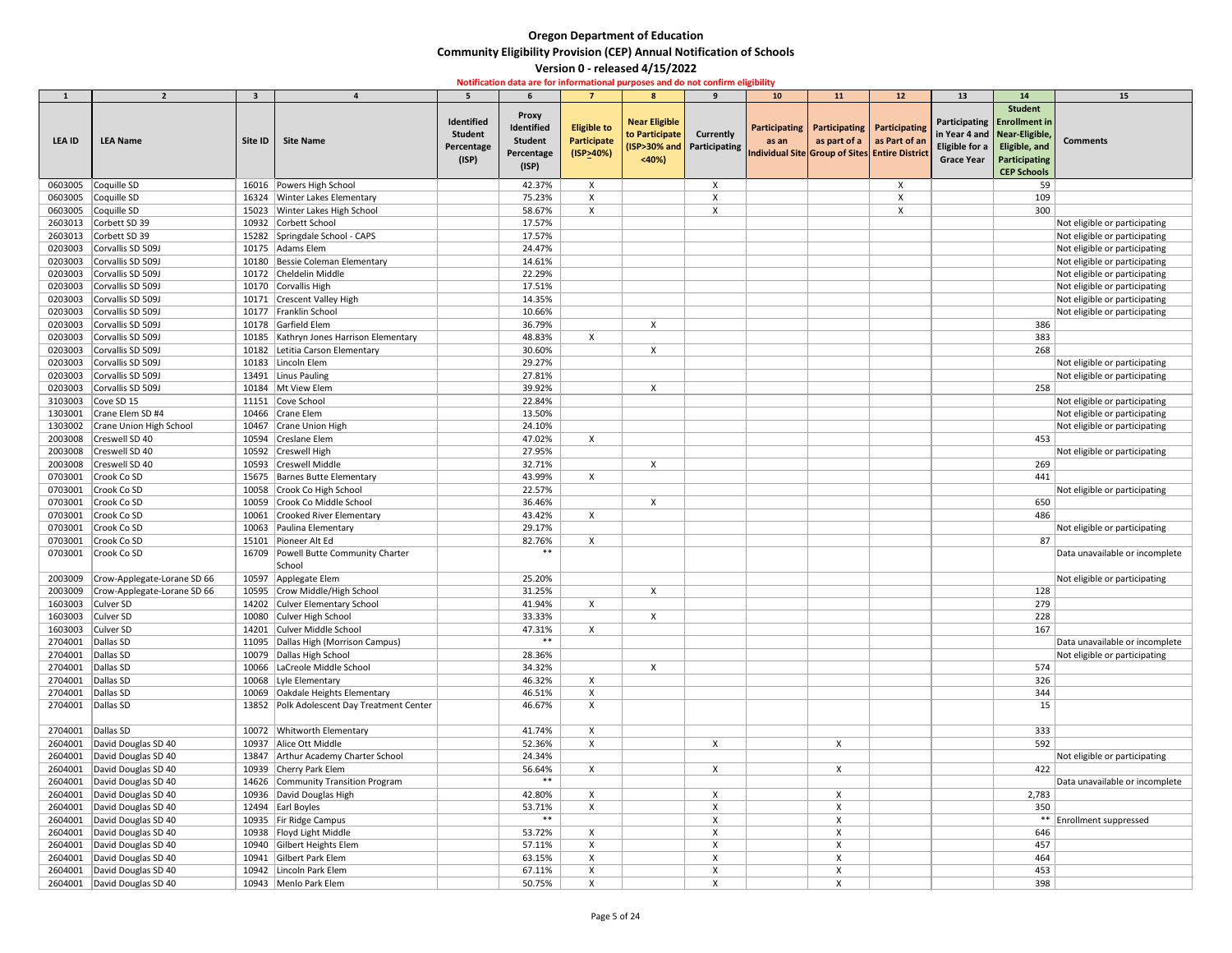|                   | $\overline{2}$                           | $\mathbf{3}$ |                                           |                                                     |                                                                     |                                                       | $\mathbf{R}$                                    | $\mathbf{q}$                                   | 10 <sub>1</sub> | 11                                            | 12                                                                                   | 13                                                        | 14                                                                                                                            | 15                             |
|-------------------|------------------------------------------|--------------|-------------------------------------------|-----------------------------------------------------|---------------------------------------------------------------------|-------------------------------------------------------|-------------------------------------------------|------------------------------------------------|-----------------|-----------------------------------------------|--------------------------------------------------------------------------------------|-----------------------------------------------------------|-------------------------------------------------------------------------------------------------------------------------------|--------------------------------|
| <b>LEA ID</b>     | <b>LEA Name</b>                          | Site ID      | <b>Site Name</b>                          | Identified<br><b>Student</b><br>Percentage<br>(ISP) | <b>Proxy</b><br>Identified<br><b>Student</b><br>Percentage<br>(ISP) | <b>Eligible to</b><br><b>Participate</b><br>(ISP>40%) | <b>Near Eligible</b><br>to Participate<br>< 40% | <b>Currently</b><br>(ISP>30% and Participating | as an           | Participating   Participating   Participating | as part of a $\vert$ as Part of an<br>Individual Site Group of Sites Entire District | Eligible for a $\vert$ Eligible, and<br><b>Grace Year</b> | <b>Student</b><br>Participating   Enrollment in<br>in Year 4 and Near-Eligible,<br><b>Participating</b><br><b>CEP Schools</b> | <b>Comments</b>                |
| 2604001           | David Douglas SD 40                      |              | 10944 Mill Park Elem                      |                                                     | 66.67%                                                              | X                                                     |                                                 |                                                |                 |                                               |                                                                                      |                                                           | 435                                                                                                                           |                                |
| 2604001           | David Douglas SD 40                      | 13660        | Ron Russell Middle School                 |                                                     | 58.29%                                                              | X                                                     |                                                 |                                                |                 |                                               |                                                                                      |                                                           | 808                                                                                                                           |                                |
|                   | 2604001 David Douglas SD 40              |              | 10945 Ventura Park Elem                   |                                                     | 65.99%                                                              | X                                                     |                                                 |                                                |                 |                                               |                                                                                      |                                                           | 344                                                                                                                           |                                |
| 2604001           | David Douglas SD 40                      |              | 10946   West Powellhurst Elem             |                                                     | 68.58%                                                              | $\times$                                              |                                                 |                                                |                 |                                               |                                                                                      |                                                           | 331                                                                                                                           |                                |
|                   | 1004001   Days Creek SD 15               |              | 13793 Days Creek Charter School           |                                                     | 50.92%                                                              | X                                                     |                                                 |                                                |                 |                                               | X                                                                                    |                                                           | 218                                                                                                                           |                                |
|                   | 3604001   Dayton SD 008                  |              | 11300 Dayton Grade School                 |                                                     | 44.96%                                                              | $\times$                                              |                                                 |                                                | X               |                                               |                                                                                      |                                                           | 347                                                                                                                           |                                |
| 3604001           | Dayton SD 008                            |              | 14193   Dayton High School                |                                                     | 30.28%                                                              |                                                       | $\boldsymbol{\mathsf{X}}$                       |                                                |                 |                                               |                                                                                      |                                                           | 327                                                                                                                           |                                |
|                   | 3604001   Dayton SD 008                  |              | 11299   Dayton Jr High                    |                                                     | 41.38%                                                              | X                                                     |                                                 |                                                |                 |                                               |                                                                                      |                                                           | 232                                                                                                                           |                                |
|                   | 1204001   Dayville SD 16J                |              | 10460 Dayville School                     |                                                     | 36.21%                                                              |                                                       | $\pmb{\times}$                                  |                                                |                 |                                               |                                                                                      |                                                           | 58                                                                                                                            |                                |
|                   | 2604005  De La Salle North Catholic High |              | 13794   De La Salle North Catholic HS     |                                                     | $***$                                                               |                                                       |                                                 |                                                |                 |                                               |                                                                                      |                                                           |                                                                                                                               | Data unavailable or incomplete |
|                   | School                                   |              |                                           |                                                     |                                                                     |                                                       |                                                 |                                                |                 |                                               |                                                                                      |                                                           |                                                                                                                               |                                |
| 1704002           | Dome School                              |              | 12314 Dome School                         |                                                     | $***$                                                               |                                                       |                                                 |                                                |                 |                                               |                                                                                      |                                                           |                                                                                                                               | Data unavailable or incomplete |
|                   | 3304001   Dufur SD 29                    |              | 11180 Dufur School                        |                                                     | 32.30%                                                              |                                                       | $\mathsf{X}$                                    |                                                |                 |                                               |                                                                                      |                                                           | 356                                                                                                                           |                                |
|                   | 2405002 Eagle Charter School             |              | 15210 Eagle Charter School                |                                                     | 41.22%                                                              | X                                                     |                                                 |                                                |                 |                                               |                                                                                      |                                                           | 131                                                                                                                           |                                |
|                   | 1505001 Eagle Point SD 9                 |              | 15508 Crater Lake Charter Academy K-12    |                                                     | 41.03%                                                              | $\mathsf{X}$                                          |                                                 |                                                |                 |                                               |                                                                                      |                                                           | 329                                                                                                                           |                                |
|                   | 1505001 Eagle Point SD 9                 |              | 11613 Eagle Point High School             |                                                     | 31.33%                                                              |                                                       |                                                 |                                                |                 |                                               |                                                                                      |                                                           | 1,031                                                                                                                         |                                |
|                   | 1505001 Eagle Point SD 9                 |              | 11614 Eagle Point Middle School           |                                                     | 31.37%                                                              |                                                       | X                                               | Χ                                              |                 |                                               |                                                                                      |                                                           | 424                                                                                                                           |                                |
|                   | 1505001 Eagle Point SD 9                 |              | 13134 Eagle Rock Elem                     |                                                     | 34.47%                                                              |                                                       |                                                 |                                                |                 |                                               |                                                                                      |                                                           | 264                                                                                                                           |                                |
|                   | 1505001 Eagle Point SD 9                 |              | 11615 Hillside Elementary                 |                                                     | 46.21%                                                              | X                                                     |                                                 |                                                |                 |                                               |                                                                                      |                                                           | 383                                                                                                                           |                                |
|                   | 1505001 Eagle Point SD 9                 |              | 11622 Lake Creek Learning Center          |                                                     | 30.23%                                                              |                                                       |                                                 |                                                |                 |                                               |                                                                                      |                                                           | 43                                                                                                                            |                                |
|                   | 1505001 Eagle Point SD 9                 |              | 11617 Lower Table Rock Elementary         |                                                     | 48.16%                                                              | X                                                     |                                                 |                                                |                 |                                               |                                                                                      |                                                           | 762                                                                                                                           |                                |
|                   | 1505001 Eagle Point SD 9                 |              | 11618 Shady Cove Elem                     |                                                     | 56.03%                                                              | X                                                     |                                                 |                                                |                 |                                               |                                                                                      |                                                           | 232                                                                                                                           |                                |
|                   | 1505001 Eagle Point SD 9                 |              | 11620 Upper Table Rock Elementary         |                                                     | 48.16%                                                              | X                                                     |                                                 |                                                |                 |                                               |                                                                                      |                                                           |                                                                                                                               | ** Enrollment suppressed       |
|                   | 1505001 Eagle Point SD 9                 |              | 15285   URCEO - At-Risk                   |                                                     | 80.10%                                                              | X                                                     |                                                 | X                                              |                 |                                               | X                                                                                    |                                                           | 196                                                                                                                           |                                |
|                   | 1505001 Eagle Point SD 9                 |              | 13133 White Mountain Middle Sch           |                                                     | 48.59%                                                              |                                                       |                                                 |                                                |                 |                                               |                                                                                      |                                                           | 354                                                                                                                           |                                |
|                   | 1805001 Eagle Ridge High School          |              | 16145 Eagle Ridge High School             |                                                     | 52.44%                                                              |                                                       |                                                 |                                                |                 |                                               |                                                                                      |                                                           | 164                                                                                                                           |                                |
| 3005001 Echo SD 5 |                                          |              | 11120 Echo School                         |                                                     | 22.85%                                                              |                                                       |                                                 |                                                |                 |                                               |                                                                                      |                                                           |                                                                                                                               | Not eligible or participating  |
|                   | 3105002 Elgin SD 23                      |              | 11153 Elgin High                          |                                                     | 44.38%                                                              | X                                                     |                                                 |                                                |                 |                                               |                                                                                      |                                                           | 178                                                                                                                           |                                |
|                   | 3105002 Elgin SD 23                      |              | 11154 Stella Mayfield Elem                |                                                     | 46.58%                                                              | X                                                     |                                                 |                                                |                 |                                               |                                                                                      |                                                           | 234                                                                                                                           |                                |
|                   | 1005001 Elkton SD 34                     |              | 10411 Elkton Elem                         |                                                     | 37.95%                                                              |                                                       |                                                 |                                                |                 |                                               |                                                                                      |                                                           | 224                                                                                                                           |                                |
|                   | 1005001 Elkton SD 34                     |              | 10410 Elkton High                         |                                                     | 37.95%                                                              |                                                       | X                                               |                                                |                 |                                               |                                                                                      |                                                           |                                                                                                                               | ** Enrollment suppressed       |
|                   | 3205001   Enterprise SD 21               |              | 14191 Enterprise Elementary               |                                                     | 21.78%                                                              |                                                       |                                                 |                                                |                 |                                               |                                                                                      |                                                           |                                                                                                                               | Not eligible or participating  |
|                   | 3205001 Enterprise SD 21                 |              | 11168 Enterprise High                     |                                                     | 16.92%                                                              |                                                       |                                                 |                                                |                 |                                               |                                                                                      |                                                           |                                                                                                                               | Not eligible or participating  |
|                   | 0305002 Estacada SD                      |              | 13260 Clackamas River                     |                                                     | 31.00%                                                              |                                                       | X                                               |                                                |                 |                                               |                                                                                      |                                                           | 400                                                                                                                           |                                |
|                   | 0305002 Estacada SD                      |              | 10211 Estacada High                       |                                                     | 24.12%                                                              |                                                       |                                                 |                                                |                 |                                               |                                                                                      |                                                           |                                                                                                                               | Not eligible or participating  |
|                   | 0305002 Estacada SD                      |              | 10212 Estacada Middle School              |                                                     | 27.32%                                                              |                                                       |                                                 |                                                |                 |                                               |                                                                                      |                                                           |                                                                                                                               | Not eligible or participating  |
|                   | 0305002 Estacada SD                      |              | 10215 River Mill Elem                     |                                                     | 32.77%                                                              |                                                       | X                                               |                                                |                 |                                               |                                                                                      |                                                           | 415                                                                                                                           |                                |
|                   | 2005005 Eugene SD 4J                     |              | 10614 Adams Elem                          |                                                     | 33.74%                                                              |                                                       |                                                 |                                                |                 | Χ                                             |                                                                                      |                                                           | 409                                                                                                                           |                                |
|                   | 2005005 Eugene SD 4J                     |              | 10613 Arts and Technology Academy         |                                                     | 46.37%                                                              | X                                                     |                                                 |                                                |                 |                                               |                                                                                      |                                                           | 427                                                                                                                           |                                |
|                   | 2005005 Eugene SD 4J                     |              | 10615 Awbrey Park Elem                    |                                                     | 36.45%                                                              |                                                       | X                                               | X                                              |                 |                                               |                                                                                      |                                                           | 439                                                                                                                           |                                |
|                   | 2005005 Eugene SD 4J                     |              | 14956 Buena Vista Elementary              |                                                     | 21.83%                                                              |                                                       |                                                 |                                                |                 |                                               |                                                                                      |                                                           |                                                                                                                               | Not eligible or participating  |
|                   | 2005005 Eugene SD 4J                     |              | 10605 Cal Young Middle                    |                                                     | 25.21%                                                              |                                                       |                                                 |                                                |                 |                                               |                                                                                      |                                                           |                                                                                                                               | Not eligible or participating  |
|                   | 2005005 Eugene SD 4J                     |              | 10626 Camas Ridge Community School        |                                                     | 29.43%                                                              |                                                       |                                                 | X                                              |                 | X                                             |                                                                                      |                                                           | 282                                                                                                                           |                                |
|                   | 2005005 Eugene SD 4J                     |              | 15473 Center Point                        |                                                     | 50.00%                                                              | $\mathsf{X}$                                          |                                                 |                                                |                 |                                               |                                                                                      |                                                           |                                                                                                                               | ** Enrollment suppressed       |
|                   | 2005005 Eugene SD 4J                     |              | 10646 Charlemagne French Immersion School |                                                     | 10.09%                                                              |                                                       |                                                 |                                                |                 |                                               |                                                                                      |                                                           |                                                                                                                               | Not eligible or participating  |
|                   | 2005005 Eugene SD 4J                     |              | 13502 $ $ Chavez                          |                                                     | 69.91%                                                              | $\mathsf{X}$                                          |                                                 | $\mathsf{X}$                                   |                 | $\mathsf{X}$                                  |                                                                                      |                                                           | 339                                                                                                                           |                                |
|                   | 2005005 Eugene SD 4J                     |              | 16484 Chinese Immersion School            |                                                     | $***$                                                               |                                                       |                                                 |                                                |                 |                                               |                                                                                      |                                                           |                                                                                                                               | Data unavailable or incomplete |
|                   | 2005005 Eugene SD 4J                     |              | 10606 Colin Kelly Middle                  |                                                     | 38.35%                                                              |                                                       |                                                 |                                                |                 |                                               |                                                                                      |                                                           | 412                                                                                                                           |                                |
|                   | 2005005 Eugene SD 4J                     |              | 10620 Edgewood Elem                       |                                                     | 21.29%                                                              |                                                       |                                                 |                                                |                 |                                               |                                                                                      |                                                           |                                                                                                                               | Not eligible or participating  |
|                   | 2005005 Eugene SD 4J                     |              | 10622 Edison Elem                         |                                                     | 39.68%                                                              |                                                       | $\mathsf{X}$                                    | X                                              |                 | X                                             |                                                                                      |                                                           | 310                                                                                                                           |                                |
|                   | 2005005 Eugene SD 4J                     |              | 10650 Education Options East              |                                                     | 84.09%                                                              | X                                                     |                                                 |                                                |                 |                                               |                                                                                      |                                                           | 44                                                                                                                            |                                |
|                   | 2005005 Eugene SD 4J                     |              | 16483 Eugene Online Academy               |                                                     | $***$                                                               |                                                       |                                                 |                                                |                 |                                               |                                                                                      |                                                           |                                                                                                                               | ** Enrollment suppressed       |
|                   | 2005005 Eugene SD 4J                     |              | 10645 Family School                       |                                                     | 49.55%                                                              | X                                                     |                                                 |                                                |                 |                                               |                                                                                      |                                                           | 111                                                                                                                           |                                |
|                   | 2005005 Eugene SD 4J                     |              | 15826   Fox Hollow School                 |                                                     | $***$                                                               |                                                       |                                                 |                                                |                 | X                                             |                                                                                      |                                                           |                                                                                                                               | ** Enrollment suppressed       |
|                   | 2005005 Eugene SD 4J                     |              | 10625 Gilham Elem                         |                                                     | 28.35%                                                              |                                                       |                                                 |                                                |                 |                                               |                                                                                      |                                                           |                                                                                                                               | Not eligible or participating  |
|                   |                                          |              |                                           |                                                     |                                                                     |                                                       |                                                 |                                                |                 |                                               |                                                                                      |                                                           |                                                                                                                               |                                |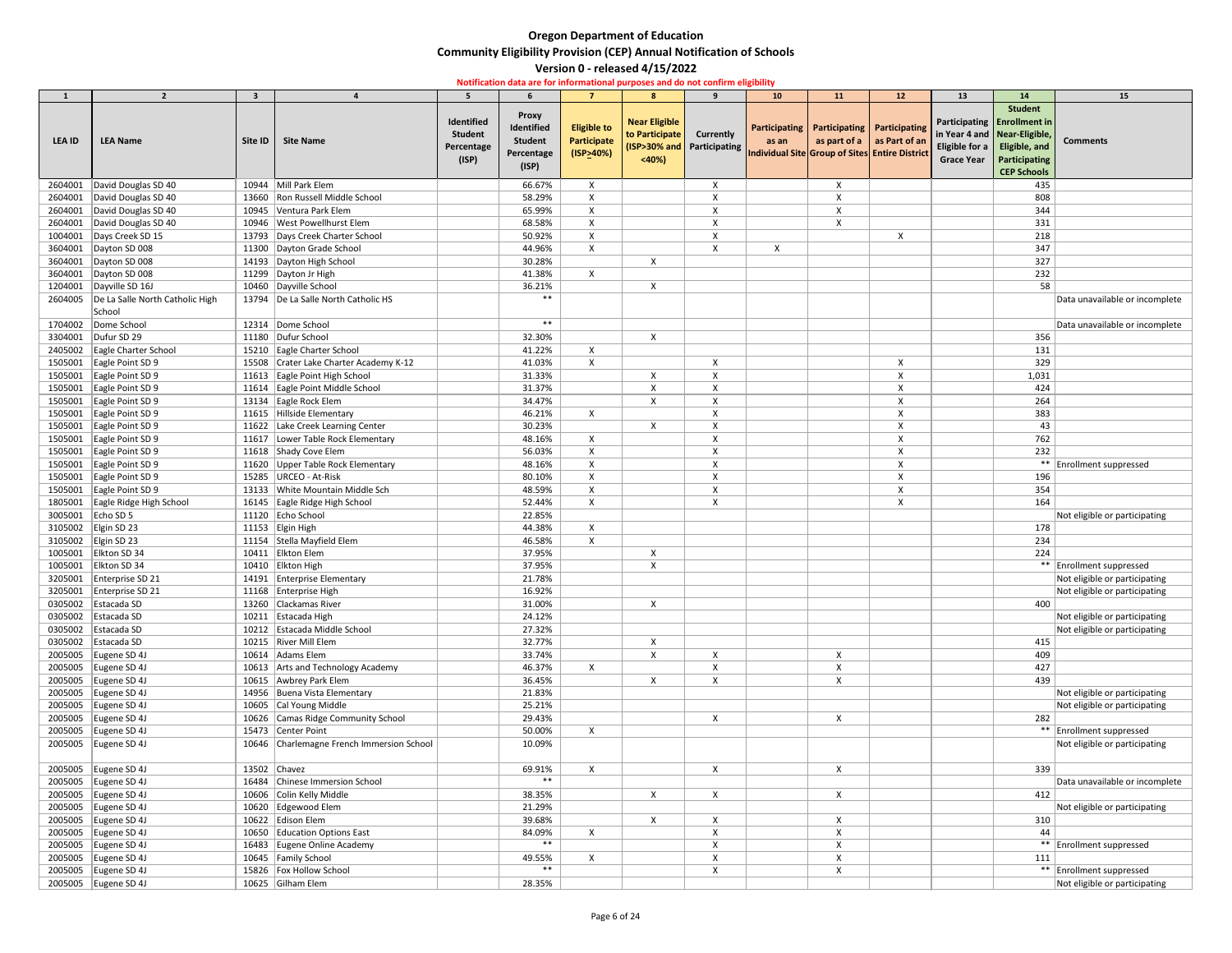|               | $\overline{2}$                |                                    |                                                     |                                                     |                                                                     | $\overline{7}$                                        |                                                                                        | $\mathbf{q}$              |             |                                                                                                       |                                         |                                           |                                                                                                                         |                                |
|---------------|-------------------------------|------------------------------------|-----------------------------------------------------|-----------------------------------------------------|---------------------------------------------------------------------|-------------------------------------------------------|----------------------------------------------------------------------------------------|---------------------------|-------------|-------------------------------------------------------------------------------------------------------|-----------------------------------------|-------------------------------------------|-------------------------------------------------------------------------------------------------------------------------|--------------------------------|
| <b>LEA ID</b> | <b>LEA Name</b>               | $\overline{\mathbf{3}}$<br>Site ID | <b>Site Name</b>                                    | Identified<br><b>Student</b><br>Percentage<br>(ISP) | <b>Proxy</b><br>Identified<br><b>Student</b><br>Percentage<br>(ISP) | <b>Eligible to</b><br><b>Participate</b><br>(ISP>40%) | 8<br><b>Near Eligible</b><br>to Participate<br>(ISP>30% and   Participating  <br>< 40% | <b>Currently</b>          | 10<br>as an | 11<br>Participating   Participating   Participating<br>Individual Site Group of Sites Entire District | 12<br>as part of $a \mid as$ Part of an | 13<br>Eligible for a<br><b>Grace Year</b> | 14<br><b>Student</b><br>Participating Enrollment in<br>in Year 4 and   Near-Eligible,<br>Eligible, and<br>Participating | 15<br><b>Comments</b>          |
|               |                               |                                    |                                                     |                                                     |                                                                     |                                                       |                                                                                        |                           |             |                                                                                                       |                                         |                                           | <b>CEP Schools</b>                                                                                                      |                                |
| 2005005       | Eugene SD 4J                  |                                    | 10599 Henry D Sheldon High                          |                                                     | 20.47%                                                              |                                                       |                                                                                        |                           |             |                                                                                                       |                                         |                                           |                                                                                                                         | Not eligible or participating  |
|               | 2005005 Eugene SD 4J          |                                    | 13649 Holt Elementary School                        |                                                     | 47.36%                                                              | X                                                     |                                                                                        |                           |             |                                                                                                       |                                         |                                           | 473                                                                                                                     |                                |
|               | 2005005 Eugene SD 4J          |                                    | 10627 Howard Elem                                   |                                                     | 50.61%                                                              | $\boldsymbol{\mathsf{X}}$                             |                                                                                        |                           |             |                                                                                                       |                                         |                                           | 494                                                                                                                     |                                |
|               | 2005005 Eugene SD 4J          |                                    | 10609   Kennedy Middle School                       |                                                     | 36.80%                                                              |                                                       | X                                                                                      |                           |             |                                                                                                       |                                         |                                           | 337                                                                                                                     |                                |
|               | 2005005 Eugene SD 4J          |                                    | 10607   Madison Middle School                       |                                                     | 37.96%                                                              |                                                       |                                                                                        |                           |             |                                                                                                       |                                         |                                           | 432                                                                                                                     |                                |
|               | 2005005 Eugene SD 4J          |                                    | 16749 Marist Catholic High School                   |                                                     | $***$                                                               |                                                       |                                                                                        |                           |             |                                                                                                       |                                         |                                           |                                                                                                                         | Data unavailable or incomplete |
|               | 2005005 Eugene SD 4J          |                                    | 10629   McCornack Elem                              |                                                     | 52.27%                                                              | X                                                     |                                                                                        | $\boldsymbol{\mathsf{X}}$ |             | X                                                                                                     |                                         |                                           | 331                                                                                                                     |                                |
|               | 2005005 Eugene SD 4J          |                                    | 10608 Monroe Middle School                          |                                                     | 33.03%                                                              |                                                       |                                                                                        |                           |             |                                                                                                       |                                         |                                           | 548                                                                                                                     |                                |
|               | 2005005 Eugene SD 4J          |                                    | 10602 North Eugene High                             |                                                     | 31.26%                                                              |                                                       |                                                                                        |                           |             |                                                                                                       |                                         |                                           | 1,014                                                                                                                   |                                |
|               | 2005005 Eugene SD 4J          |                                    | 16750 Ridgeline Montessori Public Charter<br>School |                                                     | $***$                                                               |                                                       |                                                                                        |                           |             |                                                                                                       |                                         |                                           |                                                                                                                         | Data unavailable or incomplete |
|               | 2005005 Eugene SD 4J          |                                    | 10631 River Road Elem                               |                                                     | 38.06%                                                              |                                                       |                                                                                        |                           |             |                                                                                                       |                                         |                                           | 381                                                                                                                     |                                |
|               | 2005005 Eugene SD 4J          |                                    | 10612 Roosevelt Middle School                       |                                                     | 22.98%                                                              |                                                       |                                                                                        |                           |             |                                                                                                       |                                         |                                           |                                                                                                                         | Not eligible or participating  |
|               | 2005005   Eugene SD 4J        |                                    | 10603 South Eugene High                             |                                                     | 16.87%                                                              |                                                       |                                                                                        |                           |             |                                                                                                       |                                         |                                           |                                                                                                                         | Not eligible or participating  |
|               | 2005005 Eugene SD 4J          |                                    | 10611 Spencer Butte Middle                          |                                                     | 18.25%                                                              |                                                       |                                                                                        |                           |             |                                                                                                       |                                         |                                           |                                                                                                                         | Not eligible or participating  |
|               | 2005005 Eugene SD 4J          |                                    | 10633 Spring Creek Elem                             |                                                     | 37.50%                                                              |                                                       | X                                                                                      |                           |             |                                                                                                       |                                         |                                           | 304                                                                                                                     |                                |
|               | 2005005 Eugene SD 4J          |                                    | 10634 Twin Oaks Elem                                |                                                     | 25.36%                                                              |                                                       |                                                                                        |                           |             |                                                                                                       |                                         |                                           | 209                                                                                                                     |                                |
| 2005005       | Eugene SD 4J                  |                                    | 10638 Willagillespie Elem                           |                                                     | 41.18%                                                              | X                                                     |                                                                                        |                           |             |                                                                                                       |                                         |                                           | 459                                                                                                                     |                                |
| 2005005       | Eugene SD 4J                  | 10604                              | <b>Winston Churchill High</b>                       |                                                     | 26.70%                                                              |                                                       |                                                                                        |                           |             |                                                                                                       |                                         |                                           |                                                                                                                         | Not eligible or participating  |
|               | 2005005 Eugene SD 4J          |                                    | 16477 Yujin Gakuen Japenese Immersion               |                                                     | $***$                                                               |                                                       |                                                                                        |                           |             |                                                                                                       |                                         |                                           |                                                                                                                         | Data unavailable or incomplete |
|               | 2706001   Falls City SD 57    |                                    | 11097   Fall City Elem                              |                                                     | 69.30%                                                              | X                                                     |                                                                                        |                           |             |                                                                                                       |                                         |                                           | 114                                                                                                                     |                                |
|               | 2706001   Falls City SD 57    |                                    | 11096   Fall City High                              |                                                     | 49.15%                                                              | X                                                     |                                                                                        | X                         |             |                                                                                                       |                                         |                                           | 59                                                                                                                      |                                |
|               | 2006003   Fern Ridge SD 28J   |                                    | 10654 Elmira Elem                                   |                                                     | 31.65%                                                              |                                                       | $\boldsymbol{\mathsf{X}}$                                                              |                           |             |                                                                                                       |                                         |                                           | 297                                                                                                                     |                                |
|               | 2006003   Fern Ridge SD 28J   |                                    | 10651 Elmira High                                   |                                                     | 29.09%                                                              |                                                       |                                                                                        |                           |             |                                                                                                       |                                         |                                           |                                                                                                                         | Not eligible or participating  |
|               | 2006003   Fern Ridge SD 28J   |                                    | 10652 Fern Ridge Middle                             |                                                     | 36.70%                                                              |                                                       | X                                                                                      |                           |             |                                                                                                       |                                         |                                           | 297                                                                                                                     |                                |
| 2006003       | Fern Ridge SD 28J             |                                    | 10656 Veneta Elem                                   |                                                     | 42.63%                                                              |                                                       |                                                                                        |                           |             |                                                                                                       |                                         |                                           | 312                                                                                                                     |                                |
| 2006003       | Fern Ridge SD 28J             |                                    | 16192   West Lane Charter School                    |                                                     | 44.44%                                                              | $\boldsymbol{\mathsf{X}}$                             |                                                                                        |                           |             |                                                                                                       |                                         |                                           | 54                                                                                                                      |                                |
| 3406003       | Forest Grove Community School |                                    | 15128   Forest Grove Community School               |                                                     | 16.00%                                                              |                                                       |                                                                                        |                           |             |                                                                                                       |                                         |                                           |                                                                                                                         | Not eligible or participating  |
| 3406001       | Forest Grove SD 15            |                                    | 15529 CALC-Community Alternative Learning<br>Center |                                                     | $***$                                                               |                                                       |                                                                                        |                           |             |                                                                                                       |                                         |                                           |                                                                                                                         | Data unavailable or incomplete |
| 3406001       | Forest Grove SD 15            |                                    | 11233 Cornelius Elem                                |                                                     | 39.31%                                                              |                                                       | $\boldsymbol{\mathsf{X}}$                                                              | $\boldsymbol{\mathsf{X}}$ |             | $\boldsymbol{\mathsf{X}}$                                                                             |                                         |                                           | 346                                                                                                                     |                                |
| 3406001       | Forest Grove SD 15            |                                    | 11234 Dilley Elem                                   |                                                     | 21.33%                                                              |                                                       |                                                                                        |                           |             |                                                                                                       |                                         |                                           |                                                                                                                         | Not eligible or participating  |
| 3406001       | Forest Grove SD 15            |                                    | 11235 Echo Shaw Elem                                |                                                     | 31.52%                                                              |                                                       | X                                                                                      | X                         | X           |                                                                                                       |                                         |                                           | 368                                                                                                                     |                                |
| 3406001       | Forest Grove SD 15            |                                    | 13283   Fern Hill Elementary                        |                                                     | 39.39%                                                              |                                                       |                                                                                        |                           |             |                                                                                                       |                                         |                                           | 231                                                                                                                     |                                |
| 3406001       | Forest Grove SD 15            |                                    | 11231   Forest Grove High                           |                                                     | 25.60%                                                              |                                                       |                                                                                        |                           |             |                                                                                                       |                                         |                                           |                                                                                                                         | Not eligible or participating  |
| 3406001       | Forest Grove SD 15            |                                    | 11237 Harvey Clark Elem                             |                                                     | 27.14%                                                              |                                                       |                                                                                        |                           |             |                                                                                                       |                                         |                                           |                                                                                                                         | Not eligible or participating  |
| 3406001       | Forest Grove SD 15            |                                    | 11238 Joseph Gale Elem                              |                                                     | 55.14%                                                              | X                                                     |                                                                                        |                           |             |                                                                                                       |                                         |                                           | 370                                                                                                                     |                                |
| 3406001       | Forest Grove SD 15            |                                    | 11232 Neil Armstrong Middle                         |                                                     | 32.91%                                                              |                                                       |                                                                                        |                           |             |                                                                                                       |                                         |                                           | 860                                                                                                                     |                                |
| 3406001       | Forest Grove SD 15            |                                    | 15531 Oak Grove Academy                             |                                                     | $***$                                                               |                                                       |                                                                                        |                           |             |                                                                                                       |                                         |                                           |                                                                                                                         | Data unavailable or incomplete |
| 3406001       | Forest Grove SD 15            |                                    | 11239 Tom McCall Upper Elem                         |                                                     | 30.37%                                                              |                                                       | $\boldsymbol{\mathsf{X}}$                                                              |                           |             |                                                                                                       |                                         |                                           | 754                                                                                                                     |                                |
| 3506001       | Fossil SD 21J                 |                                    | 11291   Fossil School                               |                                                     | 18.04%                                                              |                                                       |                                                                                        |                           |             |                                                                                                       |                                         |                                           |                                                                                                                         | Not eligible or participating  |
| 2306001       | Four Rivers Community School  |                                    | 13186 Four Rivers Community School                  |                                                     | 40.59%                                                              | $\boldsymbol{\mathsf{X}}$                             |                                                                                        |                           |             |                                                                                                       |                                         |                                           | 340                                                                                                                     |                                |
| 2306001       | Four Rivers Community School  |                                    | 15866 Senior Prep                                   |                                                     | 40.59%                                                              | X                                                     |                                                                                        |                           |             |                                                                                                       |                                         |                                           |                                                                                                                         | ** Enrollment suppressed       |
| 3407001       | Gaston SD 511J                |                                    | 11242 Gaston Elem                                   |                                                     | 30.63%                                                              |                                                       |                                                                                        |                           |             |                                                                                                       |                                         |                                           | 222                                                                                                                     |                                |
| 3407001       | Gaston SD 511J                |                                    | 14209 Gaston Jr/Sr High                             |                                                     | 31.18%                                                              |                                                       | $\boldsymbol{\mathsf{X}}$                                                              |                           |             |                                                                                                       |                                         |                                           | 263                                                                                                                     |                                |
| 2407001       | Gervais SD                    |                                    | 15653 Early Learning Center                         |                                                     | $***$                                                               |                                                       |                                                                                        |                           |             |                                                                                                       |                                         |                                           |                                                                                                                         | ** Enrollment suppressed       |
| 2407001       | Gervais SD                    |                                    | 15276 Gervais Elementary                            |                                                     | 41.89%                                                              | X                                                     |                                                                                        |                           |             |                                                                                                       |                                         |                                           | 339                                                                                                                     |                                |
| 2407001       | Gervais SD                    |                                    | 10073 Gervais High School                           |                                                     | 31.76%                                                              |                                                       | X                                                                                      |                           |             |                                                                                                       |                                         |                                           | 296                                                                                                                     |                                |
| 2407001       | Gervais SD                    |                                    | 10076 Gervais Middle School                         |                                                     | 42.06%                                                              | $\boldsymbol{\mathsf{X}}$                             |                                                                                        |                           |             |                                                                                                       |                                         |                                           | 214                                                                                                                     |                                |
| 2407001       | Gervais SD                    |                                    | 15277 Samuel Brown Academy                          |                                                     | 20.00%                                                              |                                                       |                                                                                        |                           |             |                                                                                                       |                                         |                                           |                                                                                                                         | **   Enrollment suppressed     |
| 0307001       | Gladstone SD 115              | 14405                              | Gladstone Center for Children and                   |                                                     | 37.84%                                                              |                                                       |                                                                                        |                           |             |                                                                                                       |                                         |                                           | 111                                                                                                                     |                                |
|               |                               |                                    | Families (GCCF)                                     |                                                     |                                                                     |                                                       |                                                                                        |                           |             |                                                                                                       |                                         |                                           |                                                                                                                         |                                |
| 0307001       | Gladstone SD 115              |                                    | 10216 Gladstone High                                |                                                     | 23.29%                                                              |                                                       |                                                                                        |                           |             |                                                                                                       |                                         |                                           |                                                                                                                         | Not eligible or participating  |
| 0307001       | Gladstone SD 115              |                                    | 10218 John Wetten Elem                              |                                                     | 32.72%                                                              |                                                       |                                                                                        |                           |             |                                                                                                       |                                         |                                           | 602                                                                                                                     |                                |
| 0307001       | Gladstone SD 115              |                                    | 10217   Walter L Kraxberger Middle                  |                                                     | 25.56%                                                              |                                                       |                                                                                        |                           |             |                                                                                                       |                                         |                                           |                                                                                                                         | Not eligible or participating  |
|               | 1007001 Glendale SD 77        |                                    | 10413 Glendale Elem                                 |                                                     | 67.96%                                                              | X                                                     |                                                                                        | X                         |             |                                                                                                       | X                                       |                                           | 181                                                                                                                     |                                |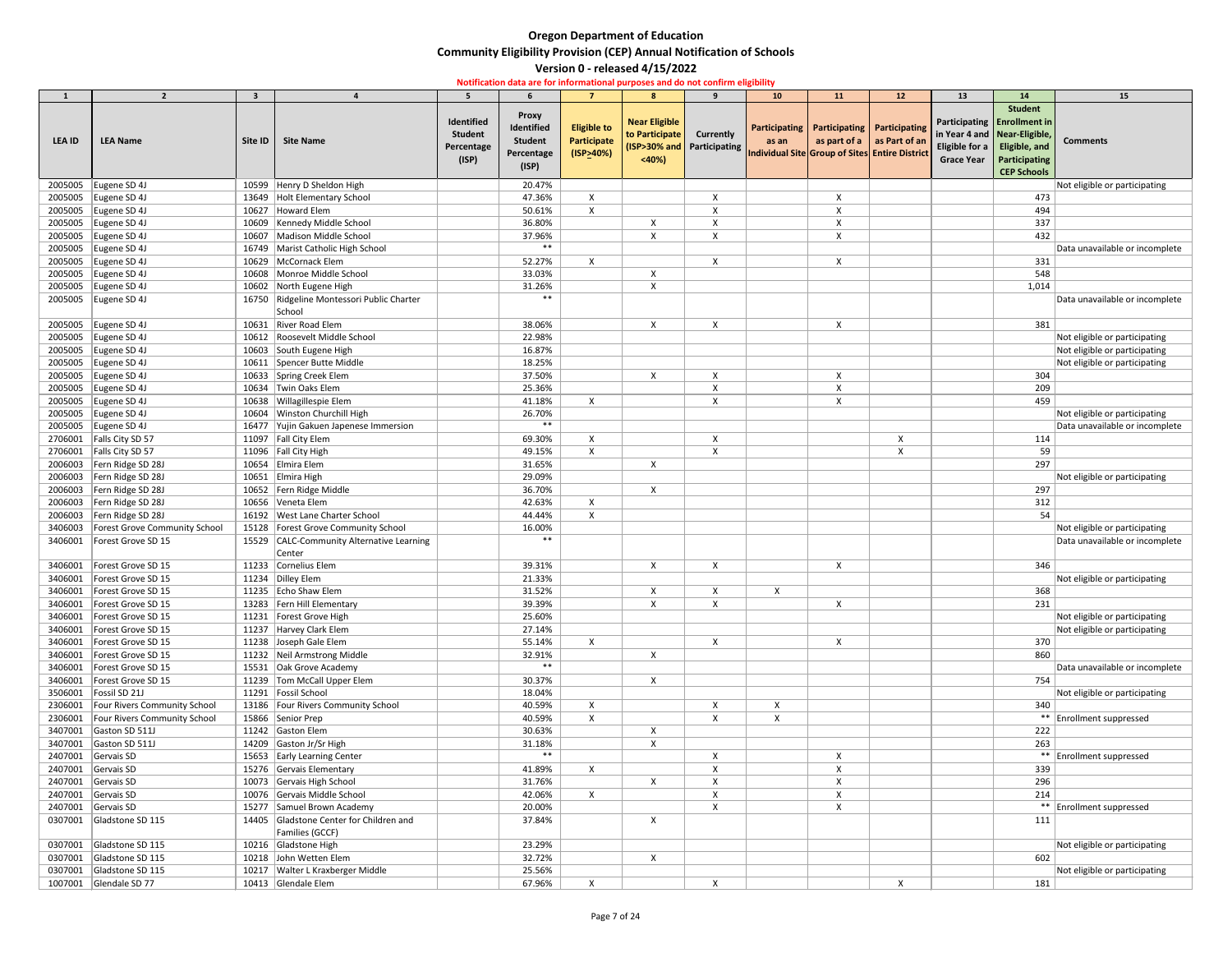|               | $\overline{2}$               | $\overline{\mathbf{3}}$ |                                      | 5              |                |                           | 8                    | 9                          | 10 <sub>1</sub> | 11                        | 12                                             | 13                     | 14                             | 15                             |
|---------------|------------------------------|-------------------------|--------------------------------------|----------------|----------------|---------------------------|----------------------|----------------------------|-----------------|---------------------------|------------------------------------------------|------------------------|--------------------------------|--------------------------------|
|               |                              |                         |                                      |                |                |                           |                      |                            |                 |                           |                                                |                        | <b>Student</b>                 |                                |
|               |                              |                         |                                      | Identified     | <b>Proxy</b>   |                           | <b>Near Eligible</b> |                            |                 |                           |                                                |                        | Participating   Enrollment in  |                                |
|               |                              |                         |                                      | <b>Student</b> | Identified     | <b>Eligible to</b>        | to Participate       | Currently                  |                 |                           | Participating   Participating   Participating  |                        | in Year 4 and   Near-Eligible, |                                |
| <b>LEA ID</b> | <b>LEA Name</b>              | Site ID                 | <b>Site Name</b>                     | Percentage     | <b>Student</b> | Participate               |                      | (ISP>30% and Participating | as an           |                           | as part of a $\vert$ as Part of an             | Eligible for a $\vert$ | Eligible, and                  | <b>Comments</b>                |
|               |                              |                         |                                      | (ISP)          | Percentage     | (ISP>40%)                 | $40%$                |                            |                 |                           | Individual Site Group of Sites Entire District | <b>Grace Year</b>      | <b>Participating</b>           |                                |
|               |                              |                         |                                      |                | (ISP)          |                           |                      |                            |                 |                           |                                                |                        | <b>CEP Schools</b>             |                                |
| 1007001       | Glendale SD 77               |                         | 10412 Glendale High                  |                | 58.16%         | X                         |                      | $\mathsf{X}$               |                 |                           | $\mathsf{X}$                                   |                        | 98                             |                                |
| 1007002       | Glide SD 12                  |                         | 10417 Glide Elem                     |                | 40.23%         | X                         |                      |                            |                 |                           |                                                |                        | 348                            |                                |
| 1007002       | Glide SD 12                  |                         | 10414 Glide High                     |                | 25.25%         |                           |                      |                            |                 |                           |                                                |                        |                                | Not eligible or participating  |
| 1707001       | Grants Pass SD               | 10090                   | Allen Dale Elementary                |                | 48.63%         |                           |                      |                            |                 |                           |                                                |                        | 366                            |                                |
| 1707001       | Grants Pass SD               |                         | 15524 Family Solutions               |                | 100.00%        | X                         |                      |                            |                 |                           |                                                |                        |                                | ** Enrollment suppressed       |
| 1707001       | Grants Pass SD               | 10087                   | Grants Pass High School              |                | 34.43%         |                           | X                    |                            |                 |                           |                                                |                        | 1,705                          |                                |
| 1707001       | Grants Pass SD               | 10091                   | Highland Elementary                  |                | 46.89%         |                           |                      |                            |                 |                           |                                                |                        | 322                            |                                |
| 1707001       | Grants Pass SD               |                         | 10092 Lincoln Elementary             |                | 54.44%         | X                         |                      |                            |                 |                           |                                                |                        | 349                            |                                |
| 1707001       | Grants Pass SD               | 10088                   | North Middle School                  |                | 44.26%         |                           |                      |                            |                 |                           |                                                |                        | 653                            |                                |
| 1707001       | Grants Pass SD               | 10093                   | Parkside Elementary                  |                | 72.80%         |                           |                      |                            |                 |                           |                                                |                        | 353                            |                                |
| 1707001       | Grants Pass SD               | 10094                   | Redwood Elementary                   |                | 48.30%         | X                         |                      |                            |                 |                           |                                                |                        | 383                            |                                |
| 1707001       | Grants Pass SD               |                         | 10095 Riverside Elementary           |                | 70.09%         |                           |                      |                            |                 |                           |                                                |                        | 341                            |                                |
| 1707001       | Grants Pass SD               | 10089                   | South Middle School                  |                | 40.82%         |                           |                      |                            |                 |                           |                                                |                        | 610                            |                                |
| 2207001       | Greater Albany SD 8J         |                         | 12512 Albany Options                 |                | 100.00%        | X                         |                      |                            |                 |                           |                                                |                        | 115                            |                                |
| 2207001       | Greater Albany SD 8J         |                         | 10741 Calapooia Middle               |                | 43.86%         | $\times$                  |                      |                            |                 |                           |                                                |                        | 643                            |                                |
| 2207001       | Greater Albany SD 8J         |                         | 10744 Central Elem                   |                | 53.51%         |                           |                      |                            |                 |                           |                                                |                        | 114                            |                                |
| 2207001       | Greater Albany SD 8J         |                         | 10746   Lafayette Elem               |                | 58.87%         |                           |                      |                            |                 |                           |                                                |                        | 248                            |                                |
| 2207001       | Greater Albany SD 8J         |                         | 10747 Liberty Elem                   |                | 27.30%         |                           |                      |                            |                 |                           |                                                |                        |                                | Not eligible or participating  |
| 2207001       | Greater Albany SD 8J         |                         | 16310 Meadow Ridge Elementary        |                | 31.31%         |                           |                      |                            |                 |                           |                                                |                        |                                | ** Enrollment suppressed       |
| 2207001       | Greater Albany SD 8J         |                         | 10742 Memorial Middle                |                | 42.33%         | X                         |                      |                            |                 |                           |                                                |                        | 489                            |                                |
| 2207001       | Greater Albany SD 8J         |                         | 10748 North Albany Elem              |                | 16.24%         |                           |                      |                            |                 |                           |                                                |                        |                                | Not eligible or participating  |
| 2207001       | Greater Albany SD 8J         |                         | 10743 North Albany Middle            |                | 23.41%         |                           |                      |                            |                 |                           |                                                |                        |                                | Not eligible or participating  |
| 2207001       | Greater Albany SD 8J         |                         | 10749 Oak Elem                       |                | 46.47%         | X                         |                      |                            |                 |                           |                                                |                        | 241                            |                                |
| 2207001       | Greater Albany SD 8J         | 10757                   | <b>Oak Grove Intermed</b>            |                | 17.48%         |                           |                      |                            |                 |                           |                                                |                        |                                | Not eligible or participating  |
|               | 2207001 Greater Albany SD 8J |                         | 10750 Periwinkle Elementary School   |                | 51.17%         |                           |                      |                            |                 |                           |                                                |                        | 385                            |                                |
|               | 2207001 Greater Albany SD 8J |                         | 10739 South Albany High              |                | 35.84%         |                           |                      |                            |                 |                           |                                                |                        | 1,465                          |                                |
| 2207001       | Greater Albany SD 8J         |                         | 10751 South Shore Elem               |                | 47.95%         | X                         |                      |                            |                 | $\boldsymbol{\mathsf{X}}$ |                                                |                        | 317                            |                                |
| 2207001       | Greater Albany SD 8J         |                         | 10752 Sunrise Elem                   |                | 76.51%         |                           |                      |                            |                 |                           |                                                |                        | 315                            |                                |
| 2207001       | Greater Albany SD 8J         |                         | 10753 Takena Elem                    |                | 53.85%         | X                         |                      |                            |                 |                           |                                                |                        | 130                            |                                |
| 2207001       | Greater Albany SD 8J         |                         | 10754 Tangent Elem                   |                | 53.19%         |                           |                      |                            |                 |                           |                                                |                        | 94                             |                                |
| 2207001       | Greater Albany SD 8J         |                         | 14492 Timber Ridge                   |                | 25.04%         |                           |                      |                            |                 |                           |                                                |                        |                                | Not eligible or participating  |
| 2207001       | Greater Albany SD 8J         |                         | 10755 Waverly Elem                   |                | 76.92%         | $\boldsymbol{\mathsf{X}}$ |                      |                            |                 |                           |                                                |                        | 247                            |                                |
| 2207001       | Greater Albany SD 8J         |                         | 10740 West Albany High               |                | 20.97%         |                           |                      |                            |                 |                           |                                                |                        |                                | Not eligible or participating  |
| 2607003       | Gresham-Barlow SD 10J        |                         | 13855 Arthur Academy Charter School  |                | 13.58%         |                           |                      |                            |                 |                           |                                                |                        |                                | Not eligible or participating  |
| 2607003       | Gresham-Barlow SD 10J        | 13850                   | Center for Advance Learning          |                | $***$          |                           |                      |                            |                 |                           |                                                |                        |                                | Data unavailable or incomplete |
| 2607003       | Gresham-Barlow SD 10J        |                         | 10949 Clear Creek Middle             |                | 41.95%         | X                         |                      |                            |                 |                           |                                                |                        | 658                            |                                |
| 2607003       | Gresham-Barlow SD 10J        |                         | 10950   Deep Creek - Damascus School |                | 16.90%         |                           |                      |                            |                 |                           |                                                |                        |                                | Not eligible or participating  |
| 2607003       | Gresham-Barlow SD 10J        |                         | 10951   Dexter McCarty Middle        |                | 42.60%         | X                         |                      |                            |                 |                           |                                                |                        | 547                            |                                |
| 2607003       | Gresham-Barlow SD 10J        |                         | 10955 East Gresham Elem              |                | 54.77%         |                           |                      |                            |                 |                           |                                                |                        | 524                            |                                |
| 2607003       | Gresham-Barlow SD 10J        |                         | 10956 East Orient Elem               |                | 15.02%         |                           |                      |                            |                 |                           |                                                |                        |                                | Not eligible or participating  |
| 2607003       | Gresham-Barlow SD 10J        |                         | 10952 Gordon Russell Middle          |                | 36.99%         |                           |                      |                            |                 |                           |                                                |                        | 657                            |                                |
| 2607003       | Gresham-Barlow SD 10J        |                         | 10947 Gresham High                   |                | 37.39%         |                           |                      |                            |                 |                           |                                                |                        | 1,626                          |                                |
| 2607003       | Gresham-Barlow SD 10J        |                         | 10957 Hall Elem                      |                | 59.64%         | X                         |                      |                            |                 |                           |                                                |                        | 389                            |                                |
| 2607003       | Gresham-Barlow SD 10J        |                         | 10958 Highland Elem                  |                | 45.41%         | X                         |                      |                            |                 |                           |                                                |                        | 403                            |                                |
| 2607003       | Gresham-Barlow SD 10J        |                         | 13166 Hogan Cedars Elem              |                | 42.52%         |                           |                      |                            |                 |                           |                                                |                        | 461                            |                                |
| 2607003       | Gresham-Barlow SD 10J        |                         | 10959 Hollydale Elem                 |                | 40.68%         | X                         |                      |                            |                 |                           |                                                |                        | 472                            |                                |
| 2607003       | Gresham-Barlow SD 10J        |                         | 10960   Kelly Creek Elem             |                | 39.68%         |                           | X                    |                            |                 |                           |                                                |                        | 373                            |                                |
| 2607003       | Gresham-Barlow SD 10J        |                         | 16002 Metro East Web Academy         |                | 49.87%         |                           |                      |                            |                 |                           |                                                |                        | 782                            |                                |
| 2607003       | Gresham-Barlow SD 10J        |                         | 10961 North Gresham Elem             |                | 49.06%         | X                         |                      |                            |                 |                           |                                                |                        | 530                            |                                |
| 2607003       | Gresham-Barlow SD 10J        |                         | 10962   Powell Valley Elem           |                | 33.96%         |                           | X                    |                            |                 |                           |                                                |                        | 371                            |                                |
| 2607003       | Gresham-Barlow SD 10J        |                         | 10948 Sam Barlow High                |                | 21.18%         |                           |                      |                            |                 |                           |                                                |                        |                                | Not eligible or participating  |
| 2607003       | Gresham-Barlow SD 10J        |                         | 13851 Springwater Trail High         |                | 27.81%         |                           |                      |                            |                 |                           |                                                |                        |                                | Not eligible or participating  |
| 2607003       | Gresham-Barlow SD 10J        |                         | 10953 West Orient Middle             |                | 21.33%         |                           |                      |                            |                 |                           |                                                |                        |                                | Not eligible or participating  |
| 1308001       | Harney Co SD 3               |                         | 13566 Burns High School              |                | 29.49%         |                           |                      |                            |                 |                           |                                                |                        |                                | Not eligible or participating  |
|               | 1308001 Harney Co SD 3       |                         | 10098 Henry L Slater Elementary      |                | 50.43%         | X                         |                      |                            |                 |                           |                                                |                        | 349                            |                                |
|               | 1308001 Harney Co SD 3       |                         | 10099 Hines Middle School            |                | 35.00%         |                           | Χ                    |                            |                 |                           |                                                |                        | 180                            |                                |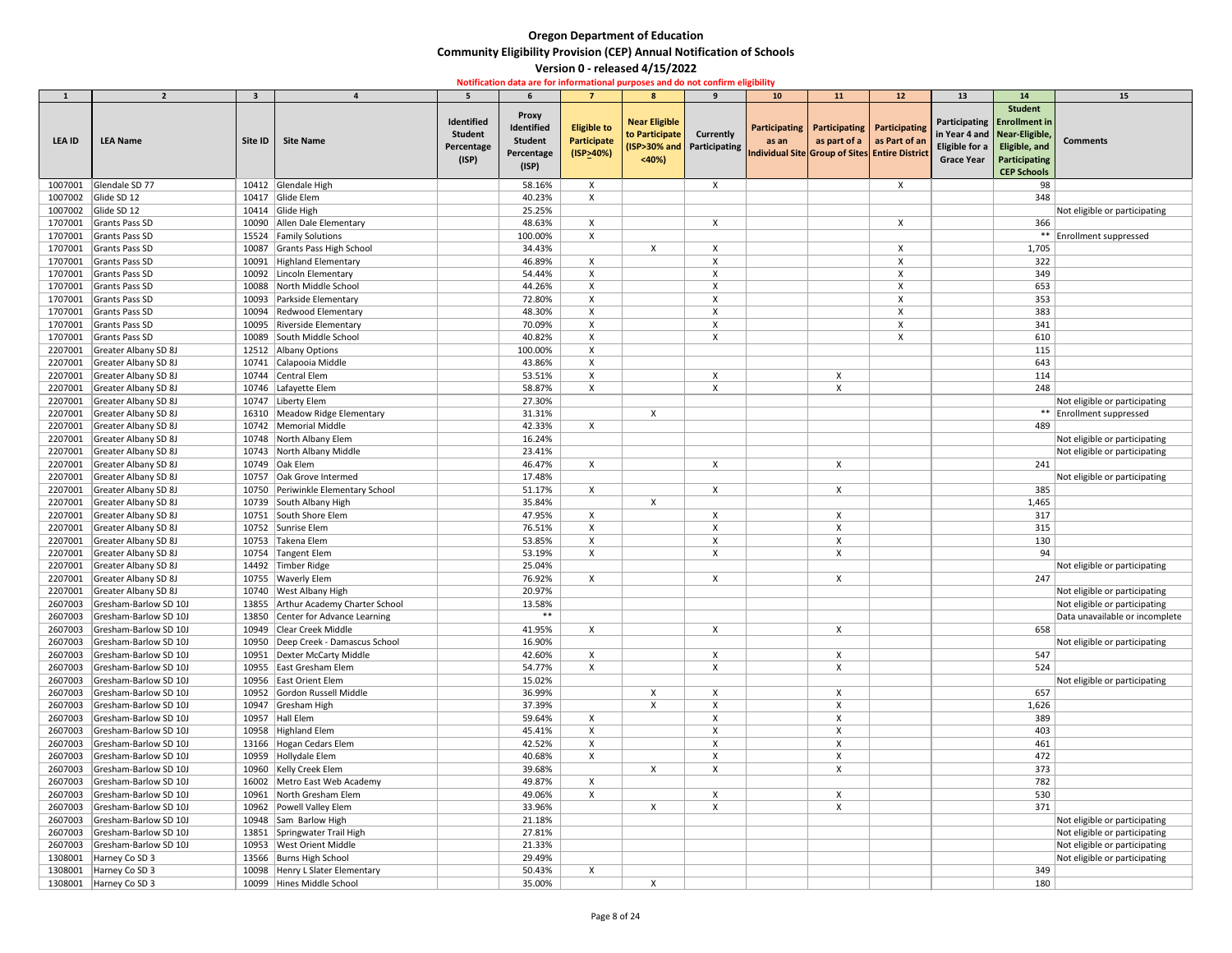| 1             | $\overline{2}$                     | 3            |                                                       | 5.                                                  | 6                                                                   |                                                       | 8                                               | 9                                                | 10 <sub>1</sub>                                         | <b>11</b>                                                                           | 12 | 13                                                                            | 14                                                                                                             | 15                                                             |
|---------------|------------------------------------|--------------|-------------------------------------------------------|-----------------------------------------------------|---------------------------------------------------------------------|-------------------------------------------------------|-------------------------------------------------|--------------------------------------------------|---------------------------------------------------------|-------------------------------------------------------------------------------------|----|-------------------------------------------------------------------------------|----------------------------------------------------------------------------------------------------------------|----------------------------------------------------------------|
| <b>LEA ID</b> | <b>LEA Name</b>                    | Site ID      | <b>Site Name</b>                                      | Identified<br><b>Student</b><br>Percentage<br>(ISP) | <b>Proxy</b><br>Identified<br><b>Student</b><br>Percentage<br>(ISP) | <b>Eligible to</b><br><b>Participate</b><br>(ISP>40%) | <b>Near Eligible</b><br>to Participate<br>$40%$ | <b>Currently</b><br>(ISP>30% and   Participating | as an<br>Individual Site Group of Sites Entire District | Participating   Participating   Participating<br>as part of a $\vert$ as Part of an |    | in Year 4 and   Near-Eligible,<br>Eligible for a $\vert$<br><b>Grace Year</b> | <b>Student</b><br>Participating   Enrollment in<br>Eligible, and<br><b>Participating</b><br><b>CEP Schools</b> | <b>Comments</b>                                                |
| 2308001       | Harper SD 66                       |              | 10796 Harper Elem/High                                |                                                     | 35.45%                                                              |                                                       | $\boldsymbol{\mathsf{X}}$                       |                                                  |                                                         |                                                                                     |    |                                                                               | 220                                                                                                            |                                                                |
| 2208001       | Harrisburg SD                      |              | 10103 Harrisburg Elementary                           |                                                     | 54.89%                                                              | X                                                     |                                                 |                                                  |                                                         |                                                                                     |    |                                                                               | 266                                                                                                            |                                                                |
| 2208001       | Harrisburg SD                      |              | 10100 Harrisburg High School                          |                                                     | 26.86%                                                              |                                                       |                                                 |                                                  |                                                         |                                                                                     |    |                                                                               |                                                                                                                | Not eligible or participating                                  |
| 2208001       | Harrisburg SD                      | 10101        | Harrisburg Middle School                              |                                                     | 35.96%                                                              |                                                       |                                                 |                                                  |                                                         |                                                                                     |    |                                                                               | 228                                                                                                            |                                                                |
| 3008005       | Hermiston SD 8                     |              | 11122 Armand Larive Middle                            |                                                     | 35.60%                                                              |                                                       | X                                               |                                                  |                                                         |                                                                                     |    |                                                                               | 781                                                                                                            |                                                                |
| 3008005       | Hermiston SD 8                     |              | 12792 Desert View                                     |                                                     | 28.42%                                                              |                                                       |                                                 |                                                  |                                                         |                                                                                     |    |                                                                               |                                                                                                                | Not eligible or participating                                  |
| 3008005       | Hermiston SD 8                     |              | 11121   Hermiston High                                |                                                     | 33.00%                                                              |                                                       |                                                 |                                                  |                                                         |                                                                                     |    |                                                                               | 1,697                                                                                                          |                                                                |
| 3008005       | Hermiston SD 8                     |              | 11124 Highland Hills Elem                             |                                                     | 37.59%                                                              |                                                       |                                                 |                                                  |                                                         |                                                                                     |    |                                                                               | 399                                                                                                            |                                                                |
| 3008005       | Hermiston SD 8                     |              | 11125 Rocky Heights Elem                              |                                                     | 41.16%                                                              | $\boldsymbol{\mathsf{X}}$                             |                                                 |                                                  |                                                         |                                                                                     |    |                                                                               | 413                                                                                                            |                                                                |
| 3008005       | Hermiston SD 8                     |              | 11123 Sandstone Middle                                |                                                     | 36.02%                                                              |                                                       |                                                 |                                                  |                                                         |                                                                                     |    |                                                                               | 533                                                                                                            |                                                                |
| 3008005       | Hermiston SD 8                     |              | 11126 Sunset Elem                                     |                                                     | 40.81%                                                              | X                                                     |                                                 |                                                  |                                                         |                                                                                     |    |                                                                               | 566                                                                                                            |                                                                |
| 3008005       | Hermiston SD 8                     |              | 11127   West Park Elem                                |                                                     | 43.70%                                                              | $\boldsymbol{\mathsf{X}}$                             |                                                 |                                                  |                                                         |                                                                                     |    |                                                                               | 508                                                                                                            |                                                                |
| 3408001       | Hillsboro SD 1J                    | 16697        | Atfalati Ridge                                        |                                                     | $***$                                                               |                                                       |                                                 |                                                  |                                                         |                                                                                     |    |                                                                               |                                                                                                                | Data unavailable or incomplete                                 |
| 3408001       | Hillsboro SD 1J                    |              | 11250 Brookwood Elem                                  |                                                     | 30.96%                                                              |                                                       |                                                 |                                                  |                                                         |                                                                                     |    |                                                                               | 323                                                                                                            |                                                                |
| 3408001       | Hillsboro SD 1J                    |              | 11251 Butternut Creek Elem                            |                                                     | 30.67%                                                              |                                                       |                                                 |                                                  |                                                         |                                                                                     |    |                                                                               | 313                                                                                                            |                                                                |
| 3408001       | Hillsboro SD 1J                    |              | 11243 Century High                                    |                                                     | 17.61%                                                              |                                                       |                                                 |                                                  |                                                         |                                                                                     |    |                                                                               |                                                                                                                | Not eligible or participating                                  |
| 3408001       | Hillsboro SD 1J                    |              | 11253 Eastwood Elem                                   |                                                     | 39.62%                                                              |                                                       | X                                               |                                                  |                                                         |                                                                                     |    |                                                                               | 366                                                                                                            |                                                                |
| 3408001       | Hillsboro SD 1J                    |              | 11249 Evergreen Jr High                               |                                                     | 26.07%                                                              |                                                       |                                                 |                                                  |                                                         |                                                                                     |    |                                                                               |                                                                                                                | Not eligible or participating                                  |
| 3408001       | Hillsboro SD 1J                    |              | 11254 Farmington View Elem                            |                                                     | 18.58%                                                              |                                                       |                                                 |                                                  |                                                         |                                                                                     |    |                                                                               |                                                                                                                | Not eligible or participating                                  |
| 3408001       | Hillsboro SD 1J                    | 14268        | Free Orchards Elementary                              |                                                     | 29.55%                                                              |                                                       |                                                 |                                                  |                                                         |                                                                                     |    |                                                                               | 335                                                                                                            |                                                                |
| 3408001       | Hillsboro SD 1J                    |              | 11244 Glencoe High                                    |                                                     | 19.42%                                                              |                                                       |                                                 |                                                  |                                                         |                                                                                     |    |                                                                               |                                                                                                                | Not eligible or participating                                  |
| 3408001       | Hillsboro SD 1J                    |              | 11255 Groner Elem                                     |                                                     | 22.22%                                                              |                                                       |                                                 |                                                  |                                                         |                                                                                     |    |                                                                               |                                                                                                                | Not eligible or participating                                  |
| 3408001       | Hillsboro SD 1J<br>Hillsboro SD 1J |              | 11245 Hillsboro High                                  |                                                     | 25.95%<br>$***$                                                     |                                                       |                                                 |                                                  |                                                         |                                                                                     |    |                                                                               | 1,322                                                                                                          |                                                                |
| 3408001       | 3408001 Hillsboro SD 1J            |              | 16170   HSD Schools CTS                               |                                                     | 22.32%                                                              |                                                       |                                                 |                                                  |                                                         |                                                                                     |    |                                                                               |                                                                                                                | Data unavailable or incomplete                                 |
| 3408001       | Hillsboro SD 1J                    |              | 13313   Imlay Elementary<br>11256   Indian Hills Elem |                                                     | 26.41%                                                              |                                                       |                                                 |                                                  |                                                         |                                                                                     |    |                                                                               |                                                                                                                | Not eligible or participating<br>Not eligible or participating |
| 3408001       | Hillsboro SD 1J                    |              | 11247 J W Poynter Middle                              |                                                     | 28.98%                                                              |                                                       |                                                 |                                                  |                                                         |                                                                                     |    |                                                                               |                                                                                                                | Not eligible or participating                                  |
| 3408001       | Hillsboro SD 1J                    |              | 11257 Jackson Elem                                    |                                                     | 17.40%                                                              |                                                       |                                                 |                                                  |                                                         |                                                                                     |    |                                                                               |                                                                                                                | Not eligible or participating                                  |
| 3408001       | Hillsboro SD 1J                    | 11258        | Ladd Acres Elem                                       |                                                     | 18.84%                                                              |                                                       |                                                 |                                                  |                                                         |                                                                                     |    |                                                                               |                                                                                                                | Not eligible or participating                                  |
| 3408001       | Hillsboro SD 1J                    |              | 11259 Lenox Elem                                      |                                                     | 20.56%                                                              |                                                       |                                                 |                                                  |                                                         |                                                                                     |    |                                                                               |                                                                                                                | Not eligible or participating                                  |
| 3408001       | Hillsboro SD 1J                    |              | 13165 Liberty High                                    |                                                     | 21.17%                                                              |                                                       |                                                 |                                                  |                                                         |                                                                                     |    |                                                                               |                                                                                                                | Not eligible or participating                                  |
| 3408001       | Hillsboro SD 1J                    |              | 14267 Lincoln Street Elementary                       |                                                     | 49.73%                                                              | X                                                     |                                                 |                                                  |                                                         |                                                                                     |    |                                                                               | 372                                                                                                            |                                                                |
| 3408001       | Hillsboro SD 1J                    | 11647 Miller |                                                       |                                                     | $***$                                                               |                                                       |                                                 |                                                  |                                                         |                                                                                     |    |                                                                               |                                                                                                                | ** Enrollment suppressed                                       |
| 3408001       | Hillsboro SD 1J                    |              | 11260 Minter Bridge Elem                              |                                                     | 31.04%                                                              |                                                       | X                                               |                                                  |                                                         |                                                                                     |    |                                                                               | 335                                                                                                            |                                                                |
| 3408001       | Hillsboro SD 1J                    |              | 11261 Mooberry Elem                                   |                                                     | 32.47%                                                              |                                                       |                                                 |                                                  |                                                         |                                                                                     |    |                                                                               | 388                                                                                                            |                                                                |
| 3408001       | Hillsboro SD 1J                    |              | 11262 North Plains Elem                               |                                                     | 22.84%                                                              |                                                       |                                                 |                                                  |                                                         |                                                                                     |    |                                                                               |                                                                                                                | Not eligible or participating                                  |
| 3408001       | Hillsboro SD 1J                    |              | 12300 Orenco Elemenary                                |                                                     | 22.48%                                                              |                                                       |                                                 |                                                  |                                                         |                                                                                     |    |                                                                               |                                                                                                                | Not eligible or participating                                  |
| 3408001       | Hillsboro SD 1J                    |              | 12301 Patterson Elementary                            |                                                     | 17.69%                                                              |                                                       |                                                 |                                                  |                                                         |                                                                                     |    |                                                                               |                                                                                                                | Not eligible or participating                                  |
| 3408001       | Hillsboro SD 1J                    |              | 14266 Quatama Elementary                              |                                                     | 26.99%                                                              |                                                       |                                                 |                                                  |                                                         |                                                                                     |    |                                                                               |                                                                                                                | Not eligible or participating                                  |
| 3408001       | Hillsboro SD 1J                    |              | 11248 R A Brown Middle                                |                                                     | 22.47%                                                              |                                                       |                                                 |                                                  |                                                         |                                                                                     |    |                                                                               |                                                                                                                | Not eligible or participating                                  |
| 3408001       | Hillsboro SD 1J                    |              | 11264 Reedville Elem                                  |                                                     | 45.59%                                                              | X                                                     |                                                 | $\boldsymbol{\mathsf{X}}$                        |                                                         | $\boldsymbol{\mathsf{X}}$                                                           |    |                                                                               | 204                                                                                                            |                                                                |
| 3408001       | Hillsboro SD 1J                    |              | 14530 Rosedale Elementary School                      |                                                     | 25.88%                                                              |                                                       |                                                 |                                                  |                                                         |                                                                                     |    |                                                                               |                                                                                                                | Not eligible or participating                                  |
| 3408001       | Hillsboro SD 1J                    |              | 14529 South Meadows Middle School                     |                                                     | 28.06%                                                              |                                                       |                                                 | $\boldsymbol{\mathsf{X}}$                        |                                                         | X                                                                                   |    |                                                                               | 695                                                                                                            |                                                                |
| 3408001       | Hillsboro SD 1J                    |              | 11265 Tobias Elem                                     |                                                     | 35.49%                                                              |                                                       |                                                 |                                                  |                                                         |                                                                                     |    |                                                                               | 386                                                                                                            |                                                                |
| 3408001       | Hillsboro SD 1J                    |              | 11266   W L Henry Elem                                |                                                     | 38.74%                                                              |                                                       |                                                 |                                                  |                                                         |                                                                                     |    |                                                                               | 302                                                                                                            |                                                                |
| 3408001       | Hillsboro SD 1J                    |              | 11267   W V McKinney Elem                             |                                                     | 36.95%                                                              |                                                       |                                                 |                                                  |                                                         |                                                                                     |    |                                                                               | 433                                                                                                            |                                                                |
| 3408001       | Hillsboro SD 1J                    |              | 11268 West Union Elem                                 |                                                     | 33.75%                                                              |                                                       |                                                 |                                                  |                                                         |                                                                                     |    |                                                                               | 320                                                                                                            |                                                                |
| 3408001       | Hillsboro SD 1J                    |              | 11269 Witch Hazel Elem                                |                                                     | 33.55%                                                              |                                                       |                                                 |                                                  |                                                         |                                                                                     |    |                                                                               | 459                                                                                                            |                                                                |
| 2608006       | Holy Redeemer Area School          |              | 11349 Holy Redeemer Area School                       |                                                     | $***$                                                               |                                                       |                                                 |                                                  |                                                         |                                                                                     |    |                                                                               |                                                                                                                | Data unavailable or incomplete                                 |
| 1408001       | Hood River SD                      |              | 10111 Cascade Locks School                            |                                                     | 42.11%                                                              | $\boldsymbol{\mathsf{X}}$                             |                                                 |                                                  |                                                         |                                                                                     |    |                                                                               | 76                                                                                                             |                                                                |
| 1408001       | Hood River SD                      |              | 10110 Hood River Middle School                        |                                                     | 20.34%                                                              |                                                       |                                                 |                                                  |                                                         |                                                                                     |    |                                                                               |                                                                                                                | Not eligible or participating                                  |
| 1408001       | Hood River SD                      |              | 16726 Hood River Options Academy                      |                                                     | $***$                                                               |                                                       |                                                 |                                                  |                                                         |                                                                                     |    |                                                                               |                                                                                                                | Data unavailable or incomplete                                 |
| 1408001       | Hood River SD                      |              | 10108 Hood River Valley High School                   |                                                     | 18.61%                                                              |                                                       |                                                 |                                                  |                                                         |                                                                                     |    |                                                                               |                                                                                                                | Not eligible or participating                                  |
| 1408001       | Hood River SD                      |              | 10112   May Street Elementary                         |                                                     | 30.22%                                                              |                                                       |                                                 |                                                  |                                                         |                                                                                     |    |                                                                               | 460                                                                                                            |                                                                |
| 1408001       | Hood River SD                      |              | 10113 Mid Valley Elementary                           |                                                     | 38.10%                                                              |                                                       |                                                 |                                                  |                                                         |                                                                                     |    |                                                                               | 399                                                                                                            |                                                                |
| 1408001       | Hood River SD                      |              | 10114   Parkdale Elementary                           |                                                     | 27.65%                                                              |                                                       |                                                 |                                                  |                                                         |                                                                                     |    |                                                                               | 264                                                                                                            |                                                                |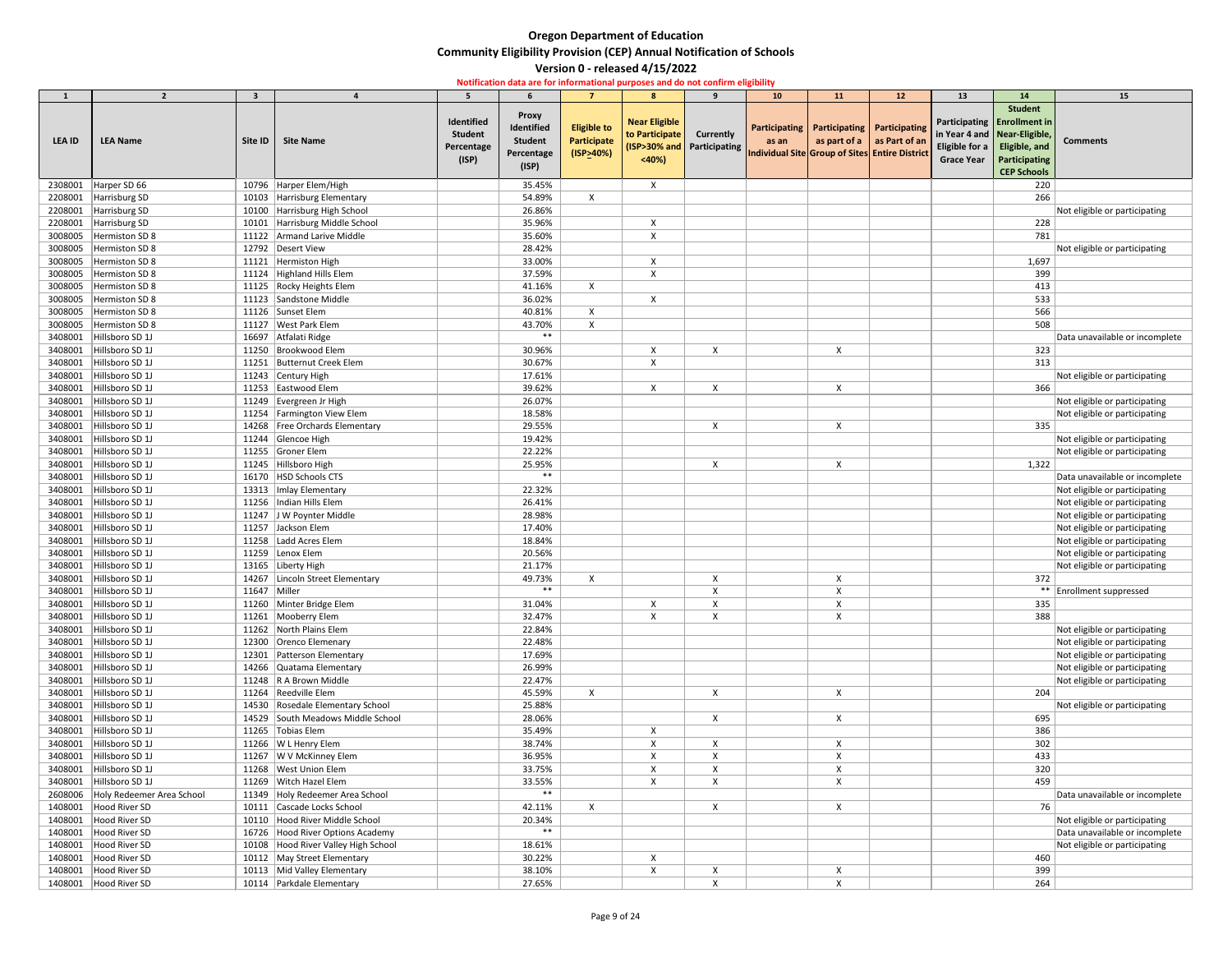| $\mathbf{1}$       | $\overline{\phantom{a}}$       | 3           |                                             |                |                   |                                                        | 8 <sup>°</sup>             | $\mathbf{q}$              | 10 <sub>1</sub> | 11                                             | 12                                 | 13                             | 14                          | 15                             |
|--------------------|--------------------------------|-------------|---------------------------------------------|----------------|-------------------|--------------------------------------------------------|----------------------------|---------------------------|-----------------|------------------------------------------------|------------------------------------|--------------------------------|-----------------------------|--------------------------------|
|                    |                                |             |                                             |                |                   |                                                        |                            |                           |                 |                                                |                                    |                                | <b>Student</b>              |                                |
|                    |                                |             |                                             | Identified     | <b>Proxy</b>      |                                                        | <b>Near Eligible</b>       |                           |                 |                                                |                                    |                                | Participating Enrollment in |                                |
|                    |                                |             |                                             | <b>Student</b> | Identified        | <b>Eligible to</b>                                     | to Participate             | <b>Currently</b>          |                 | Participating   Participating   Participating  |                                    | in Year 4 and   Near-Eligible, |                             |                                |
| LEA ID             | <b>LEA Name</b>                | Site ID     | <b>Site Name</b>                            | Percentage     | <b>Student</b>    | Participate                                            | (ISP>30% and Participating |                           | as an           |                                                | as part of a $\vert$ as Part of an | Eligible for a                 | Eligible, and               | <b>Comments</b>                |
|                    |                                |             |                                             | (ISP)          | Percentage        | $($ ISP>40%)                                           | < 40%                      |                           |                 | Individual Site Group of Sites Entire District |                                    | <b>Grace Year</b>              | Participating               |                                |
|                    |                                |             |                                             |                | (ISP)             |                                                        |                            |                           |                 |                                                |                                    |                                | <b>CEP Schools</b>          |                                |
| 1408001            | Hood River SD                  | 10116       | <b>Westside Elementary</b>                  |                | 17.49%            |                                                        |                            |                           |                 |                                                |                                    |                                |                             | Not eligible or participating  |
| 1408001            | Hood River SD                  |             | 10109 Wy'East Middle School                 |                | 28.36%            |                                                        |                            | $\times$                  |                 | $\times$                                       |                                    |                                | 342                         |                                |
| 2408003            | Howard Street Charter School   | 15338       | Howard Street Charter School                |                | 10.75%            |                                                        |                            |                           |                 |                                                |                                    |                                |                             | Not eligible or participating  |
| 0108001            | Huntington SD                  |             | 10118 Huntington School                     |                | 70.97%            | $\mathsf{X}$                                           |                            |                           |                 |                                                |                                    |                                | 93                          |                                |
| 3109001            | Imbler SD 11                   |             | 11155   Imbler Charter School               |                | 17.38%            |                                                        |                            |                           |                 |                                                |                                    |                                |                             | Not eligible or participating  |
| 2509001            | Ione SD R2                     |             | 13177   lone School                         |                | 27.13%            |                                                        |                            |                           |                 |                                                |                                    |                                |                             | Not eligible or participating  |
| 2609003            | Ivy School, The                |             | 15504   Ivy School                          |                | 15.77%            |                                                        |                            |                           |                 |                                                |                                    |                                |                             | Not eligible or participating  |
| 1610001            | Jefferson Co SD 509            |             | 10530 Bridges High School                   |                | 100.00%           | X                                                      |                            | X                         |                 |                                                | X                                  |                                | 71                          |                                |
| 1610001            | Jefferson Co SD 509            |             | 13578 Buff Elementary                       |                | 54.55%            | X                                                      |                            |                           |                 |                                                |                                    |                                | 286                         |                                |
| 1610001            | Jefferson Co SD 509            |             | 10525 Jefferson County Middle               |                | 48.78%            | X                                                      |                            |                           |                 |                                                |                                    |                                | 410                         |                                |
| 1610001            | Jefferson Co SD 509            |             | 10526 Madras Elementary                     |                | 51.89%            | $\boldsymbol{\mathsf{X}}$                              |                            | X                         |                 |                                                |                                    |                                | 318                         |                                |
| 1610001            | Jefferson Co SD 509            | 10524       | Madras High                                 |                | 53.87%            | $\boldsymbol{\mathsf{X}}$                              |                            | X                         |                 |                                                |                                    |                                | 763                         |                                |
| 1610001            | Jefferson Co SD 509            | 10527       | Metolius Elem                               |                | 57.09%            | X                                                      |                            | X                         |                 |                                                |                                    |                                | 254                         |                                |
| 1610001            | Jefferson Co SD 509            |             | 15534 Roots Program                         |                | $***$             |                                                        |                            |                           |                 |                                                |                                    |                                |                             | ** Enrollment suppressed       |
| 1610001            | Jefferson Co SD 509            |             | 15369   Warm Springs K-8 Academy            |                | 78.98%            | X                                                      |                            | X                         |                 |                                                |                                    |                                | 509                         |                                |
| 2410001            | Jefferson SD 14J               |             | 10822 Jefferson Elem                        |                | 45.54%            | $\boldsymbol{\mathsf{X}}$                              |                            |                           |                 |                                                |                                    |                                | 336                         |                                |
| 2410001            | Jefferson SD 14J               |             | 10820 Jefferson High                        |                | 34.35%            |                                                        | X                          |                           |                 |                                                |                                    |                                | 262                         |                                |
| 2410001            | Jefferson SD 14J               |             | 10821 Jefferson Middle                      |                | 40.21%            | $\sf X$                                                |                            |                           |                 |                                                |                                    |                                | 194                         |                                |
| 0410001            | Jewell SD 8                    |             | 10315 Jewell School                         |                | 26.35%            |                                                        |                            |                           |                 |                                                |                                    |                                |                             | Not eligible or participating  |
| 2410002            | JGEMS                          | 15281 JGEMS |                                             |                | 23.16%            |                                                        |                            |                           |                 |                                                |                                    |                                |                             | Not eligible or participating  |
| 1207001            | John Day SD 3                  |             | 10082 Grant Union Jr./Sr. High School       |                | 27.97%            |                                                        |                            |                           |                 |                                                |                                    |                                |                             | Not eligible or participating  |
| 1207001            | John Day SD 3                  | 10084       | Humbolt Elementary                          |                | 37.40%            |                                                        | X                          |                           |                 |                                                |                                    |                                | 254                         |                                |
| 1207001            | John Day SD 3                  |             | 10086 Seneca Elementary                     |                | 15.79%            |                                                        |                            |                           |                 |                                                |                                    |                                |                             | Not eligible or participating  |
| 3210001            | Joseph SD 6                    |             | 11172   Imnaha Elem                         |                | 50.00%            | $\mathsf{X}$                                           |                            |                           |                 |                                                |                                    |                                |                             | ** Enrollment suppressed       |
|                    | 3210001 Joseph SD 6            |             | 15902 Joseph K-12                           |                | 39.26%            |                                                        | X                          |                           |                 |                                                |                                    |                                | 270                         |                                |
| 2010001            | Junction City SD 69            |             | 10657 Junction City High                    |                | 26.64%            |                                                        |                            |                           |                 |                                                |                                    |                                |                             | Not eligible or participating  |
| 2010001            | Junction City SD 69            |             | 10659 Laurel Elem                           |                | 38.05%            |                                                        | X                          |                           |                 |                                                |                                    |                                | 452                         |                                |
| 2010001            | Junction City SD 69            |             | 10658 Oaklea Middle                         |                | 30.44%            |                                                        | X                          |                           |                 |                                                |                                    |                                | 496                         |                                |
| 2010001            | Junction City SD 69            |             | 10660 Territorial Elem                      |                | 27.12%            |                                                        |                            |                           |                 |                                                |                                    |                                |                             | Not eligible or participating  |
| 2611004            | Kairos PDX                     |             | 15527 Kairos PDX                            |                | 28.77%            |                                                        |                            |                           |                 |                                                |                                    |                                |                             | Not eligible or participating  |
| 1511001            | Kids Unlimited of Oregon       |             | 15445 Kids Unlimited of Oregon              |                | 45.51%            | $\sf X$                                                |                            | $\boldsymbol{\mathsf{X}}$ | X               |                                                |                                    |                                | 479                         |                                |
| 1511001            | Kids Unlimited of Oregon       |             | 16426 Kids Unlimited White City Campus      |                | $***$             |                                                        |                            |                           |                 |                                                |                                    |                                |                             | Data unavailable or incomplete |
| 0211001            | Kings Valley Charter School    |             | 15140 Kings Valley Charter School           |                | 33.17%            |                                                        | X                          |                           |                 |                                                |                                    |                                | 202                         |                                |
| 1811002            | Klamath Co SD                  |             | 10557 Bonanza Elem                          |                | 54.27%            | X                                                      |                            | X                         |                 |                                                |                                    |                                | 234                         |                                |
| 1811002            | Klamath Co SD                  |             | 10549 Bonanza High                          |                | 61.50%            | X                                                      |                            |                           |                 |                                                |                                    |                                | 213                         |                                |
| 1811002            | Klamath Co SD                  |             | 10554 Brixner Jr High                       |                | 45.52%            | X                                                      |                            |                           |                 |                                                |                                    |                                | 424                         |                                |
| 1811002            | Klamath Co SD                  |             | 10558 Chiloquin Elem                        |                | 76.19%            | $\boldsymbol{\mathsf{X}}$                              |                            |                           |                 |                                                |                                    |                                | 210                         |                                |
| 1811002            | Klamath Co SD                  |             | 10550 Chiloquin High                        |                | 64.38%            | X                                                      |                            |                           |                 |                                                |                                    |                                | 146                         |                                |
| 1811002            | Klamath Co SD                  |             | 14807   Falcon Heights Henley HS            |                | 76.47%            | $\boldsymbol{\mathsf{X}}$                              |                            |                           |                 |                                                |                                    |                                | 340                         |                                |
| 1811002            | Klamath Co SD                  |             | 10560 Ferguson Elem                         |                | 48.14%            | $\boldsymbol{\mathsf{X}}$                              |                            |                           |                 |                                                |                                    |                                | 511                         |                                |
| 1811002<br>1811002 | Klamath Co SD<br>Klamath Co SD |             | 10561 Gearhart Elem<br>10562 Gilchrist Elem |                | 100.00%<br>60.98% | $\boldsymbol{\mathsf{X}}$<br>$\boldsymbol{\mathsf{X}}$ |                            |                           |                 |                                                |                                    |                                | 123                         | ** Enrollment suppressed       |
| 1811002            | Klamath Co SD                  |             | 10551 Gilchrist High                        |                |                   | X                                                      |                            |                           |                 |                                                |                                    |                                | 103                         |                                |
| 1811002            | Klamath Co SD                  |             | 10563 Henley Elem                           |                | 56.31%<br>26.41%  |                                                        |                            | X                         |                 |                                                |                                    |                                | 496                         |                                |
| 1811002            | Klamath Co SD                  |             | 10552 Henley High                           |                | 22.22%            |                                                        |                            | X                         |                 |                                                |                                    |                                | 657                         |                                |
| 1811002            | Klamath Co SD                  |             | 10555 Henley Middle                         |                | 28.39%            |                                                        |                            |                           |                 |                                                |                                    |                                | 391                         |                                |
| 1811002            | Klamath Co SD                  |             | 10564 Keno Elem                             |                | 46.97%            | $\mathsf{X}$                                           |                            |                           |                 |                                                |                                    |                                | 198                         |                                |
| 1811002            | Klamath Co SD                  |             | 10553 Lost River High                       |                | 29.31%            |                                                        |                            | $\boldsymbol{\mathsf{X}}$ |                 |                                                | X                                  |                                | 232                         |                                |
| 1811002            | Klamath Co SD                  |             | 10565 Malin Elem                            |                | 37.40%            |                                                        | X                          |                           |                 |                                                |                                    |                                | 123                         |                                |
| 1811002            | Klamath Co SD                  |             | 14508 Mazama High School                    |                | 33.81%            |                                                        | X                          | X                         |                 |                                                |                                    |                                | 701                         |                                |
| 1811002            | Klamath Co SD                  |             | 10568 Merrill Elem                          |                | 47.53%            | X                                                      |                            | X                         |                 |                                                |                                    |                                | 162                         |                                |
| 1811002            | Klamath Co SD                  |             | 10566 Peterson Elem                         |                | 52.63%            | $\boldsymbol{\mathsf{X}}$                              |                            |                           |                 |                                                |                                    |                                | 589                         |                                |
| 1811002            | Klamath Co SD                  |             | 10567 Shasta Elem                           |                | 51.18%            | X                                                      |                            |                           |                 |                                                |                                    |                                | 510                         |                                |
| 1811002            | Klamath Co SD                  |             | 10569 Stearns Elem                          |                | 72.82%            | $\boldsymbol{\mathsf{X}}$                              |                            | X                         |                 |                                                |                                    |                                | 309                         |                                |
| 1811005            | Klamath Falls SD               |             | 10125 Joseph Conger Elementary              |                | 67.16%            | X                                                      |                            | Х                         |                 |                                                |                                    |                                | 268                         |                                |
|                    | 1811005   Klamath Falls SD     |             | 15677 Klamath Learning Center               |                | 100.00%           | X                                                      |                            | X                         |                 |                                                |                                    |                                | 124                         |                                |
|                    |                                |             |                                             |                |                   |                                                        |                            |                           |                 |                                                |                                    |                                |                             |                                |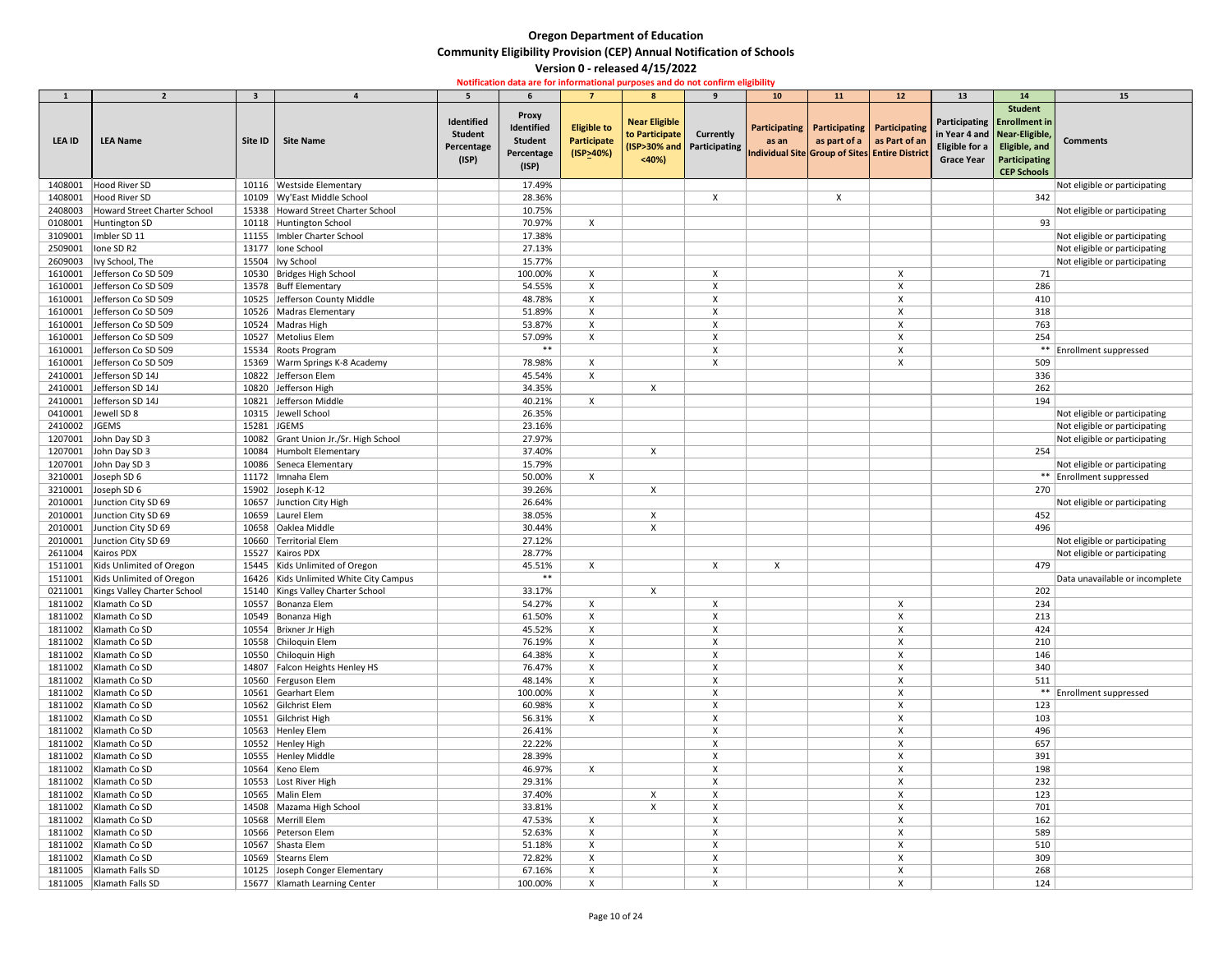| $\mathbf{1}$ | $\overline{2}$                             | $\overline{\mathbf{3}}$ |                                    | 5                                                   |                                                                     |                                                       | $\mathbf{R}$                                    | $\mathbf{q}$                                     | 10 <sub>1</sub> | 11                                            | 12                                                                                   | 13                                                                            | 14                                                                                                             | 15                             |
|--------------|--------------------------------------------|-------------------------|------------------------------------|-----------------------------------------------------|---------------------------------------------------------------------|-------------------------------------------------------|-------------------------------------------------|--------------------------------------------------|-----------------|-----------------------------------------------|--------------------------------------------------------------------------------------|-------------------------------------------------------------------------------|----------------------------------------------------------------------------------------------------------------|--------------------------------|
| LEA ID       | <b>LEA Name</b>                            | Site ID                 | <b>Site Name</b>                   | Identified<br><b>Student</b><br>Percentage<br>(ISP) | <b>Proxy</b><br>Identified<br><b>Student</b><br>Percentage<br>(ISP) | <b>Eligible to</b><br><b>Participate</b><br>(ISP>40%) | <b>Near Eligible</b><br>to Participate<br>< 40% | <b>Currently</b><br>(ISP>30% and   Participating | as an           | Participating   Participating   Participating | as part of a $\vert$ as Part of an<br>Individual Site Group of Sites Entire District | in Year 4 and   Near-Eligible,<br>Eligible for a $\vert$<br><b>Grace Year</b> | <b>Student</b><br>Participating   Enrollment in<br>Eligible, and<br><b>Participating</b><br><b>CEP Schools</b> | <b>Comments</b>                |
| 1811005      | Klamath Falls SD                           |                         | 10121 Klamath Union High School    |                                                     | 38.70%                                                              |                                                       | $\boldsymbol{\mathsf{X}}$                       | $\boldsymbol{\mathsf{X}}$                        |                 |                                               | $\boldsymbol{\mathsf{X}}$                                                            |                                                                               | 615                                                                                                            |                                |
| 1811005      | Klamath Falls SD                           |                         | 10126 Mills Elementary             |                                                     | 73.53%                                                              | $\boldsymbol{\mathsf{X}}$                             |                                                 | X                                                |                 |                                               |                                                                                      |                                                                               | 306                                                                                                            |                                |
| 1811005      | Klamath Falls SD                           |                         | 10127 Pelican Elementary           |                                                     | 56.77%                                                              | X                                                     |                                                 |                                                  |                 |                                               |                                                                                      |                                                                               | 266                                                                                                            |                                |
| 1811005      | Klamath Falls SD                           |                         | 10123 Ponderosa Jr High            |                                                     | 52.06%                                                              | X                                                     |                                                 |                                                  |                 |                                               |                                                                                      |                                                                               | 559                                                                                                            |                                |
| 1811005      | Klamath Falls SD                           |                         | 10129 Roosevelt Elementary         |                                                     | 35.36%                                                              |                                                       | X                                               |                                                  |                 |                                               |                                                                                      |                                                                               | 280                                                                                                            |                                |
| 0411001      | Knappa SD 4                                |                         | 10317 Hilda Lahti Elem             |                                                     | 26.90%                                                              |                                                       |                                                 |                                                  |                 |                                               |                                                                                      |                                                                               |                                                                                                                | Not eligible or participating  |
| 0411001      | Knappa SD 4                                |                         | 16731 Knappa Early Learning        |                                                     | $***$                                                               |                                                       |                                                 |                                                  |                 |                                               |                                                                                      |                                                                               |                                                                                                                | Data unavailable or incomplete |
| 0411001      | Knappa SD 4                                |                         | 10316 Knappa High                  |                                                     | 23.03%                                                              |                                                       |                                                 |                                                  |                 |                                               |                                                                                      |                                                                               |                                                                                                                | Not eligible or participating  |
| 3112001      | LaGrande SD                                |                         | 11159 Central Elem                 |                                                     | 46.08%                                                              | $\boldsymbol{\mathsf{X}}$                             |                                                 |                                                  |                 |                                               |                                                                                      |                                                                               | 408                                                                                                            |                                |
| 3112001      | LaGrande SD                                |                         | 11160 Greenwood Elem               |                                                     | 65.10%                                                              | $\boldsymbol{\mathsf{X}}$                             |                                                 |                                                  |                 |                                               |                                                                                      |                                                                               | 255                                                                                                            |                                |
| 3112001      | LaGrande SD                                |                         | 11161   Island City Elem           |                                                     | 38.26%                                                              |                                                       |                                                 |                                                  |                 |                                               |                                                                                      |                                                                               | 264                                                                                                            |                                |
| 3112001      | LaGrande SD                                |                         | 11157 La Grande High               |                                                     | 39.32%                                                              |                                                       |                                                 |                                                  |                 |                                               |                                                                                      |                                                                               | 618                                                                                                            |                                |
| 3112001      | LaGrande SD                                |                         | 11158 La Grande Middle             |                                                     | 38.46%                                                              |                                                       |                                                 |                                                  |                 |                                               |                                                                                      |                                                                               | 481                                                                                                            |                                |
| 0312001      | Lake Oswego SD 7J                          | 10225                   | Forest Hills Elem                  |                                                     | 5.67%                                                               |                                                       |                                                 |                                                  |                 |                                               |                                                                                      |                                                                               |                                                                                                                | Not eligible or participating  |
| 0312001      | Lake Oswego SD 7J                          |                         | 10226 Hallinan Elem                |                                                     | 5.14%                                                               |                                                       |                                                 |                                                  |                 |                                               |                                                                                      |                                                                               |                                                                                                                | Not eligible or participating  |
| 0312001      | Lake Oswego SD 7J                          |                         | 16721 Heron Creek- Clackamas River |                                                     | $***$                                                               |                                                       |                                                 |                                                  |                 |                                               |                                                                                      |                                                                               |                                                                                                                | Data unavailable or incomplete |
| 0312001      | Lake Oswego SD 7J                          |                         | 10227 Lake Grove Elem              |                                                     | 7.64%                                                               |                                                       |                                                 |                                                  |                 |                                               |                                                                                      |                                                                               |                                                                                                                | Not eligible or participating  |
| 0312001      | Lake Oswego SD 7J                          |                         | 10223 Lake Oswego Jr High          |                                                     | 6.59%                                                               |                                                       |                                                 |                                                  |                 |                                               |                                                                                      |                                                                               |                                                                                                                | Not eligible or participating  |
| 0312001      | Lake Oswego SD 7J                          |                         | 10220 Lake Oswego Sr High          |                                                     | 4.95%                                                               |                                                       |                                                 |                                                  |                 |                                               |                                                                                      |                                                                               |                                                                                                                | Not eligible or participating  |
| 0312001      | Lake Oswego SD 7J                          | 10221                   | Lakeridge High                     |                                                     | 3.59%                                                               |                                                       |                                                 |                                                  |                 |                                               |                                                                                      |                                                                               |                                                                                                                | Not eligible or participating  |
| 0312001      | Lake Oswego SD 7J                          |                         | 10222 Lakeridge Jr High            |                                                     | 4.02%                                                               |                                                       |                                                 |                                                  |                 |                                               |                                                                                      |                                                                               |                                                                                                                | Not eligible or participating  |
| 0312001      | Lake Oswego SD 7J                          |                         | 16722   LOSD - Community School    |                                                     | $***$                                                               |                                                       |                                                 |                                                  |                 |                                               |                                                                                      |                                                                               |                                                                                                                | Data unavailable or incomplete |
| 0312001      | Lake Oswego SD 7J                          | 10228                   | Oak Creek Elem                     |                                                     | 7.21%                                                               |                                                       |                                                 |                                                  |                 |                                               |                                                                                      |                                                                               |                                                                                                                | Not eligible or participating  |
| 0312001      | Lake Oswego SD 7J                          |                         | 10229 Palisades Elem               |                                                     | $***$                                                               |                                                       |                                                 |                                                  |                 |                                               |                                                                                      |                                                                               |                                                                                                                | Data unavailable or incomplete |
|              | 0312001   Lake Oswego SD 7J                |                         | 10230 River Grove Elem             |                                                     | 7.56%                                                               |                                                       |                                                 |                                                  |                 |                                               |                                                                                      |                                                                               |                                                                                                                | Not eligible or participating  |
|              | 0312001   Lake Oswego SD 7J                |                         | 10232 Westridge Elem               |                                                     | 2.67%                                                               |                                                       |                                                 |                                                  |                 |                                               |                                                                                      |                                                                               |                                                                                                                | Not eligible or participating  |
| 1912001      | Lakeview SD                                |                         | 10572 Daly Middle                  |                                                     | 32.23%                                                              |                                                       | X                                               |                                                  |                 |                                               |                                                                                      |                                                                               | 121                                                                                                            |                                |
| 1912001      | Lakeview SD                                |                         | 10573   Fremont/Hay Elem           |                                                     | 41.59%                                                              | X                                                     |                                                 |                                                  |                 |                                               |                                                                                      |                                                                               | 327                                                                                                            |                                |
| 1912001      | Lakeview SD                                |                         | 14203 Lakeview Sr High School      |                                                     | 23.23%                                                              |                                                       |                                                 |                                                  |                 |                                               |                                                                                      |                                                                               |                                                                                                                | Not eligible or participating  |
| 1912001      | Lakeview SD                                |                         | 10574 Union Elem                   |                                                     | 29.79%                                                              |                                                       |                                                 |                                                  |                 |                                               |                                                                                      |                                                                               |                                                                                                                | Not eligible or participating  |
| 2012007      | Lane ESD                                   |                         | 13675 Lane School                  |                                                     | $***$                                                               |                                                       |                                                 |                                                  |                 |                                               |                                                                                      |                                                                               |                                                                                                                | Data unavailable or incomplete |
| 2212001      | Lebanon Community SD 9                     |                         | 10764 Cascades School              |                                                     | 59.02%                                                              |                                                       |                                                 |                                                  |                 |                                               |                                                                                      |                                                                               | 305                                                                                                            |                                |
| 2212001      | Lebanon Community SD 9                     |                         | 10767 Green Acres Elem             |                                                     | 70.08%                                                              | X                                                     |                                                 |                                                  |                 |                                               |                                                                                      |                                                                               | 264                                                                                                            |                                |
| 2212001      | Lebanon Community SD 9                     |                         | 10768 Hamilton Creek Elem          |                                                     | 41.95%                                                              | X                                                     |                                                 |                                                  |                 |                                               |                                                                                      |                                                                               | 267                                                                                                            |                                |
| 2212001      | Lebanon Community SD 9                     |                         | 10769 Lacomb Elem                  |                                                     | 39.58%                                                              |                                                       |                                                 |                                                  |                 |                                               |                                                                                      |                                                                               | 240                                                                                                            |                                |
| 2212001      | Lebanon Community SD 9                     |                         | 10759 Lebanon High                 |                                                     | 35.50%                                                              |                                                       |                                                 |                                                  |                 |                                               |                                                                                      |                                                                               | 1,290                                                                                                          |                                |
| 2212001      | Lebanon Community SD 9                     |                         | 13031 Pioneer School               |                                                     | 54.44%                                                              | X                                                     |                                                 |                                                  |                 |                                               |                                                                                      |                                                                               | 349                                                                                                            |                                |
| 2212001      | Lebanon Community SD 9                     |                         | 13030 Riverview School             |                                                     | 41.07%                                                              | $\boldsymbol{\mathsf{X}}$                             |                                                 |                                                  |                 |                                               |                                                                                      |                                                                               | 392                                                                                                            |                                |
| 2212001      | Lebanon Community SD 9                     |                         | 10762 Seven Oak Middle             |                                                     | 46.94%                                                              | X                                                     |                                                 |                                                  |                 |                                               |                                                                                      |                                                                               | 539                                                                                                            |                                |
| 2612007      | Lewis & Clark Montessori Charter<br>School | 15507 LCMCS             |                                    |                                                     | 18.02%                                                              |                                                       |                                                 |                                                  |                 |                                               |                                                                                      |                                                                               |                                                                                                                | Not eligible or participating  |
| 2112001      | Lincoln Co SD                              |                         | 16724 Career Tech Charter School   |                                                     | $***$                                                               |                                                       |                                                 |                                                  |                 |                                               |                                                                                      |                                                                               |                                                                                                                | Data unavailable or incomplete |
| 2112001      | Lincoln Co SD                              |                         | 10734 Crestview Heights            |                                                     | 49.80%                                                              |                                                       |                                                 |                                                  |                 |                                               |                                                                                      |                                                                               | 253                                                                                                            |                                |
| 2112001      | Lincoln Co SD                              |                         | 10728 Eddyville Charter School     |                                                     | 40.83%                                                              | $\boldsymbol{\mathsf{X}}$                             |                                                 |                                                  |                 |                                               |                                                                                      |                                                                               | 218                                                                                                            |                                |
| 2112001      | Lincoln Co SD                              |                         | 10717 Newport High                 |                                                     | 30.71%                                                              |                                                       |                                                 |                                                  |                 |                                               |                                                                                      |                                                                               | 635                                                                                                            |                                |
| 2112001      | Lincoln Co SD                              |                         | 10722 Newport Middle School        |                                                     | 35.43%                                                              |                                                       | $\boldsymbol{\mathsf{X}}$                       | X                                                |                 |                                               |                                                                                      |                                                                               | 446                                                                                                            |                                |
| 2112001      | Lincoln Co SD                              |                         | 10730 Oceanlake Elem               |                                                     | 66.91%                                                              | X                                                     |                                                 |                                                  |                 |                                               |                                                                                      |                                                                               | 275                                                                                                            |                                |
| 2112001      | Lincoln Co SD                              |                         | 14711   Olalla Center              |                                                     | $***$                                                               |                                                       |                                                 |                                                  |                 |                                               |                                                                                      |                                                                               |                                                                                                                | ** Enrollment suppressed       |
| 2112001      | Lincoln Co SD                              |                         | 10731 Sam Case Elem                |                                                     | 44.80%                                                              |                                                       |                                                 |                                                  |                 |                                               |                                                                                      |                                                                               | 375                                                                                                            |                                |
| 2112001      | Lincoln Co SD                              |                         | 10732 Siletz Valley School         |                                                     | 62.87%                                                              |                                                       |                                                 |                                                  |                 |                                               |                                                                                      |                                                                               | 202                                                                                                            |                                |
| 2112001      | Lincoln Co SD                              |                         | 10733 Taft Elem                    |                                                     | 50.52%                                                              | $\boldsymbol{\mathsf{X}}$                             |                                                 |                                                  |                 |                                               |                                                                                      |                                                                               | 483                                                                                                            |                                |
| 2112001      | Lincoln Co SD                              |                         | 10718 $\vert$ Taft High            |                                                     | 41.04%                                                              | X                                                     |                                                 |                                                  |                 |                                               |                                                                                      |                                                                               | 463                                                                                                            |                                |
| 2112001      | Lincoln Co SD                              |                         | 10724   Toledo Elementary          |                                                     | 48.80%                                                              | X                                                     |                                                 |                                                  |                 |                                               |                                                                                      |                                                                               | 375                                                                                                            |                                |
| 2112001      | Lincoln Co SD                              |                         | 10719 Toledo High                  |                                                     | 36.73%                                                              |                                                       | X                                               |                                                  |                 |                                               |                                                                                      |                                                                               | 196                                                                                                            |                                |
| 2112001      | Lincoln Co SD                              |                         | 10720 Waldport High                |                                                     | 48.02%                                                              | $\boldsymbol{\mathsf{X}}$                             |                                                 |                                                  |                 |                                               |                                                                                      |                                                                               | 177                                                                                                            |                                |
|              | 2112001   Lincoln Co SD                    |                         | 15633 Yaquina View Elementary      |                                                     | 45.01%                                                              |                                                       |                                                 |                                                  |                 |                                               |                                                                                      |                                                                               | 351                                                                                                            |                                |
|              |                                            |                         |                                    |                                                     |                                                                     |                                                       |                                                 |                                                  |                 |                                               |                                                                                      |                                                                               |                                                                                                                |                                |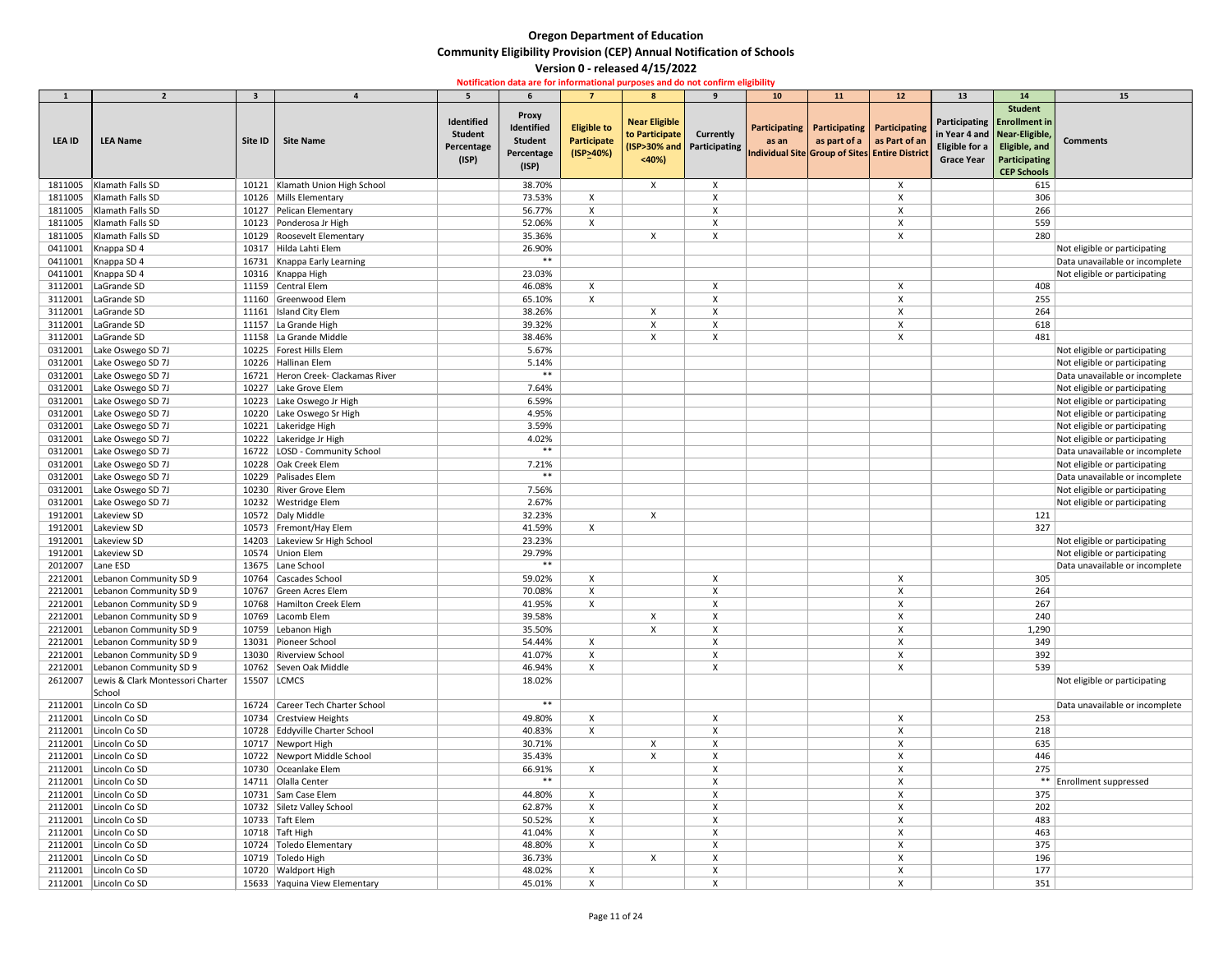|         | $\overline{2}$                    | $\overline{\mathbf{3}}$ |                                            |                                                     |                                                            | $\overline{7}$                                        | 8                                               | $\mathbf{q}$                                     | 10 <sub>1</sub>                                         | 11                                            | 12                                 | 13                                  | 14                                                                                                                         | 15                             |
|---------|-----------------------------------|-------------------------|--------------------------------------------|-----------------------------------------------------|------------------------------------------------------------|-------------------------------------------------------|-------------------------------------------------|--------------------------------------------------|---------------------------------------------------------|-----------------------------------------------|------------------------------------|-------------------------------------|----------------------------------------------------------------------------------------------------------------------------|--------------------------------|
| LEA ID  | <b>LEA Name</b>                   | Site ID                 | <b>Site Name</b>                           | Identified<br><b>Student</b><br>Percentage<br>(ISP) | <b>Proxy</b><br>Identified<br><b>Student</b><br>Percentage | <b>Eligible to</b><br><b>Participate</b><br>(ISP>40%) | <b>Near Eligible</b><br>to Participate<br>< 40% | <b>Currently</b><br>(ISP>30% and   Participating | as an<br>Individual Site Group of Sites Entire District | Participating   Participating   Participating | as part of a $\vert$ as Part of an | Eligible for a<br><b>Grace Year</b> | <b>Student</b><br>Participating   Enrollment in<br>in Year 4 and   Near-Eligible,<br>Eligible, and<br><b>Participating</b> | <b>Comments</b>                |
|         |                                   |                         |                                            |                                                     | (ISP)                                                      |                                                       |                                                 |                                                  |                                                         |                                               |                                    |                                     | <b>CEP Schools</b>                                                                                                         |                                |
| 1212001 | Long Creek SD 17                  |                         | 10461 Long Creek School                    |                                                     | 65.22%                                                     | X                                                     |                                                 | X                                                |                                                         |                                               | $\mathsf{X}$                       |                                     | 23                                                                                                                         |                                |
| 2012004 | Looking Glass Community Services  |                         | 12285 River Front                          |                                                     | 46.15%                                                     | X                                                     |                                                 |                                                  |                                                         |                                               |                                    |                                     | 13                                                                                                                         |                                |
|         |                                   |                         |                                            |                                                     |                                                            |                                                       |                                                 |                                                  |                                                         |                                               |                                    |                                     |                                                                                                                            |                                |
| 2012005 | Lowell SD 71                      |                         | 10661 Lowell High                          |                                                     | 30.85%                                                     |                                                       | $\mathsf{X}$                                    | X                                                | X                                                       |                                               |                                    |                                     | 201                                                                                                                        |                                |
| 2012005 | Lowell SD 71                      |                         | 10662 Lundy Elem                           |                                                     | 49.73%                                                     | $\times$                                              |                                                 |                                                  |                                                         |                                               |                                    |                                     | 185                                                                                                                        |                                |
| 2012005 | Lowell SD 71                      |                         | 15451 Mountain View Academy                |                                                     | 13.89%                                                     |                                                       |                                                 |                                                  |                                                         |                                               |                                    |                                     |                                                                                                                            | Not eligible or participating  |
| 2712001 | Luckiamute Valley Charter Schools |                         | 15995   Bridgeport                         |                                                     | 35.19%                                                     |                                                       |                                                 |                                                  |                                                         |                                               |                                    |                                     | 233                                                                                                                        |                                |
|         |                                   |                         |                                            |                                                     |                                                            |                                                       |                                                 |                                                  |                                                         |                                               |                                    |                                     |                                                                                                                            |                                |
| 2712001 | Luckiamute Valley Charter Schools | 15994 Pedee             |                                            |                                                     | 35.19%                                                     |                                                       | X                                               |                                                  |                                                         |                                               |                                    |                                     |                                                                                                                            | ** Enrollment suppressed       |
| 2013001 | Mapleton SD 32                    |                         | 14211 Mapleton Elementary                  |                                                     | 56.76%                                                     | X                                                     |                                                 | X                                                |                                                         |                                               | $\boldsymbol{\mathsf{X}}$          |                                     | 74                                                                                                                         |                                |
| 2013001 | Mapleton SD 32                    |                         | 10664   Mapleton Jr/Sr High                |                                                     | 75.41%                                                     | $\times$                                              |                                                 |                                                  |                                                         |                                               |                                    |                                     | 61                                                                                                                         |                                |
| 2013002 | Marcola SD 79J                    | 10667                   | Marcola Elem                               |                                                     | 33.80%                                                     |                                                       | X                                               |                                                  |                                                         |                                               |                                    |                                     | 142                                                                                                                        |                                |
| 2013002 | Marcola SD 79J                    |                         | 10666 Mohawk Jr/Sr High                    |                                                     | 26.89%                                                     |                                                       |                                                 |                                                  |                                                         |                                               |                                    |                                     |                                                                                                                            | Not eligible or participating  |
| 2613012 | Mastery Learning Institute        |                         | 15204 Arthur Academy Portland              |                                                     | 28.57%                                                     |                                                       |                                                 |                                                  |                                                         |                                               |                                    |                                     |                                                                                                                            | Not eligible or participating  |
| 2613012 | Mastery Learning Institute        |                         | 15352 Yankton Arthur Academy               |                                                     | 22.86%                                                     |                                                       |                                                 |                                                  |                                                         |                                               |                                    |                                     |                                                                                                                            | Not eligible or participating  |
| 2013003 | McKenzie SD 68                    |                         | 10669 MRCS K-12                            |                                                     | 47.31%                                                     | $\mathsf{X}$                                          |                                                 |                                                  |                                                         |                                               |                                    |                                     | 167                                                                                                                        |                                |
| 3613001 | McMinnville SD 40                 |                         | 11302 A Duniway Middle                     |                                                     | 32.51%                                                     |                                                       | X                                               |                                                  |                                                         |                                               |                                    |                                     | 809                                                                                                                        |                                |
| 3613001 | McMinnville SD 40                 |                         | 11305 Columbus Elem                        |                                                     | 44.14%                                                     | X                                                     |                                                 |                                                  |                                                         |                                               |                                    |                                     | 435                                                                                                                        |                                |
| 3613001 | McMinnville SD 40                 |                         | 11303   F Patton Middle                    |                                                     | 43.03%                                                     | X                                                     |                                                 |                                                  |                                                         |                                               |                                    |                                     | 753                                                                                                                        |                                |
| 3613001 | McMinnville SD 40                 |                         | 11677 Grandhaven                           |                                                     | 40.87%                                                     | $\times$                                              |                                                 |                                                  |                                                         |                                               |                                    |                                     | 504                                                                                                                        |                                |
| 3613001 | McMinnville SD 40                 |                         | 11301 McMinnville High                     |                                                     | 29.78%                                                     |                                                       |                                                 |                                                  |                                                         |                                               |                                    |                                     |                                                                                                                            | Not eligible or participating  |
| 3613001 | McMinnville SD 40                 |                         | 11307   Memorial Elem                      |                                                     | 23.69%                                                     |                                                       |                                                 |                                                  |                                                         |                                               |                                    |                                     |                                                                                                                            | Not eligible or participating  |
| 3613001 | McMinnville SD 40                 |                         | 11308 Newby Elem                           |                                                     | 43.63%                                                     | X                                                     |                                                 | X                                                |                                                         |                                               | X                                  |                                     | 408                                                                                                                        |                                |
|         | 3613001   McMinnville SD 40       |                         | 14226 Sue Buel Elementary                  |                                                     | 51.15%                                                     | X                                                     |                                                 | $\checkmark$                                     |                                                         |                                               | $\checkmark$                       |                                     | 393                                                                                                                        |                                |
| 3613001 | McMinnville SD 40                 |                         | 11309   Wascher Elem                       |                                                     | 40.80%                                                     |                                                       |                                                 |                                                  |                                                         |                                               |                                    |                                     | 348                                                                                                                        |                                |
| 1513001 | Medford SD 549                    |                         | 10498 Abraham Lincoln Elem                 |                                                     | 33.92%                                                     |                                                       | X                                               | X                                                |                                                         | X                                             |                                    |                                     | 457                                                                                                                        |                                |
| 1513001 | Medford SD 549                    |                         | 14407 Central Medford High                 |                                                     | 97.90%                                                     | X                                                     |                                                 |                                                  |                                                         |                                               |                                    |                                     | 333                                                                                                                        |                                |
| 1513001 | Medford SD 549                    |                         | 10499 Griffin Creek Elem                   |                                                     | 34.03%                                                     |                                                       |                                                 |                                                  |                                                         |                                               |                                    |                                     | 526                                                                                                                        |                                |
| 1513001 | Medford SD 549                    |                         | 10496 Hedrick Middle                       |                                                     | 30.44%                                                     |                                                       | X                                               |                                                  |                                                         |                                               |                                    |                                     | 1,071                                                                                                                      |                                |
| 1513001 | Medford SD 549                    |                         | 10500 Hoover Elem                          |                                                     | 23.22%                                                     |                                                       |                                                 |                                                  |                                                         |                                               |                                    |                                     | 633                                                                                                                        |                                |
| 1513001 | Medford SD 549                    |                         | 10501 Howard Elem                          |                                                     | 56.70%                                                     | X                                                     |                                                 |                                                  |                                                         |                                               |                                    |                                     | 388                                                                                                                        |                                |
| 1513001 | Medford SD 549                    |                         | 10502 Jackson Elementary                   |                                                     | 67.76%                                                     | $\boldsymbol{\mathsf{X}}$                             |                                                 | X                                                |                                                         |                                               |                                    |                                     | 366                                                                                                                        |                                |
| 1513001 | Medford SD 549                    |                         | 10503 Jacksonville Elem                    |                                                     | 26.13%                                                     |                                                       |                                                 |                                                  |                                                         |                                               |                                    |                                     | 375                                                                                                                        |                                |
| 1513001 | Medford SD 549                    |                         | 10504 Jefferson Elem                       |                                                     | 45.80%                                                     | X                                                     |                                                 |                                                  |                                                         |                                               |                                    |                                     | 452                                                                                                                        |                                |
| 1513001 | Medford SD 549                    |                         | 10505 Kennedy Elem                         |                                                     | 45.15%                                                     | X                                                     |                                                 |                                                  |                                                         |                                               |                                    |                                     | 474                                                                                                                        |                                |
| 1513001 | Medford SD 549                    |                         | 10506 Lone Pine Elem                       |                                                     | 21.50%                                                     |                                                       |                                                 |                                                  |                                                         |                                               |                                    |                                     |                                                                                                                            | Not eligible or participating  |
| 1513001 | Medford SD 549                    |                         | 14806 Madrone Trail Public Charter         |                                                     | 37.66%                                                     |                                                       |                                                 |                                                  |                                                         |                                               |                                    |                                     | 231                                                                                                                        |                                |
| 1513001 | Medford SD 549                    |                         | 10497   McLoughlin Middle                  |                                                     | 45.11%                                                     | X                                                     |                                                 |                                                  |                                                         |                                               |                                    |                                     | 931                                                                                                                        |                                |
| 1513001 | Medford SD 549                    |                         | 10494 North Medford High                   |                                                     | 30.28%                                                     |                                                       | X                                               |                                                  |                                                         |                                               |                                    |                                     | 1,760                                                                                                                      |                                |
| 1513001 | Medford SD 549                    |                         | 10507 Oak Grove                            |                                                     | 57.38%                                                     |                                                       |                                                 |                                                  |                                                         |                                               |                                    |                                     | 413                                                                                                                        |                                |
| 1513001 | Medford SD 549                    |                         | 10508 Roosevelt Elem                       |                                                     | 61.58%                                                     | X                                                     |                                                 |                                                  |                                                         |                                               |                                    |                                     | 367                                                                                                                        |                                |
| 1513001 | Medford SD 549                    |                         | 10509 Ruch Elem                            |                                                     | 37.95%                                                     |                                                       | Χ                                               |                                                  |                                                         |                                               |                                    |                                     | 224                                                                                                                        |                                |
| 1513001 | Medford SD 549                    |                         | 16733 Sacred Heart School                  |                                                     | $***$                                                      |                                                       |                                                 |                                                  |                                                         |                                               |                                    |                                     |                                                                                                                            | Data unavailable or incomplete |
| 1513001 | Medford SD 549                    |                         | 10495 South Medford High                   |                                                     | 31.30%                                                     |                                                       | $\sf X$                                         | X                                                |                                                         | X                                             |                                    |                                     | 1,850                                                                                                                      |                                |
| 1513001 | Medford SD 549                    |                         | 15663 The Valley School of Southern Oregon |                                                     | 8.70%                                                      |                                                       |                                                 |                                                  |                                                         |                                               |                                    |                                     |                                                                                                                            | Not eligible or participating  |
| 1513001 | Medford SD 549                    |                         | 10510 Washington Elem                      |                                                     | 66.06%                                                     |                                                       |                                                 |                                                  |                                                         |                                               |                                    |                                     | 327                                                                                                                        |                                |
| 1513001 | Medford SD 549                    |                         | 10511 Wilson Elem                          |                                                     | 60.79%                                                     |                                                       |                                                 |                                                  |                                                         |                                               |                                    |                                     | 403                                                                                                                        |                                |
| 1513001 | Medford SD 549                    | 14952 YMCA              |                                            |                                                     | $***$                                                      |                                                       |                                                 |                                                  |                                                         |                                               |                                    |                                     |                                                                                                                            | Data unavailable or incomplete |
| 3013001 | Milton-Freewater SD 7             |                         | 11129 Central Middle                       |                                                     | 43.56%                                                     | X                                                     |                                                 |                                                  |                                                         |                                               |                                    |                                     | 388                                                                                                                        |                                |
| 3013001 | Milton-Freewater SD 7             |                         | 11130 Ferndale Elem                        |                                                     | 36.44%                                                     |                                                       |                                                 |                                                  |                                                         |                                               |                                    |                                     | 236                                                                                                                        |                                |
| 3013001 | Milton-Freewater SD 7             |                         | 16086 Gib Olinger Elementary               |                                                     | 48.30%                                                     | X                                                     |                                                 |                                                  |                                                         |                                               |                                    |                                     | 501                                                                                                                        |                                |
| 3013001 | Milton-Freewater SD 7             |                         | 11128 McLoughlin High                      |                                                     | 36.23%                                                     |                                                       | X                                               | X                                                |                                                         |                                               | $\boldsymbol{\mathsf{X}}$          |                                     | 483                                                                                                                        |                                |
| 3513001 | Mitchell SD 55                    |                         | 11292 Mitchell School                      |                                                     | 41.46%                                                     | X                                                     |                                                 |                                                  |                                                         |                                               |                                    |                                     | 41                                                                                                                         |                                |
|         | 0313001 Molalla River SD 35       |                         | 10236 Clarkes Elem                         |                                                     | 24.82%                                                     |                                                       |                                                 |                                                  |                                                         |                                               |                                    |                                     |                                                                                                                            | Not eligible or participating  |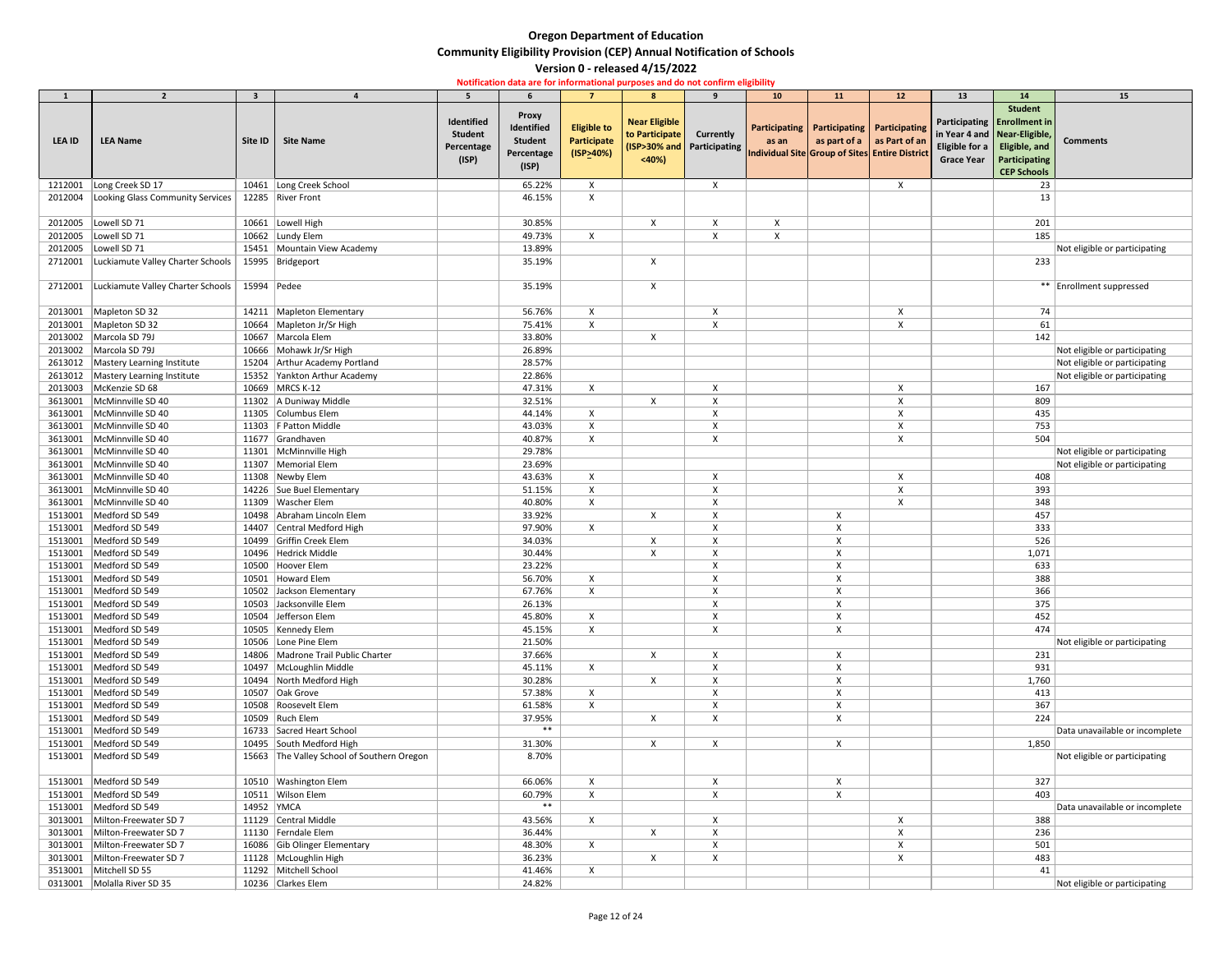|               | $\overline{2}$                   |         |                                           |                |                 |                           | 8                            | $\mathbf{q}$              | 10 <sub>1</sub>           | 11                                             | 12                                | 13                | 14                             | 15                             |
|---------------|----------------------------------|---------|-------------------------------------------|----------------|-----------------|---------------------------|------------------------------|---------------------------|---------------------------|------------------------------------------------|-----------------------------------|-------------------|--------------------------------|--------------------------------|
|               |                                  |         |                                           |                |                 |                           |                              |                           |                           |                                                |                                   |                   | <b>Student</b>                 |                                |
|               |                                  |         |                                           | Identified     | <b>Proxy</b>    |                           | <b>Near Eligible</b>         |                           |                           |                                                |                                   |                   | Participating   Enrollment in  |                                |
|               |                                  |         |                                           | <b>Student</b> | Identified      | <b>Eligible to</b>        | to Participate               | <b>Currently</b>          |                           | Participating   Participating   Participating  |                                   |                   | in Year 4 and   Near-Eligible, |                                |
| <b>LEA ID</b> | <b>LEA Name</b>                  | Site ID | <b>Site Name</b>                          | Percentage     | <b>Student</b>  | <b>Participate</b>        | (ISP>30% and   Participating |                           | as an                     |                                                | as part of $a \mid as$ Part of an | Eligible for a    | Eligible, and                  | <b>Comments</b>                |
|               |                                  |         |                                           | (ISP)          | Percentage      | $($ ISP>40%)              | < 40%                        |                           |                           | Individual Site Group of Sites Entire District |                                   | <b>Grace Year</b> | Participating                  |                                |
|               |                                  |         |                                           |                | (ISP)           |                           |                              |                           |                           |                                                |                                   |                   | <b>CEP Schools</b>             |                                |
| 0313001       | Molalla River SD 35              | 10239   | Molalla Elem                              |                | 45.66%          | $\mathsf{X}$              |                              |                           |                           |                                                |                                   |                   | 403                            |                                |
| 0313001       | Molalla River SD 35              |         | 10234 Molalla High                        |                | 22.92%          |                           |                              |                           |                           |                                                |                                   |                   |                                | Not eligible or participating  |
| 0313001       | Molalla River SD 35              |         | 14654 Molalla River Academy               |                | $***$           |                           |                              |                           |                           |                                                |                                   |                   |                                | Data unavailable or incomplete |
| 0313001       | Molalla River SD 35              |         | 10235 Molalla River Middle                |                | 28.33%          |                           |                              |                           |                           |                                                |                                   |                   |                                | Not eligible or participating  |
| 0313001       | Molalla River SD 35              |         | 10240 Mulino Elem                         |                | 27.73%          |                           |                              |                           |                           |                                                |                                   |                   |                                | Not eligible or participating  |
| 0313001       | Molalla River SD 35              |         | 10241 Rural Dell Elem                     |                | 30.65%          |                           |                              |                           |                           |                                                |                                   |                   | 199                            |                                |
| 0213001       | Monroe SD                        |         | 10188 Monroe Grade School                 |                | 33.20%          |                           |                              |                           |                           |                                                |                                   |                   | 244                            |                                |
| 0213001       | Monroe SD                        |         | 10187 Monroe High                         |                | 24.14%          |                           |                              |                           |                           |                                                |                                   |                   |                                | Not eligible or participating  |
| 1213001       | Monument SD 8                    |         | 10463 Monument School                     |                | 45.45%          | X                         |                              |                           |                           |                                                |                                   |                   | 55                             |                                |
| 2513001       | Morrow Co SD                     |         | 10918   A C Houghton Elem                 |                | 42.92%          | X                         |                              | X                         |                           |                                                |                                   |                   | 212                            |                                |
| 2513001       | Morrow Co SD                     |         | 16676   Families First Childcare Center   |                | $***$           |                           |                              |                           |                           |                                                |                                   |                   |                                | Data unavailable or incomplete |
| 2513001       | Morrow Co SD                     |         | 10919   Heppner Elem                      |                | 22.60%          |                           |                              |                           |                           |                                                |                                   |                   | 177                            |                                |
| 2513001       | Morrow Co SD                     |         | 10914   Heppner High                      |                | 15.15%          |                           |                              |                           |                           |                                                |                                   |                   | 165                            |                                |
| 2513001       | Morrow Co SD                     |         | 16720   IMESD Preschool Promise Classroom |                | $***$           |                           |                              |                           |                           |                                                |                                   |                   |                                | Data unavailable or incomplete |
| 2513001       | Morrow Co SD                     |         | 13374   Irrigon Elementary                |                | 45.00%          | X                         |                              |                           |                           |                                                |                                   |                   | 180                            |                                |
| 2513001       | Morrow Co SD                     |         | 10917   Irrigon Jr/Sr High School         |                | 33.61%          |                           |                              | X                         |                           |                                                | X                                 |                   | 366                            |                                |
| 2513001       | Morrow Co SD                     |         | 16748 Migrant Education Program           |                | $***$           |                           |                              |                           |                           |                                                |                                   |                   |                                | Data unavailable or incomplete |
| 2513001       | Morrow Co SD                     |         | 13505 Morrow Education Center             |                | 56.34%          | X                         |                              | х                         |                           |                                                |                                   |                   | 71                             |                                |
| 2513001       | Morrow Co SD                     |         | 10916 Riverside High                      |                | 29.98%          |                           |                              |                           |                           |                                                |                                   |                   | 497                            |                                |
| 2513001       | Morrow Co SD                     |         | 10921 Sam Boardman Elem                   |                | 33.43%          |                           |                              |                           |                           |                                                |                                   |                   | 338                            |                                |
| 2513001       | Morrow Co SD                     |         | 13373 Windy River Elementary              |                | 26.42%          |                           |                              |                           |                           |                                                |                                   |                   | 246                            |                                |
| 3313002       | Mosier Community School          | 15896   | Mosier Community School                   |                | 28.81%          |                           |                              |                           |                           |                                                |                                   |                   |                                | Not eligible or participating  |
|               | Foundation, Inc.                 |         |                                           |                |                 |                           |                              |                           |                           |                                                |                                   |                   |                                |                                |
| 2413003       | Mt. Angel SD 91                  |         | 10823 John F Kennedy High                 |                | 27.81%          |                           |                              |                           |                           |                                                |                                   |                   |                                | Not eligible or participating  |
|               | 2413003   Mt. Angel SD 91        |         | 10824 Mt Angel Middle                     |                | 32.12%          |                           | X                            |                           |                           |                                                |                                   |                   | 165                            |                                |
|               | 2413003   Mt. Angel SD 91        |         | 10825 St Mary's Public School             |                | 38.41%          |                           |                              |                           |                           |                                                |                                   |                   | 276                            |                                |
| 2613006       | Mt. Scott Learning Center        |         | 13059   Mt. Scott Learning Center         |                | 72.22%          | $\boldsymbol{\mathsf{X}}$ |                              | $\boldsymbol{\mathsf{X}}$ |                           |                                                | $\boldsymbol{\mathsf{X}}$         |                   | 126                            |                                |
| 2613008       | Multnomah ESD                    |         | 12284 Arata Creek                         |                | 60.43%          | $\boldsymbol{\mathsf{X}}$ |                              |                           |                           |                                                |                                   |                   | 139                            |                                |
| 2613008       | Multnomah ESD                    |         | 12828 Burlingame Creek                    |                | $***$           |                           |                              |                           |                           |                                                |                                   |                   |                                | Data unavailable or incomplete |
| 2613008       | Multnomah ESD                    |         | 11915 Helensview                          |                | 56.78%          | $\mathsf{X}$              |                              |                           |                           |                                                |                                   |                   | 118                            |                                |
| 2613008       | Multnomah ESD                    |         | 16012 Knott Creek School                  |                | $***$           |                           |                              |                           |                           |                                                |                                   |                   |                                | Data unavailable or incomplete |
| 2613008       | Multnomah ESD                    |         | 14027 Wheatley School                     |                | $***$           |                           |                              |                           |                           |                                                |                                   |                   |                                | Data unavailable or incomplete |
| 0613002       | Myrtle Point SD 41               |         | 10371 Myrtle Crest School                 |                | 42.25%          | $\mathsf{X}$              |                              | X                         | $\boldsymbol{\mathsf{x}}$ |                                                |                                   |                   | 258                            |                                |
| 0613002       | Myrtle Point SD 41               |         | 10366 Myrtle Point High                   |                | 37.70%          |                           |                              |                           |                           |                                                |                                   |                   | 191                            |                                |
| 2614007       | Native American Youth and Family |         | 13859 Many Nations Academy                |                | 66.67%          | X                         |                              | X                         |                           |                                                |                                   |                   | 42                             |                                |
|               | Center                           |         |                                           |                |                 |                           |                              |                           |                           |                                                |                                   |                   |                                |                                |
| 2914001       | Neah-Kah-Nie SD 56               |         | 11104 Garibaldi Elem                      |                | 39.09%          |                           |                              |                           |                           |                                                |                                   |                   | 110                            |                                |
| 2914001       | Neah-Kah-Nie SD 56               |         | 14213 Neah-Kah-Nie High School            |                | 31.30%          |                           |                              |                           |                           |                                                |                                   |                   | 246                            |                                |
| 2914001       | Neah-Kah-Nie SD 56               |         | 14214 Neah-Kah-Nie Middle School          |                | 37.11%          |                           |                              |                           |                           |                                                |                                   |                   | 194                            |                                |
| 2914001       | Neah-Kah-Nie SD 56               |         | 11105 Nehalem Elem                        |                | 33.33%          |                           |                              |                           |                           |                                                |                                   |                   | 141                            |                                |
| 2914002       | Nestucca Valley SD 101J          |         | 11108 Nestucca K8                         |                | 47.34%          | X                         |                              |                           |                           |                                                |                                   |                   | 319                            |                                |
| 2914002       | Nestucca Valley SD 101J          |         | 11106 Nestucca High                       |                | 36.67%          |                           | X                            |                           |                           |                                                |                                   |                   | 150                            |                                |
| 2014003       | Network Charter School           |         | 13580 Network Charter School              |                | 73.96%          | $\boldsymbol{\mathsf{X}}$ |                              |                           |                           |                                                |                                   |                   | 96                             |                                |
| 3614001       | Newberg SD 29J                   |         | 11313 Antonia Crater Elem                 |                | 20.18%          |                           |                              |                           |                           |                                                |                                   |                   |                                | Not eligible or participating  |
| 3614001       | Newberg SD 29J                   |         | 11311 Chehalem Valley Middle              |                | 20.83%          |                           |                              |                           |                           |                                                |                                   |                   |                                | Not eligible or participating  |
| 3614001       | Newberg SD 29J                   |         | 11314 Dundee Elem                         |                | 27.81%          |                           |                              |                           |                           |                                                |                                   |                   |                                | Not eligible or participating  |
| 3614001       | Newberg SD 29J                   |         | 11315 Edwards Elem                        |                | 28.99%          |                           |                              | X                         |                           | X                                              |                                   |                   | 445                            |                                |
| 3614001       | Newberg SD 29J                   |         | 11316 Ewing Young Elem                    |                | 20.22%          |                           |                              |                           |                           |                                                |                                   |                   |                                | Not eligible or participating  |
| 3614001       | Newberg SD 29J                   |         | 13627 Joan Austin Elementary              |                | 30.43%          |                           |                              |                           |                           |                                                |                                   |                   | 230                            |                                |
| 3614001       | Newberg SD 29J                   |         | 11317   Mabel Rush Elem                   |                | 23.20%          |                           |                              |                           |                           |                                                |                                   |                   |                                | Not eligible or participating  |
| 3614001       | Newberg SD 29J                   |         | 11312 Mountain View Middle                |                | 26.32%          |                           |                              |                           |                           |                                                |                                   |                   |                                | Not eligible or participating  |
| 3614001       | Newberg SD 29J                   |         | 11310 Newberg Sr High                     |                | 21.12%<br>$***$ |                           |                              |                           |                           |                                                |                                   |                   |                                | Not eligible or participating  |
| 3614001       | Newberg SD 29J                   |         | 15393 Springbrook Education Center        |                |                 |                           |                              |                           |                           |                                                |                                   |                   |                                | ** Enrollment suppressed       |
| 0614001       | North Bend SD 13                 |         | 10377 Hillcrest Elem                      |                | 49.15%          | $\boldsymbol{\mathsf{X}}$ |                              |                           |                           |                                                |                                   |                   | 468                            |                                |
| 0614001       | North Bend SD 13                 |         | 10378 North Bay Elem                      |                | 49.57%          |                           |                              |                           |                           |                                                |                                   |                   | 466                            |                                |
|               | 0614001 North Bend SD 13         |         | 10375 North Bend Middle School            |                | 41.39%          |                           |                              |                           |                           |                                                |                                   |                   | 505                            |                                |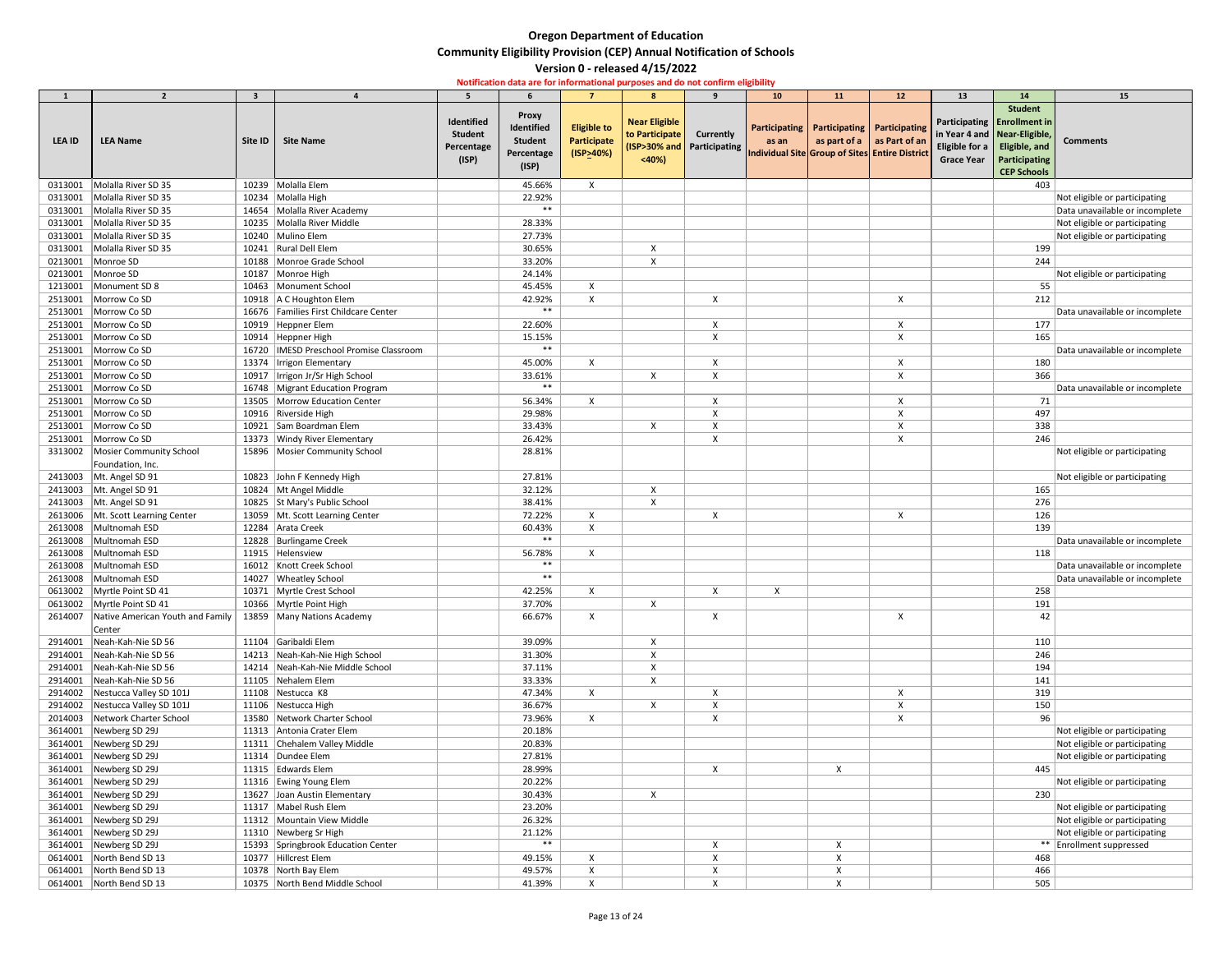|               | $\overline{2}$                | $\overline{\mathbf{3}}$ |                                          |                                                     |                                                                     |                                                   | 8                                               | $\mathbf{q}$                              |                                       |           | 12                                                                                                                | 13                                  | 14                                                                                                                                               | 15                             |
|---------------|-------------------------------|-------------------------|------------------------------------------|-----------------------------------------------------|---------------------------------------------------------------------|---------------------------------------------------|-------------------------------------------------|-------------------------------------------|---------------------------------------|-----------|-------------------------------------------------------------------------------------------------------------------|-------------------------------------|--------------------------------------------------------------------------------------------------------------------------------------------------|--------------------------------|
| <b>LEA ID</b> | <b>LEA Name</b>               | Site ID                 | <b>Site Name</b>                         | Identified<br><b>Student</b><br>Percentage<br>(ISP) | <b>Proxy</b><br>Identified<br><b>Student</b><br>Percentage<br>(ISP) | <b>Eligible to</b><br>Participate<br>$($ ISP>40%) | <b>Near Eligible</b><br>to Participate<br>< 40% | Currently<br>(ISP>30% and   Participating | 10<br><b>Participating</b>  <br>as an | <b>11</b> | Participating   Participating<br>as part of a $ $ as Part of an<br>Individual Site Group of Sites Entire District | Eligible for a<br><b>Grace Year</b> | <b>Student</b><br>Participating   Enrollment in<br>in Year 4 and   Near-Eligible,<br>Eligible, and<br><b>Participating</b><br><b>CEP Schools</b> | <b>Comments</b>                |
| 0614001       | North Bend SD 13              |                         | 10374 North Bend Sr High                 |                                                     | 28.32%                                                              |                                                   |                                                 |                                           |                                       |           |                                                                                                                   |                                     |                                                                                                                                                  | Not eligible or participating  |
| 0314001       | North Clackamas SD 12         | 16728                   | Adrianne C. Nelson                       |                                                     | $***$                                                               |                                                   |                                                 |                                           |                                       |           |                                                                                                                   |                                     |                                                                                                                                                  | Data unavailable or incomplete |
| 0314001       | North Clackamas SD 12         |                         | 13195 Alder Creek Middle School          |                                                     | 30.12%                                                              |                                                   |                                                 |                                           |                                       |           |                                                                                                                   |                                     | 840                                                                                                                                              |                                |
| 0314001       | North Clackamas SD 12         |                         | 10250 Ardenwald Elem                     |                                                     | 43.73%                                                              | X                                                 |                                                 |                                           |                                       |           |                                                                                                                   |                                     | 375                                                                                                                                              |                                |
| 0314001       | North Clackamas SD 12         |                         | 16194 Beatrice Morrow Cannady Elementary |                                                     | 17.09%                                                              |                                                   |                                                 |                                           |                                       |           |                                                                                                                   |                                     |                                                                                                                                                  | Not eligible or participating  |
| 0314001       | North Clackamas SD 12         |                         | 10251 Bilguist Elem                      |                                                     | 44.44%                                                              | X                                                 |                                                 |                                           |                                       |           |                                                                                                                   |                                     | 342                                                                                                                                              |                                |
| 0314001       | North Clackamas SD 12         |                         | 15030 Cascade Heights Charter School     |                                                     | 12.05%                                                              |                                                   |                                                 |                                           |                                       |           |                                                                                                                   |                                     |                                                                                                                                                  | Not eligible or participating  |
| 0314001       | North Clackamas SD 12         |                         | 10243 Clackamas High                     |                                                     | 13.38%                                                              |                                                   |                                                 |                                           |                                       |           |                                                                                                                   |                                     |                                                                                                                                                  | Not eligible or participating  |
| 0314001       | North Clackamas SD 12         |                         | 10255 Happy Valley Elem                  |                                                     | 5.76%                                                               |                                                   |                                                 |                                           |                                       |           |                                                                                                                   |                                     |                                                                                                                                                  | Not eligible or participating  |
|               |                               |                         |                                          |                                                     |                                                                     |                                                   |                                                 |                                           |                                       |           |                                                                                                                   |                                     |                                                                                                                                                  |                                |
| 0314001       | North Clackamas SD 12         |                         | 14515 Happy Valley Middle School         |                                                     | 14.16%                                                              |                                                   |                                                 |                                           |                                       |           |                                                                                                                   |                                     |                                                                                                                                                  | Not eligible or participating  |
| 0314001       | North Clackamas SD 12         |                         | 10256 Lewelling Elem                     |                                                     | 49.08%                                                              |                                                   |                                                 |                                           |                                       |           |                                                                                                                   |                                     | 271                                                                                                                                              |                                |
| 0314001       | North Clackamas SD 12         |                         | 10257 Linwood Elem                       |                                                     | 57.01%                                                              |                                                   |                                                 |                                           |                                       |           |                                                                                                                   |                                     | 214                                                                                                                                              |                                |
| 0314001       | North Clackamas SD 12         |                         | 10258 Milwaukie El Puente                |                                                     | $***$                                                               |                                                   |                                                 |                                           |                                       |           |                                                                                                                   |                                     |                                                                                                                                                  | Data unavailable or incomplete |
| 0314001       | North Clackamas SD 12         |                         | 10244 Milwaukie High                     |                                                     | 37.93%                                                              |                                                   |                                                 |                                           |                                       |           |                                                                                                                   |                                     | 849                                                                                                                                              |                                |
| 0314001       | North Clackamas SD 12         |                         | 10259 Mount Scott Elem                   |                                                     | 24.01%                                                              |                                                   |                                                 |                                           |                                       |           |                                                                                                                   |                                     |                                                                                                                                                  | Not eligible or participating  |
| 0314001       | North Clackamas SD 12         |                         | 13196 New Urban High School              |                                                     | 76.19%                                                              | X                                                 |                                                 |                                           |                                       |           |                                                                                                                   |                                     | 63                                                                                                                                               |                                |
| 0314001       | North Clackamas SD 12         |                         | 10262 Oak Grove Elem                     |                                                     | 54.04%                                                              |                                                   |                                                 |                                           |                                       |           |                                                                                                                   |                                     | 272                                                                                                                                              |                                |
| 0314001       | North Clackamas SD 12         |                         | 10263 Oregon Trail Elem                  |                                                     | 12.92%                                                              |                                                   |                                                 |                                           |                                       |           |                                                                                                                   |                                     |                                                                                                                                                  | Not eligible or participating  |
| 0314001       | North Clackamas SD 12         |                         | 13834   Pace- High School                |                                                     | $***$                                                               |                                                   |                                                 |                                           |                                       |           |                                                                                                                   |                                     |                                                                                                                                                  | Data unavailable or incomplete |
| 0314001       | North Clackamas SD 12         |                         | 10245   Rex Putnam High                  |                                                     | 23.20%                                                              |                                                   |                                                 |                                           |                                       |           |                                                                                                                   |                                     |                                                                                                                                                  | Not eligible or participating  |
| 0314001       | North Clackamas SD 12         |                         | 10264 Riverside Elem                     |                                                     | 34.77%                                                              |                                                   |                                                 |                                           |                                       |           |                                                                                                                   |                                     | 302                                                                                                                                              |                                |
| 0314001       | North Clackamas SD 12         |                         | 14790 Rock Creek Middle School           |                                                     | 19.08%                                                              |                                                   |                                                 |                                           |                                       |           |                                                                                                                   |                                     |                                                                                                                                                  | Not eligible or participating  |
|               |                               |                         |                                          |                                                     |                                                                     |                                                   |                                                 |                                           |                                       |           |                                                                                                                   |                                     |                                                                                                                                                  |                                |
| 0314001       | North Clackamas SD 12         |                         | 10246 Rowe Middle                        |                                                     | 45.06%                                                              |                                                   |                                                 |                                           |                                       |           |                                                                                                                   |                                     | 719                                                                                                                                              |                                |
|               | 0314001 North Clackamas SD 12 |                         | 14513 Scouters Mountain Elementary       |                                                     | 9.21%                                                               |                                                   |                                                 |                                           |                                       |           |                                                                                                                   |                                     |                                                                                                                                                  | Not eligible or participating  |
| 0314001       | North Clackamas SD 12         |                         | 10272 Sojourner Elementary               |                                                     | 15.67%                                                              |                                                   |                                                 |                                           |                                       |           |                                                                                                                   |                                     |                                                                                                                                                  | Not eligible or participating  |
| 0314001       | North Clackamas SD 12         |                         | 12513 Spring Mt Elem                     |                                                     | 25.45%                                                              |                                                   |                                                 |                                           |                                       |           |                                                                                                                   |                                     |                                                                                                                                                  | Not eligible or participating  |
| 0314001       | North Clackamas SD 12         |                         | 10265 Sunnyside Elem                     |                                                     | 23.97%                                                              |                                                   |                                                 |                                           |                                       |           |                                                                                                                   |                                     |                                                                                                                                                  | Not eligible or participating  |
| 0314001       | North Clackamas SD 12         |                         | 14514 Verne A. Duncan Elementary         |                                                     | 22.83%                                                              |                                                   |                                                 |                                           |                                       |           |                                                                                                                   |                                     |                                                                                                                                                  | Not eligible or participating  |
| 0314001       | North Clackamas SD 12         |                         | 10266 View Acres Elem                    |                                                     | 25.97%                                                              |                                                   |                                                 |                                           |                                       |           |                                                                                                                   |                                     |                                                                                                                                                  | Not eligible or participating  |
| 0314001       | North Clackamas SD 12         |                         | 10267 Whitcomb Elem                      |                                                     | 65.97%                                                              |                                                   |                                                 |                                           |                                       |           |                                                                                                                   |                                     | 382                                                                                                                                              |                                |
| 1014001       | North Douglas SD 22           |                         | 10421 North Douglas Elem. Cafeteria      |                                                     | 51.40%                                                              |                                                   |                                                 |                                           |                                       |           |                                                                                                                   |                                     | 214                                                                                                                                              |                                |
| 1014001       | North Douglas SD 22           |                         | 10420 North Douglas High                 |                                                     | 34.48%                                                              |                                                   | X                                               |                                           |                                       |           |                                                                                                                   |                                     | 116                                                                                                                                              |                                |
| 1914001       | North Lake SD 14              |                         | 10577 North Lake School                  |                                                     | 63.37%                                                              | X                                                 |                                                 |                                           |                                       |           |                                                                                                                   |                                     | 243                                                                                                                                              |                                |
| 2414002       | North Marion SD 15            |                         | 10826 North Marion High                  |                                                     | 22.87%                                                              |                                                   |                                                 |                                           |                                       |           |                                                                                                                   |                                     |                                                                                                                                                  | Not eligible or participating  |
| 2414002       | North Marion SD 15            |                         | 10828 North Marion Intermediate          |                                                     | 37.67%                                                              |                                                   | X                                               |                                           |                                       |           |                                                                                                                   |                                     | 361                                                                                                                                              |                                |
| 2414002       | North Marion SD 15            |                         | 10827 North Marion Middle                |                                                     | 29.70%                                                              |                                                   |                                                 |                                           |                                       |           |                                                                                                                   |                                     |                                                                                                                                                  | Not eligible or participating  |
| 2414002       | North Marion SD 15            |                         | 12294 North Marion Primary               |                                                     | 36.33%                                                              |                                                   |                                                 |                                           |                                       |           |                                                                                                                   |                                     | 311                                                                                                                                              |                                |
|               |                               |                         |                                          |                                                     | 34.48%                                                              |                                                   |                                                 |                                           |                                       |           |                                                                                                                   |                                     | 261                                                                                                                                              |                                |
| 3114001       | North Powder SD 8J            |                         | 11165 Powder Valley School               |                                                     |                                                                     |                                                   | X                                               |                                           |                                       |           |                                                                                                                   |                                     |                                                                                                                                                  |                                |
| 2414003       | North Santiam SD 29           |                         | 10832   Mari-Linn Elem                   |                                                     | 40.63%                                                              | X                                                 |                                                 |                                           |                                       |           |                                                                                                                   |                                     | 160                                                                                                                                              |                                |
| 2414003       | North Santiam SD 29           |                         | 13489 Regis High School                  |                                                     | $***$                                                               |                                                   |                                                 |                                           |                                       |           |                                                                                                                   |                                     |                                                                                                                                                  | Data unavailable or incomplete |
| 2414003       | North Santiam SD 29           |                         | 16677 Regis St. Mary                     |                                                     | $***$                                                               |                                                   |                                                 |                                           |                                       |           |                                                                                                                   |                                     |                                                                                                                                                  | Data unavailable or incomplete |
| 2414003       | North Santiam SD 29           |                         | 10834 Stayton Elem                       |                                                     | 45.86%                                                              |                                                   |                                                 |                                           |                                       |           |                                                                                                                   |                                     | 338                                                                                                                                              |                                |
| 2414003       | North Santiam SD 29           |                         | 10829 Stayton High                       |                                                     | 25.40%                                                              |                                                   |                                                 |                                           |                                       |           |                                                                                                                   |                                     |                                                                                                                                                  | Not eligible or participating  |
| 2414003       | North Santiam SD 29           |                         | 10830 Stayton Middle                     |                                                     | 44.34%                                                              | X                                                 |                                                 |                                           |                                       |           |                                                                                                                   |                                     | 442                                                                                                                                              |                                |
| 2414003       | North Santiam SD 29           |                         | 10835 Sublimity School                   |                                                     | 19.64%                                                              |                                                   |                                                 |                                           |                                       |           |                                                                                                                   |                                     |                                                                                                                                                  | Not eligible or participating  |
| 3314003       | North Wasco Co. SD            |                         | 13353 Chenowith Elem                     |                                                     | 58.43%                                                              |                                                   |                                                 |                                           |                                       |           |                                                                                                                   |                                     | 332                                                                                                                                              |                                |
| 3314003       | North Wasco Co. SD            |                         | 13357 Colonel Wright Elem                |                                                     | 43.35%                                                              | X                                                 |                                                 |                                           |                                       |           |                                                                                                                   |                                     | 263                                                                                                                                              |                                |
| 3314003       | North Wasco Co. SD            |                         | 13358   Dry Hollow Elem                  |                                                     | 35.14%                                                              |                                                   |                                                 |                                           |                                       |           |                                                                                                                   |                                     | 444                                                                                                                                              |                                |
| 3314003       | North Wasco Co. SD            |                         | 16689 Riverbend Community School         |                                                     | $***$                                                               |                                                   |                                                 |                                           |                                       |           |                                                                                                                   |                                     |                                                                                                                                                  | Data unavailable or incomplete |
| 3314003       | North Wasco Co. SD            |                         | 13359 The Dalles High                    |                                                     | 28.95%                                                              |                                                   |                                                 |                                           |                                       |           |                                                                                                                   |                                     | 784                                                                                                                                              |                                |
| 3314003       | North Wasco Co. SD            |                         | 13360 The Dalles Middle                  |                                                     | 41.90%                                                              | X                                                 |                                                 |                                           |                                       |           |                                                                                                                   |                                     | 611                                                                                                                                              |                                |
|               |                               |                         |                                          |                                                     |                                                                     |                                                   |                                                 |                                           |                                       |           |                                                                                                                   |                                     |                                                                                                                                                  |                                |
| 3314003       | North Wasco Co. SD            |                         | 15120 Wahtonka Campus                    |                                                     | 35.48%<br>$***$                                                     |                                                   |                                                 |                                           |                                       |           |                                                                                                                   |                                     | 31                                                                                                                                               |                                |
| 2314001       | Nyssa SD 26                   |                         | 15720 Nyssa Early Head Start Program     |                                                     |                                                                     |                                                   |                                                 |                                           |                                       |           |                                                                                                                   |                                     |                                                                                                                                                  | ** Enrollment suppressed       |
|               | 2314001 Nyssa SD 26           |                         | 10800 Nyssa Elem                         |                                                     | 56.25%                                                              |                                                   |                                                 |                                           |                                       |           |                                                                                                                   |                                     | 544                                                                                                                                              |                                |
|               | 2314001   Nyssa SD 26         |                         | 10798 Nyssa High                         |                                                     | 41.23%                                                              |                                                   |                                                 |                                           |                                       |           |                                                                                                                   |                                     | 359                                                                                                                                              |                                |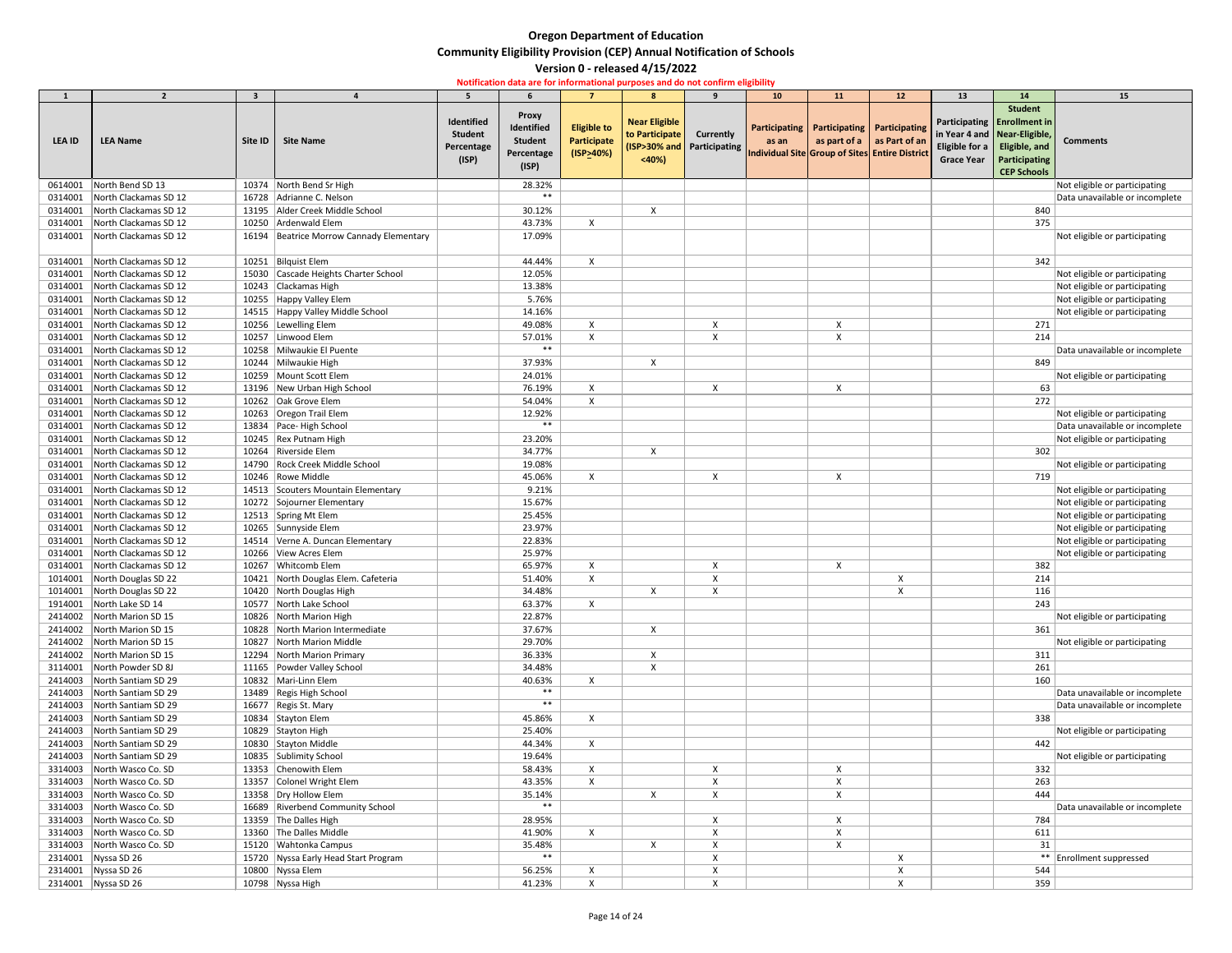|               | $\overline{2}$                     | $\overline{\mathbf{3}}$ |                                              |                                                     |                                                                     | 7                                                | 8                                                                             | $\mathbf{q}$     | 10 <sup>°</sup> | <b>11</b>                                     | 12                                                                               | 13                                  | 14                                                                                                                                               | <b>15</b>                      |
|---------------|------------------------------------|-------------------------|----------------------------------------------|-----------------------------------------------------|---------------------------------------------------------------------|--------------------------------------------------|-------------------------------------------------------------------------------|------------------|-----------------|-----------------------------------------------|----------------------------------------------------------------------------------|-------------------------------------|--------------------------------------------------------------------------------------------------------------------------------------------------|--------------------------------|
| <b>LEA ID</b> | <b>LEA Name</b>                    | Site ID                 | <b>Site Name</b>                             | Identified<br><b>Student</b><br>Percentage<br>(ISP) | <b>Proxy</b><br>Identified<br><b>Student</b><br>Percentage<br>(ISP) | <b>Eligible to</b><br>Participate<br>$(ISP_40%)$ | <b>Near Eligible</b><br>to Participate<br>(ISP>30% and Participating<br>< 40% | <b>Currently</b> | as an           | Participating   Participating   Participating | as part of a $ $ as Part of an<br>Individual Site Group of Sites Entire District | Eligible for a<br><b>Grace Year</b> | <b>Student</b><br>Participating   Enrollment in<br>in Year 4 and   Near-Eligible,<br>Eligible, and<br><b>Participating</b><br><b>CEP Schools</b> | <b>Comments</b>                |
| 2314001       | Nyssa SD 26                        | 10799                   | Nyssa Middle                                 |                                                     | 50.88%                                                              | X                                                |                                                                               | X                |                 |                                               | $\boldsymbol{\mathsf{X}}$                                                        |                                     | 283                                                                                                                                              |                                |
| 1015001       | <b>Oakland SD</b>                  | 11612                   | Lincoln Middle School                        |                                                     | 31.75%                                                              |                                                  | $\boldsymbol{\mathsf{X}}$                                                     |                  |                 |                                               |                                                                                  |                                     | 189                                                                                                                                              |                                |
| 1015001       | Oakland SD                         | 14197                   | <b>Oakland Elementary</b>                    |                                                     | 38.38%                                                              |                                                  | $\mathsf{X}$                                                                  |                  |                 |                                               |                                                                                  |                                     | 198                                                                                                                                              |                                |
| 2015001       | Oakridge SD 76                     | 10672                   | Oakridge Elem                                |                                                     | 63.20%                                                              | X                                                |                                                                               | X                |                 |                                               | X                                                                                |                                     | 269                                                                                                                                              |                                |
| 2015001       | Oakridge SD 76                     | 13799                   | Oakridge Jr/Sr High                          |                                                     | 52.17%                                                              | $\mathsf{X}$                                     |                                                                               | Χ                |                 |                                               | χ                                                                                |                                     | 92                                                                                                                                               |                                |
| 2015001       | Oakridge SD 76                     | 15188                   | <b>Westridge Alternative Education Prog.</b> |                                                     | $***$                                                               |                                                  |                                                                               | χ                |                 |                                               | Χ                                                                                |                                     |                                                                                                                                                  | ** Enrollment suppressed       |
| 2315001       | Ontario SD                         | 10804                   | Aiken Elem                                   |                                                     | 68.72%                                                              | $\pmb{\mathsf{X}}$                               |                                                                               | Χ                |                 | X                                             |                                                                                  |                                     | 243                                                                                                                                              |                                |
| 2315001       | Ontario SD                         | 10803                   | Alameda Elem                                 |                                                     | 68.56%                                                              | $\pmb{\mathsf{X}}$                               |                                                                               |                  |                 |                                               |                                                                                  |                                     | 369                                                                                                                                              |                                |
| 2315001       | Ontario SD                         |                         | 10805 Cairo Elem                             |                                                     | 62.83%                                                              | $\mathsf{X}$                                     |                                                                               | χ                |                 | X                                             |                                                                                  |                                     | 113                                                                                                                                              |                                |
| 2315001       | Ontario SD                         |                         | 10806 May Roberts Elem                       |                                                     | 76.58%                                                              | $\mathsf{X}$                                     |                                                                               | X                |                 | Χ                                             |                                                                                  |                                     | 380                                                                                                                                              |                                |
| 2315001       | Ontario SD                         |                         | 10802 Ontario Middle                         |                                                     | 57.22%                                                              | $\mathsf{X}$                                     |                                                                               | X                |                 | X                                             |                                                                                  |                                     | 367                                                                                                                                              |                                |
| 2315001       | Ontario SD                         | 10801                   | Ontario Sr High                              |                                                     | 51.85%                                                              | $\mathsf{X}$                                     |                                                                               |                  |                 |                                               |                                                                                  |                                     | 648                                                                                                                                              |                                |
| 2315001       | Ontario SD                         | 10807                   | Pioneer Elem                                 |                                                     | 70.41%                                                              | $\mathsf{X}$                                     |                                                                               | X                |                 | X                                             |                                                                                  |                                     | 98                                                                                                                                               |                                |
| 2615002       | Open School Inc.                   |                         | 15853 Open School East                       |                                                     | 80.52%                                                              | X                                                |                                                                               |                  |                 |                                               |                                                                                  |                                     | 77                                                                                                                                               |                                |
|               | 0315002 Oregon City SD 62          | 10278                   | Beavercreek Elem                             |                                                     | 27.79%                                                              |                                                  |                                                                               |                  |                 |                                               |                                                                                  |                                     |                                                                                                                                                  | Not eligible or participating  |
|               | 0315002 Oregon City SD 62          |                         | 10279 Candy Lane Elem                        |                                                     | 27.35%                                                              |                                                  |                                                                               |                  |                 |                                               |                                                                                  |                                     |                                                                                                                                                  | Not eligible or participating  |
| 0315002       | Oregon City SD 62                  | 15696                   | Clackamas Academy of Industrial<br>Sciences  |                                                     | 14.62%                                                              |                                                  |                                                                               |                  |                 |                                               |                                                                                  |                                     |                                                                                                                                                  | Not eligible or participating  |
|               | 0315002 Oregon City SD 62          | 16047                   | Clackamas ESD                                |                                                     | $***$                                                               |                                                  |                                                                               | X                |                 | X                                             |                                                                                  |                                     |                                                                                                                                                  | ** Enrollment suppressed       |
| 0315002       | Oregon City SD 62                  | 15523                   | Eastham Preschool                            |                                                     | $***$                                                               |                                                  |                                                                               |                  |                 |                                               |                                                                                  |                                     |                                                                                                                                                  | Data unavailable or incomplete |
|               | 0315002 Oregon City SD 62          | 10280                   | Gaffney Lane Elem                            |                                                     | 31.25%                                                              |                                                  | $\boldsymbol{\mathsf{X}}$                                                     |                  |                 |                                               |                                                                                  |                                     | 416                                                                                                                                              |                                |
|               | 0315002 Oregon City SD 62          |                         | 10276 Gardiner Middle                        |                                                     | 23.35%                                                              |                                                  |                                                                               |                  |                 |                                               |                                                                                  |                                     |                                                                                                                                                  | Not eligible or participating  |
|               | 0315002 Oregon City SD 62          | 10281                   | Holcomb Elem                                 |                                                     | 40.98%                                                              | X                                                |                                                                               |                  |                 |                                               |                                                                                  |                                     | 449                                                                                                                                              |                                |
|               | 0315002   Oregon City SD 62        |                         | 15697 Jackson Campus - Alt Ed                |                                                     | $***$                                                               |                                                  |                                                                               |                  |                 |                                               |                                                                                  |                                     |                                                                                                                                                  | Data unavailable or incomplete |
|               | 0315002   Oregon City SD 62        |                         | 10282 Jennings Lodge Elem                    |                                                     | 21.71%                                                              |                                                  |                                                                               |                  |                 |                                               |                                                                                  |                                     |                                                                                                                                                  | Not eligible or participating  |
|               | 0315002   Oregon City SD 62        |                         | 10283 John McLoughlin Elem                   |                                                     | 15.37%                                                              |                                                  |                                                                               |                  |                 |                                               |                                                                                  |                                     |                                                                                                                                                  | Not eligible or participating  |
|               | 0315002 Oregon City SD 62          | 10274                   | Oregon City High                             |                                                     | 17.72%                                                              |                                                  |                                                                               |                  |                 |                                               |                                                                                  |                                     |                                                                                                                                                  | Not eligible or participating  |
|               | 0315002   Oregon City SD 62        |                         | 10288 Oregon Service Learning Academy        |                                                     | 55.20%                                                              | X                                                |                                                                               |                  |                 |                                               |                                                                                  |                                     | 125                                                                                                                                              |                                |
|               | 0315002 Oregon City SD 62          |                         | 10287 Redland Elem                           |                                                     | 23.11%                                                              |                                                  |                                                                               |                  |                 |                                               |                                                                                  |                                     |                                                                                                                                                  | Not eligible or participating  |
|               | 0315002 Oregon City SD 62          |                         | 10277 Tumwata Middle School                  |                                                     | 28.36%                                                              |                                                  |                                                                               |                  |                 |                                               |                                                                                  |                                     |                                                                                                                                                  | Not eligible or participating  |
|               | 2415003 Oregon School for the Deaf |                         | 11385 Oregon School for the Deaf             |                                                     | 44.57%                                                              | $\mathsf{X}$                                     |                                                                               |                  |                 |                                               |                                                                                  |                                     | 92                                                                                                                                               |                                |
|               | 0315003 Oregon Trail SD 46         |                         | 10291 Boring Middle                          |                                                     | 21.56%                                                              |                                                  |                                                                               |                  |                 |                                               |                                                                                  |                                     |                                                                                                                                                  | Not eligible or participating  |
|               | 0315003 Oregon Trail SD 46         |                         | 10292 Cedar Ridge Middle                     |                                                     | 24.83%                                                              |                                                  |                                                                               |                  |                 |                                               |                                                                                  |                                     |                                                                                                                                                  | Not eligible or participating  |
|               | 0315003 Oregon Trail SD 46         |                         | 10296 Firwood Elem                           |                                                     | 28.34%                                                              |                                                  |                                                                               |                  |                 |                                               |                                                                                  |                                     |                                                                                                                                                  | Not eligible or participating  |
|               | 0315003 Oregon Trail SD 46         |                         | 10297 Kelso Elem                             |                                                     | 19.68%                                                              |                                                  |                                                                               |                  |                 |                                               |                                                                                  |                                     |                                                                                                                                                  | Not eligible or participating  |
|               | 0315003 Oregon Trail SD 46         |                         | 10298 Naas Elem                              |                                                     | 28.91%                                                              |                                                  |                                                                               |                  |                 |                                               |                                                                                  |                                     |                                                                                                                                                  | Not eligible or participating  |
|               | 0315003   Oregon Trail SD 46       |                         | 14854 Oregon Trail Primary Academy           |                                                     | 10.48%                                                              |                                                  |                                                                               |                  |                 |                                               |                                                                                  |                                     |                                                                                                                                                  | Not eligible or participating  |
|               | 0315003 Oregon Trail SD 46         |                         | 10299 Sandy Grade                            |                                                     | 40.11%                                                              | X                                                |                                                                               |                  |                 |                                               |                                                                                  |                                     | 354                                                                                                                                              |                                |
|               | 0315003 Oregon Trail SD 46         |                         | 10290 Sandy High                             |                                                     | 20.51%                                                              |                                                  |                                                                               |                  |                 |                                               |                                                                                  |                                     |                                                                                                                                                  | Not eligible or participating  |
|               | 0315003 Oregon Trail SD 46         |                         | 10300 Welches Elem                           |                                                     | 32.81%                                                              |                                                  | $\boldsymbol{\mathsf{X}}$                                                     |                  |                 |                                               |                                                                                  |                                     | 192                                                                                                                                              |                                |
|               | 0315003   Oregon Trail SD 46       |                         | 10293 Welches Middle                         |                                                     | 28.57%                                                              |                                                  |                                                                               |                  |                 |                                               |                                                                                  |                                     |                                                                                                                                                  | Not eligible or participating  |
|               | 2616002 Parkrose SD 3              |                         | 10965 Parkrose High                          |                                                     | 41.39%                                                              | X                                                |                                                                               | χ                |                 |                                               | X                                                                                |                                     | 981                                                                                                                                              |                                |
|               | 2616002 Parkrose SD 3              |                         | 10966   Parkrose Middle                      |                                                     | 47.48%                                                              | $\boldsymbol{\mathsf{X}}$                        |                                                                               | χ                |                 |                                               | ᄉ                                                                                |                                     | 695                                                                                                                                              |                                |
|               | 2616002 Parkrose SD 3              | 10967                   | Prescott Elem                                |                                                     | 49.81%                                                              | $\mathsf{X}$                                     |                                                                               | χ                |                 |                                               | X                                                                                |                                     | 265                                                                                                                                              |                                |
|               | 2616002 Parkrose SD 3              |                         | 10968 Russell Elem                           |                                                     | 47.08%                                                              | Χ                                                |                                                                               | X                |                 |                                               | Χ                                                                                |                                     | 342                                                                                                                                              |                                |
|               | 2616002   Parkrose SD 3            |                         | 10969 Sacramento Elem                        |                                                     | 43.46%                                                              | X                                                |                                                                               | X                |                 |                                               | X                                                                                |                                     | 214                                                                                                                                              |                                |
|               | 2616002 Parkrose SD 3              |                         | 10970 Shaver Elem                            |                                                     | 66.01%                                                              | $\mathsf{X}$                                     |                                                                               | χ                |                 |                                               | X                                                                                |                                     | 253                                                                                                                                              |                                |
|               | 3016001 Pendleton SD 16            |                         | 11136 McKay Creek Elem                       |                                                     | 17.23%                                                              |                                                  |                                                                               | X                |                 |                                               | X                                                                                |                                     | 238                                                                                                                                              |                                |
| 3016001       | Pendleton SD 16                    |                         | 15606 Pendleton Early Learning Center (PELC) |                                                     | 52.22%                                                              | X                                                |                                                                               | X                |                 |                                               | X                                                                                |                                     | 203                                                                                                                                              |                                |
| 3016001       | Pendleton SD 16                    |                         | 11133 Pendleton High                         |                                                     | 25.94%                                                              |                                                  |                                                                               | X                |                 |                                               | X                                                                                |                                     | 848                                                                                                                                              |                                |
| 3016001       | Pendleton SD 16                    |                         | 11137 Sherwood Heights Elem                  |                                                     | 60.13%                                                              | Χ                                                |                                                                               |                  |                 |                                               |                                                                                  |                                     | 469                                                                                                                                              |                                |
| 3016001       | Pendleton SD 16                    |                         | 11134 Sunridge Middle                        |                                                     | 45.56%                                                              | $\mathsf{X}$                                     |                                                                               | X                |                 |                                               | X                                                                                |                                     | 687                                                                                                                                              |                                |
| 3016001       | Pendleton SD 16                    |                         | 11138   Washington Elem                      |                                                     | 52.49%                                                              | $\mathsf{X}$                                     |                                                                               | X                |                 |                                               | Х                                                                                |                                     | 381                                                                                                                                              |                                |
|               | 2716001 Perrydale SD 21            |                         | 11098 Perrydale School                       |                                                     | 20.27%                                                              |                                                  |                                                                               |                  |                 |                                               |                                                                                  |                                     |                                                                                                                                                  | Not eligible or participating  |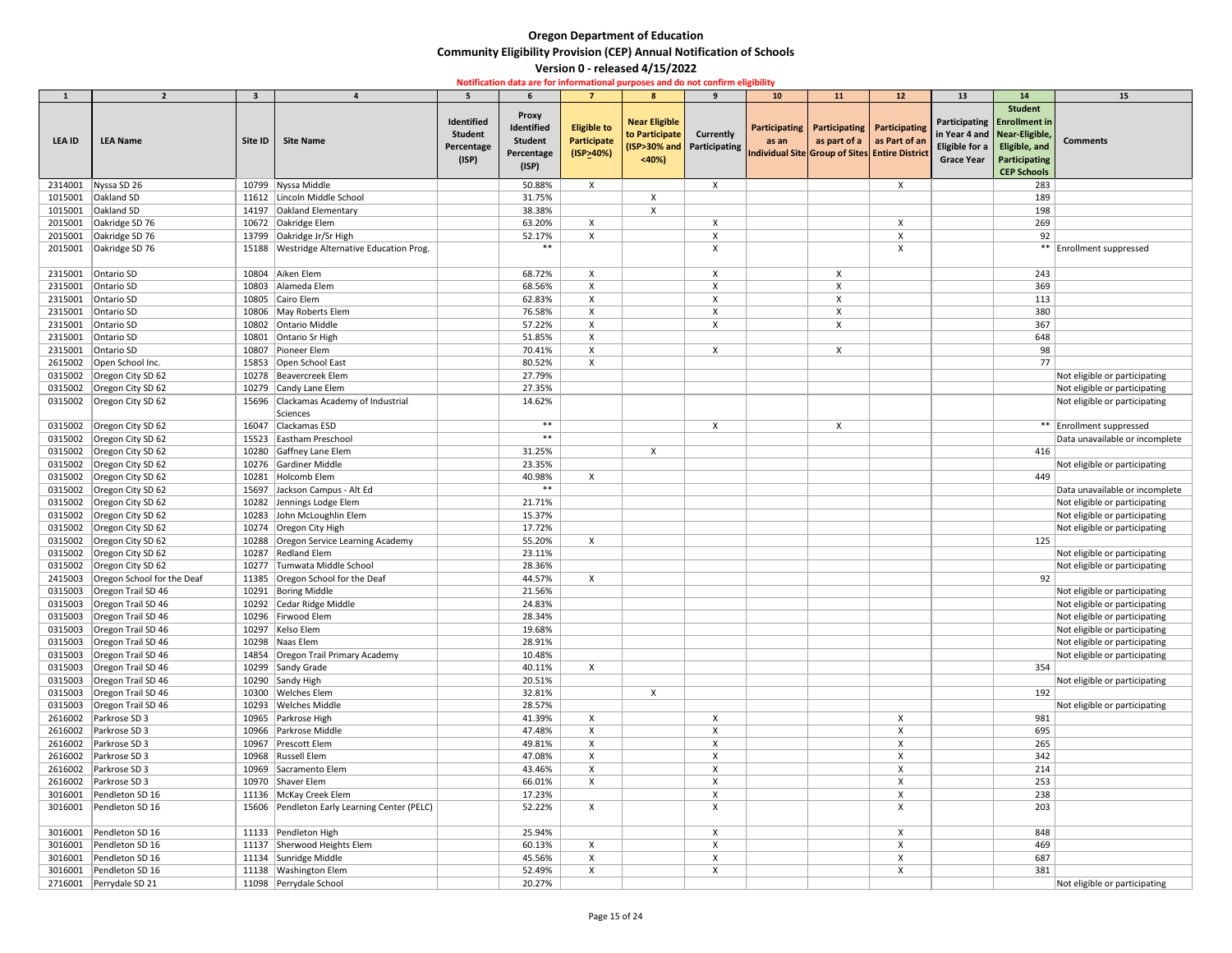|               | $\overline{\phantom{a}}$   | $\overline{\mathbf{3}}$ |                                          |                                                     |                                                                     | $\overline{7}$                                 | 8                                               | $\mathbf{q}$                                   | <b>10</b>                | <b>11</b>                                                                                                     | 12 | 13                                  | 14                                                                                                                                               | <b>15</b>                      |
|---------------|----------------------------|-------------------------|------------------------------------------|-----------------------------------------------------|---------------------------------------------------------------------|------------------------------------------------|-------------------------------------------------|------------------------------------------------|--------------------------|---------------------------------------------------------------------------------------------------------------|----|-------------------------------------|--------------------------------------------------------------------------------------------------------------------------------------------------|--------------------------------|
| <b>LEA ID</b> | <b>LEA Name</b>            | Site ID                 | <b>Site Name</b>                         | Identified<br><b>Student</b><br>Percentage<br>(ISP) | <b>Proxy</b><br>Identified<br><b>Student</b><br>Percentage<br>(ISP) | <b>Eligible to</b><br>Participate<br>(ISP>40%) | <b>Near Eligible</b><br>to Participate<br>< 40% | <b>Currently</b><br>(ISP>30% and Participating | Participating  <br>as an | Participating   Participating<br>as part of a as Part of an<br>Individual Site Group of Sites Entire District |    | Eligible for a<br><b>Grace Year</b> | <b>Student</b><br>Participating   Enrollment in<br>in Year 4 and   Near-Eligible,<br>Eligible, and<br><b>Participating</b><br><b>CEP Schools</b> | <b>Comments</b>                |
| 0216001       | Philomath SD 17J           | 10193                   | Blodgett Elem                            |                                                     | 22.73%                                                              |                                                |                                                 |                                                |                          |                                                                                                               |    |                                     |                                                                                                                                                  | Not eligible or participating  |
| 0216001       | Philomath SD 17J           | 12530                   | Clemens Primary                          |                                                     | 21.74%                                                              |                                                |                                                 |                                                |                          |                                                                                                               |    |                                     |                                                                                                                                                  | Not eligible or participating  |
| 0216001       | Philomath SD 17J           |                         | 10195 Philomath Elem                     |                                                     | 24.01%                                                              |                                                |                                                 |                                                |                          |                                                                                                               |    |                                     |                                                                                                                                                  | Not eligible or participating  |
| 0216001       | Philomath SD 17J           |                         | 10191 Philomath High                     |                                                     | 13.16%                                                              |                                                |                                                 |                                                |                          |                                                                                                               |    |                                     |                                                                                                                                                  | Not eligible or participating  |
| 0216001       | Philomath SD 17J           |                         | 10192 Philomath Middle                   |                                                     | 23.10%                                                              |                                                |                                                 |                                                |                          |                                                                                                               |    |                                     |                                                                                                                                                  | Not eligible or participating  |
| 1016002       | Phoenix School of Roseburg |                         | 11356 Phoenix School                     |                                                     | 73.40%                                                              | X                                              |                                                 | X                                              |                          |                                                                                                               | X  |                                     | 188                                                                                                                                              |                                |
| 1516001       | Phoenix-Talent SD          |                         | 13385 Armadillo Technical Institute      |                                                     | 80.95%                                                              | X                                              |                                                 |                                                |                          |                                                                                                               |    |                                     | 63                                                                                                                                               |                                |
| 1516001       | Phoenix-Talent SD          |                         | 10515 Orchard Hill Elem                  |                                                     | 58.57%                                                              | X                                              |                                                 |                                                |                          |                                                                                                               |    |                                     | 321                                                                                                                                              |                                |
| 1516001       | Phoenix-Talent SD          |                         | 10516 Phoenix Elem                       |                                                     | 60.78%                                                              | $\boldsymbol{\mathsf{X}}$                      |                                                 |                                                |                          |                                                                                                               |    |                                     | 306                                                                                                                                              |                                |
| 1516001       | Phoenix-Talent SD          |                         | 10513 Phoenix High                       |                                                     | 39.43%                                                              |                                                | X                                               |                                                |                          |                                                                                                               |    |                                     | 667                                                                                                                                              |                                |
| 1516001       | Phoenix-Talent SD          |                         | 10517 Talent Elem                        |                                                     | 48.90%                                                              | X                                              |                                                 |                                                |                          |                                                                                                               |    |                                     | 319                                                                                                                                              |                                |
| 1516001       | Phoenix-Talent SD          |                         | 10514 Talent Middle                      |                                                     | 51.68%                                                              | X                                              |                                                 |                                                |                          |                                                                                                               |    |                                     | 476                                                                                                                                              |                                |
| 3016002       | Pilot Rock SD 2            |                         | 11142 Pilot Rock Elem                    |                                                     | 48.62%                                                              | X                                              |                                                 |                                                |                          |                                                                                                               |    |                                     | 109                                                                                                                                              |                                |
| 3016002       | Pilot Rock SD 2            |                         | 11141 Pilot Rock High                    |                                                     | 35.06%                                                              |                                                |                                                 |                                                |                          |                                                                                                               |    |                                     | 174                                                                                                                                              |                                |
| 0116001       | Pine-Eagle Charter School  |                         | 14194 Pine Eagle Charter School          |                                                     | 32.14%                                                              |                                                |                                                 |                                                |                          |                                                                                                               |    |                                     | 196                                                                                                                                              |                                |
| 2016002       | Pleasant Hill SD 1         |                         | 10676 Pleasant Hill Elementary           |                                                     | 30.22%                                                              |                                                | X                                               |                                                |                          |                                                                                                               |    |                                     | 407                                                                                                                                              |                                |
| 2016002       | Pleasant Hill SD 1         |                         | 10674 Pleasant Hill High School          |                                                     | 24.03%                                                              |                                                |                                                 |                                                |                          |                                                                                                               |    |                                     |                                                                                                                                                  | Not eligible or participating  |
| 0816001       | Port Orford-Langlois SD    | 10386                   | Driftwood Elem                           |                                                     | 60.12%                                                              | X                                              |                                                 |                                                |                          |                                                                                                               |    |                                     | 163                                                                                                                                              |                                |
| 0816001       | Port Orford-Langlois SD    | 10384                   | Pacific High                             |                                                     | 52.54%                                                              | X                                              |                                                 | X                                              |                          |                                                                                                               |    |                                     | 59                                                                                                                                               |                                |
| 2616010       | Portland OIC               |                         | 15894 RAHS Lents                         |                                                     | $***$                                                               |                                                |                                                 |                                                |                          |                                                                                                               |    |                                     |                                                                                                                                                  | ** Enrollment suppressed       |
| 2616010       | Portland OIC               | 15630                   | <b>RAHS New Columbia</b>                 |                                                     | $***$                                                               |                                                |                                                 |                                                |                          |                                                                                                               |    |                                     |                                                                                                                                                  | **   Enrollment suppressed     |
| 2616010       | Portland OIC               | 11437                   | <b>RAHS North</b>                        |                                                     | $***$                                                               |                                                |                                                 |                                                |                          |                                                                                                               |    |                                     |                                                                                                                                                  | ** Enrollment suppressed       |
| 2616010       | Portland OIC               | 16328                   | <b>RAMS (Rosemary Anderson Middle</b>    |                                                     | $***$                                                               |                                                |                                                 |                                                |                          |                                                                                                               |    |                                     |                                                                                                                                                  | ** Enrollment suppressed       |
|               |                            |                         | School)                                  |                                                     |                                                                     |                                                |                                                 |                                                |                          |                                                                                                               |    |                                     |                                                                                                                                                  |                                |
|               | 2616010 Portland OIC       |                         | 15528 Rosemary Anderson High School East |                                                     | 68.92%                                                              |                                                |                                                 | X                                              |                          |                                                                                                               | X  |                                     | 74                                                                                                                                               |                                |
|               | 2616011 Portland SD        |                         | 11000 Abernethy Elem                     |                                                     | 9.89%                                                               |                                                |                                                 |                                                |                          |                                                                                                               |    |                                     |                                                                                                                                                  | Not eligible or participating  |
| 2616011       | Portland SD                |                         | $15025$ Access                           |                                                     | $***$                                                               |                                                |                                                 |                                                |                          |                                                                                                               |    |                                     |                                                                                                                                                  | Data unavailable or incomplete |
| 2616011       | Portland SD                |                         | 11001 Ainsworth Elem                     |                                                     | 6.88%                                                               |                                                |                                                 |                                                |                          |                                                                                                               |    |                                     |                                                                                                                                                  | Not eligible or participating  |
| 2616011       | Portland SD                |                         | 11002 Alameda Elem                       |                                                     | 4.19%                                                               |                                                |                                                 |                                                |                          |                                                                                                               |    |                                     |                                                                                                                                                  | Not eligible or participating  |
| 2616011       | Portland SD                |                         | 14872 Alliance HS @ Meek/Kenton          |                                                     | 42.51%                                                              | X                                              |                                                 |                                                |                          |                                                                                                               |    |                                     | 167                                                                                                                                              |                                |
| 2616011       | Portland SD                |                         | 11003 Applegate Elem                     |                                                     | $***$                                                               |                                                |                                                 |                                                |                          |                                                                                                               |    |                                     |                                                                                                                                                  | ** Enrollment suppressed       |
| 2616011       | Portland SD                |                         | 11004 Arleta Elem                        |                                                     | 35.93%                                                              |                                                | X                                               |                                                |                          |                                                                                                               |    |                                     | 270                                                                                                                                              |                                |
| 2616011       | Portland SD                |                         | 11005 Astor Elem                         |                                                     | 26.46%                                                              |                                                |                                                 | X                                              |                          | X                                                                                                             |    |                                     | 393                                                                                                                                              |                                |
| 2616011       | Portland SD                | 11006                   | Atkinson Elem                            |                                                     | 14.83%                                                              |                                                |                                                 |                                                |                          |                                                                                                               |    |                                     |                                                                                                                                                  | Not eligible or participating  |
| 2616011       | <b>Portland SD</b>         |                         | 11008 Beach Elem                         |                                                     | 27.07%                                                              |                                                |                                                 | $\boldsymbol{\mathsf{X}}$                      |                          | Χ                                                                                                             |    |                                     | 351                                                                                                                                              |                                |
| 2616011       | Portland SD                |                         | 10982 Beaumont Middle                    |                                                     | 23.88%                                                              |                                                |                                                 |                                                |                          |                                                                                                               |    |                                     | 469                                                                                                                                              |                                |
| 2616011       | Portland SD                |                         | 10971 Benson High                        |                                                     | 25.47%                                                              |                                                |                                                 | X                                              |                          | X                                                                                                             |    |                                     | 899                                                                                                                                              |                                |
| 2616011       | Portland SD                |                         | 14256 Beverly Cleary Hollyrood/Fernwood  |                                                     | 5.49%                                                               |                                                |                                                 |                                                |                          |                                                                                                               |    |                                     |                                                                                                                                                  | Not eligible or participating  |
| 2616011       | Portland SD                |                         | 11009 Boise/Eliot Elem                   |                                                     | 69.04%                                                              | X                                              |                                                 | X                                              |                          | X                                                                                                             |    |                                     | 323                                                                                                                                              |                                |
| 2616011       | Portland SD                |                         | 11010   Bridger Elem                     |                                                     | 33.73%                                                              |                                                | X                                               | X                                              |                          |                                                                                                               |    |                                     | 335                                                                                                                                              |                                |
| 2616011       | Portland SD                |                         | 11011   Bridlemile Elem                  |                                                     | 10.34%                                                              |                                                |                                                 |                                                |                          |                                                                                                               |    |                                     |                                                                                                                                                  | Not eligible or participating  |
| 2616011       | Portland SD                |                         | 11013 Buckman Elem                       |                                                     | 25.00%                                                              |                                                |                                                 | $\boldsymbol{\mathsf{X}}$                      |                          | $\pmb{\mathsf{X}}$                                                                                            |    |                                     | 400                                                                                                                                              |                                |
| 2616011       | Portland SD                |                         | 11014 Capitol Hill Elem                  |                                                     | 12.65%                                                              |                                                |                                                 |                                                |                          |                                                                                                               |    |                                     |                                                                                                                                                  | Not eligible or participating  |
| 2616011       | Portland SD                |                         | 10995 Cesar Chavez                       |                                                     | 49.39%                                                              | X                                              |                                                 | X                                              |                          | X                                                                                                             |    |                                     | 490                                                                                                                                              |                                |
| 2616011       | Portland SD                |                         | 11015 Chapman Elem                       |                                                     | 42.82%                                                              | X                                              |                                                 |                                                |                          |                                                                                                               |    |                                     | 341                                                                                                                                              |                                |
| 2616011       | Portland SD                |                         | 11016 Chief Joseph Elem                  |                                                     | 20.88%                                                              |                                                |                                                 |                                                |                          |                                                                                                               |    |                                     | 273                                                                                                                                              |                                |
| 2616011       | Portland SD                |                         | 16456 Clarendon Early Learning Academy   |                                                     | $***$                                                               |                                                |                                                 | X                                              |                          | X                                                                                                             |    |                                     |                                                                                                                                                  | ** Enrollment suppressed       |
| 2616011       | Portland SD                |                         | 10972 Cleveland High                     |                                                     | 12.37%                                                              |                                                |                                                 |                                                |                          |                                                                                                               |    |                                     |                                                                                                                                                  | Not eligible or participating  |
| 2616011       | Portland SD                |                         | 14245 Creative Science                   |                                                     | 14.62%                                                              |                                                |                                                 |                                                |                          |                                                                                                               |    |                                     |                                                                                                                                                  | Not eligible or participating  |
| 2616011       | Portland SD                |                         | 11019 Creston Elem                       |                                                     | 30.52%                                                              |                                                |                                                 | X                                              |                          | X                                                                                                             |    |                                     | 249                                                                                                                                              |                                |
| 2616011       | Portland SD                |                         | 15515 CTC NE                             |                                                     | $***$                                                               |                                                |                                                 |                                                |                          |                                                                                                               |    |                                     |                                                                                                                                                  | Data unavailable or incomplete |
| 2616011       | Portland SD                |                         | 15514 $\vert$ CTC SE                     |                                                     | $***$                                                               |                                                |                                                 |                                                |                          |                                                                                                               |    |                                     |                                                                                                                                                  | Data unavailable or incomplete |
| 2616011       | Portland SD                |                         | 11067   Da Vinci Middle                  |                                                     | 20.00%                                                              |                                                |                                                 |                                                |                          |                                                                                                               |    |                                     |                                                                                                                                                  | Not eligible or participating  |
| 2616011       | Portland SD                |                         | 16455   DART School                      |                                                     | $***$                                                               |                                                |                                                 | X                                              |                          | X                                                                                                             |    |                                     |                                                                                                                                                  | ** Enrollment suppressed       |
|               | 2616011 Portland SD        |                         | 11020 Duniway Elem                       |                                                     | 6.65%                                                               |                                                |                                                 |                                                |                          |                                                                                                               |    |                                     |                                                                                                                                                  | Not eligible or participating  |
|               | 2616011 Portland SD        |                         | 11022   Faubion Elem                     |                                                     | 51.28%                                                              | X                                              |                                                 | X                                              |                          | X                                                                                                             |    |                                     | 626                                                                                                                                              |                                |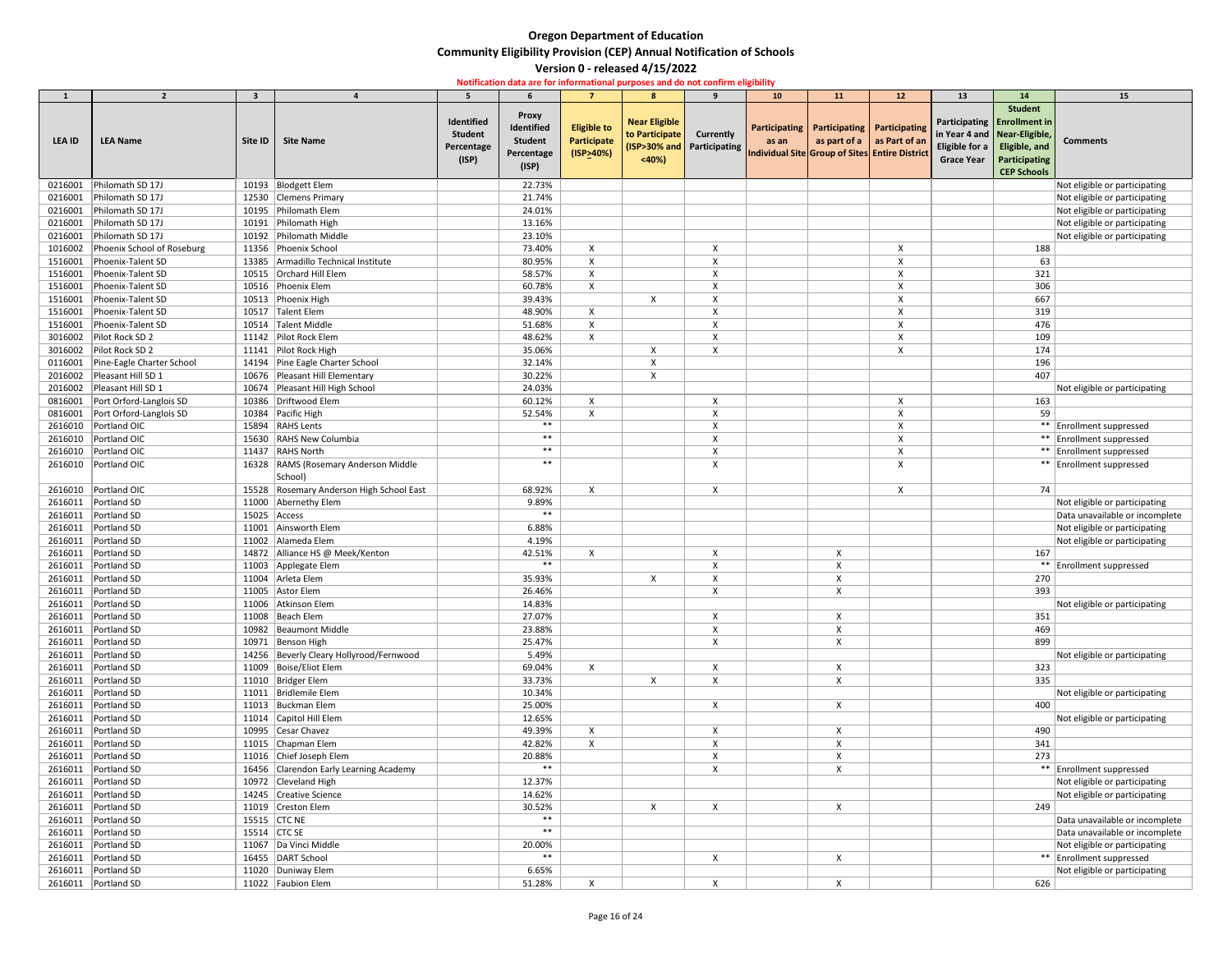| $\mathbf{1}$  | $\overline{2}$                     | $\overline{\mathbf{3}}$ |                                                     |                                                     |                                                              | $\overline{7}$                                           | 8                                               | $\mathbf{q}$                                   | <b>10</b>                | <b>11</b>                     | 12                                                                           | 13                                         | 14                                                                                                                                               | <b>15</b>                      |
|---------------|------------------------------------|-------------------------|-----------------------------------------------------|-----------------------------------------------------|--------------------------------------------------------------|----------------------------------------------------------|-------------------------------------------------|------------------------------------------------|--------------------------|-------------------------------|------------------------------------------------------------------------------|--------------------------------------------|--------------------------------------------------------------------------------------------------------------------------------------------------|--------------------------------|
| <b>LEA ID</b> | <b>LEA Name</b>                    | Site ID                 | <b>Site Name</b>                                    | Identified<br><b>Student</b><br>Percentage<br>(ISP) | Proxy<br>Identified<br><b>Student</b><br>Percentage<br>(ISP) | <b>Eligible to</b><br>Participate<br>$($ ISP $\geq$ 40%) | <b>Near Eligible</b><br>to Participate<br>< 40% | <b>Currently</b><br>(ISP>30% and Participating | Participating  <br>as an | Participating   Participating | as part of a as Part of an<br>Individual Site Group of Sites Entire District | <b>Eligible for a</b><br><b>Grace Year</b> | <b>Student</b><br>Participating   Enrollment in<br>in Year 4 and   Near-Eligible,<br>Eligible, and<br><b>Participating</b><br><b>CEP Schools</b> | <b>Comments</b>                |
| 2616011       | Portland SD                        | 11023                   | Forest Park Elem                                    |                                                     | 2.70%                                                        |                                                          |                                                 |                                                |                          |                               |                                                                              |                                            |                                                                                                                                                  | Not eligible or participating  |
| 2616011       | Portland SD                        | 10973                   | Franklin High                                       |                                                     | 23.49%                                                       |                                                          |                                                 |                                                |                          |                               |                                                                              |                                            |                                                                                                                                                  | Not eligible or participating  |
| 2616011       | Portland SD                        | 10986                   | George Middle                                       |                                                     | 61.54%                                                       | $\pmb{\mathsf{X}}$                                       |                                                 | $\boldsymbol{\mathsf{X}}$                      |                          | $\boldsymbol{\mathsf{X}}$     |                                                                              |                                            | 390                                                                                                                                              |                                |
| 2616011       | Portland SD                        | 11024                   | Glencoe Elem                                        |                                                     | 12.30%                                                       |                                                          |                                                 |                                                |                          |                               |                                                                              |                                            |                                                                                                                                                  | Not eligible or participating  |
| 2616011       | Portland SD                        | 10974                   | Grant High                                          |                                                     | 8.57%                                                        |                                                          |                                                 |                                                |                          |                               |                                                                              |                                            |                                                                                                                                                  | Not eligible or participating  |
| 2616011       | Portland SD                        | 10987                   | Gray Middle                                         |                                                     | 11.51%                                                       |                                                          |                                                 |                                                |                          |                               |                                                                              |                                            |                                                                                                                                                  | Not eligible or participating  |
| 2616011       | Portland SD                        | 11025                   | Grout Elem                                          |                                                     | 39.30%                                                       |                                                          | $\boldsymbol{\mathsf{X}}$                       | X                                              |                          | X                             |                                                                              |                                            | 341                                                                                                                                              |                                |
| 2616011       | Portland SD                        | 16084                   | Harriet Tubman MS                                   |                                                     | 44.96%                                                       | $\pmb{\mathsf{X}}$                                       |                                                 |                                                |                          |                               |                                                                              |                                            | 387                                                                                                                                              |                                |
| 2616011       | Portland SD                        | 14257                   | Harrison Park Elem                                  |                                                     | 62.39%                                                       | $\pmb{\mathsf{X}}$                                       |                                                 |                                                |                          |                               |                                                                              |                                            | 545                                                                                                                                              |                                |
| 2616011       | Portland SD                        | 11026                   | Hayhurst Elem                                       |                                                     | 15.51%                                                       |                                                          |                                                 | X                                              |                          | X                             |                                                                              |                                            | 574                                                                                                                                              |                                |
| 2616011       | Portland SD                        | 10989                   | <b>Hosford Middle</b>                               |                                                     | 21.90%                                                       |                                                          |                                                 |                                                |                          |                               |                                                                              |                                            |                                                                                                                                                  | Not eligible or participating  |
| 2616011       | Portland SD                        | 10981                   | Ida B. Wells-Barnett High                           |                                                     | 11.64%                                                       |                                                          |                                                 |                                                |                          |                               |                                                                              |                                            |                                                                                                                                                  | Not eligible or participating  |
| 2616011       | Portland SD                        | 11030                   | Irvington Elem                                      |                                                     | 20.16%                                                       |                                                          |                                                 |                                                |                          |                               |                                                                              |                                            |                                                                                                                                                  | Not eligible or participating  |
| 2616011       | Portland SD                        | 10990                   | Jackson Middle                                      |                                                     | 18.33%                                                       |                                                          |                                                 |                                                |                          |                               |                                                                              |                                            |                                                                                                                                                  | Not eligible or participating  |
| 2616011       | Portland SD                        | 11031                   | James John Elementary                               |                                                     | 40.96%                                                       | $\pmb{\mathsf{X}}$                                       |                                                 | X                                              |                          | X                             |                                                                              |                                            | 332                                                                                                                                              |                                |
| 2616011       | Portland SD                        | 10975                   | Jefferson High                                      |                                                     | 43.00%                                                       | $\pmb{\mathsf{X}}$                                       |                                                 | X                                              |                          | X                             |                                                                              |                                            | 593                                                                                                                                              |                                |
| 2616011       | Portland SD                        | 10991                   | Kellogg Middle                                      |                                                     | $***$                                                        |                                                          |                                                 |                                                |                          |                               |                                                                              |                                            |                                                                                                                                                  | Data unavailable or incomplete |
| 2616011       | Portland SD                        | 11032                   | Kelly Elementary                                    |                                                     | 55.38%                                                       | X                                                        |                                                 | X                                              |                          | X                             |                                                                              |                                            | 381                                                                                                                                              |                                |
| 2616011       | Portland SD                        | 10992                   | Lane Middle                                         |                                                     | 51.22%                                                       | $\pmb{\mathsf{X}}$                                       |                                                 | X                                              |                          | Χ                             |                                                                              |                                            | 369                                                                                                                                              |                                |
| 2616011       | Portland SD                        | 11035                   | Laurelhurst Elem                                    |                                                     | 8.14%                                                        |                                                          |                                                 |                                                |                          |                               |                                                                              |                                            |                                                                                                                                                  | Not eligible or participating  |
| 2616011       | Portland SD                        | 11036                   | Lee Elem                                            |                                                     | 47.03%                                                       | $\pmb{\mathsf{X}}$                                       |                                                 |                                                |                          |                               |                                                                              |                                            | 236                                                                                                                                              |                                |
| 2616011       | Portland SD                        | 11037                   | Lent Elem                                           |                                                     | 51.44%                                                       | $\pmb{\mathsf{X}}$                                       |                                                 | $\boldsymbol{\mathsf{X}}$                      |                          |                               |                                                                              |                                            | 278                                                                                                                                              |                                |
| 2616011       | Portland SD                        | 10977                   | Leodis V. McDaniel High                             |                                                     | 32.39%                                                       |                                                          | X                                               | X                                              |                          | X                             |                                                                              |                                            | 1,377                                                                                                                                            |                                |
| 2616011       | Portland SD                        | 11038                   | Lewis Elem                                          |                                                     | 17.80%                                                       |                                                          |                                                 |                                                |                          |                               |                                                                              |                                            |                                                                                                                                                  | Not eligible or participating  |
|               | 2616011 Portland SD                |                         | 10976 Lincoln High                                  |                                                     | 5.54%                                                        |                                                          |                                                 |                                                |                          |                               |                                                                              |                                            |                                                                                                                                                  | Not eligible or participating  |
| 2616011       | Portland SD                        |                         | 11039 Llewellyn Elem                                |                                                     | 9.62%                                                        |                                                          |                                                 |                                                |                          |                               |                                                                              |                                            |                                                                                                                                                  | Not eligible or participating  |
| 2616011       | Portland SD                        | 11040                   | Maplewood Elem                                      |                                                     | 13.75%                                                       |                                                          |                                                 |                                                |                          |                               |                                                                              |                                            |                                                                                                                                                  | Not eligible or participating  |
| 2616011       | Portland SD                        | 11041                   | Markham Elem                                        |                                                     | 33.72%                                                       |                                                          | X                                               | χ                                              |                          | Χ                             |                                                                              |                                            | 427                                                                                                                                              |                                |
| 2616011       | Portland SD                        | 11034                   | Martin Luther King Jr School                        |                                                     | 46.13%                                                       | $\pmb{\mathsf{X}}$                                       |                                                 | Χ                                              |                          |                               |                                                                              |                                            | 297                                                                                                                                              |                                |
| 2616011       | Portland SD                        |                         | 11042 Marysville Elem                               |                                                     | 60.40%                                                       | X                                                        |                                                 | X                                              |                          | X                             |                                                                              |                                            | 250                                                                                                                                              |                                |
| 2616011       | Portland SD                        |                         | 11069 Metropolitan Learning Ctr                     |                                                     | 13.78%                                                       |                                                          |                                                 |                                                |                          |                               |                                                                              |                                            |                                                                                                                                                  | Not eligible or participating  |
| 2616011       | Portland SD                        | 10993                   | Mt Tabor Middle                                     |                                                     | 10.23%                                                       |                                                          |                                                 |                                                |                          |                               |                                                                              |                                            |                                                                                                                                                  | Not eligible or participating  |
| 2616011       | Portland SD                        | 14092                   | Ockley Green                                        |                                                     | 39.06%<br>$***$                                              |                                                          | X                                               | X                                              |                          | X                             |                                                                              |                                            | 489                                                                                                                                              |                                |
| 2616011       | Portland SD                        | 15844                   | Odyssey @ East Sylvan                               |                                                     | $***$                                                        |                                                          |                                                 |                                                |                          |                               |                                                                              |                                            |                                                                                                                                                  | Data unavailable or incomplete |
| 2616011       | Portland SD                        | 16734                   | <b>Online Learning Academy</b>                      |                                                     |                                                              |                                                          |                                                 |                                                |                          |                               |                                                                              |                                            |                                                                                                                                                  | Data unavailable or incomplete |
| 2616011       | Portland SD                        | 11044                   | Peninsula Elementary                                |                                                     | 34.83%<br>$***$                                              |                                                          | $\mathsf{X}$                                    | X                                              |                          | X                             |                                                                              |                                            | 201                                                                                                                                              |                                |
| 2616011       | Portland SD                        | 13801                   | Pioneer Programs                                    |                                                     |                                                              |                                                          |                                                 | X                                              |                          | X                             |                                                                              |                                            |                                                                                                                                                  | ** Enrollment suppressed       |
| 2616011       | Portland SD                        |                         | 11045 Richmond Elem                                 |                                                     | 5.08%                                                        |                                                          |                                                 |                                                |                          |                               |                                                                              |                                            |                                                                                                                                                  | Not eligible or participating  |
| 2616011       | Portland SD                        |                         | 11046 Rieke Elem                                    |                                                     | 10.22%                                                       |                                                          |                                                 |                                                |                          |                               |                                                                              |                                            |                                                                                                                                                  | Not eligible or participating  |
| 2616011       | Portland SD                        | 11047                   | Rigler Elem                                         |                                                     | 43.98%                                                       | $\sf X$                                                  |                                                 | X                                              |                          |                               |                                                                              |                                            | 241                                                                                                                                              |                                |
| 2616011       | Portland SD                        | 10980                   | Roosevelt High                                      |                                                     | 37.72%                                                       |                                                          | $\pmb{\times}$                                  |                                                |                          | ⋏                             |                                                                              |                                            | 1,376                                                                                                                                            |                                |
| 2616011       | Portland SD                        | 13804                   | Rosa Parks Elem                                     |                                                     | 85.51%                                                       | $\mathsf{X}$                                             |                                                 | X                                              |                          | X                             |                                                                              |                                            | 214                                                                                                                                              |                                |
| 2616011       | Portland SD                        |                         | 11048 Rose City Park Elem                           |                                                     | 20.82%                                                       |                                                          |                                                 | X                                              |                          | X                             |                                                                              |                                            | 466                                                                                                                                              |                                |
| 2616011       | Portland SD                        | 10988                   | Roseway Heights Middle School                       |                                                     | 39.70%                                                       |                                                          | X                                               | X                                              |                          | X                             |                                                                              |                                            | 592                                                                                                                                              |                                |
| 2616011       | Portland SD                        |                         | 11049 Sabin Elem                                    |                                                     | 17.54%<br>$***$                                              |                                                          |                                                 |                                                |                          |                               |                                                                              |                                            |                                                                                                                                                  | Not eligible or participating  |
| 2616011       | Portland SD                        |                         | 16074 Sacajawea Head Start                          |                                                     |                                                              |                                                          |                                                 |                                                |                          |                               |                                                                              |                                            |                                                                                                                                                  | Data unavailable or incomplete |
| 2616011       | Portland SD                        |                         | 11050 Scott Elem                                    |                                                     | 55.24%                                                       | $\sf X$                                                  |                                                 | X                                              |                          | $\sf X$                       |                                                                              |                                            | 429                                                                                                                                              |                                |
| 2616011       | Portland SD                        |                         | 10996 Sellwood Middle                               |                                                     | 8.48%                                                        |                                                          |                                                 |                                                |                          |                               |                                                                              |                                            |                                                                                                                                                  | Not eligible or participating  |
| 2616011       | Portland SD                        | 11051                   | Sitton Elementary                                   |                                                     | 65.80%                                                       | X                                                        |                                                 | X                                              |                          | X                             |                                                                              |                                            | 307                                                                                                                                              |                                |
| 2616011       | Portland SD                        |                         | 11052 Skyline Elem                                  |                                                     | 10.24%                                                       |                                                          |                                                 |                                                |                          |                               |                                                                              |                                            |                                                                                                                                                  | Not eligible or participating  |
| 2616011       | Portland SD                        |                         | 11054 Stephenson Elem                               |                                                     | 6.56%                                                        |                                                          |                                                 |                                                |                          |                               |                                                                              |                                            |                                                                                                                                                  | Not eligible or participating  |
| 2616011       | Portland SD<br>Portland SD         |                         | 11055 Sunnyside Environmental School<br>Vernon Elem |                                                     | 19.79%                                                       |                                                          |                                                 |                                                |                          |                               |                                                                              |                                            | 517                                                                                                                                              | Not eligible or participating  |
| 2616011       |                                    | 11056                   | Vestal Elem                                         |                                                     | 29.40%<br>52.66%                                             |                                                          |                                                 |                                                |                          |                               |                                                                              |                                            | 207                                                                                                                                              |                                |
| 2616011       | Portland SD                        | 11057                   |                                                     |                                                     |                                                              | X                                                        |                                                 | X                                              |                          | X                             |                                                                              |                                            |                                                                                                                                                  |                                |
| 2616011       | Portland SD<br>2616011 Portland SD | 10998                   | <b>West Sylvan Middle</b><br>11059   Whitman Elem   |                                                     | 12.19%<br>52.63%                                             |                                                          |                                                 |                                                |                          |                               |                                                                              |                                            | 152                                                                                                                                              | Not eligible or participating  |
|               |                                    |                         |                                                     |                                                     |                                                              | X                                                        |                                                 | X                                              |                          | X                             |                                                                              |                                            |                                                                                                                                                  |                                |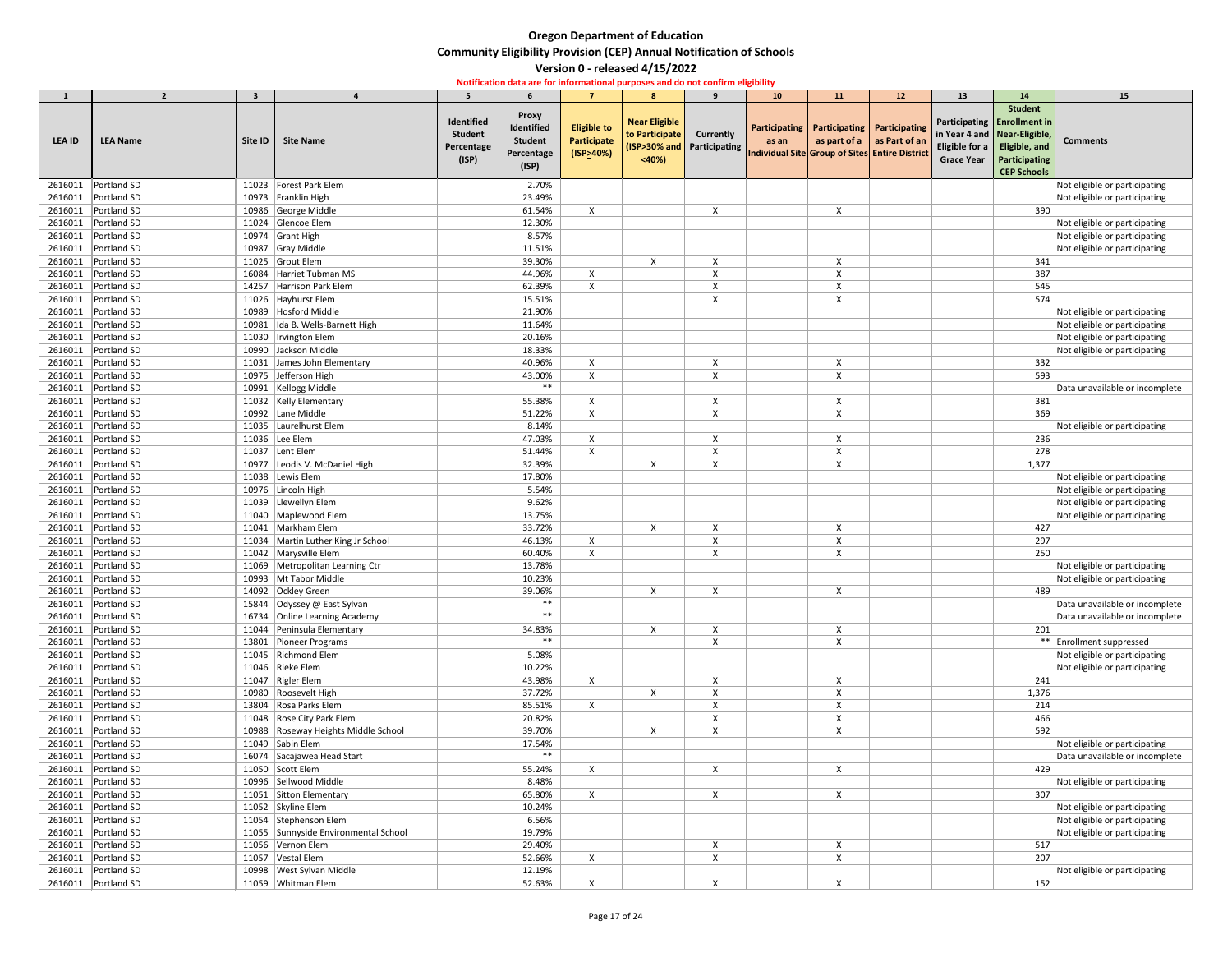|               | $\overline{\phantom{a}}$   | $\overline{\mathbf{3}}$ |                                                   |                                                     |                                                                     |                                                       | 8                                               | $\mathbf{q}$                                     | 10 <sup>°</sup> | <b>11</b>                                     | 12                                                                               | 13                                  | 14                                                                                                                                                      | 15                             |
|---------------|----------------------------|-------------------------|---------------------------------------------------|-----------------------------------------------------|---------------------------------------------------------------------|-------------------------------------------------------|-------------------------------------------------|--------------------------------------------------|-----------------|-----------------------------------------------|----------------------------------------------------------------------------------|-------------------------------------|---------------------------------------------------------------------------------------------------------------------------------------------------------|--------------------------------|
| <b>LEA ID</b> | <b>LEA Name</b>            | Site ID                 | <b>Site Name</b>                                  | Identified<br><b>Student</b><br>Percentage<br>(ISP) | <b>Proxy</b><br>Identified<br><b>Student</b><br>Percentage<br>(ISP) | <b>Eligible to</b><br><b>Participate</b><br>(ISP>40%) | <b>Near Eligible</b><br>to Participate<br>< 40% | <b>Currently</b><br>(ISP>30% and   Participating | as an           | Participating   Participating   Participating | as part of a $ $ as Part of an<br>Individual Site Group of Sites Entire District | Eligible for a<br><b>Grace Year</b> | <b>Student</b><br>Participating   Enrollment in<br>in Year 4 and   Near-Eligible,<br><b>Eligible, and</b><br><b>Participating</b><br><b>CEP Schools</b> | <b>Comments</b>                |
| 2616011       | Portland SD                |                         | 11012 Winterhaven Middle                          |                                                     | 8.56%                                                               |                                                       |                                                 |                                                  |                 |                                               |                                                                                  |                                     |                                                                                                                                                         | Not eligible or participating  |
| 2616011       | Portland SD                | 11061                   | <b>Woodlawn Elementary</b>                        |                                                     | 40.35%                                                              | X                                                     |                                                 |                                                  |                 |                                               |                                                                                  |                                     | 285                                                                                                                                                     |                                |
| 2616011       | Portland SD                | 11064                   | <b>Woodmere Elem</b>                              |                                                     | 57.31%                                                              | X                                                     |                                                 |                                                  |                 |                                               |                                                                                  |                                     | 253                                                                                                                                                     |                                |
| 2616011       | Portland SD                |                         | 11065 Woodstock Elem                              |                                                     | 15.45%                                                              |                                                       |                                                 |                                                  |                 |                                               |                                                                                  |                                     |                                                                                                                                                         | Not eligible or participating  |
| 2616011       | Portland SD                | 16035                   | Youth Progress Association                        |                                                     | 100.00%                                                             | $\boldsymbol{\mathsf{X}}$                             |                                                 | $\boldsymbol{\mathsf{X}}$                        |                 | $\boldsymbol{\mathsf{X}}$                     |                                                                                  |                                     |                                                                                                                                                         | ** Enrollment suppressed       |
| 2616024       | Portland Village School    |                         | 14410   Portland Village School                   |                                                     | 19.00%                                                              |                                                       |                                                 |                                                  |                 |                                               |                                                                                  |                                     |                                                                                                                                                         | Not eligible or participating  |
| 1216001       | Prairie City SD 4          |                         | 10465 Prairie City School                         |                                                     | 34.85%                                                              |                                                       | X                                               |                                                  |                 |                                               |                                                                                  |                                     | 198                                                                                                                                                     |                                |
| 1516002       | Prospect SD 59             |                         | 10519 Prospect School                             |                                                     | 55.91%                                                              | $\boldsymbol{\mathsf{X}}$                             |                                                 |                                                  |                 |                                               |                                                                                  |                                     | 220                                                                                                                                                     |                                |
| 0518001       | Rainier SD 13              |                         | 14196 Hudson Park Elementary                      |                                                     | 36.19%                                                              |                                                       |                                                 |                                                  |                 |                                               |                                                                                  |                                     | 409                                                                                                                                                     |                                |
| 0518001       | Rainier SD 13              |                         | 13849 North Columbia Academy                      |                                                     | $***$                                                               |                                                       |                                                 |                                                  |                 |                                               |                                                                                  |                                     |                                                                                                                                                         | Data unavailable or incomplete |
| 0518001       | Rainier SD 13              |                         | 10330 Rainier Jr/Sr High School                   |                                                     | 37.53%                                                              |                                                       |                                                 |                                                  |                 |                                               |                                                                                  |                                     | 413                                                                                                                                                     |                                |
| 0918002       | Redmond SD 2J              |                         | 13805 Elton Gregory Middle                        |                                                     | 30.81%                                                              |                                                       |                                                 |                                                  |                 |                                               |                                                                                  |                                     | 688                                                                                                                                                     |                                |
| 0918002       | Redmond SD 2J              |                         | 15832 Hugh Hartman Elementary                     |                                                     | $***$                                                               |                                                       |                                                 |                                                  |                 |                                               |                                                                                  |                                     |                                                                                                                                                         | **   Enrollment suppressed     |
| 0918002       | Redmond SD 2J              |                         | 10396 John Tuck Elem                              |                                                     | 34.81%                                                              |                                                       | $\boldsymbol{\mathsf{x}}$                       |                                                  |                 |                                               |                                                                                  |                                     | 316                                                                                                                                                     |                                |
| 0918002       | Redmond SD 2J              |                         | 10397   M A Lynch Elem                            |                                                     | 57.81%                                                              | X                                                     |                                                 |                                                  |                 |                                               |                                                                                  |                                     | 320                                                                                                                                                     |                                |
| 0918002       | Redmond SD 2J              |                         | 10394 Obsidian Middle                             |                                                     | 37.77%                                                              |                                                       | X                                               |                                                  |                 |                                               |                                                                                  |                                     | 609                                                                                                                                                     |                                |
| 0918002       | Redmond SD 2J              |                         | 10392 Redmond High                                |                                                     | 25.14%                                                              |                                                       |                                                 |                                                  |                 |                                               |                                                                                  |                                     |                                                                                                                                                         | Not eligible or participating  |
| 0918002       | Redmond SD 2J              |                         | 15889 Redmond Proficiency Academy HS              |                                                     | 27.60%                                                              |                                                       |                                                 |                                                  |                 |                                               |                                                                                  |                                     |                                                                                                                                                         | Not eligible or participating  |
| 0918002       | Redmond SD 2J              |                         | 15136 Redmond Proficiency Academy MS              |                                                     | 27.60%                                                              |                                                       |                                                 |                                                  |                 |                                               |                                                                                  |                                     |                                                                                                                                                         | Not eligible or participating  |
| 0918002       | Redmond SD 2J              |                         | 15137 Ridgeview HS                                |                                                     | 27.80%                                                              |                                                       |                                                 |                                                  |                 |                                               |                                                                                  |                                     |                                                                                                                                                         | Not eligible or participating  |
| 0918002       | Redmond SD 2J              |                         | 14743 Sage Elementary                             |                                                     | 34.58%                                                              |                                                       |                                                 |                                                  |                 |                                               |                                                                                  |                                     | 428                                                                                                                                                     |                                |
| 0918002       | Redmond SD 2J              |                         | 10401 Step Up at Edwin Brown Education            |                                                     | $***$                                                               |                                                       |                                                 |                                                  |                 |                                               |                                                                                  |                                     |                                                                                                                                                         | Data unavailable or incomplete |
|               |                            |                         | Center                                            |                                                     |                                                                     |                                                       |                                                 |                                                  |                 |                                               |                                                                                  |                                     |                                                                                                                                                         |                                |
|               | Redmond SD 2J              |                         | Terrebonne Elem                                   |                                                     |                                                                     |                                                       |                                                 |                                                  |                 |                                               |                                                                                  |                                     |                                                                                                                                                         |                                |
| 0918002       | 0918002 Redmond SD 2J      | 10398                   |                                                   |                                                     | 35.00%                                                              |                                                       |                                                 |                                                  |                 |                                               |                                                                                  |                                     | 280                                                                                                                                                     |                                |
|               |                            |                         | 13806   Tom McCall                                |                                                     | 34.89%                                                              |                                                       |                                                 |                                                  |                 |                                               |                                                                                  |                                     | 450                                                                                                                                                     |                                |
|               | 0918002   Redmond SD 2J    |                         | 10399 Tumalo Elem                                 |                                                     | 27.31%                                                              |                                                       |                                                 |                                                  |                 |                                               |                                                                                  |                                     |                                                                                                                                                         | Not eligible or participating  |
|               | 0918002   Redmond SD 2J    |                         | 10400 Vern Patrick Elem                           |                                                     | 51.69%                                                              | X                                                     |                                                 |                                                  |                 | X                                             |                                                                                  |                                     | 354                                                                                                                                                     |                                |
|               | 1018001 Reedsport SD 105   |                         | 10426 Highland Elem                               |                                                     | 51.26%                                                              | X                                                     |                                                 |                                                  |                 |                                               | $\boldsymbol{\mathsf{X}}$                                                        |                                     | 593                                                                                                                                                     |                                |
|               | 1018001   Reedsport SD 105 |                         | 10424 Reedsport Community Charter School          |                                                     | 51.26%                                                              | X                                                     |                                                 |                                                  |                 |                                               |                                                                                  |                                     |                                                                                                                                                         | ** Enrollment suppressed       |
|               | 2618002 Reynolds SD 7      |                         | 11077 Alder Elem                                  |                                                     | 69.13%                                                              | X                                                     |                                                 | X                                                |                 | X                                             |                                                                                  |                                     | 379                                                                                                                                                     |                                |
|               | 2618002 Reynolds SD 7      |                         | 15682 Alder Pre K                                 |                                                     | $***$                                                               |                                                       |                                                 |                                                  |                 |                                               |                                                                                  |                                     |                                                                                                                                                         | Data unavailable or incomplete |
|               | 2618002 Reynolds SD 7      |                         | 13481 Arthur Academy                              |                                                     | 28.66%                                                              |                                                       |                                                 |                                                  |                 |                                               |                                                                                  |                                     |                                                                                                                                                         | Not eligible or participating  |
|               | 2618002   Reynolds SD 7    |                         | 16021 Community Transitions Program (CTP)         |                                                     | $***$                                                               |                                                       |                                                 |                                                  |                 |                                               |                                                                                  |                                     |                                                                                                                                                         | Data unavailable or incomplete |
|               | 2618002 Reynolds SD 7      |                         | 11078 Davis Elem                                  |                                                     | 69.47%                                                              | X                                                     |                                                 | X                                                |                 | X                                             |                                                                                  |                                     | 393                                                                                                                                                     |                                |
|               | 2618002 Reynolds SD 7      |                         | 11079 Fairview Elementary                         |                                                     | 59.53%                                                              | $\boldsymbol{\mathsf{X}}$                             |                                                 | X                                                |                 | X                                             |                                                                                  |                                     | 299                                                                                                                                                     |                                |
|               | 2618002 Reynolds SD 7      |                         | 14812   Four Creeks                               |                                                     | $***$                                                               |                                                       |                                                 |                                                  | X               |                                               |                                                                                  |                                     |                                                                                                                                                         | ** Enrollment suppressed       |
|               | 2618002   Reynolds SD 7    |                         | 11080 Glenfair Elem                               |                                                     | 90.96%                                                              | X                                                     |                                                 |                                                  |                 | X                                             |                                                                                  |                                     | 387                                                                                                                                                     |                                |
|               | 2618002 Reynolds SD 7      |                         | 11081 Hartley Elem                                |                                                     | 68.06%                                                              | $\boldsymbol{\mathsf{X}}$                             |                                                 | $\boldsymbol{\mathsf{X}}$                        |                 | X                                             |                                                                                  |                                     | 335                                                                                                                                                     |                                |
|               | 2618002   Reynolds SD 7    |                         | 11074 Hauton B Lee Middle                         |                                                     | 67.32%                                                              |                                                       |                                                 |                                                  |                 |                                               |                                                                                  |                                     | 716                                                                                                                                                     |                                |
|               | 2618002   Reynolds SD 7    |                         | 11082   Margaret Scott Elem                       |                                                     | 67.88%                                                              | X                                                     |                                                 | X                                                |                 | X                                             |                                                                                  |                                     | 358                                                                                                                                                     |                                |
|               | 2618002 Reynolds SD 7      |                         | 13032 Multnomah Learning Academy -<br>Elementary  |                                                     | 29.50%                                                              |                                                       |                                                 |                                                  |                 |                                               |                                                                                  |                                     |                                                                                                                                                         | Not eligible or participating  |
|               | 2618002 Reynolds SD 7      |                         | 15707 Multnomah Learning Academy Middle<br>School |                                                     | $***$                                                               |                                                       |                                                 |                                                  |                 |                                               |                                                                                  |                                     |                                                                                                                                                         | Data unavailable or incomplete |
|               | 2618002   Reynolds SD 7    |                         | 11073 Reynolds High                               |                                                     | 41.44%                                                              | X                                                     |                                                 | X                                                |                 | X                                             |                                                                                  |                                     | 2,599                                                                                                                                                   |                                |
|               | 2618002 Reynolds SD 7      |                         | 13214 Reynolds Learning Academy                   |                                                     | 83.52%                                                              | X                                                     |                                                 |                                                  |                 | X                                             |                                                                                  |                                     | 176                                                                                                                                                     |                                |
|               | 2618002 Reynolds SD 7      |                         | 11075 Reynolds Middle                             |                                                     | 62.22%                                                              | $\boldsymbol{\mathsf{X}}$                             |                                                 |                                                  |                 |                                               |                                                                                  |                                     | 908                                                                                                                                                     |                                |
|               | 2618002   Reynolds SD 7    |                         | 14801 Rockwood Prepatory Academy                  |                                                     | 52.38%                                                              | X                                                     |                                                 |                                                  |                 |                                               |                                                                                  |                                     |                                                                                                                                                         | ** Enrollment suppressed       |
|               | 2618002 Reynolds SD 7      |                         | 13213 Salish Ponds Elementary                     |                                                     | 61.52%                                                              | X                                                     |                                                 | X                                                |                 |                                               |                                                                                  |                                     | 343                                                                                                                                                     |                                |
|               | 2618002 Reynolds SD 7      |                         | 11083 Sweetbriar Elem                             |                                                     | 33.08%                                                              |                                                       | $\boldsymbol{\mathsf{X}}$                       |                                                  |                 |                                               |                                                                                  |                                     | 266                                                                                                                                                     |                                |
|               | 2618002 Reynolds SD 7      |                         | 11084 Troutdale Elem                              |                                                     | 44.44%                                                              | X                                                     |                                                 |                                                  |                 | X                                             |                                                                                  |                                     | 333                                                                                                                                                     |                                |
|               | 2618002 Reynolds SD 7      |                         | 11076   Walt Morey Middle                         |                                                     | 40.18%                                                              | X                                                     |                                                 |                                                  |                 |                                               |                                                                                  |                                     | 560                                                                                                                                                     |                                |
|               | 2618002 Reynolds SD 7      |                         | 11085 Wilkes Elem                                 |                                                     | 63.34%                                                              | $\boldsymbol{\mathsf{X}}$                             |                                                 | $\boldsymbol{\mathsf{x}}$                        |                 | X                                             |                                                                                  |                                     | 431                                                                                                                                                     |                                |
|               | 2618002   Reynolds SD 7    |                         | 11086 Woodland Elem                               |                                                     | 47.72%                                                              | X                                                     |                                                 | X                                                |                 | X                                             |                                                                                  |                                     | 373                                                                                                                                                     |                                |
|               |                            |                         |                                                   |                                                     |                                                                     |                                                       |                                                 |                                                  |                 |                                               |                                                                                  |                                     |                                                                                                                                                         |                                |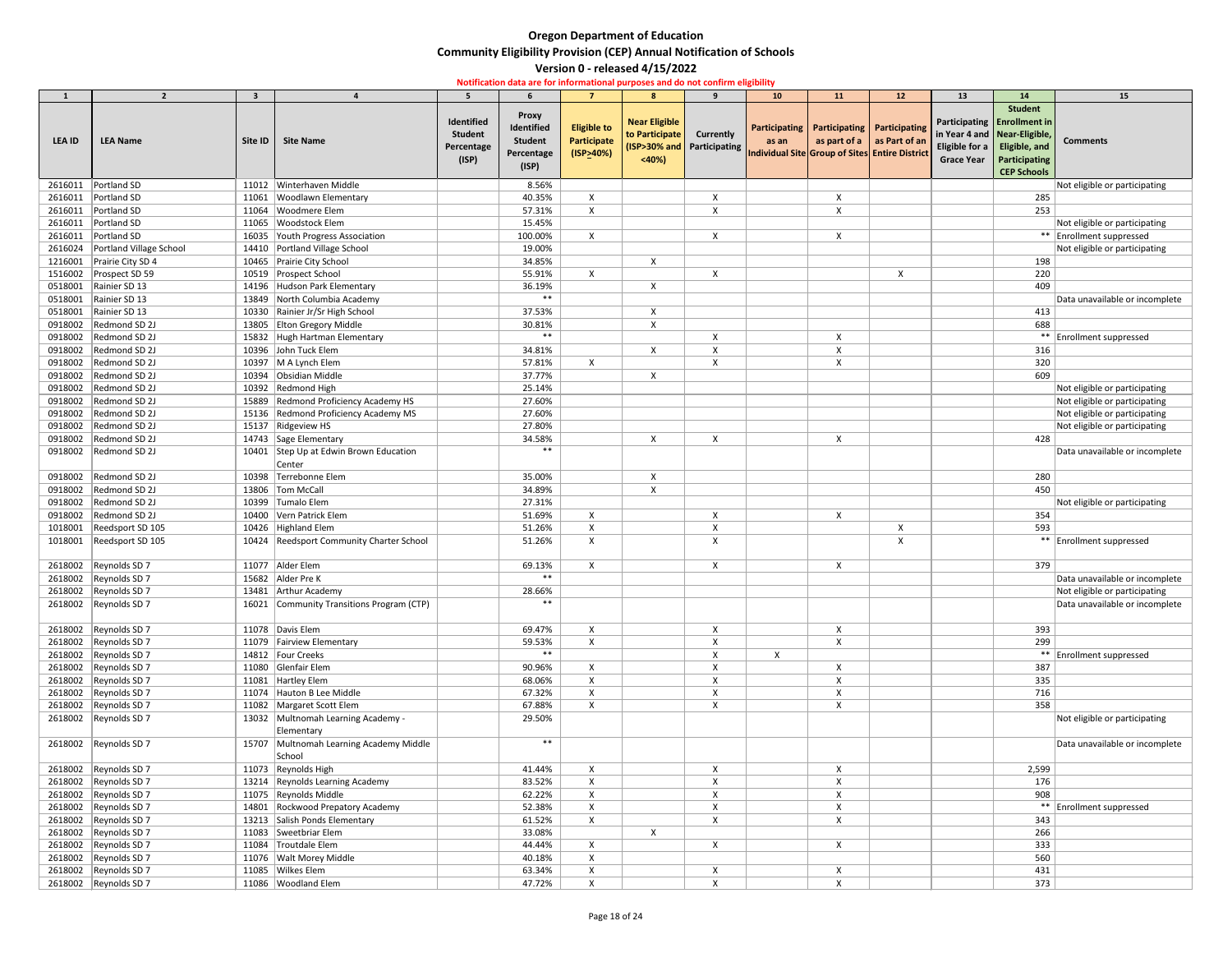| $\begin{array}{ c c c }\hline & 1 \\ \hline \end{array}$<br>LEA ID | $\overline{2}$<br><b>LEA Name</b> | -3<br>Site ID | <b>Site Name</b>                     | Identified<br><b>Student</b><br>Percentage<br>(ISP) | <b>Proxy</b><br>Identified<br><b>Student</b><br>Percentage | $\overline{7}$<br><b>Eligible to</b><br>Participate<br>$($ ISP>40%) | 8 <sup>°</sup><br><b>Near Eligible</b><br>to Participate<br>< 40% | 9<br><b>Currently</b><br>(ISP>30% and Participating | 10<br>as an | 11<br>Participating   Participating   Participating<br>Individual Site Group of Sites Entire District | 12<br>as part of a $\vert$ as Part of an | 13<br>in Year 4 and   Near-Eligible,<br>Eligible for a<br><b>Grace Year</b> | 14<br><b>Student</b><br>Participating   Enrollment in<br>Eligible, and<br>Participating | 15<br><b>Comments</b>         |
|--------------------------------------------------------------------|-----------------------------------|---------------|--------------------------------------|-----------------------------------------------------|------------------------------------------------------------|---------------------------------------------------------------------|-------------------------------------------------------------------|-----------------------------------------------------|-------------|-------------------------------------------------------------------------------------------------------|------------------------------------------|-----------------------------------------------------------------------------|-----------------------------------------------------------------------------------------|-------------------------------|
|                                                                    |                                   |               |                                      |                                                     | (ISP)                                                      |                                                                     |                                                                   |                                                     |             |                                                                                                       |                                          |                                                                             | <b>CEP Schools</b>                                                                      |                               |
| 1018002                                                            | Riddle SD 70                      |               | 10428 Riddle Elem                    |                                                     | 53.26%                                                     | $\mathsf{X}$                                                        |                                                                   |                                                     |             |                                                                                                       |                                          |                                                                             | 184                                                                                     |                               |
| 1018002                                                            | Riddle SD 70                      |               | 10427 Riddle High                    |                                                     | 41.67%                                                     | $\boldsymbol{\mathsf{X}}$                                           |                                                                   |                                                     |             |                                                                                                       |                                          |                                                                             | 168                                                                                     |                               |
| 1518001                                                            | Rogue River SD 35                 |               | 10523 Rogue River Elem               |                                                     | 62.75%                                                     | $\boldsymbol{\mathsf{X}}$                                           |                                                                   |                                                     |             |                                                                                                       |                                          |                                                                             | 400                                                                                     |                               |
| 1518001                                                            | Rogue River SD 35                 |               | 10520 Rogue River Jr/Sr High         |                                                     | 39.59%                                                     |                                                                     | $\boldsymbol{\mathsf{X}}$                                         |                                                     |             |                                                                                                       |                                          |                                                                             | 341                                                                                     |                               |
| 1518001                                                            | Rogue River SD 35                 |               | 16153 South Valley Academy           |                                                     | 56.86%                                                     | $\mathsf{X}$                                                        |                                                                   |                                                     |             |                                                                                                       |                                          |                                                                             | 102                                                                                     |                               |
| 1018004                                                            | Roseburg SD 4                     |               | 10432 Eastwood Elem                  |                                                     | 57.71%                                                     | $\boldsymbol{\mathsf{X}}$                                           |                                                                   | X                                                   |             | X                                                                                                     |                                          |                                                                             | 376                                                                                     |                               |
| 1018004                                                            | Roseburg SD 4                     |               | 10433 Fir Grove Elem                 |                                                     | 62.24%                                                     | X                                                                   |                                                                   | $\times$                                            |             |                                                                                                       |                                          |                                                                             | 241                                                                                     |                               |
| 1018004                                                            | Roseburg SD 4                     |               | 10434 Fullerton IV Elem              |                                                     | 44.91%                                                     | $\boldsymbol{\mathsf{X}}$                                           |                                                                   | X                                                   |             | X                                                                                                     |                                          |                                                                             | 334                                                                                     |                               |
| 1018004                                                            | Roseburg SD 4                     |               | 10439 Green Elementary               |                                                     | 52.57%                                                     | $\mathsf{X}$                                                        |                                                                   |                                                     |             |                                                                                                       |                                          |                                                                             | 272                                                                                     |                               |
| 1018004                                                            | Roseburg SD 4                     |               | 10435 Hucrest Elem                   |                                                     | 25.41%                                                     |                                                                     |                                                                   | X                                                   |             |                                                                                                       |                                          |                                                                             | 370                                                                                     |                               |
|                                                                    | Roseburg SD 4                     |               | 10430 John Fremont Jr High           |                                                     | 39.85%                                                     |                                                                     |                                                                   |                                                     |             |                                                                                                       |                                          |                                                                             | 655                                                                                     |                               |
| 1018004                                                            | Roseburg SD 4                     |               | 10431 Joseph Lane Middle School      |                                                     | 39.24%                                                     |                                                                     | X                                                                 | $\boldsymbol{\mathsf{x}}$                           |             | X                                                                                                     |                                          |                                                                             | 609                                                                                     |                               |
| 1018004                                                            | Roseburg SD 4                     |               | 10436 Melrose Elem                   |                                                     | 22.00%                                                     |                                                                     |                                                                   |                                                     |             |                                                                                                       |                                          |                                                                             |                                                                                         | Not eligible or participating |
| 1018004                                                            | Roseburg SD 4                     |               | 10429 Roseburg Sr High               |                                                     | 29.12%                                                     |                                                                     |                                                                   | X                                                   |             | X                                                                                                     |                                          |                                                                             | 1,655                                                                                   |                               |
| 1018004                                                            | Roseburg SD 4                     |               | 10440 Sunnyslope Elementary          |                                                     | 63.14%                                                     | X                                                                   |                                                                   |                                                     |             |                                                                                                       |                                          |                                                                             | 236                                                                                     |                               |
| 1018004                                                            | Roseburg SD 4                     |               | 10438 Winchester Elem                |                                                     | 63.09%                                                     | $\boldsymbol{\mathsf{X}}$                                           |                                                                   | $\boldsymbol{\mathsf{X}}$                           |             | X                                                                                                     |                                          |                                                                             | 317                                                                                     |                               |
| 2419004                                                            | Salem/Keizer SD 24J               |               | 10850 Auburn Elem                    |                                                     | 57.44%                                                     | $\boldsymbol{\mathsf{X}}$                                           |                                                                   |                                                     |             |                                                                                                       |                                          |                                                                             | 524                                                                                     |                               |
| 2419004                                                            | Salem/Keizer SD 24J               |               | 15154 Battle Creek Elementary School |                                                     | 42.44%                                                     | X                                                                   |                                                                   | X                                                   |             |                                                                                                       |                                          |                                                                             | 450                                                                                     |                               |
| 2419004                                                            | Salem/Keizer SD 24J               | 15674 BIC     |                                      |                                                     | $***$                                                      |                                                                     |                                                                   | $\boldsymbol{\mathsf{X}}$                           |             |                                                                                                       | X                                        |                                                                             |                                                                                         | ** Enrollment suppressed      |
| 2419004                                                            | Salem/Keizer SD 24J               |               | 10853 Brush College Elem             |                                                     | 26.12%                                                     |                                                                     |                                                                   |                                                     |             |                                                                                                       |                                          |                                                                             | 291                                                                                     |                               |
| 2419004                                                            | Salem/Keizer SD 24J               |               | 10854 Bush Elem                      |                                                     | 62.64%                                                     | $\mathsf{X}$                                                        |                                                                   | X                                                   |             |                                                                                                       |                                          |                                                                             | 273                                                                                     |                               |
| 2419004                                                            | Salem/Keizer SD 24J               |               | 10855 Candalaria Elem                |                                                     | 28.76%                                                     |                                                                     |                                                                   | X                                                   |             |                                                                                                       | X                                        |                                                                             | 299                                                                                     |                               |
| 2419004                                                            | Salem/Keizer SD 24J               |               | 10856 Chapman Hill Elem              |                                                     | 28.37%                                                     |                                                                     |                                                                   |                                                     |             |                                                                                                       |                                          |                                                                             | 363                                                                                     |                               |
| 2419004                                                            | Salem/Keizer SD 24J               |               | 15153 Chavez Elementary              |                                                     | 55.10%                                                     | X                                                                   |                                                                   | X                                                   |             |                                                                                                       |                                          |                                                                             | 588                                                                                     |                               |
|                                                                    | 2419004 Salem/Keizer SD 24J       |               | 12791 Claggett Creek Secondary       |                                                     | 50.28%                                                     |                                                                     |                                                                   |                                                     |             |                                                                                                       |                                          |                                                                             | 885                                                                                     |                               |
| 2419004                                                            | Salem/Keizer SD 24J               |               | 10857 Clear Lake Elem                |                                                     | 27.88%                                                     |                                                                     |                                                                   |                                                     |             |                                                                                                       |                                          |                                                                             | 330                                                                                     |                               |
| 2419004                                                            | Salem/Keizer SD 24J               |               | 10841 Crossler Middle                |                                                     | 31.51%                                                     |                                                                     | X                                                                 | X                                                   |             |                                                                                                       |                                          |                                                                             | 822                                                                                     |                               |
| 2419004                                                            | Salem/Keizer SD 24J               | 15673 CTEC    |                                      |                                                     | $***$                                                      |                                                                     |                                                                   | $\boldsymbol{\mathsf{x}}$                           |             |                                                                                                       |                                          |                                                                             |                                                                                         | ** Enrollment suppressed      |
| 2419004                                                            | Salem/Keizer SD 24J               |               | 10858 Cummings Elem                  |                                                     | 45.65%                                                     | X                                                                   |                                                                   |                                                     |             |                                                                                                       |                                          |                                                                             | 425                                                                                     |                               |
| 2419004                                                            | Salem/Keizer SD 24J               |               | 13679 Downtown Learning Center       |                                                     | $***$                                                      |                                                                     |                                                                   |                                                     |             |                                                                                                       |                                          |                                                                             |                                                                                         | ** Enrollment suppressed      |
| 2419004                                                            | Salem/Keizer SD 24J               |               | 10859 Englewood Elem                 |                                                     | 60.76%                                                     | X                                                                   |                                                                   | $\boldsymbol{\mathsf{x}}$                           |             |                                                                                                       |                                          |                                                                             | 316                                                                                     |                               |
| 2419004                                                            | Salem/Keizer SD 24J               |               | 10873 Eyre Elementary                |                                                     | 57.26%                                                     | X                                                                   |                                                                   | X                                                   |             |                                                                                                       |                                          |                                                                             | 585                                                                                     |                               |
| 2419004                                                            | Salem/Keizer SD 24J               |               | 12996   Forest Ridge Elementary      |                                                     | 35.92%                                                     |                                                                     | X                                                                 | X                                                   |             |                                                                                                       |                                          |                                                                             | 245                                                                                     |                               |
| 2419004                                                            | Salem/Keizer SD 24J               |               | 10861 Four Corners Elem              |                                                     | 58.08%                                                     | $\mathsf{X}$                                                        |                                                                   | $\boldsymbol{\mathsf{x}}$                           |             |                                                                                                       |                                          |                                                                             | 365                                                                                     |                               |
| 2419004                                                            | Salem/Keizer SD 24J               |               | 10863 Grant Community School         |                                                     | 43.90%                                                     | $\boldsymbol{\mathsf{X}}$                                           |                                                                   |                                                     |             |                                                                                                       |                                          |                                                                             | 410                                                                                     |                               |
| 2419004                                                            | Salem/Keizer SD 24J               |               | 10864 Gubser Elem                    |                                                     | 37.11%                                                     |                                                                     | X                                                                 |                                                     |             |                                                                                                       |                                          |                                                                             | 415                                                                                     |                               |
| 2419004                                                            | Salem/Keizer SD 24J               |               | 12788 Hallman Elementary             |                                                     | 72.78%                                                     | $\sf X$                                                             |                                                                   | X                                                   |             |                                                                                                       |                                          |                                                                             | 360                                                                                     |                               |
| 2419004                                                            | Salem/Keizer SD 24J               |               | 12789 Hammond Elementary             |                                                     | 39.22%                                                     |                                                                     | X                                                                 |                                                     |             |                                                                                                       |                                          |                                                                             | 515                                                                                     |                               |
| 2419004                                                            | Salem/Keizer SD 24J               |               | 13116 Harritt Elementary             |                                                     | 47.93%                                                     | X                                                                   |                                                                   |                                                     |             |                                                                                                       |                                          |                                                                             | 484                                                                                     |                               |
| 2419004                                                            | Salem/Keizer SD 24J               |               | 10865 Hayesville Elem                |                                                     | 56.53%                                                     | $\boldsymbol{\mathsf{X}}$                                           |                                                                   | X                                                   |             |                                                                                                       |                                          |                                                                             | 352                                                                                     |                               |
| 2419004                                                            | Salem/Keizer SD 24J               |               | 12866 Highland                       |                                                     | 71.31%                                                     | $\boldsymbol{\mathsf{X}}$                                           |                                                                   |                                                     |             |                                                                                                       |                                          |                                                                             | 366                                                                                     |                               |
| 2419004                                                            | Salem/Keizer SD 24J               |               | 10868 Hoover Elem                    |                                                     | 63.57%                                                     | X                                                                   |                                                                   | X                                                   |             |                                                                                                       |                                          |                                                                             | 398                                                                                     |                               |
| 2419004                                                            | Salem/Keizer SD 24J               |               | 10842 Houck Middle                   |                                                     | 51.28%                                                     | X                                                                   |                                                                   |                                                     |             |                                                                                                       |                                          |                                                                             | 1,055                                                                                   |                               |
| 2419004                                                            | Salem/Keizer SD 24J               |               | 10843 Judson Middle                  |                                                     | 36.49%                                                     |                                                                     | X                                                                 | $\boldsymbol{\mathsf{x}}$                           |             |                                                                                                       |                                          |                                                                             | 855                                                                                     |                               |
| 2419004                                                            | Salem/Keizer SD 24J               |               | 14997 Kalapuya Elementary            |                                                     | 29.88%                                                     |                                                                     |                                                                   | X                                                   |             |                                                                                                       | X                                        |                                                                             | 502                                                                                     |                               |
| 2419004                                                            | Salem/Keizer SD 24J               |               | 10869   Keizer Elem                  |                                                     | 45.33%                                                     | X                                                                   |                                                                   |                                                     |             |                                                                                                       |                                          |                                                                             | 525                                                                                     |                               |
| 2419004                                                            | Salem/Keizer SD 24J               |               | 10870 Kennedy Elem                   |                                                     | 55.07%                                                     | $\boldsymbol{\mathsf{X}}$                                           |                                                                   | $\boldsymbol{\mathsf{x}}$                           |             |                                                                                                       |                                          |                                                                             | 365                                                                                     |                               |
| 2419004                                                            | Salem/Keizer SD 24J               |               | 12787 Lamb Elementary                |                                                     | 59.10%                                                     | $\boldsymbol{\mathsf{X}}$                                           |                                                                   | X                                                   |             |                                                                                                       | X                                        |                                                                             | 357                                                                                     |                               |
| 2419004                                                            | Salem/Keizer SD 24J               |               | 12997   Lee Elementary               |                                                     | 34.81%                                                     |                                                                     |                                                                   |                                                     |             |                                                                                                       |                                          |                                                                             | 270                                                                                     |                               |
| 2419004                                                            | Salem/Keizer SD 24J               |               | 10844 Leslie Middle                  |                                                     | 39.47%                                                     |                                                                     | X                                                                 | X                                                   |             |                                                                                                       |                                          |                                                                             | 755                                                                                     |                               |
| 2419004                                                            | Salem/Keizer SD 24J               |               | 10872 Liberty Elem                   |                                                     | 45.52%                                                     | $\mathsf{X}$                                                        |                                                                   | X                                                   |             |                                                                                                       |                                          |                                                                             | 435                                                                                     |                               |
| 2419004                                                            | Salem/Keizer SD 24J               |               | 10837   McKay High                   |                                                     | 44.17%                                                     | $\boldsymbol{\mathsf{X}}$                                           |                                                                   |                                                     |             |                                                                                                       |                                          |                                                                             | 2,309                                                                                   |                               |
| 2419004                                                            | Salem/Keizer SD 24J               |               | 10874   McKinley Elem                |                                                     | 38.69%                                                     |                                                                     | X                                                                 | X                                                   |             |                                                                                                       |                                          |                                                                             | 305                                                                                     |                               |
| 2419004                                                            | Salem/Keizer SD 24J               |               | 10836 McNary High                    |                                                     | 31.24%                                                     |                                                                     | X                                                                 | X                                                   |             |                                                                                                       | X                                        |                                                                             | 2,055                                                                                   |                               |
| 2419004                                                            | Salem/Keizer SD 24J               |               | 12515 Miller Elem                    |                                                     | 61.25%                                                     | X                                                                   |                                                                   | X                                                   |             |                                                                                                       |                                          |                                                                             | 369                                                                                     |                               |
| 2419004                                                            | Salem/Keizer SD 24J               |               | 10876 Morningside Elem               |                                                     | 43.21%                                                     | X                                                                   |                                                                   | X                                                   |             |                                                                                                       | X                                        |                                                                             | 280                                                                                     |                               |
|                                                                    |                                   |               |                                      |                                                     |                                                            |                                                                     |                                                                   |                                                     |             |                                                                                                       |                                          |                                                                             |                                                                                         |                               |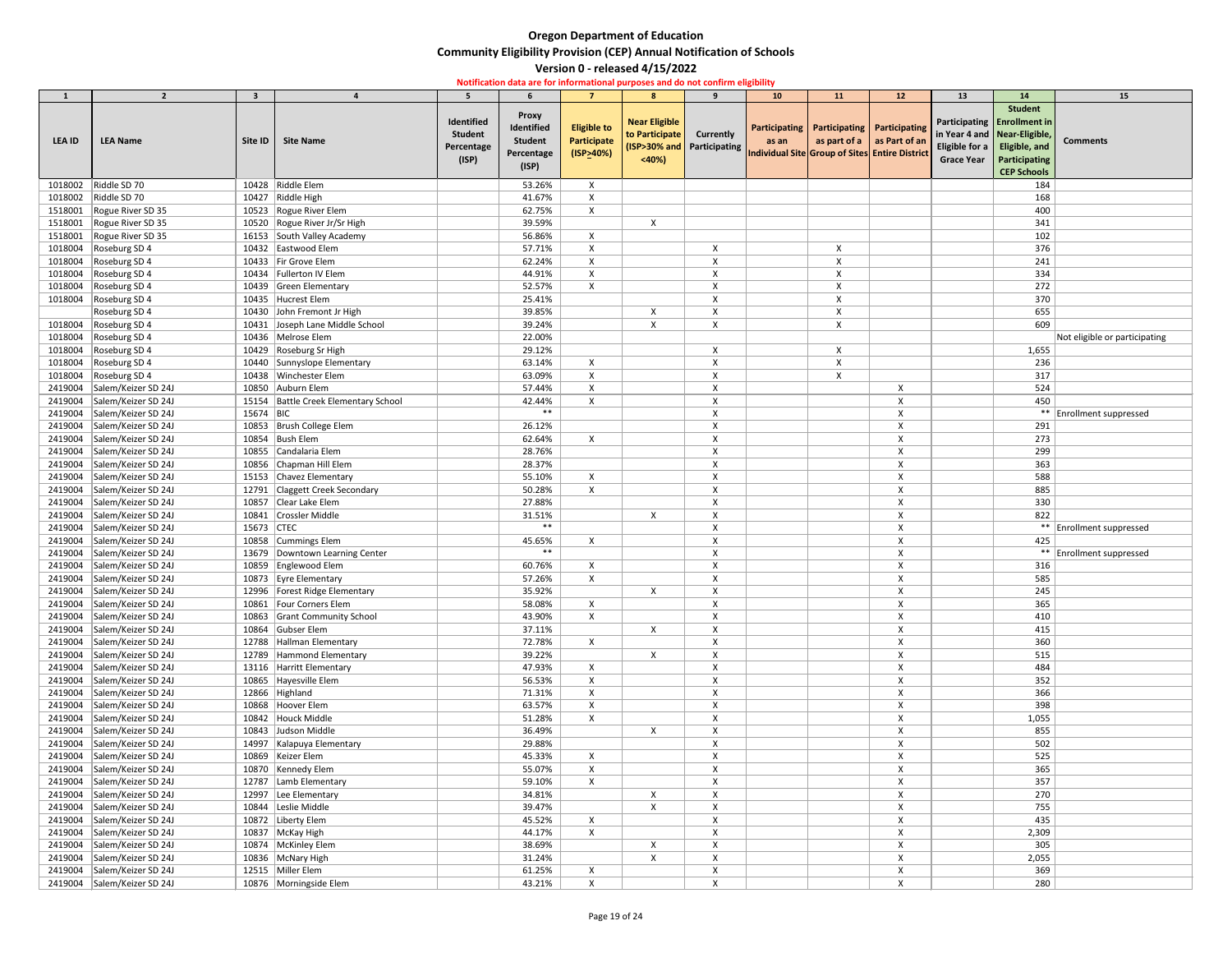| 1                  | $\overline{2}$                     | $3^{\circ}$ |                                                            | 5                                                   | 6                                                                   | $\overline{7}$                                        | 8                                               | $\mathbf{q}$                                     | 10 <sub>1</sub> | 11 | 12                                                                                                                                   | 13                                                                                          | 14                                                                                     | 15                                                             |
|--------------------|------------------------------------|-------------|------------------------------------------------------------|-----------------------------------------------------|---------------------------------------------------------------------|-------------------------------------------------------|-------------------------------------------------|--------------------------------------------------|-----------------|----|--------------------------------------------------------------------------------------------------------------------------------------|---------------------------------------------------------------------------------------------|----------------------------------------------------------------------------------------|----------------------------------------------------------------|
| <b>LEA ID</b>      | <b>LEA Name</b>                    | Site ID     | <b>Site Name</b>                                           | Identified<br><b>Student</b><br>Percentage<br>(ISP) | <b>Proxy</b><br>Identified<br><b>Student</b><br>Percentage<br>(ISP) | <b>Eligible to</b><br><b>Participate</b><br>(ISP>40%) | <b>Near Eligible</b><br>to Participate<br>< 40% | <b>Currently</b><br>(ISP>30% and   Participating | as an           |    | Participating   Participating   Participating<br>as part of $a \mid as$ Part of an<br>Individual Site Group of Sites Entire District | in Year 4 and   Near-Eligible,<br>Eligible for a $\vert$ Eligible, and<br><b>Grace Year</b> | <b>Student</b><br>Participating   Enrollment in<br>Participating<br><b>CEP Schools</b> | <b>Comments</b>                                                |
| 2419004            | Salem/Keizer SD 24J                |             | 10878 Myers Elem                                           |                                                     | 30.03%                                                              |                                                       | $\boldsymbol{\mathsf{X}}$                       | $\boldsymbol{\mathsf{X}}$                        |                 |    | X                                                                                                                                    |                                                                                             | 323                                                                                    |                                                                |
| 2419004            | Salem/Keizer SD 24J                |             | 10838 North Salem High                                     |                                                     | 47.44%                                                              | X                                                     |                                                 | $\boldsymbol{\mathsf{X}}$                        |                 |    |                                                                                                                                      |                                                                                             | 2,152                                                                                  |                                                                |
| 2419004            | Salem/Keizer SD 24J                |             | 10845 Parrish Middle                                       |                                                     | 61.40%                                                              | $\boldsymbol{\mathsf{X}}$                             |                                                 |                                                  |                 |    |                                                                                                                                      |                                                                                             | 671                                                                                    |                                                                |
| 2419004            | Salem/Keizer SD 24J                |             | 10879 Pringle Elem                                         |                                                     | 37.89%                                                              |                                                       |                                                 |                                                  |                 |    |                                                                                                                                      |                                                                                             | 512                                                                                    |                                                                |
| 2419004            | Salem/Keizer SD 24J                |             | 10880 Richmond Elem                                        |                                                     | 64.74%                                                              | X                                                     |                                                 |                                                  |                 |    |                                                                                                                                      |                                                                                             | 312                                                                                    |                                                                |
| 2419004            | Salem/Keizer SD 24J                |             | 13626 Roberts High School                                  |                                                     | 100.00%                                                             | X                                                     |                                                 |                                                  |                 |    |                                                                                                                                      |                                                                                             | 428                                                                                    |                                                                |
| 2419004            | Salem/Keizer SD 24J                |             | 16029 Roberts High School At Chemekata                     |                                                     | $***$                                                               |                                                       |                                                 |                                                  |                 |    |                                                                                                                                      |                                                                                             |                                                                                        | ** Enrollment suppressed                                       |
| 2419004            | Salem/Keizer SD 24J                |             | 14834 Roberts Middle School                                |                                                     | $***$                                                               |                                                       |                                                 |                                                  |                 |    |                                                                                                                                      |                                                                                             |                                                                                        | ** Enrollment suppressed                                       |
| 2419004            | Salem/Keizer SD 24J                |             | 10882 Salem Heights Elem                                   |                                                     | 39.19%                                                              |                                                       | X                                               |                                                  |                 |    |                                                                                                                                      |                                                                                             | 273                                                                                    |                                                                |
| 2419004            | Salem/Keizer SD 24J                |             | 10883 Schirle Elem                                         |                                                     | 28.38%                                                              |                                                       |                                                 |                                                  |                 |    |                                                                                                                                      |                                                                                             | 296                                                                                    |                                                                |
| 2419004            | Salem/Keizer SD 24J                |             | 10884 Scott Elem                                           |                                                     | 59.02%                                                              | X                                                     |                                                 |                                                  |                 |    |                                                                                                                                      |                                                                                             | 549                                                                                    |                                                                |
| 2419004            | Salem/Keizer SD 24J                |             | 10839 South Salem High                                     |                                                     | 31.40%                                                              |                                                       | $\boldsymbol{\mathsf{X}}$                       |                                                  |                 |    |                                                                                                                                      |                                                                                             | 2,204                                                                                  |                                                                |
| 2419004            | Salem/Keizer SD 24J                |             | 10840 Sprague High                                         |                                                     | 21.58%                                                              |                                                       |                                                 |                                                  |                 |    |                                                                                                                                      |                                                                                             | 1,821                                                                                  |                                                                |
| 2419004            | Salem/Keizer SD 24J                |             | 10846 Stephens Middle                                      |                                                     | 46.77%                                                              | X                                                     |                                                 |                                                  |                 |    |                                                                                                                                      |                                                                                             | 1,099                                                                                  |                                                                |
| 2419004            | Salem/Keizer SD 24J                |             | 14996 Straub Middle School                                 |                                                     | 25.22%                                                              |                                                       |                                                 |                                                  |                 |    |                                                                                                                                      |                                                                                             | 559                                                                                    |                                                                |
| 2419004            | Salem/Keizer SD 24J                |             | 10885 Sumpter Elem                                         |                                                     | 21.14%                                                              |                                                       |                                                 |                                                  |                 |    |                                                                                                                                      |                                                                                             | 473                                                                                    |                                                                |
| 2419004            | Salem/Keizer SD 24J                |             | 10886 Swegle Elem                                          |                                                     | 56.96%                                                              | X                                                     |                                                 | $\boldsymbol{\mathsf{X}}$                        |                 |    |                                                                                                                                      |                                                                                             | 546                                                                                    |                                                                |
| 2419004            | Salem/Keizer SD 24J                |             | 10847 Waldo Middle                                         |                                                     | 57.18%                                                              | $\boldsymbol{\mathsf{X}}$                             |                                                 |                                                  |                 |    |                                                                                                                                      |                                                                                             | 1,219                                                                                  |                                                                |
| 2419004            | Salem/Keizer SD 24J                |             | 10848   Walker Middle                                      |                                                     | 32.85%                                                              |                                                       | X                                               |                                                  |                 |    |                                                                                                                                      |                                                                                             | 624                                                                                    |                                                                |
| 2419004            | Salem/Keizer SD 24J                |             | 10887 Washington Elem                                      |                                                     | 54.82%                                                              | $\boldsymbol{\mathsf{X}}$                             |                                                 |                                                  |                 |    |                                                                                                                                      |                                                                                             | 363                                                                                    |                                                                |
| 2419004            | Salem/Keizer SD 24J                |             | 12790 Weddle Elementary                                    |                                                     | 68.80%                                                              | X                                                     |                                                 |                                                  |                 |    |                                                                                                                                      |                                                                                             | 359                                                                                    |                                                                |
| 2419004            | Salem/Keizer SD 24J                |             | 12998   West High                                          |                                                     | 19.21%                                                              |                                                       |                                                 |                                                  |                 |    |                                                                                                                                      |                                                                                             | 1,681                                                                                  |                                                                |
| 2419004            | Salem/Keizer SD 24J                |             | 10849 Whiteaker Middle                                     |                                                     | 28.78%                                                              |                                                       |                                                 |                                                  |                 |    |                                                                                                                                      |                                                                                             | 674                                                                                    |                                                                |
| 2419004            | Salem/Keizer SD 24J                |             | 10860 Wright Elementary                                    |                                                     | 46.22%                                                              | X                                                     |                                                 |                                                  |                 |    |                                                                                                                                      |                                                                                             | 370                                                                                    |                                                                |
|                    | 2419004   Salem/Keizer SD 24J      |             | 10888 Yoshikai Elem                                        |                                                     | 55.76%                                                              |                                                       |                                                 |                                                  |                 |    |                                                                                                                                      |                                                                                             | 486                                                                                    |                                                                |
|                    | 2219006 Sand Ridge Charter School  |             | 15293 Sand Ridge Charter School S. Main<br><b>Campus</b>   |                                                     | 18.24%                                                              |                                                       |                                                 |                                                  |                 |    |                                                                                                                                      |                                                                                             |                                                                                        | Not eligible or participating                                  |
|                    | 2219006 Sand Ridge Charter School  |             | 15292 Sand Ridge Charter School Sodaville<br><b>Campus</b> |                                                     | 18.24%                                                              |                                                       |                                                 |                                                  |                 |    |                                                                                                                                      |                                                                                             |                                                                                        | Not eligible or participating                                  |
| 2219006            | Sand Ridge Charter School          |             | 15294 Sweet Home Charter School                            |                                                     | 30.60%                                                              |                                                       | X                                               |                                                  |                 |    |                                                                                                                                      |                                                                                             | 134                                                                                    |                                                                |
| 2219001            | Santiam Canyon SD 129              |             | 10775 Santiam Elementary School                            |                                                     | 50.44%                                                              | X                                                     |                                                 |                                                  |                 |    |                                                                                                                                      |                                                                                             | 226                                                                                    |                                                                |
| 2219001            | Santiam Canyon SD 129              |             | 10774 Santiam Junior/Senior High School                    |                                                     | 46.51%                                                              | X                                                     |                                                 |                                                  |                 |    |                                                                                                                                      |                                                                                             | 301                                                                                    |                                                                |
| 2619020            | Sauvie Island School               |             | 15021 Sauvie Island School                                 |                                                     | 9.39%                                                               |                                                       |                                                 |                                                  |                 |    |                                                                                                                                      |                                                                                             |                                                                                        | Not eligible or participating                                  |
| 0519001            | Scappoose SD                       |             | 10337 Grant Watts Elem                                     |                                                     | 27.50%                                                              |                                                       |                                                 |                                                  |                 |    |                                                                                                                                      |                                                                                             |                                                                                        | Not eligible or participating                                  |
| 0519001            | Scappoose SD                       |             | 16144   Head Start                                         |                                                     | $***$                                                               |                                                       |                                                 |                                                  |                 |    |                                                                                                                                      |                                                                                             |                                                                                        | Data unavailable or incomplete                                 |
|                    | 0519001 Scappoose SD               |             | 10338 Petersen Elem                                        |                                                     | 26.29%                                                              |                                                       |                                                 |                                                  |                 |    |                                                                                                                                      |                                                                                             |                                                                                        | Not eligible or participating                                  |
|                    | 0519001 Scappoose SD               |             | 10335 Scappoose High                                       |                                                     | 16.61%                                                              |                                                       |                                                 |                                                  |                 |    |                                                                                                                                      |                                                                                             |                                                                                        | Not eligible or participating                                  |
|                    | 0519001 Scappoose SD               |             | 10336 Scappoose Middle                                     |                                                     | 17.20%                                                              |                                                       |                                                 |                                                  |                 |    |                                                                                                                                      |                                                                                             |                                                                                        | Not eligible or participating                                  |
|                    | 0519001 Scappoose SD               |             | 10340 Warren Elem                                          |                                                     | 35.34%                                                              |                                                       |                                                 |                                                  |                 |    |                                                                                                                                      |                                                                                             | 133                                                                                    |                                                                |
| 2219002            | Scio SD 95                         |             | 10780 Centennial Elem                                      |                                                     | 33.08%                                                              |                                                       |                                                 |                                                  |                 |    |                                                                                                                                      |                                                                                             | 260                                                                                    |                                                                |
|                    | 2219002 Scio SD 95                 |             | 10778 Scio High                                            |                                                     | 16.52%                                                              |                                                       |                                                 |                                                  |                 |    |                                                                                                                                      |                                                                                             |                                                                                        | Not eligible or participating                                  |
|                    | 2219002 Scio SD 95                 |             | 10779 Scio Middle                                          |                                                     | 35.53%                                                              |                                                       |                                                 |                                                  |                 |    |                                                                                                                                      |                                                                                             | 152                                                                                    |                                                                |
| 0419001            | Seaside SD 10                      |             | 10322 Pacific Ridge Elementary                             |                                                     | 41.61%<br>$***$                                                     | X                                                     |                                                 |                                                  |                 |    |                                                                                                                                      |                                                                                             | 584                                                                                    |                                                                |
| 0419001            | Seaside SD 10                      |             | 16472 Seaside Middle/High School                           |                                                     |                                                                     |                                                       |                                                 |                                                  |                 |    |                                                                                                                                      |                                                                                             |                                                                                        | Data unavailable or incomplete                                 |
|                    | 2619004 Serendipity Center         |             | 11442 Serendipity Center                                   |                                                     | 100.00%                                                             | X                                                     |                                                 |                                                  |                 |    |                                                                                                                                      |                                                                                             |                                                                                        | ** Enrollment suppressed                                       |
| 3619001            | Sheridan SD 48J                    |             | 13460   Faulconer - Chapman School                         |                                                     | 53.91%                                                              | $\boldsymbol{\mathsf{X}}$                             |                                                 |                                                  |                 |    |                                                                                                                                      |                                                                                             | 460                                                                                    |                                                                |
| 3619001            | Sheridan SD 48J<br>Sheridan SD 48J |             | 11318 Sheridan High                                        |                                                     | 40.36%                                                              |                                                       |                                                 |                                                  |                 |    |                                                                                                                                      |                                                                                             | 223                                                                                    |                                                                |
| 3619001            | Sherman Co SD                      |             | 14738 Sheridan Japanese School                             |                                                     | 33.33%                                                              |                                                       |                                                 |                                                  |                 |    |                                                                                                                                      |                                                                                             | 54                                                                                     |                                                                |
| 2819001<br>3419001 | Sherwood SD 88J                    |             | 14602 Sherman County School<br>11273 Archer Glen Elem      |                                                     | 25.40%<br>7.46%                                                     |                                                       |                                                 |                                                  |                 |    |                                                                                                                                      |                                                                                             |                                                                                        | Not eligible or participating                                  |
| 3419001            | Sherwood SD 88J                    |             | 11274 Hawks View Elementary                                |                                                     | 15.73%                                                              |                                                       |                                                 |                                                  |                 |    |                                                                                                                                      |                                                                                             |                                                                                        | Not eligible or participating<br>Not eligible or participating |
| 3419001            | Sherwood SD 88J                    |             | 12509 Middleton Elem                                       |                                                     | 5.21%                                                               |                                                       |                                                 |                                                  |                 |    |                                                                                                                                      |                                                                                             |                                                                                        | Not eligible or participating                                  |
| 3419001            | Sherwood SD 88J                    |             | 14579 Ridges Elementary                                    |                                                     | 9.62%                                                               |                                                       |                                                 |                                                  |                 |    |                                                                                                                                      |                                                                                             |                                                                                        | Not eligible or participating                                  |
| 3419001            | Sherwood SD 88J                    |             | 13807 Sherwood High                                        |                                                     | 6.28%                                                               |                                                       |                                                 |                                                  |                 |    |                                                                                                                                      |                                                                                             |                                                                                        | Not eligible or participating                                  |
|                    | 3419001 Sherwood SD 88J            |             | 14580 Sherwood Middle School                               |                                                     | $***$                                                               |                                                       |                                                 |                                                  |                 |    |                                                                                                                                      |                                                                                             |                                                                                        | Data unavailable or incomplete                                 |
|                    | 2419006 Silver Falls SD 4          |             | 10894 Butte Creek Elem                                     |                                                     | 17.02%                                                              |                                                       |                                                 |                                                  |                 |    |                                                                                                                                      |                                                                                             |                                                                                        | Not eligible or participating                                  |
|                    |                                    |             |                                                            |                                                     |                                                                     |                                                       |                                                 |                                                  |                 |    |                                                                                                                                      |                                                                                             |                                                                                        |                                                                |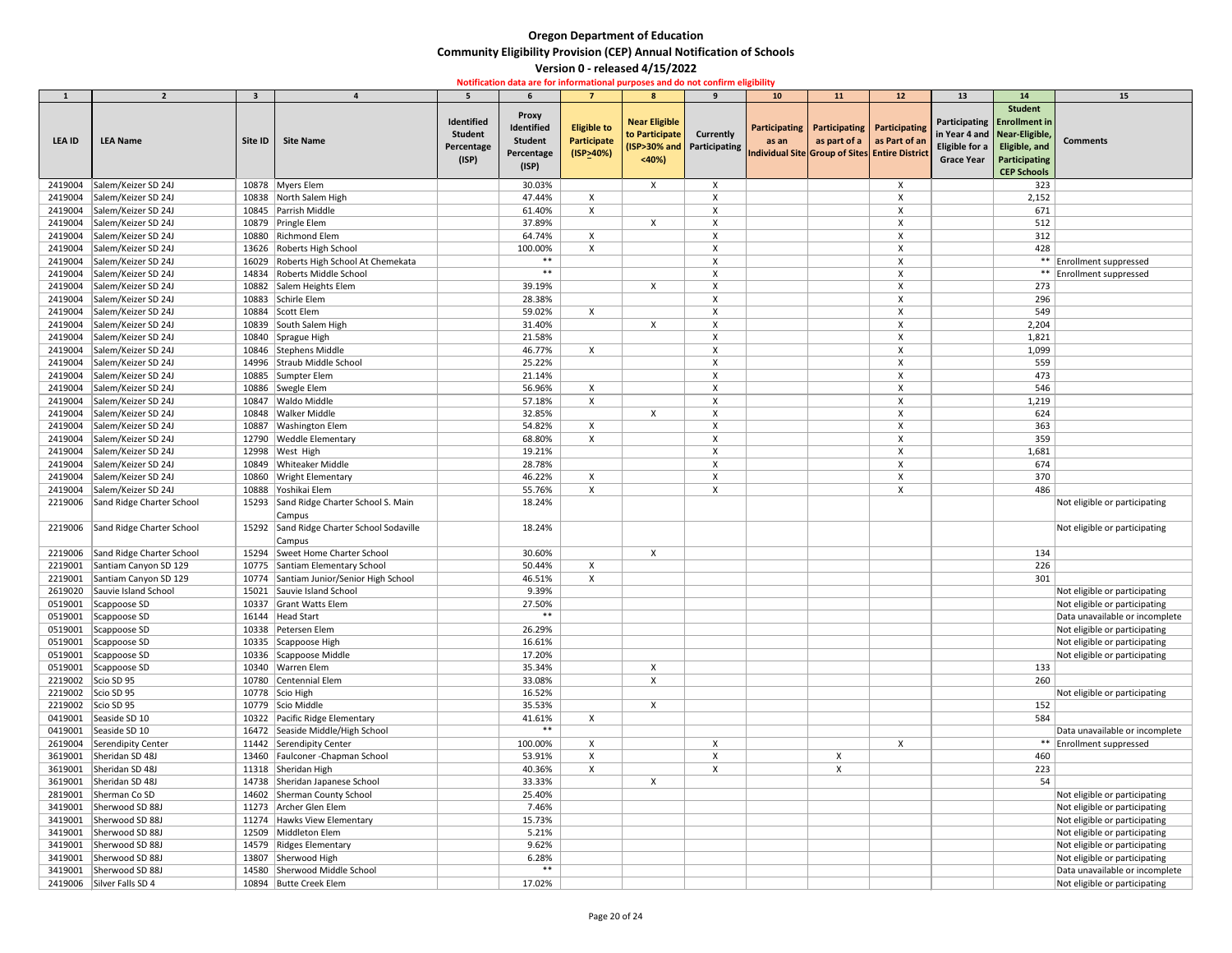|                  | $\overline{2}$             | $\overline{\mathbf{3}}$ |                                             | 5.                                                  |                                                                     |                                                              | 8                                               | $\mathbf{q}$                                   | 10 <sub>1</sub> | 11                                            | 12                                                                               | 13                                                                                    | 14                                                                                   | 15                             |
|------------------|----------------------------|-------------------------|---------------------------------------------|-----------------------------------------------------|---------------------------------------------------------------------|--------------------------------------------------------------|-------------------------------------------------|------------------------------------------------|-----------------|-----------------------------------------------|----------------------------------------------------------------------------------|---------------------------------------------------------------------------------------|--------------------------------------------------------------------------------------|--------------------------------|
| LEA ID           | <b>LEA Name</b>            | Site ID                 | <b>Site Name</b>                            | Identified<br><b>Student</b><br>Percentage<br>(ISP) | <b>Proxy</b><br>Identified<br><b>Student</b><br>Percentage<br>(ISP) | <b>Eligible to</b><br><b>Participate</b><br>$($ ISP $>$ 40%) | <b>Near Eligible</b><br>to Participate<br>< 40% | <b>Currently</b><br>(ISP>30% and Participating | as an           | Participating   Participating   Participating | as part of a $ $ as Part of an<br>Individual Site Group of Sites Entire District | in Year 4 and   Near-Eligible,<br>Eligible for a   Eligible, and<br><b>Grace Year</b> | <b>Student</b><br>Participating Enrollment in<br>Participating<br><b>CEP Schools</b> | <b>Comments</b>                |
| 2419006          | Silver Falls SD 4          | 10895                   | Central Howell Elem                         |                                                     | $***$                                                               |                                                              |                                                 |                                                |                 |                                               |                                                                                  |                                                                                       |                                                                                      | Data unavailable or incomplete |
| 2419006          | Silver Falls SD 4          | 15022                   | Community Roots Charter                     |                                                     | 16.50%                                                              |                                                              |                                                 |                                                |                 |                                               |                                                                                  |                                                                                       |                                                                                      | Not eligible or participating  |
|                  | 2419006 Silver Falls SD 4  |                         | 10897 Evergreen Elem                        |                                                     | $***$                                                               |                                                              |                                                 |                                                |                 |                                               |                                                                                  |                                                                                       |                                                                                      | Data unavailable or incomplete |
|                  | 2419006 Silver Falls SD 4  |                         | 10898   Mark Twain Elementary               |                                                     | 36.51%                                                              |                                                              | X                                               |                                                |                 |                                               |                                                                                  |                                                                                       | 252                                                                                  |                                |
| 2419006          | Silver Falls SD 4          |                         | 10900 Pratum Elem                           |                                                     | $***$                                                               |                                                              |                                                 |                                                |                 |                                               |                                                                                  |                                                                                       |                                                                                      | Data unavailable or incomplete |
| 2419006          | Silver Falls SD 4          |                         | 16735 Preschool Promise                     |                                                     | $***$                                                               |                                                              |                                                 |                                                |                 |                                               |                                                                                  |                                                                                       |                                                                                      | Data unavailable or incomplete |
|                  | 2419006 Silver Falls SD 4  |                         | 10901 Robert Frost Elem                     |                                                     | 31.18%                                                              |                                                              | X                                               |                                                |                 |                                               |                                                                                  |                                                                                       | 340                                                                                  |                                |
| 2419006          | Silver Falls SD 4          |                         | 10902 Scotts Mills Elem                     |                                                     | 19.31%                                                              |                                                              |                                                 |                                                |                 |                                               |                                                                                  |                                                                                       |                                                                                      | Not eligible or participating  |
| 2419006          | Silver Falls SD 4          |                         | 10903 Silver Crest Elem                     |                                                     | 20.18%                                                              |                                                              |                                                 |                                                |                 |                                               |                                                                                  |                                                                                       |                                                                                      | Not eligible or participating  |
|                  | 2419006 Silver Falls SD 4  |                         | 10891 Silverton High-Pine Street            |                                                     | 18.10%                                                              |                                                              |                                                 |                                                |                 |                                               |                                                                                  |                                                                                       |                                                                                      | Not eligible or participating  |
| 2419006          | Silver Falls SD 4          |                         | 15825 Silverton Middle School               |                                                     | 27.19%                                                              |                                                              |                                                 |                                                |                 |                                               |                                                                                  |                                                                                       |                                                                                      | Not eligible or participating  |
| 2419006          | Silver Falls SD 4          | 10904                   | Victor Point Elem                           |                                                     | 4.48%                                                               |                                                              |                                                 |                                                |                 |                                               |                                                                                  |                                                                                       |                                                                                      | Not eligible or participating  |
| 0919001          | Sisters SD 6               |                         | 10404 Sisters Elem                          |                                                     | 25.42%                                                              |                                                              |                                                 |                                                |                 |                                               |                                                                                  |                                                                                       |                                                                                      | Not eligible or participating  |
| 0919001          | Sisters SD 6               |                         | 10402 Sisters High                          |                                                     | 15.64%                                                              |                                                              |                                                 |                                                |                 |                                               |                                                                                  |                                                                                       |                                                                                      | Not eligible or participating  |
| 0919001          | Sisters SD 6               |                         | 10403 Sisters Middle                        |                                                     | 21.28%                                                              |                                                              |                                                 |                                                |                 |                                               |                                                                                  |                                                                                       |                                                                                      | Not eligible or participating  |
| 2019002          | Siuslaw SD 97J             |                         | 10680 Siuslaw Elem                          |                                                     | 49.80%                                                              | X                                                            |                                                 |                                                |                 |                                               |                                                                                  |                                                                                       | 488                                                                                  |                                |
| 2019002          | Siuslaw SD 97J             |                         | 10678 Siuslaw High                          |                                                     | 39.85%                                                              |                                                              |                                                 |                                                |                 |                                               | X                                                                                |                                                                                       | 409                                                                                  |                                |
| 2019002          | Siuslaw SD 97J             |                         | 10679 Siuslaw Middle                        |                                                     | 46.15%                                                              | $\boldsymbol{\mathsf{X}}$                                    |                                                 |                                                |                 |                                               |                                                                                  |                                                                                       | 299                                                                                  |                                |
| 2019006          | South Lane SD 45J          |                         | 10684   Al Kennedy Alternative High School  |                                                     | 67.90%                                                              | $\boldsymbol{\mathsf{X}}$                                    |                                                 |                                                | X               |                                               |                                                                                  |                                                                                       | 81                                                                                   |                                |
| 2019006          | South Lane SD 45J          |                         | 10686 Bohemia Elem                          |                                                     | 41.58%                                                              | X                                                            |                                                 |                                                |                 |                                               |                                                                                  |                                                                                       | 404                                                                                  |                                |
| 2019006          | South Lane SD 45J          | 10683                   | Cottage Grove High                          |                                                     | 26.99%                                                              |                                                              |                                                 |                                                |                 |                                               |                                                                                  |                                                                                       |                                                                                      | Not eligible or participating  |
| 2019006          | South Lane SD 45J          |                         | 10688 Dorena Elem                           |                                                     | 55.56%                                                              | X                                                            |                                                 | X                                              | X               |                                               |                                                                                  |                                                                                       | 81                                                                                   |                                |
| 2019006          | South Lane SD 45J          |                         | 10689 Harrison Elem                         |                                                     | 44.15%                                                              |                                                              |                                                 |                                                |                 |                                               |                                                                                  |                                                                                       | 453                                                                                  |                                |
| 2019006          | South Lane SD 45J          |                         | 10685   Lincoln Middle School Pride Program |                                                     | 41.48%                                                              |                                                              |                                                 |                                                |                 |                                               |                                                                                  |                                                                                       | 446                                                                                  |                                |
|                  | 2019006 South Lane SD 45J  |                         | 10691 London Elem                           |                                                     | 44.71%                                                              |                                                              |                                                 |                                                |                 |                                               |                                                                                  |                                                                                       | 85                                                                                   |                                |
|                  | 1019001 South Umpqua SD 19 |                         | 10445 Canyonville School                    |                                                     | 60.76%                                                              |                                                              |                                                 | $\boldsymbol{\mathsf{X}}$                      |                 |                                               | $\boldsymbol{\mathsf{X}}$                                                        |                                                                                       | 158                                                                                  |                                |
|                  | 1019001 South Umpqua SD 19 |                         | 10442 Coffenberry Middle                    |                                                     | 50.71%                                                              |                                                              |                                                 |                                                |                 |                                               |                                                                                  |                                                                                       | 280                                                                                  |                                |
|                  | 1019001 South Umpqua SD 19 |                         | 10443 Myrtle Creek Elem                     |                                                     | 61.92%                                                              | X                                                            |                                                 | $\boldsymbol{\mathsf{X}}$                      |                 |                                               |                                                                                  |                                                                                       | 281                                                                                  |                                |
|                  | 1019001 South Umpqua SD 19 |                         | 10441 South Umpqua High                     |                                                     | 42.21%                                                              | $\boldsymbol{\mathsf{X}}$                                    |                                                 |                                                |                 |                                               |                                                                                  |                                                                                       | 398                                                                                  |                                |
|                  | 1019001 South Umpqua SD 19 |                         | 10444 Tri City Elem                         |                                                     | 55.86%                                                              |                                                              |                                                 |                                                |                 |                                               |                                                                                  |                                                                                       | 256                                                                                  |                                |
|                  | 3319001 South Wasco Co SD  |                         | 11184 Maupin Elem                           |                                                     | 50.00%                                                              | X                                                            |                                                 |                                                |                 |                                               |                                                                                  |                                                                                       | 110                                                                                  |                                |
|                  | 3319001 South Wasco Co SD  |                         | 11183 South Wasco County High School        |                                                     | 42.61%                                                              | X                                                            |                                                 |                                                |                 |                                               |                                                                                  |                                                                                       | 115                                                                                  |                                |
| 3519001 Spray SD |                            |                         | 13826 Spray School                          |                                                     | 17.91%                                                              |                                                              |                                                 |                                                |                 |                                               |                                                                                  |                                                                                       |                                                                                      | Not eligible or participating  |
|                  | 2019007 Springfield SD 19  |                         | 14376 Academy of Arts & Academics (A3)      |                                                     | 40.86%                                                              | $\boldsymbol{\mathsf{X}}$                                    |                                                 |                                                |                 |                                               |                                                                                  |                                                                                       | 186                                                                                  |                                |
|                  | 2019007 Springfield SD 19  |                         | 10694 Agnes Stewart Middle                  |                                                     | 41.54%                                                              |                                                              |                                                 |                                                |                 |                                               |                                                                                  |                                                                                       | 532                                                                                  |                                |
|                  | 2019007 Springfield SD 19  |                         | 10695   Briggs Middle                       |                                                     | 44.92%                                                              | $\boldsymbol{\mathsf{X}}$                                    |                                                 |                                                |                 |                                               |                                                                                  |                                                                                       | 443                                                                                  |                                |
|                  | 2019007 Springfield SD 19  |                         | 10701 Centennial Elem                       |                                                     | 64.22%                                                              | $\boldsymbol{\mathsf{X}}$                                    |                                                 | $\boldsymbol{\mathsf{X}}$                      |                 |                                               |                                                                                  |                                                                                       | 313                                                                                  |                                |
| 2019007          | Springfield SD 19          |                         | 14375 Community Transitions Program (CTP)   |                                                     | $***$                                                               |                                                              |                                                 |                                                |                 |                                               | X                                                                                |                                                                                       |                                                                                      | ** Enrollment suppressed       |
|                  | 2019007 Springfield SD 19  |                         | 10702 Douglas Gardens Elem                  |                                                     | 47.91%                                                              | X                                                            |                                                 |                                                |                 |                                               | X                                                                                |                                                                                       | 311                                                                                  |                                |
|                  | 2019007 Springfield SD 19  |                         | 10703 Elizabeth Page Elem                   |                                                     | 61.83%                                                              |                                                              |                                                 |                                                |                 |                                               |                                                                                  |                                                                                       | 317                                                                                  |                                |
|                  | 2019007 Springfield SD 19  |                         | 14377 Gateways High School                  |                                                     | 100.00%                                                             | $\boldsymbol{\mathsf{X}}$                                    |                                                 |                                                |                 |                                               |                                                                                  |                                                                                       | 41                                                                                   |                                |
|                  | 2019007 Springfield SD 19  |                         | 10705 Guy Lee Elem                          |                                                     | 57.39%                                                              |                                                              |                                                 |                                                |                 |                                               |                                                                                  |                                                                                       | 345                                                                                  |                                |
| 2019007          | Springfield SD 19          |                         | 10696 Hamlin Middle                         |                                                     | 51.74%                                                              | X                                                            |                                                 |                                                |                 |                                               |                                                                                  |                                                                                       | 605                                                                                  |                                |
| 2019007          | Springfield SD 19          |                         | 10706 Maple Elem                            |                                                     | 67.21%                                                              |                                                              |                                                 |                                                |                 |                                               |                                                                                  |                                                                                       | 247                                                                                  |                                |
|                  | 2019007 Springfield SD 19  |                         | 10709 Mt Vernon Elem                        |                                                     | 44.96%                                                              | X                                                            |                                                 |                                                |                 |                                               |                                                                                  |                                                                                       | 407                                                                                  |                                |
| 2019007          | Springfield SD 19          |                         | 10710 Ridgeview Elem                        |                                                     | 41.44%                                                              |                                                              |                                                 |                                                |                 |                                               |                                                                                  |                                                                                       | 333                                                                                  |                                |
|                  | 2019007 Springfield SD 19  |                         | 10711 Riverbend Elem                        |                                                     | 55.06%                                                              | X                                                            |                                                 |                                                |                 |                                               |                                                                                  |                                                                                       | 385                                                                                  |                                |
|                  | 2019007 Springfield SD 19  |                         | 10692 Springfield High                      |                                                     | 39.46%                                                              |                                                              | $\boldsymbol{\mathsf{X}}$                       |                                                |                 |                                               |                                                                                  |                                                                                       | 1,371                                                                                |                                |
| 2019007          | Springfield SD 19          |                         | 10712 Thurston Elem                         |                                                     | 29.73%                                                              |                                                              |                                                 |                                                |                 |                                               |                                                                                  |                                                                                       | 407                                                                                  |                                |
| 2019007          | Springfield SD 19          |                         | 10693 Thurston High                         |                                                     | 27.38%                                                              |                                                              |                                                 |                                                |                 |                                               |                                                                                  |                                                                                       | 1,300                                                                                |                                |
|                  | 2019007 Springfield SD 19  |                         | 10698 Thurston Middle                       |                                                     | 26.63%                                                              |                                                              |                                                 |                                                |                 |                                               |                                                                                  |                                                                                       | 537                                                                                  |                                |
| 2019007          | Springfield SD 19          |                         | 15105 Two Rivers-Dos Rios Elementary        |                                                     | 60.00%                                                              | X                                                            |                                                 |                                                |                 |                                               |                                                                                  |                                                                                       | 390                                                                                  |                                |
| 2019007          | Springfield SD 19          |                         | 10713 Walterville Elem                      |                                                     | 32.85%                                                              |                                                              |                                                 |                                                |                 |                                               |                                                                                  |                                                                                       | 137                                                                                  |                                |
|                  | 2019007 Springfield SD 19  |                         | 15162 Willamette Leadership Academy         |                                                     | 48.53%                                                              | X                                                            |                                                 |                                                |                 |                                               |                                                                                  |                                                                                       | 204                                                                                  |                                |
| 2019007          | Springfield SD 19          |                         | 10714 Yolanda Elem                          |                                                     | 35.00%                                                              |                                                              | X                                               | X                                              |                 |                                               | X                                                                                |                                                                                       | 340                                                                                  |                                |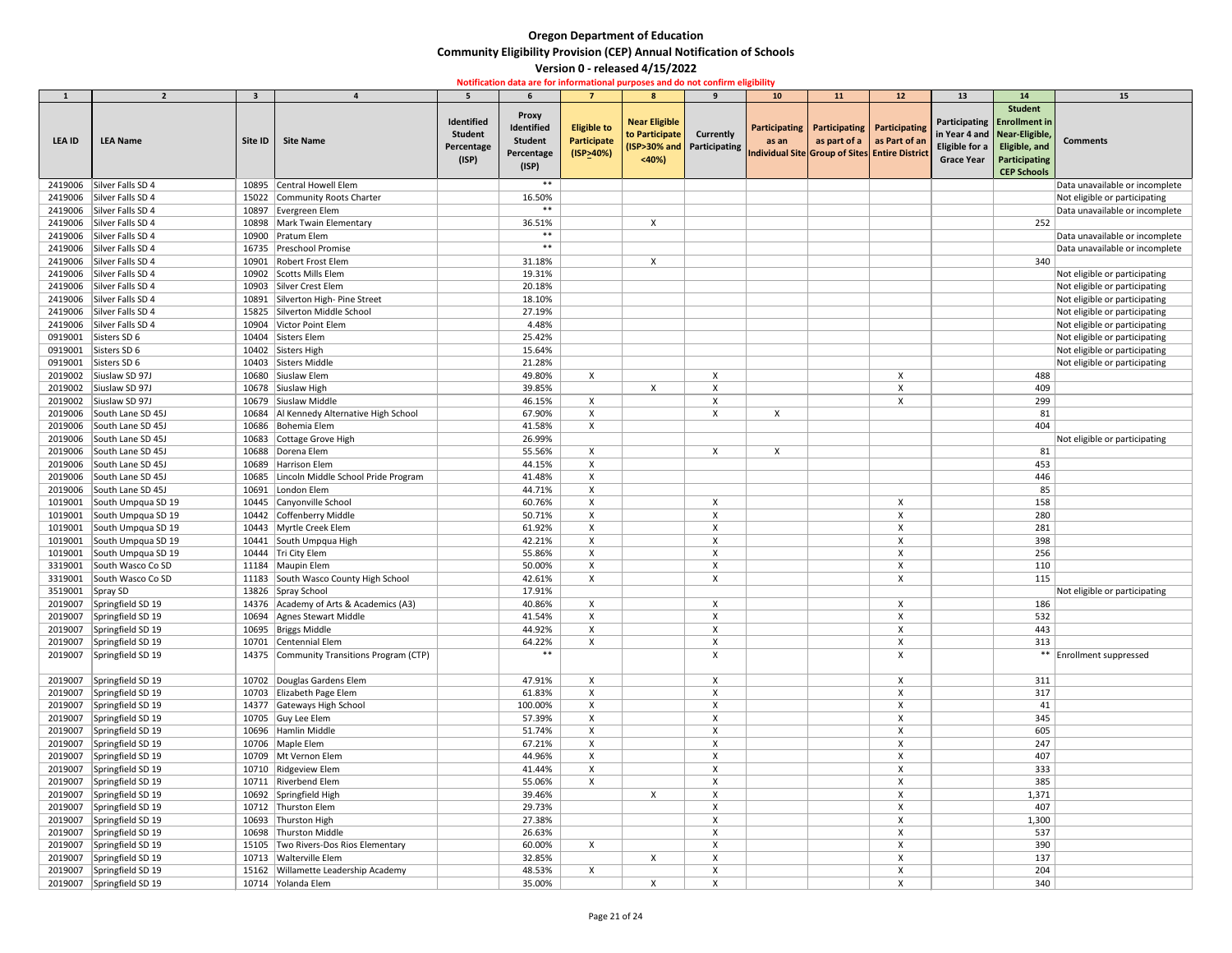|               | $\overline{2}$             | -3      |                                       | 5                                                   |                                                                     |                                                  |                                                                               | 9                | 10 <sup>°</sup> | <b>11</b>                                                                                                                             | 12 | 13                                                        | <b>14</b>                                                                                                                | 15                             |
|---------------|----------------------------|---------|---------------------------------------|-----------------------------------------------------|---------------------------------------------------------------------|--------------------------------------------------|-------------------------------------------------------------------------------|------------------|-----------------|---------------------------------------------------------------------------------------------------------------------------------------|----|-----------------------------------------------------------|--------------------------------------------------------------------------------------------------------------------------|--------------------------------|
| <b>LEA ID</b> | <b>LEA Name</b>            | Site ID | <b>Site Name</b>                      | Identified<br><b>Student</b><br>Percentage<br>(ISP) | <b>Proxy</b><br>Identified<br><b>Student</b><br>Percentage<br>(ISP) | <b>Eligible to</b><br>Participate<br>(ISP > 40%) | <b>Near Eligible</b><br>to Participate<br>(ISP>30% and Participating<br>< 40% | <b>Currently</b> | as an           | Participating   Participating   Participating<br>as part of a $\vert$ as Part of an<br>Individual Site Group of Sites Entire District |    | Eligible for a $\vert$ Eligible, and<br><b>Grace Year</b> | <b>Student</b><br>Participating   Enrollment in<br>in Year 4 and   Near-Eligible,<br>Participating<br><b>CEP Schools</b> | <b>Comments</b>                |
| 2619013       | St. Andrew Nativity School |         | 12796 St. Andrew Nativity School      |                                                     | $***$                                                               |                                                  |                                                                               |                  |                 |                                                                                                                                       |    |                                                           |                                                                                                                          | Data unavailable or incomplete |
| 3419004       | St. Francis School - Banks |         | 11470 St. Francis of Assisi School    |                                                     | $***$                                                               |                                                  |                                                                               |                  |                 |                                                                                                                                       |    |                                                           |                                                                                                                          | Data unavailable or incomplete |
| 0919002       | St. Francis School - Bend  |         | 11355 St. Francis School              |                                                     | $***$                                                               |                                                  |                                                                               |                  |                 |                                                                                                                                       |    |                                                           |                                                                                                                          | Data unavailable or incomplete |
|               | 0519003 St. Helens SD 502  |         | 10343 Columbia City School            |                                                     | 38.30%                                                              |                                                  | X                                                                             |                  |                 |                                                                                                                                       |    |                                                           | 188                                                                                                                      |                                |
| 0519003       | St. Helens SD 502          |         | 10344 Lewis & Clark Elem              |                                                     | 43.40%                                                              | $\sf X$                                          |                                                                               |                  |                 |                                                                                                                                       |    |                                                           | 341                                                                                                                      |                                |
| 0519003       | St. Helens SD 502          |         | 10346   McBride Elem                  |                                                     | 36.58%                                                              |                                                  | X                                                                             |                  |                 |                                                                                                                                       |    |                                                           | 421                                                                                                                      |                                |
| 0519003       | St. Helens SD 502          |         | 10348 Plymouth High School            |                                                     | 50.00%                                                              | $\mathsf{X}$                                     |                                                                               |                  |                 |                                                                                                                                       |    |                                                           | 52                                                                                                                       |                                |
| 0519003       | St. Helens SD 502          |         | 10341 St Helens High                  |                                                     | 21.77%                                                              |                                                  |                                                                               |                  |                 |                                                                                                                                       |    |                                                           |                                                                                                                          | Not eligible or participating  |
| 0519003       | St. Helens SD 502          |         | 10342 St Helens Middle                |                                                     | 32.11%                                                              |                                                  | $\sf X$                                                                       |                  |                 |                                                                                                                                       |    |                                                           | 601                                                                                                                      |                                |
|               | 3419007 St. Matthew School |         | 11473 St. Matthew School              |                                                     | $***$                                                               |                                                  |                                                                               |                  |                 |                                                                                                                                       |    |                                                           |                                                                                                                          | Data unavailable or incomplete |
| 2419011       | St. Paul SD 45             |         | 14205 St Paul Elementary              |                                                     | 21.77%                                                              |                                                  |                                                                               |                  |                 |                                                                                                                                       |    |                                                           |                                                                                                                          | Not eligible or participating  |
| 2419011       | St. Paul SD 45             |         | 10905 St Paul High                    |                                                     | 14.00%                                                              |                                                  |                                                                               |                  |                 |                                                                                                                                       |    |                                                           |                                                                                                                          | Not eligible or participating  |
| 3019001       | Stanfield SD 61            |         | 11144 Stanfield Elementary School     |                                                     | 45.21%                                                              | $\mathsf{X}$                                     |                                                                               |                  |                 |                                                                                                                                       |    |                                                           | 219                                                                                                                      |                                |
| 3019001       | Stanfield SD 61            |         | 11143 Stanfield Secondary             |                                                     | 33.67%                                                              |                                                  | X                                                                             |                  |                 |                                                                                                                                       |    |                                                           | 294                                                                                                                      |                                |
| 1719002       | Sunny Wolf Charter School  |         | 14843 Sunny Wolf Charter School       |                                                     | 80.39%                                                              | $\sf X$                                          |                                                                               |                  |                 |                                                                                                                                       |    |                                                           | 102                                                                                                                      |                                |
| 1019003       | Sutherlin SD 130           |         | 10448 East Sutherlin Primary          |                                                     | 54.15%                                                              | X                                                |                                                                               |                  |                 |                                                                                                                                       |    |                                                           | 301                                                                                                                      |                                |
| 1019003       | Sutherlin SD 130           |         | 10446 Sutherlin High                  |                                                     | 30.66%                                                              |                                                  | X                                                                             |                  |                 |                                                                                                                                       |    |                                                           | 349                                                                                                                      |                                |
| 1019003       | Sutherlin SD 130           |         | 10447 Sutherlin Middle                |                                                     | 36.46%                                                              |                                                  |                                                                               |                  |                 |                                                                                                                                       |    |                                                           | 277                                                                                                                      |                                |
| 1019003       | Sutherlin SD 130           |         | 10449   West Sutherlin Intermed       |                                                     | 48.92%                                                              | X                                                |                                                                               |                  |                 |                                                                                                                                       |    |                                                           | 278                                                                                                                      |                                |
| 2219004       | Sweet Home SD 55           |         | 10785   Foster Elem                   |                                                     | 62.62%                                                              | X                                                |                                                                               | X                |                 |                                                                                                                                       | X  |                                                           | 321                                                                                                                      |                                |
| 2219004       | Sweet Home SD 55           |         | 10786 Hawthorne Elem                  |                                                     | 44.60%                                                              | X                                                |                                                                               |                  |                 |                                                                                                                                       |    |                                                           | 278                                                                                                                      |                                |
| 2219004       | Sweet Home SD 55           |         | 10787 Holley Elem                     |                                                     | 46.04%                                                              | X                                                |                                                                               | X                |                 |                                                                                                                                       | X  |                                                           | 139                                                                                                                      |                                |
| 2219004       | Sweet Home SD 55           |         | 16718 Little Promises Day Care        |                                                     | $***$                                                               |                                                  |                                                                               |                  |                 |                                                                                                                                       |    |                                                           |                                                                                                                          | Data unavailable or incomplete |
| 2219004       | Sweet Home SD 55           |         | 10788 Oak Heights Elem                |                                                     | 52.81%                                                              | X                                                |                                                                               | X                |                 |                                                                                                                                       | X  |                                                           | 303                                                                                                                      |                                |
|               | 2219004 Sweet Home SD 55   |         | 10782 SH High School Dist #55         |                                                     | 38.86%                                                              |                                                  | X                                                                             |                  |                 |                                                                                                                                       |    |                                                           | 718                                                                                                                      |                                |
| 2219004       | Sweet Home SD 55           |         | 10783 Sweet Home Jr High              |                                                     | 48.01%                                                              | X                                                |                                                                               |                  |                 |                                                                                                                                       |    |                                                           | 352                                                                                                                      |                                |
| 1720001       | Three Rivers SD            |         | 10537 Applegate Elem                  |                                                     | 54.26%                                                              | X                                                |                                                                               |                  |                 |                                                                                                                                       |    |                                                           | 94                                                                                                                       |                                |
| 1720001       | Three Rivers SD            |         | 10538 Evergreen Elem                  |                                                     | 84.66%                                                              | X                                                |                                                                               | X                |                 |                                                                                                                                       | X  |                                                           | 352                                                                                                                      |                                |
| 1720001       | Three Rivers SD            |         | 10534 Fleming Middle                  |                                                     | 47.58%                                                              | X                                                |                                                                               |                  |                 |                                                                                                                                       |    |                                                           | 330                                                                                                                      |                                |
| 1720001       | Three Rivers SD            |         | 10540   Fort Vannoy Elem              |                                                     | 50.93%                                                              | X                                                |                                                                               |                  |                 |                                                                                                                                       |    |                                                           | 269                                                                                                                      |                                |
| 1720001       | Three Rivers SD            |         | 10539 Fruitdale Elem                  |                                                     | 59.26%                                                              | X                                                |                                                                               | X                |                 |                                                                                                                                       |    |                                                           | 297                                                                                                                      |                                |
| 1720001       | Three Rivers SD            |         | 10532 Hidden Valley High              |                                                     | 30.77%                                                              |                                                  | X                                                                             |                  |                 |                                                                                                                                       |    |                                                           | 559                                                                                                                      |                                |
| 1720001       | Three Rivers SD            |         | 10533   Illinois Valley High          |                                                     | 68.60%                                                              | X                                                |                                                                               | X                |                 |                                                                                                                                       |    |                                                           | 293                                                                                                                      |                                |
| 1720001       | Three Rivers SD            |         | 10535 Lincoln Savage Middle           |                                                     | 51.11%                                                              | X                                                |                                                                               | X                |                 |                                                                                                                                       |    |                                                           | 315                                                                                                                      |                                |
| 1720001       | Three Rivers SD            |         | 10536 Lorna Byrne Middle              |                                                     | 83.69%                                                              | X                                                |                                                                               |                  |                 |                                                                                                                                       |    |                                                           | 325                                                                                                                      |                                |
| 1720001       | Three Rivers SD            |         | 10542 Madrona Elem                    |                                                     | 54.18%                                                              | $\boldsymbol{\mathsf{X}}$                        |                                                                               | X                |                 |                                                                                                                                       |    |                                                           | 323                                                                                                                      |                                |
| 1720001       | Three Rivers SD            |         | 13727 Manzanita Elementary            |                                                     | 54.17%                                                              | X                                                |                                                                               | X                |                 |                                                                                                                                       |    |                                                           | 336                                                                                                                      |                                |
| 1720001       | Three Rivers SD            |         | 10148 North Valley High School        |                                                     | 32.24%                                                              |                                                  | X                                                                             | X                |                 |                                                                                                                                       |    |                                                           | 456                                                                                                                      |                                |
| 1720001       | Three Rivers SD            |         | 16706 SOSA-Southern Oregon Success    |                                                     | $***$                                                               |                                                  |                                                                               |                  |                 |                                                                                                                                       |    |                                                           |                                                                                                                          | Data unavailable or incomplete |
|               |                            |         | Academy                               |                                                     |                                                                     |                                                  |                                                                               |                  |                 |                                                                                                                                       |    |                                                           |                                                                                                                          |                                |
| 1720001       | Three Rivers SD            |         | 10546 Williams Elem                   |                                                     | 59.42%<br>$***$                                                     | $\mathsf{X}$                                     |                                                                               | $\mathsf{X}$     |                 |                                                                                                                                       | X  |                                                           | 69                                                                                                                       |                                |
| 1720001       | Three Rivers SD            |         | 16705 Woodland Charter                |                                                     |                                                                     |                                                  |                                                                               |                  |                 |                                                                                                                                       |    |                                                           |                                                                                                                          | Data unavailable or incomplete |
| 3420001       | Tigard-Tualatin SD 23J     |         | 13611 Alberta Rider                   |                                                     | 13.32%                                                              |                                                  |                                                                               |                  |                 |                                                                                                                                       |    |                                                           |                                                                                                                          | Not eligible or participating  |
| 3420001       | Tigard-Tualatin SD 23J     |         | 11280   Bridgeport Elem               |                                                     | 27.29%                                                              |                                                  |                                                                               |                  |                 |                                                                                                                                       |    |                                                           |                                                                                                                          | Not eligible or participating  |
| 3420001       | Tigard-Tualatin SD 23J     |         | 11281 Charles Tigard Elem             |                                                     | 29.93%                                                              |                                                  |                                                                               |                  |                 |                                                                                                                                       |    |                                                           |                                                                                                                          | Not eligible or participating  |
| 3420001       | Tigard-Tualatin SD 23J     |         | 15619 Creekside Community High School |                                                     | 37.13%                                                              |                                                  | X                                                                             |                  |                 |                                                                                                                                       |    |                                                           | 167                                                                                                                      |                                |
| 3420001       | Tigard-Tualatin SD 23J     |         | 11282   Deer Creek Elem               |                                                     | 25.75%                                                              |                                                  |                                                                               |                  |                 |                                                                                                                                       |    |                                                           |                                                                                                                          | Not eligible or participating  |
| 3420001       | Tigard-Tualatin SD 23J     |         | 11283 Durham Elem                     |                                                     | 35.95%                                                              |                                                  | X                                                                             |                  |                 |                                                                                                                                       |    |                                                           | 509                                                                                                                      |                                |
| 3420001       | Tigard-Tualatin SD 23J     |         | 11284 Edward Byrom Elem               |                                                     | 14.36%                                                              |                                                  |                                                                               |                  |                 |                                                                                                                                       |    |                                                           |                                                                                                                          | Not eligible or participating  |
| 3420001       | Tigard-Tualatin SD 23J     |         | 11277 Hazelbrook Middle               |                                                     | 20.64%                                                              |                                                  |                                                                               |                  |                 |                                                                                                                                       |    |                                                           |                                                                                                                          | Not eligible or participating  |
| 3420001       | Tigard-Tualatin SD 23J     |         | 11285 James Templeton Elem            |                                                     | 31.60%                                                              |                                                  | X                                                                             |                  |                 |                                                                                                                                       |    |                                                           | 481                                                                                                                      |                                |
| 3420001       | Tigard-Tualatin SD 23J     |         | 11286 Mary Woodward Elem              |                                                     | 12.29%                                                              |                                                  |                                                                               |                  |                 |                                                                                                                                       |    |                                                           |                                                                                                                          | Not eligible or participating  |
| 3420001       | Tigard-Tualatin SD 23J     |         | 11287   Metzger Elem                  |                                                     | 33.53%                                                              |                                                  | X                                                                             |                  |                 |                                                                                                                                       |    |                                                           | 519                                                                                                                      |                                |
| 3420001       | Tigard-Tualatin SD 23J     |         | 11278 Thomas R Fowler Middle          |                                                     | 24.15%                                                              |                                                  |                                                                               |                  |                 |                                                                                                                                       |    |                                                           |                                                                                                                          | Not eligible or participating  |
| 3420001       | Tigard-Tualatin SD 23J     |         | 11275 Tigard High                     |                                                     | 17.47%                                                              |                                                  |                                                                               |                  |                 |                                                                                                                                       |    |                                                           |                                                                                                                          | Not eligible or participating  |
| 3420001       | Tigard-Tualatin SD 23J     |         | 11288 Tualatin Elem                   |                                                     | 29.78%                                                              |                                                  |                                                                               |                  |                 |                                                                                                                                       |    |                                                           |                                                                                                                          | Not eligible or participating  |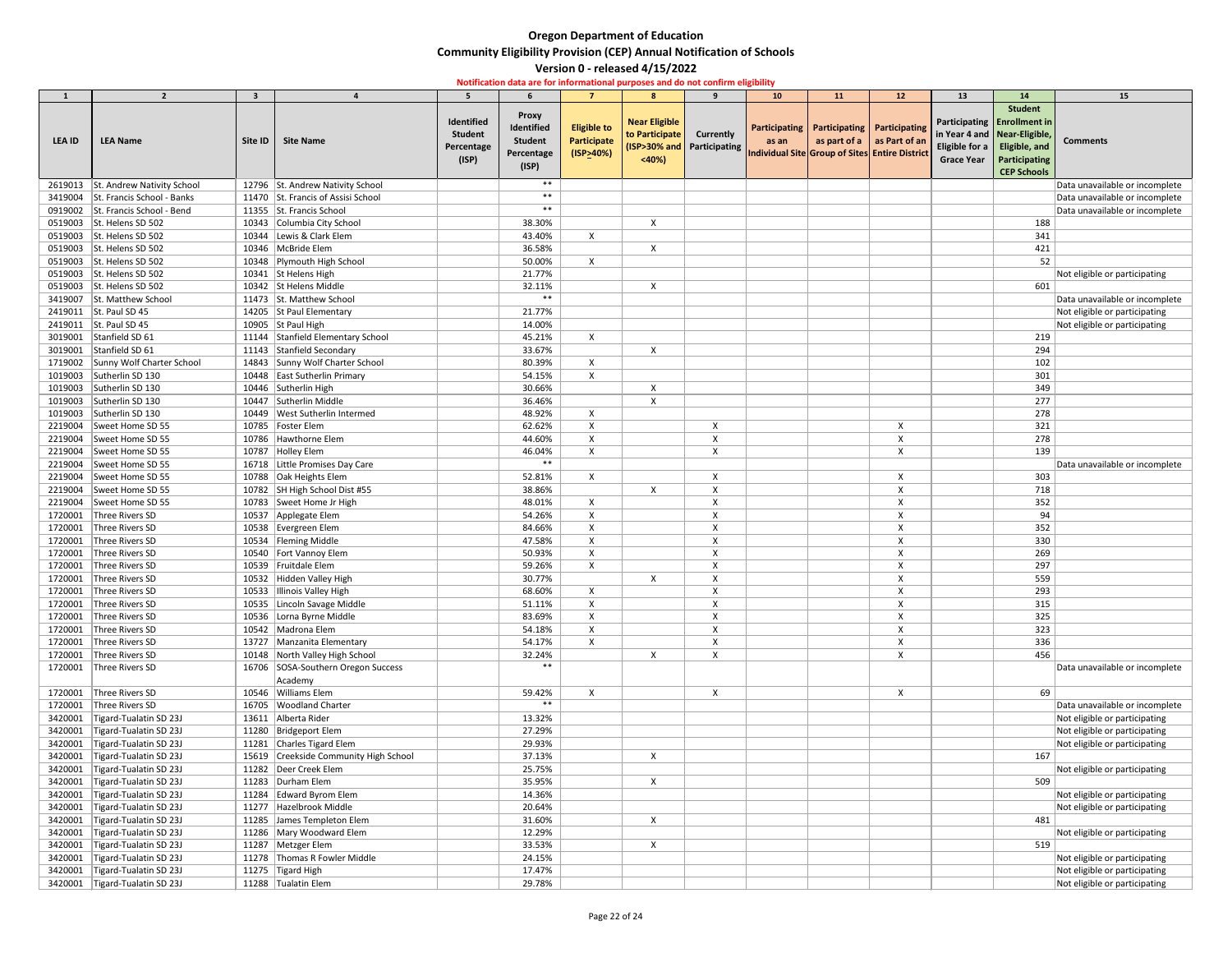| 1                  | $\overline{2}$                                   | 3         |                                                    | 5.                                                  | 6                                                                   |                                                       | 8                                               | 9                                                | 10 <sup>°</sup>                                         | <b>11</b>                                                                           | 12 | 13                                                                            | 14                                                                                                           | 15                             |
|--------------------|--------------------------------------------------|-----------|----------------------------------------------------|-----------------------------------------------------|---------------------------------------------------------------------|-------------------------------------------------------|-------------------------------------------------|--------------------------------------------------|---------------------------------------------------------|-------------------------------------------------------------------------------------|----|-------------------------------------------------------------------------------|--------------------------------------------------------------------------------------------------------------|--------------------------------|
| <b>LEA ID</b>      | <b>LEA Name</b>                                  | Site ID   | <b>Site Name</b>                                   | Identified<br><b>Student</b><br>Percentage<br>(ISP) | <b>Proxy</b><br>Identified<br><b>Student</b><br>Percentage<br>(ISP) | <b>Eligible to</b><br><b>Participate</b><br>(ISP>40%) | <b>Near Eligible</b><br>to Participate<br>$40%$ | <b>Currently</b><br>(ISP>30% and   Participating | as an<br>Individual Site Group of Sites Entire District | Participating   Participating   Participating<br>as part of a $\vert$ as Part of an |    | in Year 4 and   Near-Eligible,<br>Eligible for a $\vert$<br><b>Grace Year</b> | <b>Student</b><br>Participating Enrollment in<br>Eligible, and<br><b>Participating</b><br><b>CEP Schools</b> | <b>Comments</b>                |
| 3420001            | Tigard-Tualatin SD 23J                           |           | 11276 Tualatin High                                |                                                     | 12.92%                                                              |                                                       |                                                 |                                                  |                                                         |                                                                                     |    |                                                                               |                                                                                                              | Not eligible or participating  |
| 3420001            | Tigard-Tualatin SD 23J                           |           | 11279 Twality Middle                               |                                                     | 22.68%                                                              |                                                       |                                                 |                                                  |                                                         |                                                                                     |    |                                                                               |                                                                                                              | Not eligible or participating  |
| 2920002            | Tillamook SD                                     |           | 11111   East Elem                                  |                                                     | 39.22%                                                              |                                                       |                                                 |                                                  |                                                         |                                                                                     |    |                                                                               | 464                                                                                                          |                                |
| 2920002            | Tillamook SD                                     |           | 11112 Liberty Elem                                 |                                                     | 39.79%                                                              |                                                       |                                                 |                                                  |                                                         |                                                                                     |    |                                                                               | 284                                                                                                          |                                |
| 2920002            | Tillamook SD                                     |           | 11113 South Prairie Elem                           |                                                     | 36.82%                                                              |                                                       |                                                 | X                                                | X                                                       |                                                                                     |    |                                                                               | 296                                                                                                          |                                |
| 2920002            | Tillamook SD                                     |           | 11109 Tillamook High                               |                                                     | 30.21%                                                              |                                                       |                                                 |                                                  |                                                         |                                                                                     |    |                                                                               | 715                                                                                                          |                                |
| 2920002            | Tillamook SD                                     |           | 11110 Tillamook Jr High                            |                                                     | 35.49%                                                              |                                                       |                                                 |                                                  |                                                         |                                                                                     |    |                                                                               | 355                                                                                                          |                                |
| 2920002            | Tillamook SD                                     |           | 14088 Wilson River School                          |                                                     | $***$                                                               |                                                       |                                                 | $\boldsymbol{\mathsf{x}}$                        |                                                         | X                                                                                   |    |                                                                               |                                                                                                              | ** Enrollment suppressed       |
| 0920002            | Trinity Lutheran School - Bend                   |           | 11652 Trinity Lutheran School                      |                                                     | $***$                                                               |                                                       |                                                 |                                                  |                                                         |                                                                                     |    |                                                                               |                                                                                                              | Data unavailable or incomplete |
| 3021002            | Umatilla SD 6                                    |           | 11148 Clara Brownell Middle                        |                                                     | 41.01%                                                              | X                                                     |                                                 |                                                  |                                                         |                                                                                     |    |                                                                               | 317                                                                                                          |                                |
| 3021002            | Umatilla SD 6                                    |           | 11149 McNary Heights Elem                          |                                                     | 47.46%                                                              |                                                       |                                                 |                                                  |                                                         |                                                                                     |    |                                                                               | 611                                                                                                          |                                |
| 3021002            | Umatilla SD 6                                    |           | 11147 Umatilla High                                |                                                     | 42.24%                                                              |                                                       |                                                 |                                                  |                                                         |                                                                                     |    |                                                                               | 419                                                                                                          |                                |
| 3121001            | Union SD 5                                       |           | 14207 Union Elementary                             |                                                     | 46.28%                                                              | X                                                     |                                                 |                                                  |                                                         |                                                                                     |    |                                                                               | 188                                                                                                          |                                |
| 3121001            | Union SD 5                                       |           | 11166 Union High                                   |                                                     | 33.13%                                                              |                                                       | $\boldsymbol{\mathsf{X}}$                       |                                                  |                                                         |                                                                                     |    |                                                                               | 166                                                                                                          |                                |
| 2322001            | Vale SD 84                                       |           | 14204 Vale Elementary                              |                                                     | 42.89%                                                              | X                                                     |                                                 |                                                  |                                                         |                                                                                     |    |                                                                               | 408                                                                                                          |                                |
| 2322001            | Vale SD 84                                       |           | 10808 Vale High                                    |                                                     | 29.32%                                                              |                                                       |                                                 |                                                  |                                                         |                                                                                     |    |                                                                               |                                                                                                              | Not eligible or participating  |
| 2322001            | Vale SD 84                                       |           | 10811 Vale Middle                                  |                                                     | 34.19%                                                              |                                                       |                                                 |                                                  |                                                         |                                                                                     |    |                                                                               | 117                                                                                                          |                                |
| 2322001            | Vale SD 84                                       | 10810     | Willowcreek Elem                                   |                                                     | 22.22%                                                              |                                                       |                                                 |                                                  |                                                         |                                                                                     |    |                                                                               | 81                                                                                                           |                                |
| 2422001            | Valley Inquiry Charter School                    |           | 16717 Valley Inquiry Charter School                |                                                     | $***$                                                               |                                                       |                                                 |                                                  |                                                         |                                                                                     |    |                                                                               |                                                                                                              | Data unavailable or incomplete |
| 0522001            | Vernonia SD 47J                                  |           | 10351 Mist Elem                                    |                                                     | $***$                                                               |                                                       |                                                 |                                                  |                                                         |                                                                                     |    |                                                                               |                                                                                                              | Data unavailable or incomplete |
| 0522001            | Vernonia SD 47J                                  |           | 10352 Vernonia Elementary                          |                                                     | 33.33%                                                              |                                                       | $\boldsymbol{\mathsf{X}}$                       |                                                  |                                                         |                                                                                     |    |                                                                               | 219                                                                                                          |                                |
| 0522001            | Vernonia SD 47J                                  |           | 10349 Vernonia High                                |                                                     | 22.40%                                                              |                                                       |                                                 |                                                  |                                                         |                                                                                     |    |                                                                               |                                                                                                              | Not eligible or participating  |
| 0522001            | Vernonia SD 47J                                  | 13645     | Vernonia Middle School                             |                                                     | 30.71%                                                              |                                                       | X                                               |                                                  |                                                         |                                                                                     |    |                                                                               | 127                                                                                                          |                                |
| 2022001            | Village School                                   |           | 13824 Village School                               |                                                     | 29.60%                                                              |                                                       |                                                 |                                                  |                                                         |                                                                                     |    |                                                                               |                                                                                                              | Not eligible or participating  |
|                    | 3422001 Visitation School                        |           | 11481 Visitation School                            |                                                     | $***$                                                               |                                                       |                                                 |                                                  |                                                         |                                                                                     |    |                                                                               |                                                                                                              | Data unavailable or incomplete |
| 3223001            | Wallowa SD 12                                    |           | 14190 Wallowa Elementary                           |                                                     | 45.83%                                                              |                                                       |                                                 |                                                  |                                                         |                                                                                     |    |                                                                               | 96                                                                                                           |                                |
| 3223001            | Wallowa SD 12                                    | 11174     | <b>Wallowa High</b>                                |                                                     | 25.96%                                                              |                                                       |                                                 |                                                  |                                                         |                                                                                     |    |                                                                               |                                                                                                              | Not eligible or participating  |
| 0423001            | Warrenton-Hammond SD 30                          | 10324     | <b>Warrenton Grade School</b>                      |                                                     | 39.53%                                                              |                                                       | $\boldsymbol{\mathsf{X}}$                       |                                                  |                                                         |                                                                                     |    |                                                                               | 468                                                                                                          |                                |
| 0423001            | Warrenton-Hammond SD 30                          | 10323     | <b>Warrenton High</b>                              |                                                     | 24.48%                                                              |                                                       |                                                 |                                                  |                                                         |                                                                                     |    |                                                                               |                                                                                                              | Not eligible or participating  |
| 0423001            | Warrenton-Hammond SD 30                          |           | 16715   Warrenton Middle School                    |                                                     | $***$                                                               |                                                       |                                                 |                                                  |                                                         |                                                                                     |    |                                                                               |                                                                                                              | Data unavailable or incomplete |
| 2023009            | <b>Wellsprings Friends School</b>                | 13057     | <b>Wellsprings Friends School</b>                  |                                                     | 100.00%                                                             | $\mathsf{X}$                                          |                                                 |                                                  |                                                         |                                                                                     |    |                                                                               |                                                                                                              | ** Enrollment suppressed       |
| 0323001            | West Linn SD                                     |           | 10303 Athey Creek Middle                           |                                                     | 5.67%                                                               |                                                       |                                                 |                                                  |                                                         |                                                                                     |    |                                                                               |                                                                                                              | Not eligible or participating  |
| 0323001            | West Linn SD                                     | 10306     | Boeckman Creek Primary                             |                                                     | 27.13%                                                              |                                                       |                                                 |                                                  |                                                         |                                                                                     |    |                                                                               |                                                                                                              | Not eligible or participating  |
| 0323001            | West Linn SD                                     | 10304     | <b>Bolton Primary School</b>                       |                                                     | 10.82%                                                              |                                                       |                                                 |                                                  |                                                         |                                                                                     |    |                                                                               |                                                                                                              | Not eligible or participating  |
| 0323001            | West Linn SD                                     | 10310     | Boones Ferry Primary School                        |                                                     | 26.57%                                                              |                                                       |                                                 |                                                  |                                                         |                                                                                     |    |                                                                               |                                                                                                              | Not eligible or participating  |
| 0323001            | West Linn SD                                     | 10307     | Cedaroak Park Primary                              |                                                     | 9.12%                                                               |                                                       |                                                 |                                                  |                                                         |                                                                                     |    |                                                                               |                                                                                                              | Not eligible or participating  |
| 0323001            | West Linn SD                                     | 10305     | Inza R Wood Middle                                 |                                                     | 21.97%                                                              |                                                       |                                                 |                                                  |                                                         |                                                                                     |    |                                                                               |                                                                                                              | Not eligible or participating  |
| 0323001            | <b>West Linn SD</b>                              |           | 15148   Lowrie Primary School                      |                                                     | 14.47%                                                              |                                                       |                                                 |                                                  |                                                         |                                                                                     |    |                                                                               |                                                                                                              | Not eligible or participating  |
| 0323001            | <b>West Linn SD</b>                              | 15942     | Meridian Creek Middle School                       |                                                     | 16.53%                                                              |                                                       |                                                 |                                                  |                                                         |                                                                                     |    |                                                                               |                                                                                                              | Not eligible or participating  |
| 0323001            | West Linn SD                                     |           | 11672 Rosemont Ridge                               |                                                     | 6.07%                                                               |                                                       |                                                 |                                                  |                                                         |                                                                                     |    |                                                                               |                                                                                                              | Not eligible or participating  |
| 0323001            | West Linn SD                                     | 10308     | Stafford Primary                                   |                                                     | 3.34%                                                               |                                                       |                                                 |                                                  |                                                         |                                                                                     |    |                                                                               |                                                                                                              | Not eligible or participating  |
| 0323001            | <b>West Linn SD</b>                              |           | 10309 Sunset Primary                               |                                                     | 11.23%                                                              |                                                       |                                                 |                                                  |                                                         |                                                                                     |    |                                                                               |                                                                                                              | Not eligible or participating  |
| 0323001            | West Linn SD                                     | 15149     | Trillium Creek Primary School                      |                                                     | 3.54%                                                               |                                                       |                                                 |                                                  |                                                         |                                                                                     |    |                                                                               |                                                                                                              | Not eligible or participating  |
| 0323001            | <b>West Linn SD</b>                              | 10301     | <b>West Linn High</b>                              |                                                     | 4.41%                                                               |                                                       |                                                 |                                                  |                                                         |                                                                                     |    |                                                                               |                                                                                                              | Not eligible or participating  |
| 0323001            | West Linn SD                                     | 13496     | <b>Willamette Primary</b>                          |                                                     | 10.93%                                                              |                                                       |                                                 |                                                  |                                                         |                                                                                     |    |                                                                               |                                                                                                              | Not eligible or participating  |
| 0323001            | West Linn SD                                     | 10302     | Wilsonville High                                   |                                                     | 15.28%                                                              |                                                       |                                                 |                                                  |                                                         |                                                                                     |    |                                                                               |                                                                                                              | Not eligible or participating  |
| 3623002            | Willamina SD 30J                                 | 11326     | Willamina Elem                                     |                                                     | 53.83%                                                              | $\boldsymbol{\mathsf{X}}$                             |                                                 |                                                  |                                                         |                                                                                     |    |                                                                               | 366                                                                                                          |                                |
| 3623002            | Willamina SD 30J                                 |           | 11324 Willamina Middle                             |                                                     | 48.22%                                                              | X                                                     |                                                 |                                                  |                                                         |                                                                                     |    |                                                                               | 197                                                                                                          |                                |
| 3623002            | Willamina SD 30J                                 | 11323     | Willamina Middle-High                              |                                                     | 35.15%                                                              |                                                       | X                                               |                                                  |                                                         |                                                                                     |    |                                                                               | 293                                                                                                          |                                |
| 1023001            | Winston-Dillard SD 116                           |           | 13049 Brockway Elementary                          |                                                     | 62.94%                                                              | $\boldsymbol{\mathsf{X}}$                             |                                                 |                                                  |                                                         |                                                                                     |    |                                                                               | 340                                                                                                          |                                |
| 1023001            | Winston-Dillard SD 116                           |           | 15345   Dillard Alternative School                 |                                                     | 66.67%                                                              | X                                                     |                                                 |                                                  |                                                         |                                                                                     |    |                                                                               | 39                                                                                                           |                                |
| 1023001            | Winston-Dillard SD 116                           |           | 10450 Douglas High                                 |                                                     | 37.97%                                                              |                                                       |                                                 |                                                  |                                                         |                                                                                     |    |                                                                               | 395                                                                                                          |                                |
| 1023001            | Winston-Dillard SD 116<br>Winston-Dillard SD 116 |           | 10452   Lookingglass Elem<br>10453   McGovern Elem |                                                     | 39.05%                                                              |                                                       |                                                 |                                                  |                                                         |                                                                                     |    |                                                                               | 169                                                                                                          |                                |
| 1023001<br>1023001 | Winston-Dillard SD 116                           |           | 10451 Winston Middle                               |                                                     | 54.78%<br>44.05%                                                    | X                                                     |                                                 |                                                  |                                                         |                                                                                     |    |                                                                               | 230<br>227                                                                                                   |                                |
| 2423006            | Woodburn SD 103                                  | 13839 AIS |                                                    |                                                     | 37.18%                                                              | X                                                     |                                                 |                                                  |                                                         |                                                                                     |    |                                                                               | 347                                                                                                          |                                |
|                    |                                                  |           |                                                    |                                                     |                                                                     |                                                       |                                                 |                                                  |                                                         | X                                                                                   |    |                                                                               |                                                                                                              |                                |